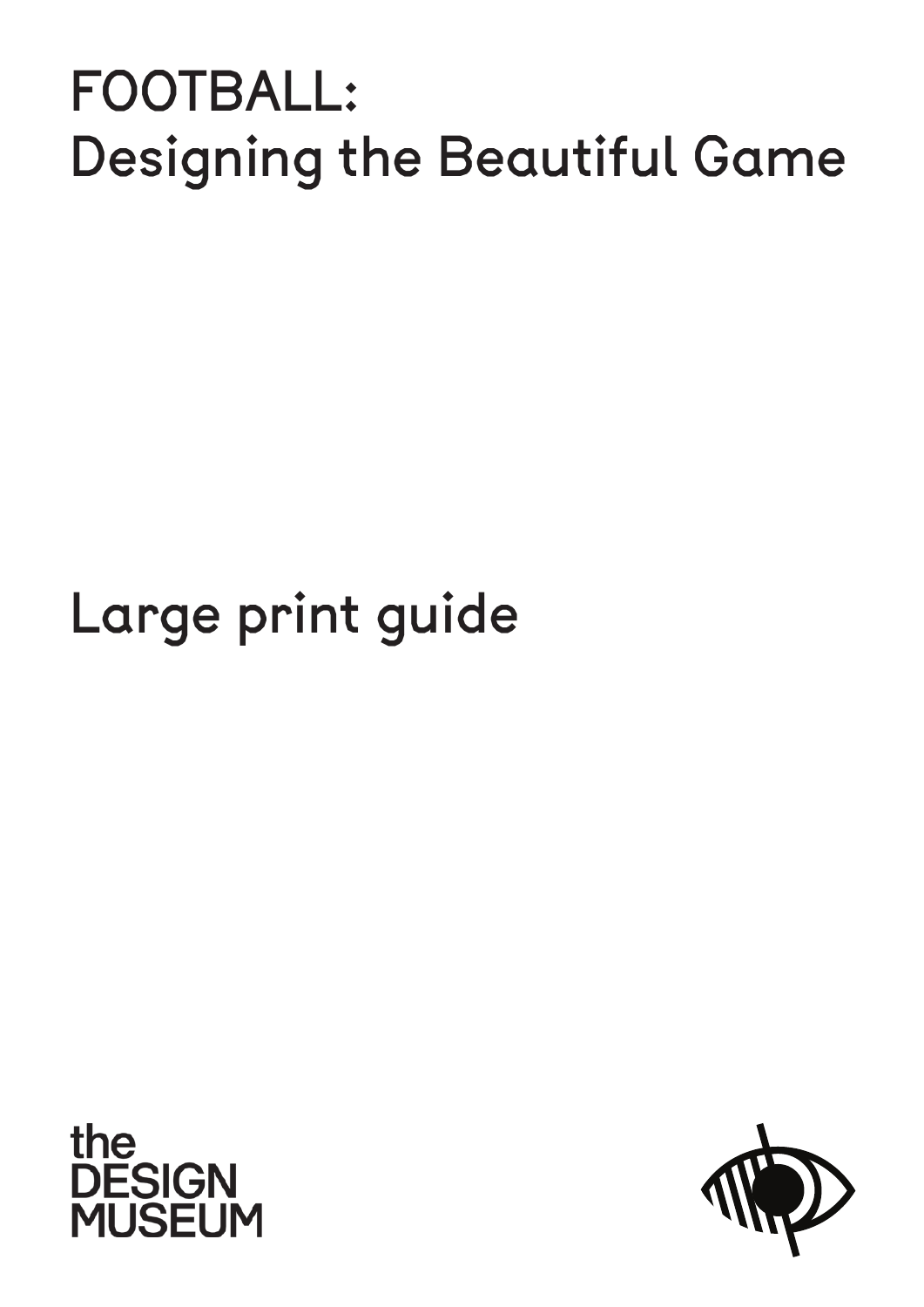### **Contents**

Part One Performance 5

Part Four Spectacle 143

Part Two Identity 55

Part Three Crowds 107

Part Five Play 167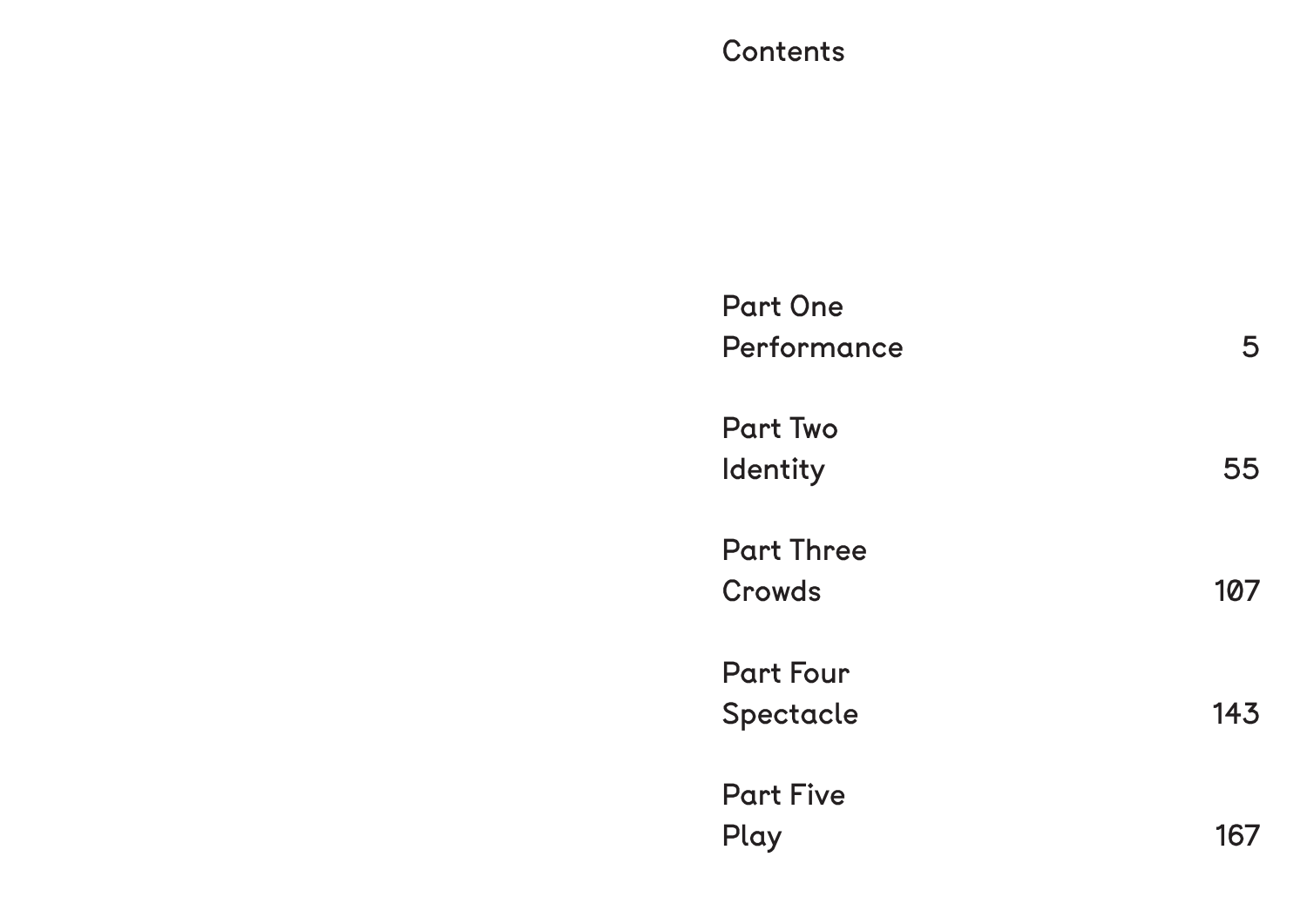It costs almost nothing to play football, allowing talent and creativity to flourish in incredibly diverse settings. Unlike sports such as tennis, swimming or gymnastics, it does not depend on expensive equipment and can be played almost anywhere. The only essential requirement is a ball, and even this can be fashioned from any number of humble materials. This is one of the reasons for the game's immense popularity.

As with all professional sports, however, football is forever searching for a competitive edge. The football industry is continually devising new tools to allow teams to play longer, faster and more consistently. These range from lightweight boots and aerodynamic balls to shockabsorbent pitches and restorative exercise routines. The development of these tools amounts to a concise history of how football was professionalised. It also demonstrates the ever-growing resources that go into producing top players.

# Performance

1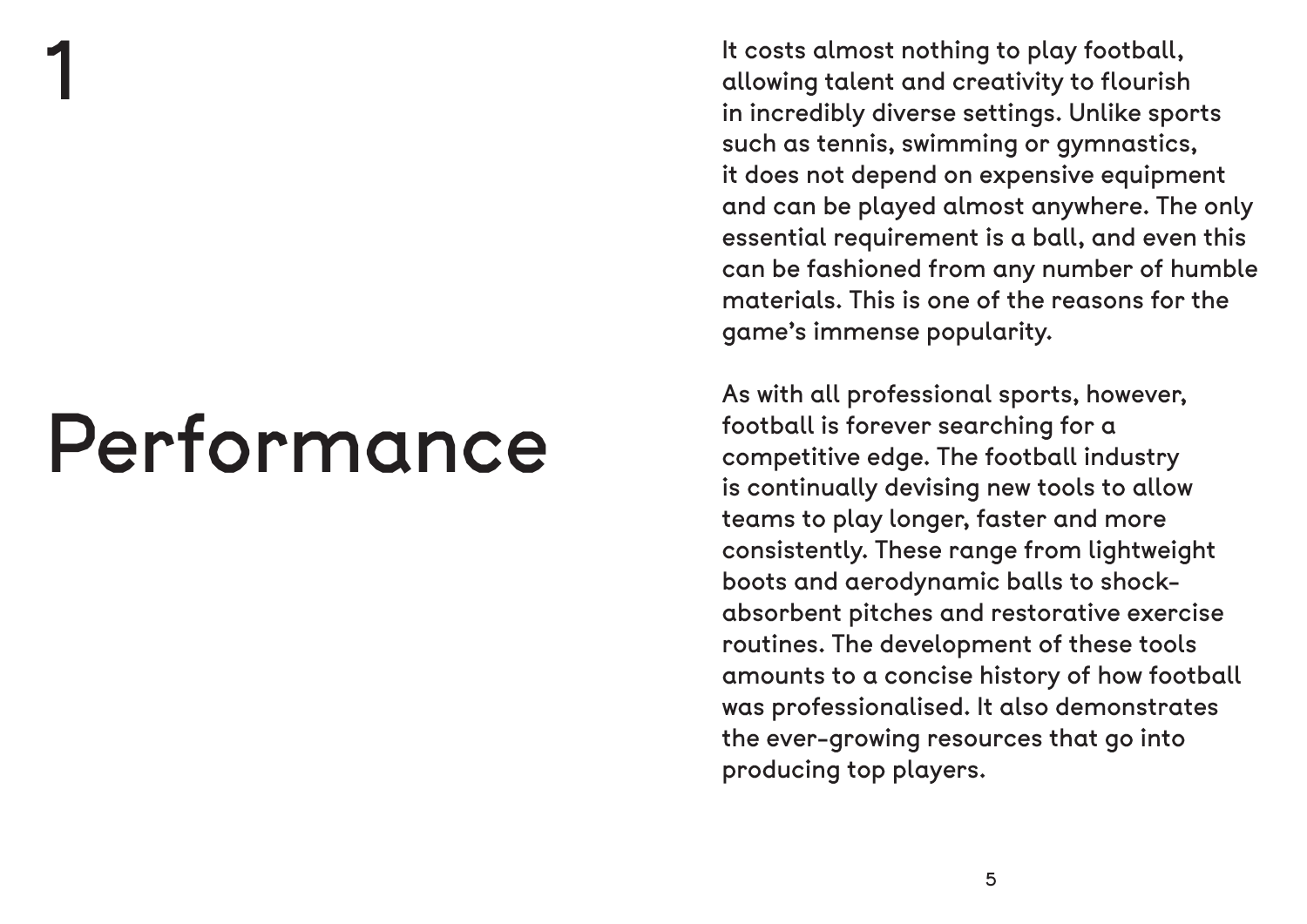### Football made from maize meal sack and tied with string, Zambia

2011 National Football Museum

#### Football made from banana leaf, Uganda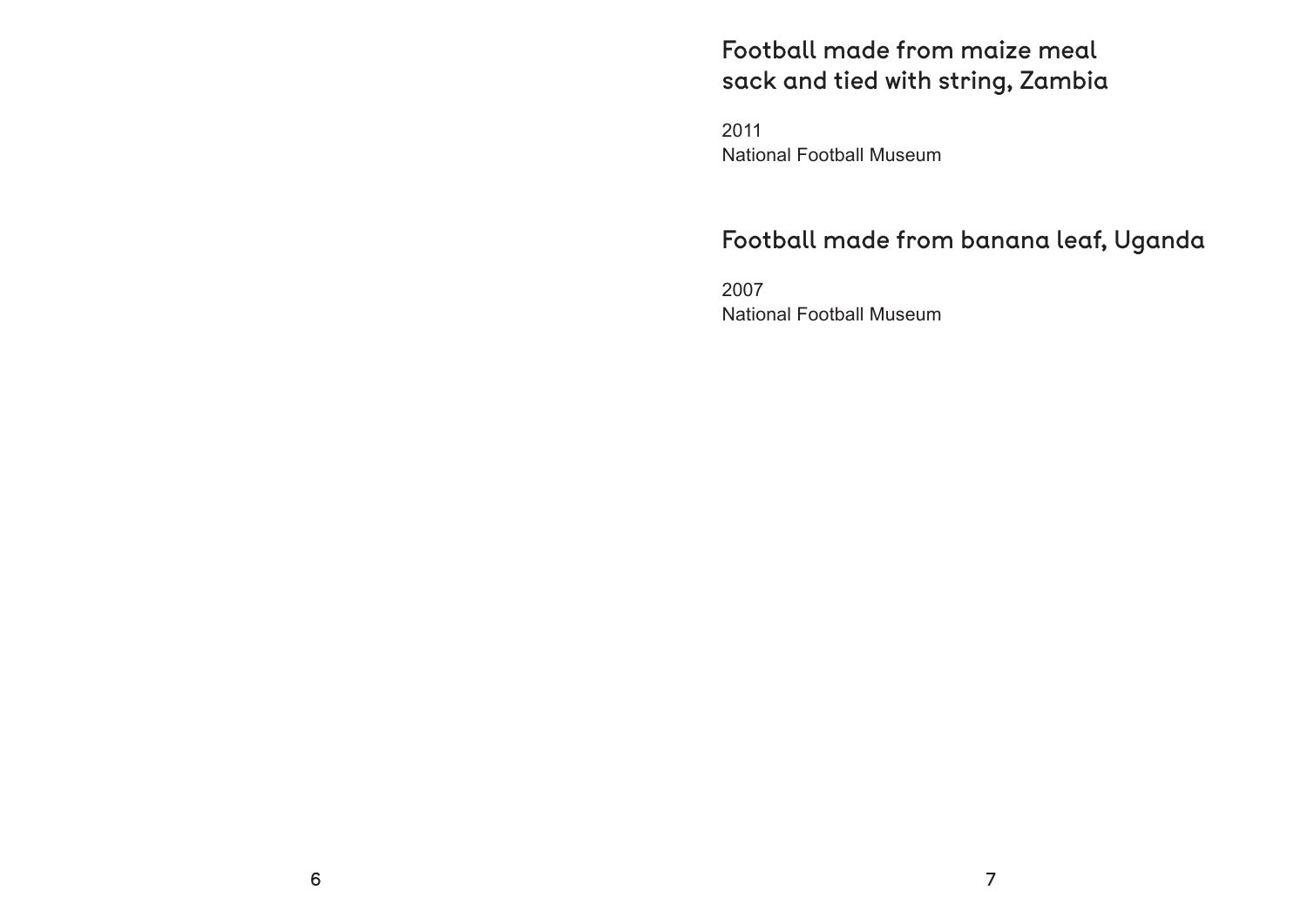### Equipment

Games that involve kicking a ball have been played for centuries, but football as we currently know it originated in the late 1800s. It has evolved dramatically over the past 150 years, with innovations in the design and production of core pieces of equipment such as the boot and the ball — embodying these changes and reflecting new levels of professionalisation. These developments also reflect broader shifts, such as the influence of international styles of play and the use of innovative materials. Highly specialised equipment is increasingly being designed with the aim of providing the player or team with even small advantages in the fanatical pursuit of victory. More recently, the game also seeks to increase diversity and facilitate greater participation in the sport.

#### Harrow School ball

#### 1800s

Although the origins of football are disputed, the game as we know it today evolved out of Britain's elite public schools, where different forms of the sport developed with their own rules and styles of equipment. At Harrow School in north-west London, this heavy ball made from an animal bladder enclosed in thick leather would have been dribbled, kicked and caught in a muddy field. The materials could withstand the conditions, but would increase in weight as they absorbed water and were therefore not suited to heading.

National Football Museum

#### Girls' boots, worn to play football

1890

In the 1800s, men and women played football wearing leather work boots. They were a very high cut, sometimes with a reinforced toecap made from steel, which was designed to withstand working conditions. These features made them suitable for kicking the large and heavy balls used at the time. A similar style of boot was worn by members of English amateur football club Corinthian (active from 1882 to 1939), which is believed to have popularised the game around the world and was famed for its high regard for sportsmanship and fair play.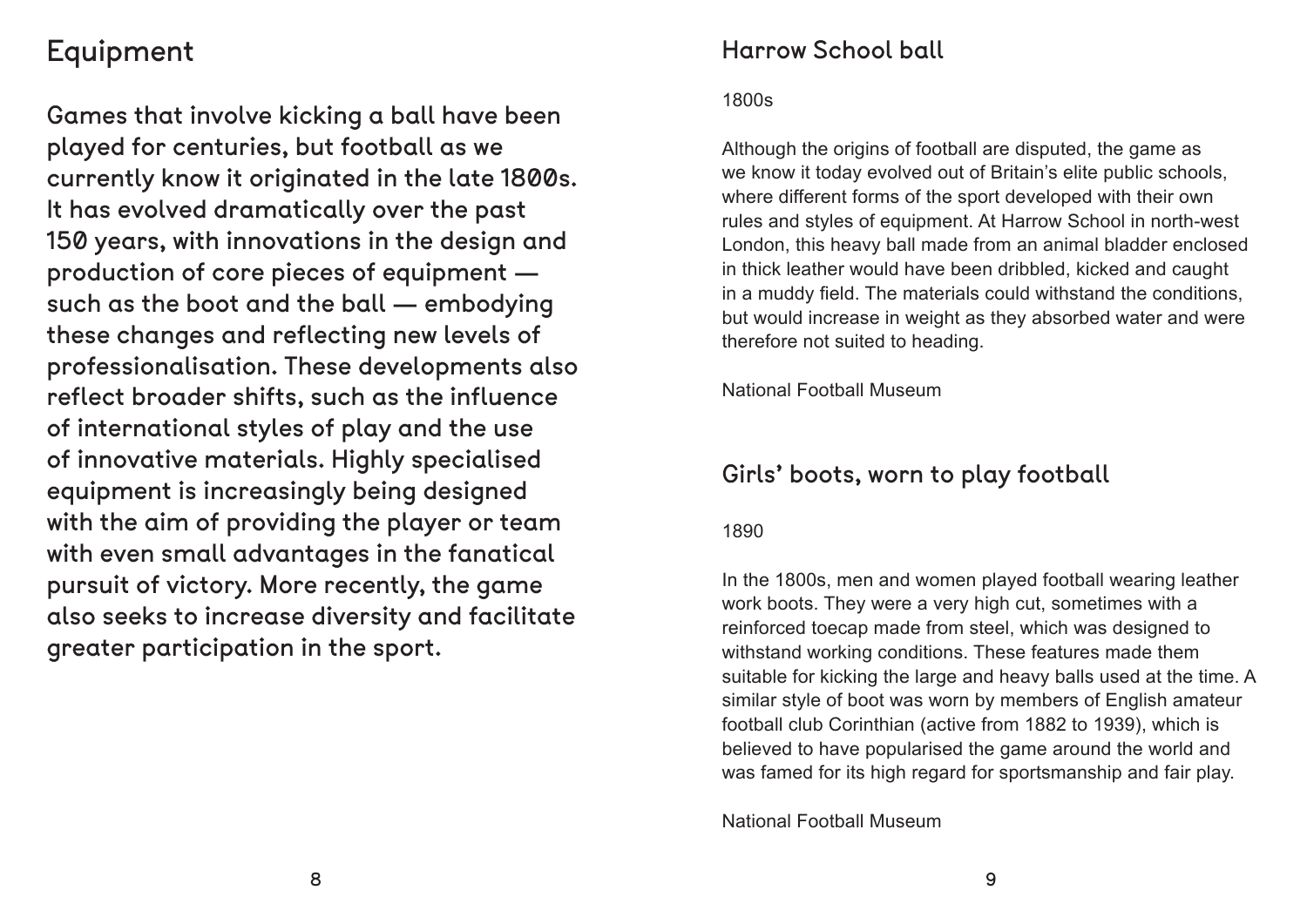#### Lillywhites Gentlemen's boots, of the type worn by Corinthians

Lillywhites, 1890s National Football Museum

#### Early match ball

#### c.1890s

As the game developed in the late 1800s, equipment became standardised. The ball's dimensions were set at 27–28 inches (69–71cm) in circumference and 12–15 ounces (340–425g) in weight. The first mass-produced ball to meet these criteria was the seven- or eight-panel 'button end' ball. William Shillcock of Birmingham, one of several manufacturers, sold 40–50,000 balls a year globally by the 1900s.

National Football Museum

### Football pump

Early 1900s

The hand pump was a particularly important piece of technology in the development of footballs. It was used to inflate inner bladders, making the arduous task of inflating footballs by mouth through a clay pipe unnecessary. The first brass hand pump was invented in the late 1800s by Richard Lindon, whose wife had died after contracting a lung disease from blowing into contaminated bladders.

National Football Museum

#### Pair of 'Cup Tie' boots with reinforced strap

c.1910

In 1863, the Football Association (FA) banned dangerous protrusions, such as nails, from boots. Soon after, boots specially designed for football started to be produced, with the introduction of leather studs. Typically, six of these were hammered into each sole. They would double in weight when wet, however, making them particularly heavy.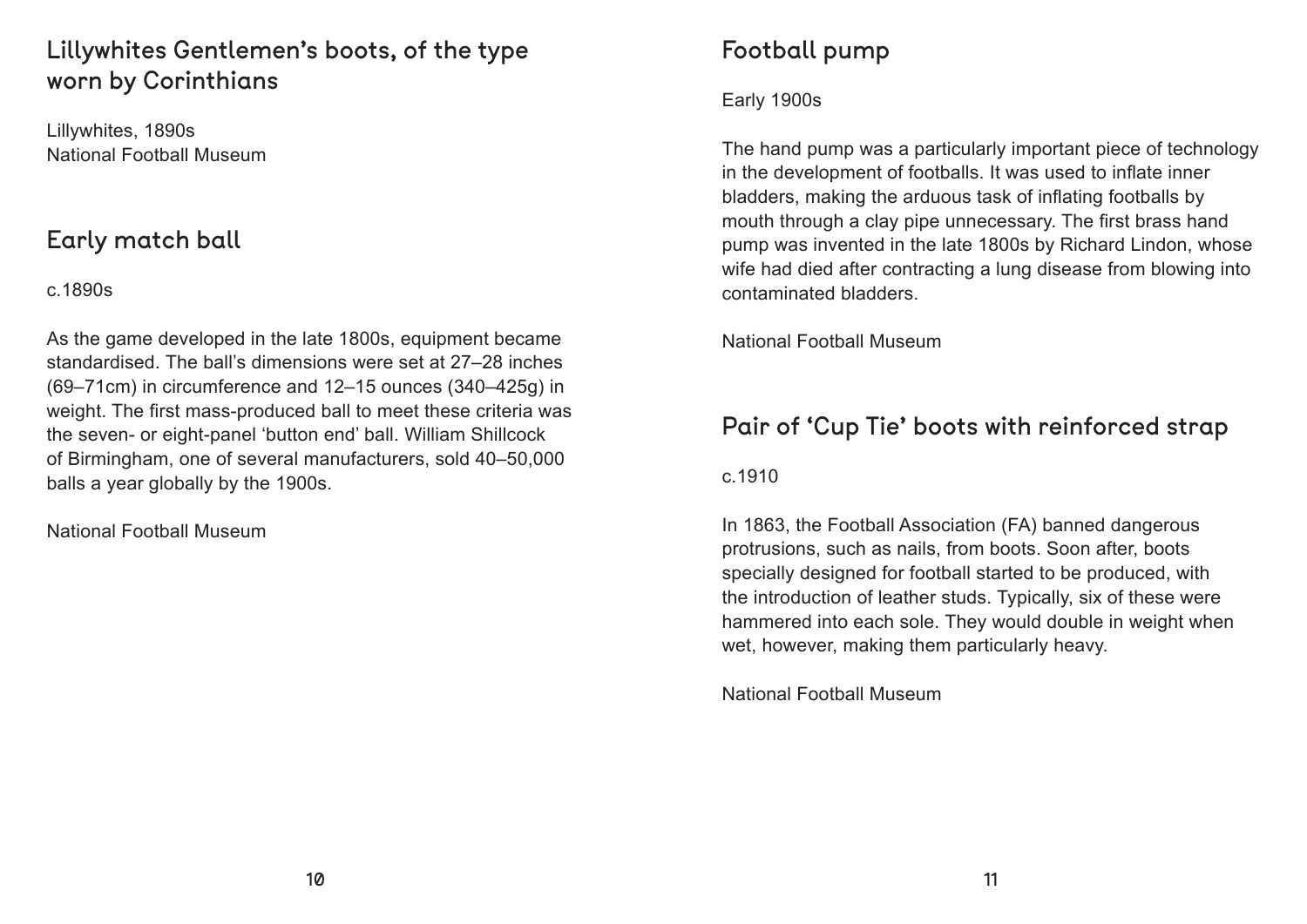### Boot room of the South Stand at Ibrox Park, Glasgow

Courtesy of Mirrorpix/Daily Record

#### 1930 FIFA World Cup ™ balls

The FIFA World Cup, football's foremost tournament, was first held in 1930. The final, between Argentina and Uruguay, took place at the Estadio Centenario in Montevideo, Uruguay. Mistrust on both sides meant that a different ball was used for each half of the match. Argentina supplied a 12-panel ball for the first half, and took a 2–1 lead. Uruguay swapped this for an 11-panel T-model ball for the second half, beating Argentina 4–2 and making them the first ever winners of the World Cup.

From left

Match ball from the 1930 FIFA World Cup™ final, supplied by Argentina 1930 National Football Museum, on loan from The Neville Evans Collection

Match ball from the 1930 FIFA World Cup™ final, supplied by Uruguay 1930 The Priory Collection

### Saddler's clam, a tool for making T-model balls

c.1940s

Thomlinson's of Glasgow and Mitre of Huddersfield were two of the most important football manufacturers in the UK in the mid 1900s. Thomlinson's T-model ball — its name referring to the shape of its leather panels — was used in senior leagues as well as internationally. Thomlinson's Greenbank Leather Works factory produced around 20 balls per week. This film shows the football-making process, from bleaching the leather to sewing it together in panels.

Scottish Football Museum

### Football Factory

British Pathé, 1946 Duration 2:03 Courtesy of British Pathé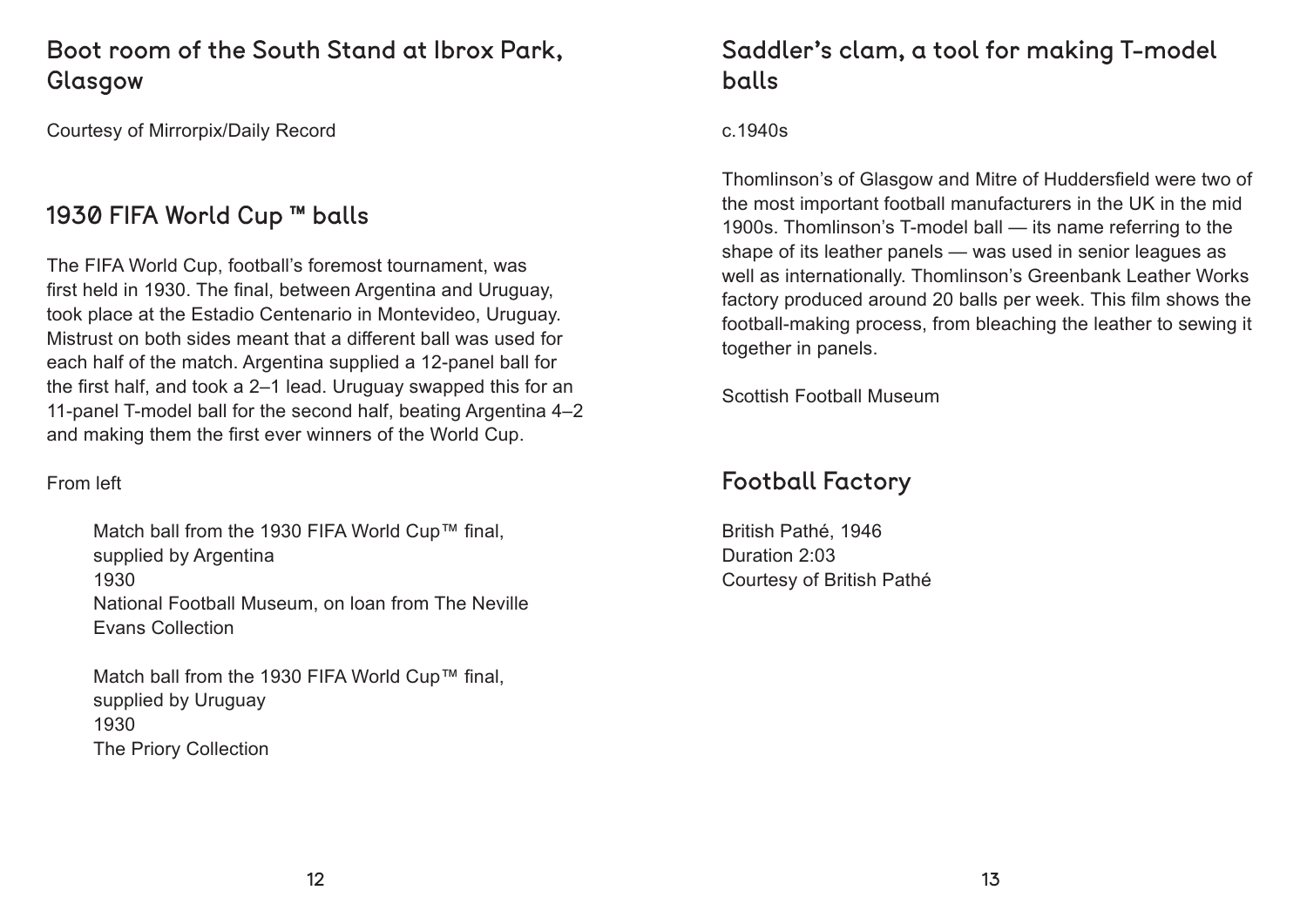#### Superball patent

Romano Polo, Antonia Tossolini, Juan Valbonesi, 1931

Patented in 1931 in Argentina by Romano Polo, Antonio Tossolini and Juan Valbonesi, the Superball was the first football without a large leather seam and inflated using a small airvalve. The absence of leather laces improved the design as it meant that the ball was less painful to head. This led to it being universally adopted.

Courtesy of Instituto Nacional de la Propiedad Industrial, Argentina

#### Superball advert

1931

#### Pivot Rubstuds

Pivot, 1950s

Until the mid 1950s, studs were individually nailed into the soles of football boots. This posed a risk to the wearer and to other players, as the nail could protrude through either side of the sole and cause injury. These rubber studs, invented in the 1950s, were claimed to be safer for players because they introduced an extra layer of rubber to create a buffer between the nail and the foot.

National Football Museum

#### Boots, thought to have been worn by Stanley Matthews

1950s

In the 1930s, a lower-cut boot emerged in southern Europe and South America. It was an important design innovation. Different styles of play, including dribbling and elaborate footwork, had developed in these warmer climates, where football was played on drier, harder pitches with less mud. This so-called 'Continental' style boot was popularised in the UK in the 1950s by celebrated England footballer Stanley Matthews. In collaboration with the Co-operative Wholesale Society, he designed a pair for the mass market that offered flexible, lightweight soles and free ankle movement.

National Football Museum, on loan from Alan Wright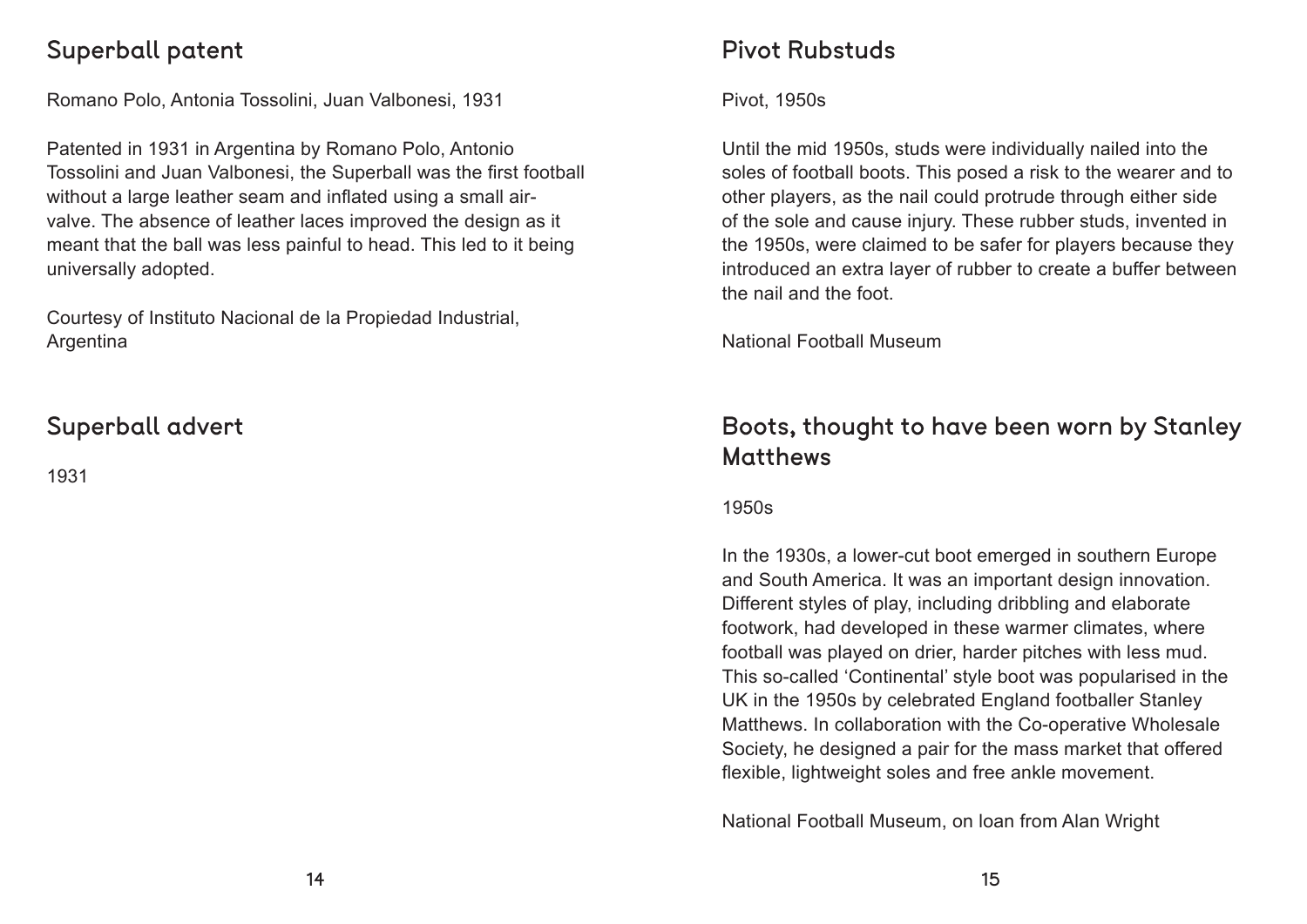#### Advert for Stanley Matthews football boots

1950s

Courtesy of Co-Operative Group

#### George Best's first pair of football boots

c.1960

Considered one of the sport's finest players, Northern Irish footballer George Best was given these boots when he joined his first youth team, Cregagh Boys. On the sides in white paint, he recorded details of the games in which he scored goals. Best took the boots with him when he joined Manchester United in 1961.

National Football Museum, on loan from Mark Briere-Edney

#### Puma Super-ATOM, replica

Puma, Designed 1952, produced 1996

The late 1940s was a time of unprecedented innovation in football equipment, which was in great part down to German siblings Adolf and Rudolf Dassler. They first manufactured footwear together as Gebrüder Dassler Schuhfabrik, but split in the late 1940s, with Rudolf forming Puma and Adolf forming adidas. Puma released the revolutionary Super-Atom, thought to be the first boot with screw-in studs. Designed in collaboration with West Germany's national coach, Josef Herberger, it was initially available only to players in the top division of Germany's national league, the Bundesliga.

PUMA Archive

#### Puma trade catalogue

Puma, 1957

Puma began producing a variety of screw-in studs in the 1950s, using materials such as leather, nylon and rubber to suit different playing surfaces. The design of football equipment was no longer simply concerned with protecting the body. It was becoming more geared towards greater agility and improved performance.

Courtesy of PUMA Archive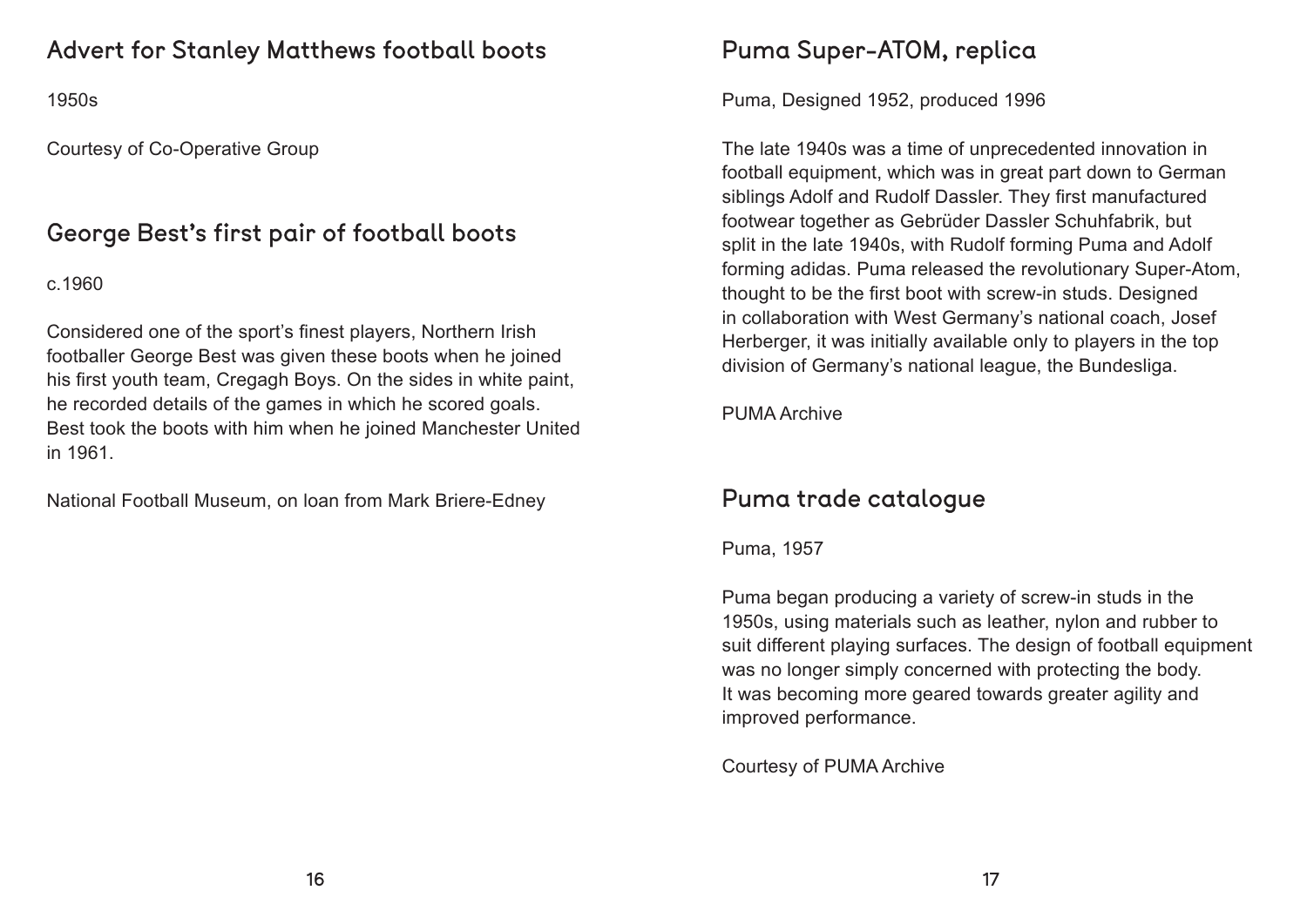#### Puma 1958 FIFA World Cup™ advert

Puma, 1958 Courtesy of PUMA Archive

#### Puma 'formstrip' patent

Puma, 1959

Puma's 'formstrip', now one of the brand's integral graphic design elements, was originally created to add support and structure to the side of a shoe, while keeping it lightweight. The design was patented in 1959. That same year, Puma was the boot of choice for the Brazilian team, who then won the World Cup.

Courtesy of PUMA Archive

#### adidas Argentinia, replica

adidas, Designed 1954, produced 2003

Like Puma, adidas was instrumental in setting new standards for elite football equipment. This boot was worn by the West German team at the 1954 FIFA World Cup in Bern, Switzerland. The screw-in studs could be adjusted in length, giving the players the advantage of greater ball control and running speed on a wet pitch. When the underdogs of the tournament, West Germany, beat the favourites, Hungary, in the final, the match became known as the 'Miracle of Bern'.

The adidas Archive

### Geoff Hurst's adidas Diamant boots, worn at the 1966 FIFA World Cup™ final, dipped in bronze

adidas, 1966

1966 became a landmark year in British sporting history when England won the FIFA World Cup. In the final against West Germany, 22 players wore adidas boots. Geoff Hurst scored a now-famous hat-trick for England, wearing adidas Diamant boots.

The adidas Archive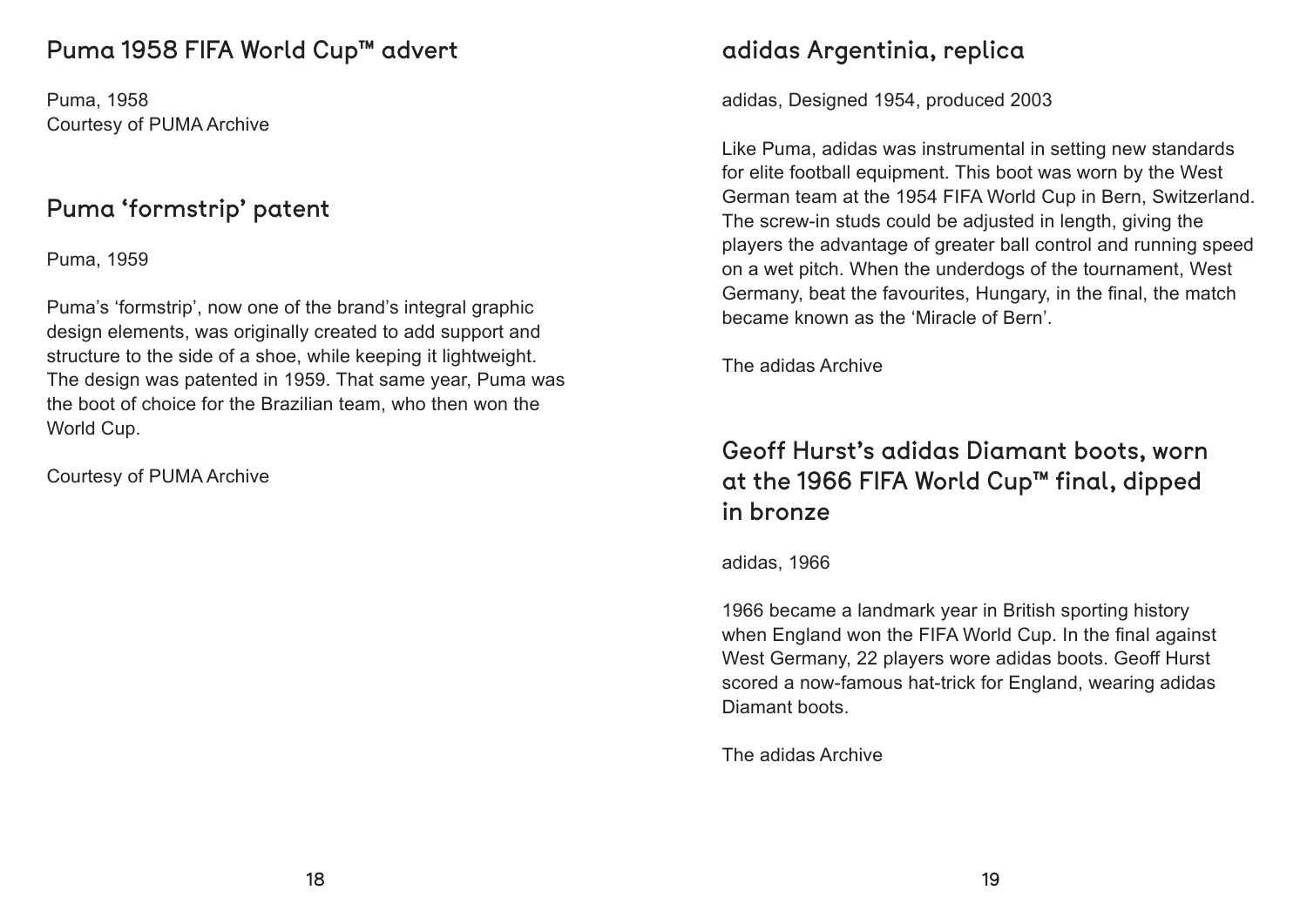#### Players wearing adidas boots at the 1966 FIFA World Cup™ final

1966 Courtesy of The adidas Archive

#### Puma KING Pelé

Puma, 1972

Launched in 1968, the Puma King was designed in honour of Mozambican-born Portuguese player Eusébio da Silva Ferreira. A boot featuring a flexible sole and lightweight nylon screw studs, the King has been in production for more than 50 years. It has been worn by some of history's greatest players, including Argentina's Diego Maradona and the Netherlands' Johan Cruyff. Brazilian legend Edson Arantes do Nascimento, better known as Pelé, wore a bespoke version with a yellow 'formstrip' for his fourth FIFA World Cup in 1970.

PUMA Archive

#### Puma King Pelé advert

Puma, 1971 Courtesy of PUMA Archive

### adidas Telstar

adidas, 1974

Comprising 32 panels of white hexagons and black pentagons, the Telstar design has become the archetype for modern footballs. The idea of designing a ball in this form came from Danish goalkeeper Eigil Nielsen. The ball was named after a US communications satellite, with the design and colours intended to make the ball easily visible on television. It was used for the first time during the 1970 FIFA World Cup, having been commissioned by FIFA as the official match ball.

National Football Museum

#### Alan Ball, England V Scotland

Peter Robinson, 1971

Up until 1970, football boots were usually black or brown. One of the first white pairs seen on the pitch were worn by the youngest member of England's 1966 FIFA World Cup winning team: Alan Ball. Danish brand Hummel paid him to wear their new white model, but Ball preferred the comfort of his adidas boots, so he simply painted them white. To his embarrassment, the paint washed off on to the pitch when it rained. After this, designers began to experiment with different coloured boots.

Courtesy of PA Images/Alamy Stock Photo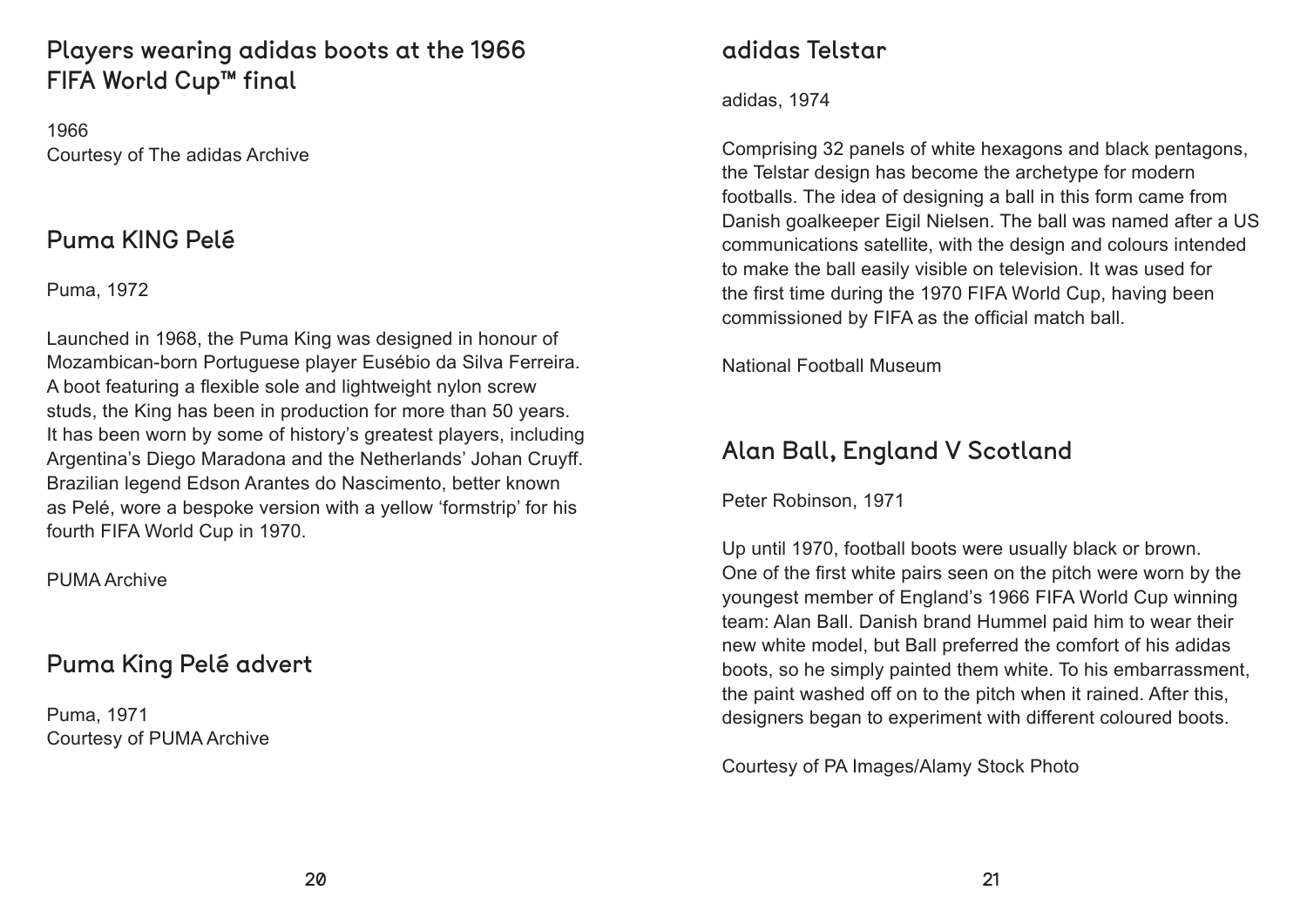#### adidas Copa Mundial, replica

adidas, Designed 1979, produced 1993

An iconic boot of the 1980s, worn by many great players, the Copa Mundial remains in production and largely unchanged today. The boot's name is Spanish for 'World Cup', as it was released for the 1982 tournament in Spain. It features a foldover tongue, a relatively heavy soleplate with 12 conical studs, and a lightweight kangaroo-leather upper.

The adidas Archive

#### adidas Azteca

adidas, 1986

The Azteca was the official match ball of the 1986 FIFA World Cup in Mexico and the first to be fully synthetic and polyurethane-coated. The use of synthetic materials increased the ball's durability and minimised its absorption of water. It performed well in wet conditions, at high altitudes and on hard ground. The design was inspired by the tournament's host nation, with a pattern making reference to Aztec architecture.

National Football Museum

### Matthias Sammer's customised football boots

adidas, 1994

The 1990s saw the start of player endorsement by major sports brands. German footballer Matthias Sammer was under a deal with adidas for the 1994/95 season, but his club, Borussia Dortmund, was sponsored by the competing brand Nike. Sammer insisted on playing in his own shoes and covered the adidas trademark three stripes with a handmade Nike logo. A player's association with certain boot brands and models continues to have the power — as their fame increases — to drive billions of pounds worth of sales.

German Football Museum, Dortmund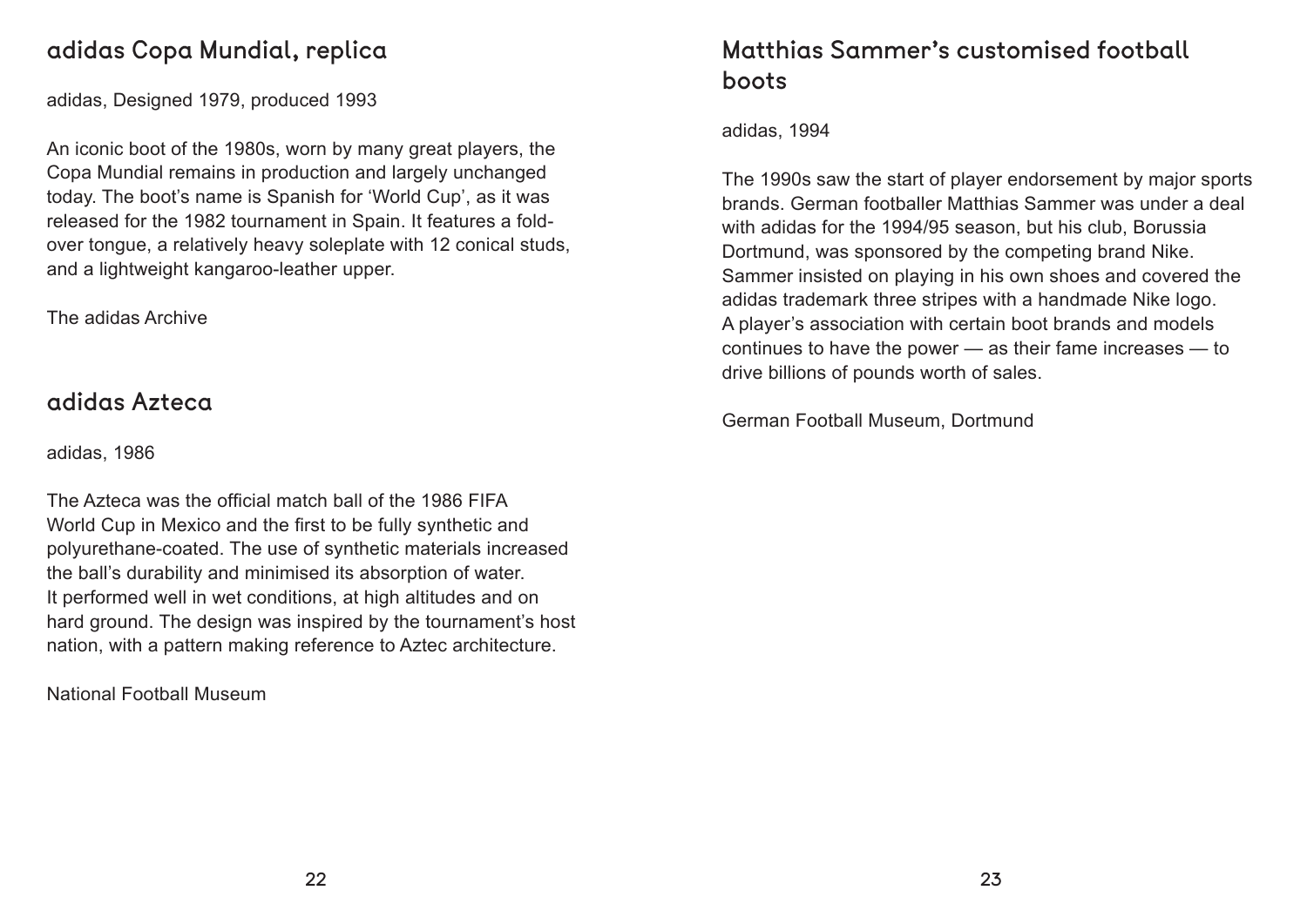#### Zinedine Zidane's adidas Predator Pulse

adidas, 2004

The 1990s signalled another wave of design innovation, involving the use of new materials. Based on a prototype designed by former Liverpool player Craig Johnston, the Predator featured rubber panels on the upper. These are intended to increase friction between the boot and ball, improving control, swerve and accuracy. Compared to earlier boots, such as the Copa Mundial, the Predator's soleplate is lighter and more flexible, allowing for greater movement. Many generations of this boot's silhouette have since been released, including the Accelerator, Precision and Touch.

Steven Lin

#### adidas Predator campaign

adidas, 1994/95 Courtesy of The adidas Archive

#### Production process of the adidas Jabulani 2010 FIFA World Cup™ match ball

2010 Duration 4:18

#### Nike Mercurial

Nike, 1998

Designed by Christian Tresser, the Mercurial boot was made specifically for Brazilian player Ronaldo Luís Nazário de Lima, with an emphasis on speed. For the first time, the upper was constructed from a synthetic leather called KNG-100, which allowed a sticky coating normally used on racing motorcycles to be applied to the upper for increased ball control. A thin soleplate meant the model weighed just 250g, half the average weight of a boot. Ronaldo first wore the boots at the 1998 FIFA World Cup, and the model has continued to evolve to this day.

Nike

#### Mia Hamm wearing Nike Air Zoom M9 FG boots at the 1999 FIFA Women's World Cup™

Paul Sutton, 1999

This was Nike's first football boot designed specifically for women. It was endorsed by US footballer Mia Hamm and worn by her during the USA's victory at the 1999 FIFA Women's World Cup. Women's football has existed for almost as long as men's, attracting large crowds in Britain during the First World War (1914–18), with star players such as Lily Parr, who played for the Dick, Kerr Ladies. However, it was banned in 1921, when the FA decided the game was 'quite unsuitable for females'. The ban lasted until 1971.

Courtesy of PCN Photography / Alamy Stock Photo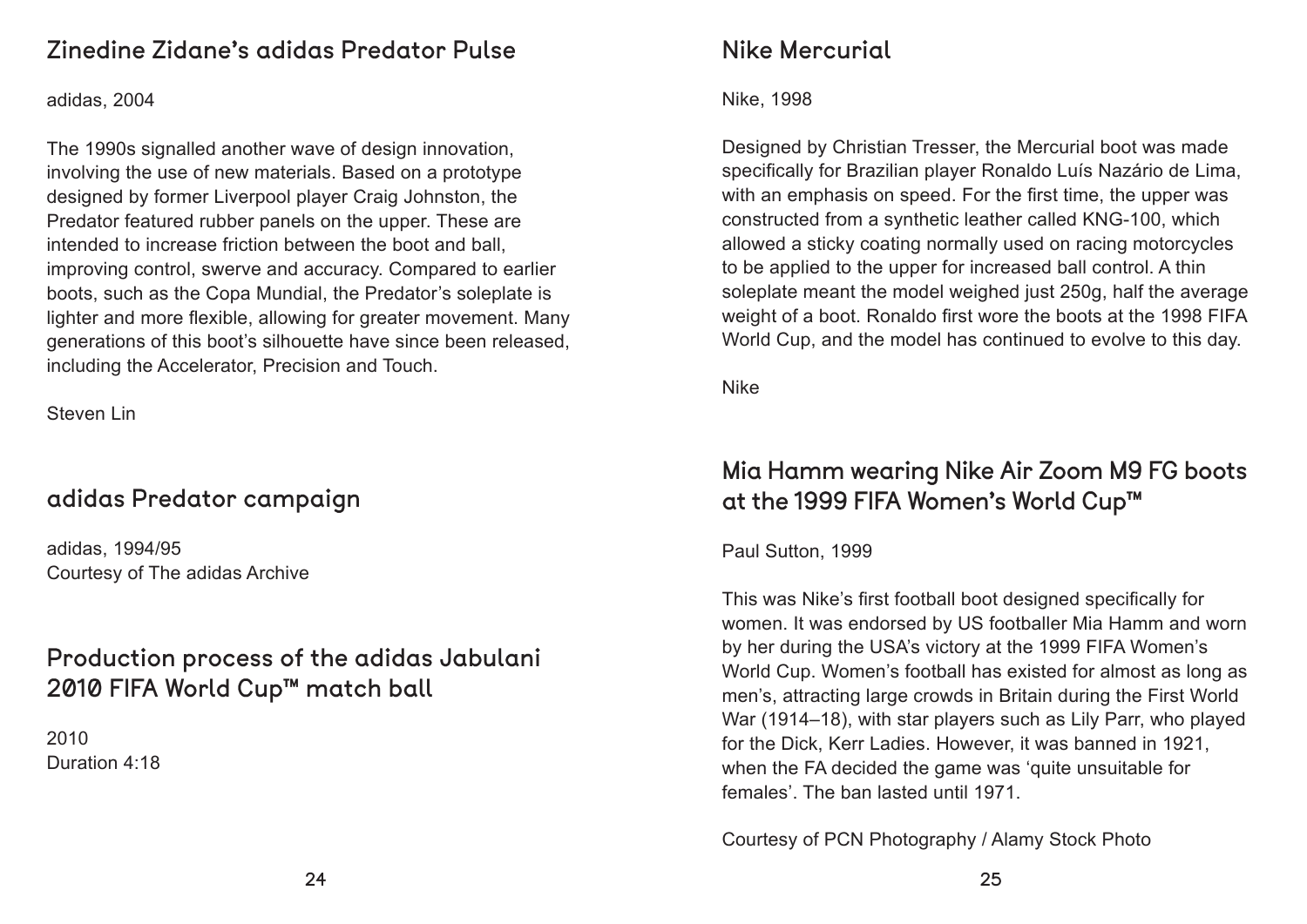#### Nike Total 90 Aerow II Hi Vis

Nike, 2006

The three-ringed graphic on this ball allows players to see the spin more clearly as it glides through the air, and the brightyellow colour aids visibility in fog and snow. This was the first time a winter version of a Premier League ball was used. No doubt its visibility on television played a part in its adoption, as viewing figures had been growing since the formation of the Premier League in 1992.

Nike

#### adidas +Teamgeist Berlin

adidas, 2006

This ball is made of just 14 panels instead of the traditional 32, reducing the number of seams by 60%. The panels were thermally bonded rather than stitched. Both factors give the ball a rounder exterior, allowing players to have greater accuracy and control.

The adidas Archive

#### adidas Jabulani

adidas, 2010

Launched at the 2010 FIFA World Cup in South Africa, the Jabulani ball was developed in partnership with researchers at Loughborough University to be more aerodynamic. It is made of just eight thermally bonded 3-D synthetic panels and features a 'grip and groove' surface for better boot contact. Players found the ball's movement unpredictable, however, so it was not used for subsequent tournaments.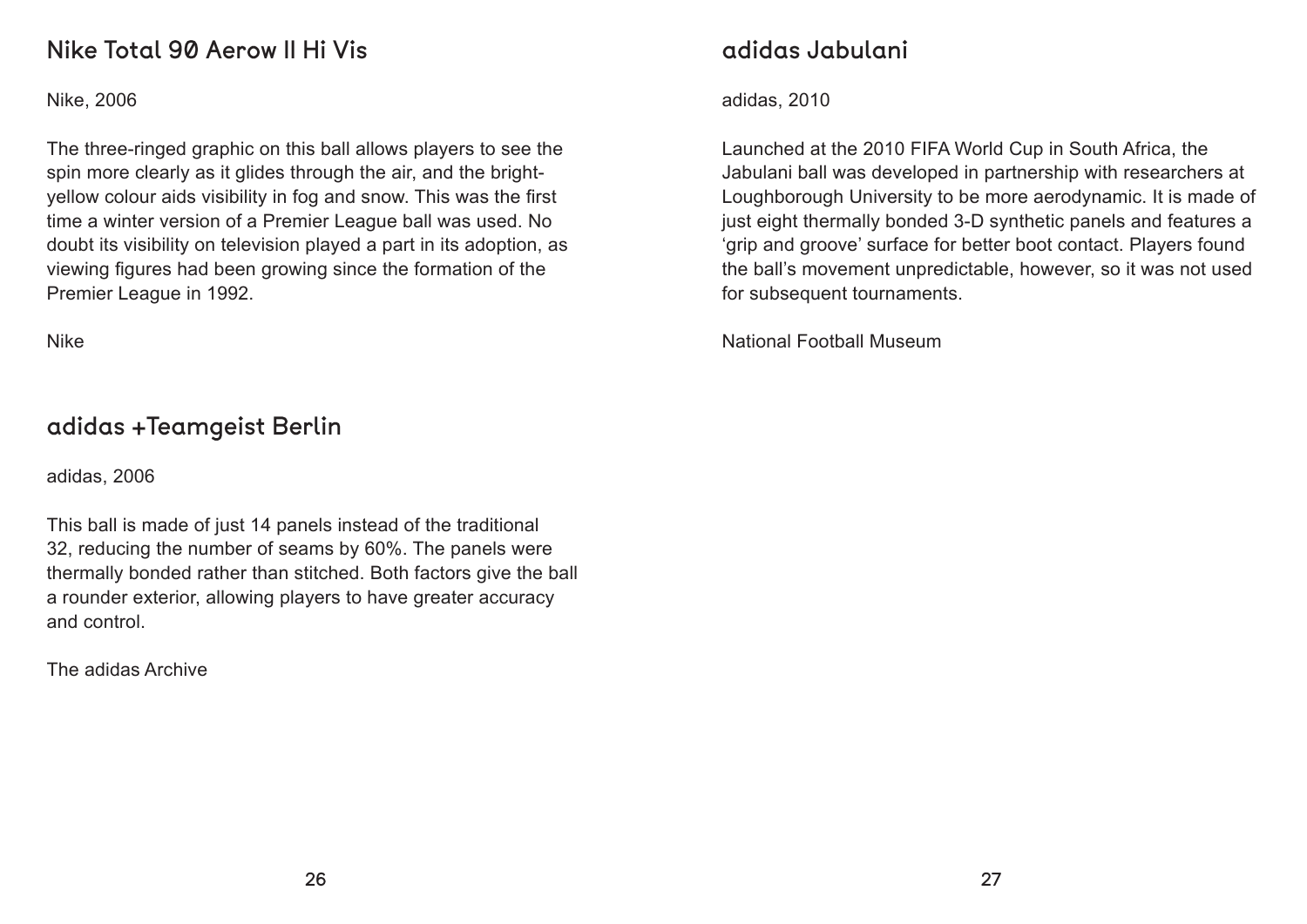Football boots are designed in relation to their playing surface, and as new technologies and materials have been developed, the pitch itself has become highly technical and engineered. The illusion of naturally occurring, perfectly green turf seen in stadiums is produced and maintained by a small army of experts. Today, there are three main styles of turf: natural, artificial and hybrid. Hybrid pitches are predominantly used by professional footballers and has had an impact on the game itself, making it faster while minimising the risk of injury.

- 1 Cross-section of hybrid turf Natural Grass, 2021 Courtesy of Natural Grass
- 2 Journey from turf farm to stadium Natural Grass, 2016 Courtesy of Natural Grass Duration 01:13
- 3 Sample of 3G turf Labosport, 2022 Labosport

#### adidas Ace 16+ Purecontrol SG Primeknit

adidas, 2016

This boot is completely laceless, designed to offer a larger surface area to create the cleanest possible strike. The upper is constructed from a single knitted textile using Primeknit technology, forming a sock around the foot. As football is played at a faster speed than ever before, on near perfect pitches, there is less demand for boots to play a protective role.

The adidas Archive

#### 5-a-side

Football has been adapted into a Paralympic sport. 5-a-side football — also known as blind football — is for visually impaired athletes, while 7-a-side football is for players with cerebral palsy. This version of 5-a-side is played on a 20m x 40m pitch (around 66ft x 131ft), and outfield players must wear blindfolds and eye patches for fairness. The ball has been designed to contain small ball bearings that rattle, helping players to locate it on the pitch.

From top

Handi Life Blue Flame ball Handi Life, 2021 Design Museum

5-a-side match play Actionplus, 2012 Courtesy of Action Plus Sports Image/Alamy Stock Photo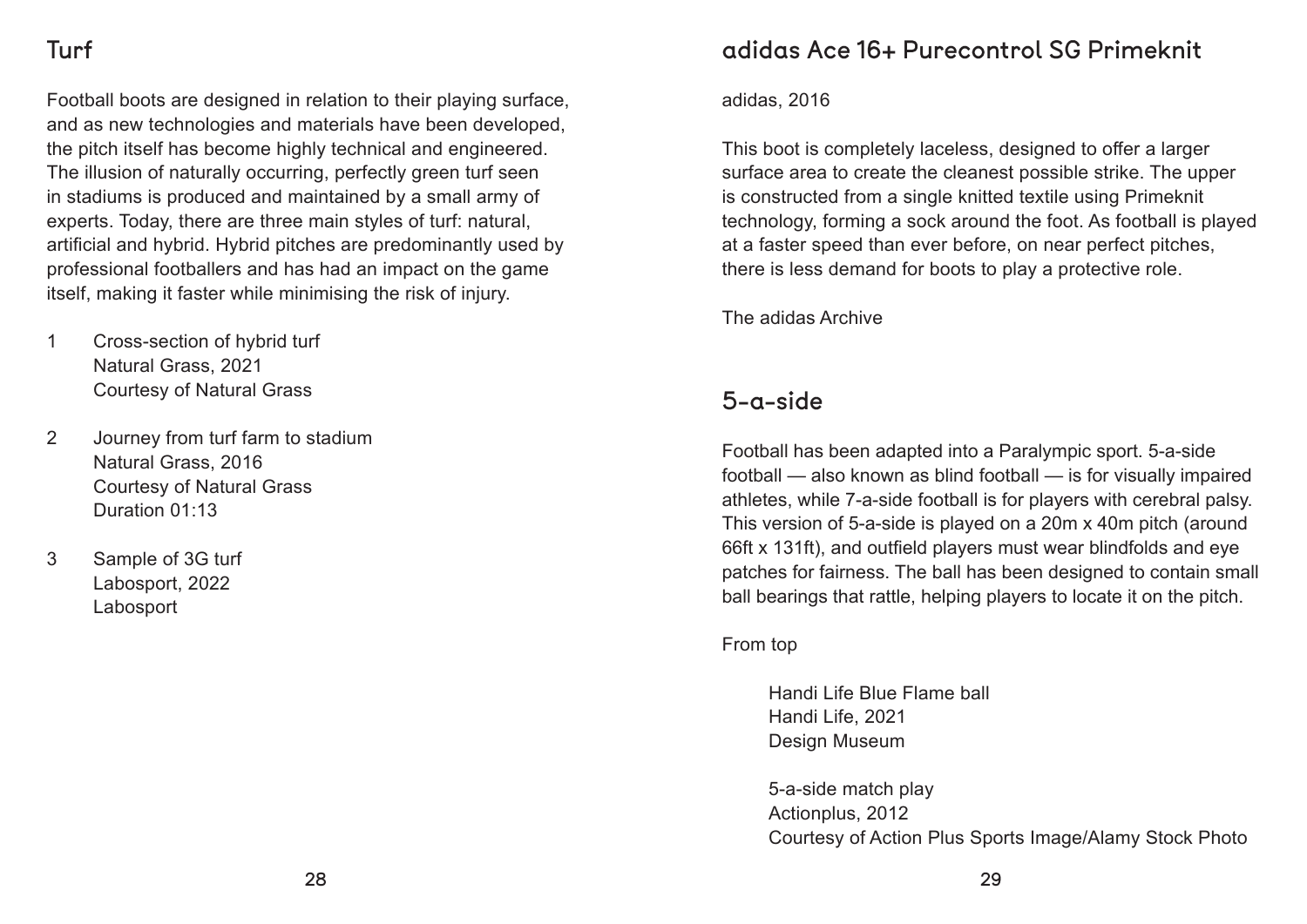#### Star players

As football has become a professionalised form of mass entertainment, sports brands have recognised its potential for sponsorship and celebrity endorsement. Top players are contracted to wear certain products, despite their personal preferences. These boots, worn by star players for Barcelona, have become collector's items.

- 1 Xavier ('Xavi') Hernández Creus's match-worn boots adidas, 2009
- 2 Andrés Iniesta Luján's match-worn boots Nike, 2009
- 3 Lionel Andrés Messi's match-worn boots adidas, 2009

All private collection, Barcelona

#### Nike Flight

Nike, 2020

The Flight is the product of eight years of research and testing, with Nike claiming the ball has a 30% 'truer flight'. As a ball moves through space, air grips its surface, slowing it down and causing changes in direction. This football consists of only four panels and is covered in an aerodynamic geometric pattern of grooves called AerowSculpt.

Nike

#### Boots for women

Gender biases in society mean women's football has historically been either neglected or banned completely. Men and women have different physical requirements, and a lack of tailored designs in football equipment has been a factor hindering fair participation in the sport. Dedicated brands are now focusing exclusively on women's football. Australia's Ida Sports has spent several years developing a boot for women, with a narrower heel, wider forefoot and higher arch. This early prototype was tested and refined using feedback from players.

From top

The Ida Classica Ida Sports, 2020 Ida Sports

'Frankenshoe' prototype Ida Sports, 2018 Ida Sports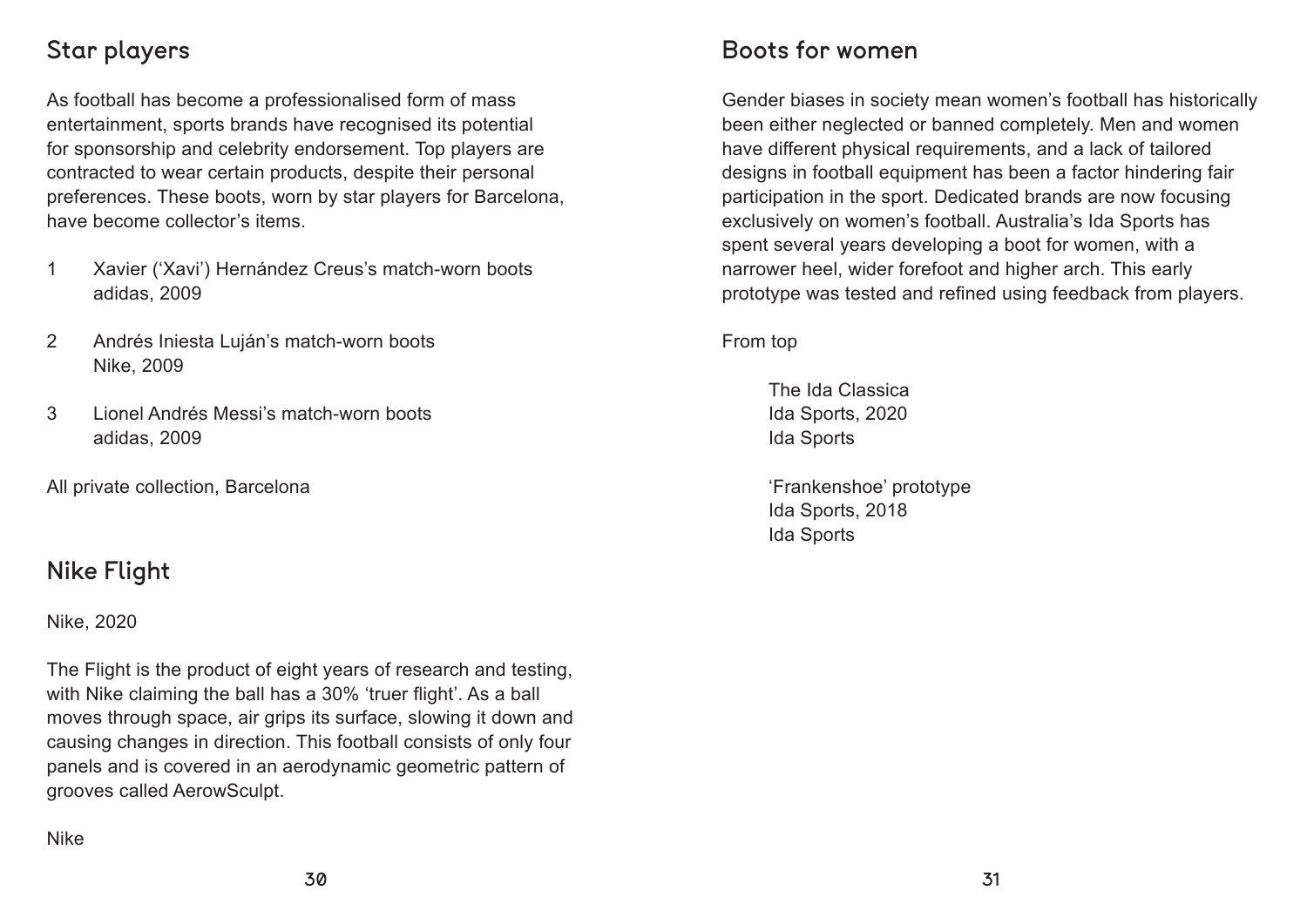#### Inside adidas

In this series, British artist Alastair Philip Wiper documents how new materials and concepts are tested by machines in the research department at the adidas headquarters in Herzogenaurach, Germany. His images also provide a portal into the factories that produce tens of thousands of products a day.

Alastair Philip Wiper, 2017

From left

Endurance tests, adidas factory, Indonesia

Testing football boots, adidas' Future Sports Science Lab

adidas shoes in a lasting machine

Part of a machine that produces adidas shoes

adidas Copa Mundial, prototyping department

A deconstructed adidas Copa Mundial football boot

adidas shoe lasts in the prototyping department

Courtesy of Alastair Philip Wiper

#### Technical fabrics

The fabric and cut of football kits is constantly adapted to afford players increased speed and comfort. This selection of England shirts demonstrates the advances in material technologies and manufacturing techniques. With the rise of synthetic fabrics such as elastane, shirt design has focused on breathability and sweat-wicking, to regulate body temperature.

- 1 England 1950 FIFA World Cup™ shirt, worn by Len Shackleton St. Blaize, c.1950 National Football Museum
- 2 England 1966 FIFA World Cup™ shirt, issued to George Eastham Umbro, 1966 National Football Museum
- 3 England 1982 FIFA World Cup™ shirt, belonging to Bryan Robson Admiral, 1980–82 Manchester United Museum
- 4 England 2020 national shirt Nike, 2020 Nike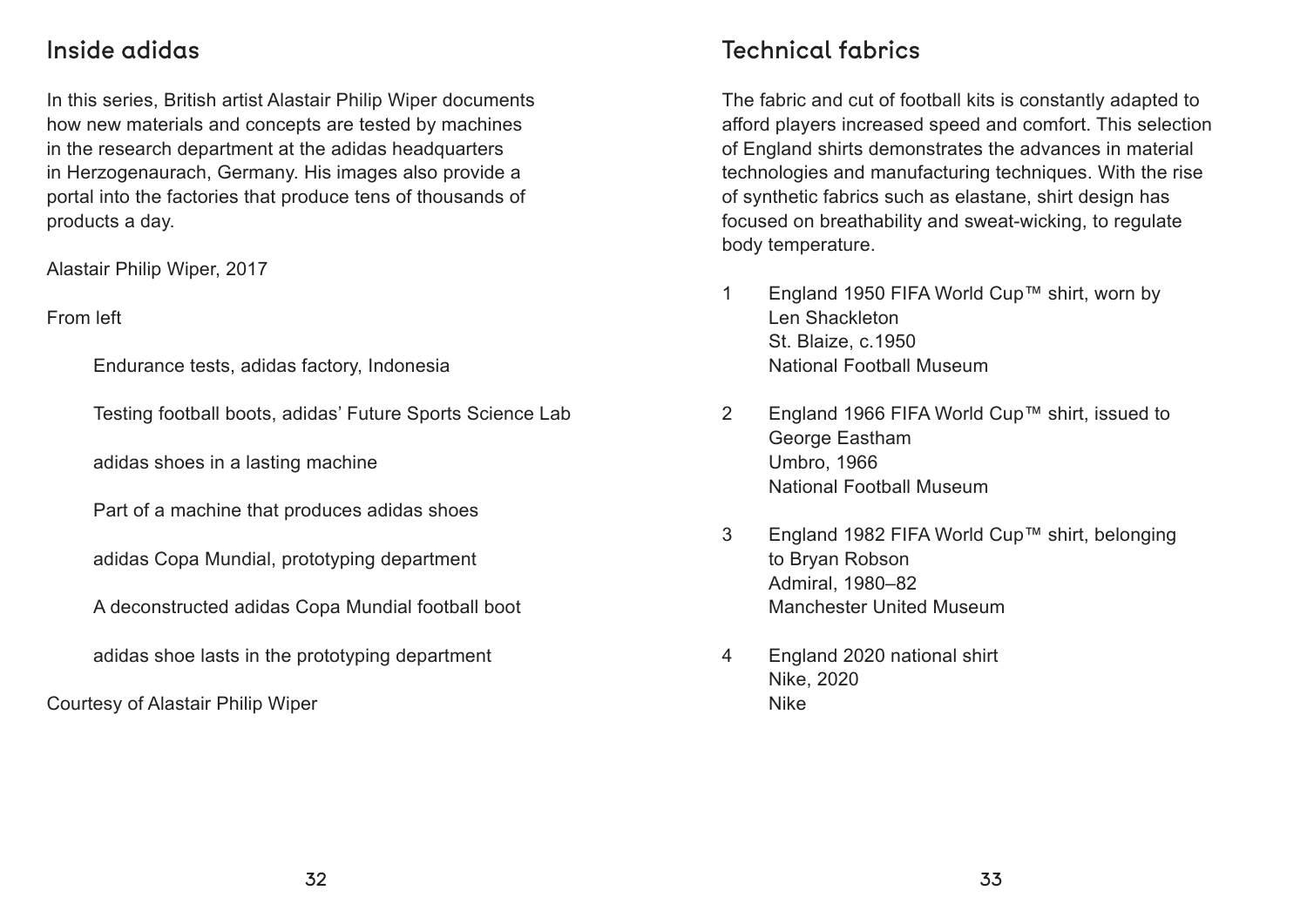Football can be a dangerous sport, so various pieces of protective equipment have been designed to prevent injury. Originating in cricket, shinpads were first introduced to football in 1874, when it was customary to wear them outside the socks. They were made from leather and stuffed with animal hair for padding. Shinpads started to be worn under socks in the 1900s and have become smaller over time as players prioritised speed and agility over personal protection.

- 1 Famous English Football Players, print from The Boy's Own Paper 1881
- 2 Shinpads 1890s
- 3 Shinpads c.1890

All National Football Museum

#### Nike Mercurial Flylite SuperLock shin guards

Nike, 2019

Boots, balls and shinpads have all evolved to become lighter. These pads are extremely lightweight, with the cushioning provided by a thin rubber 'web' on the inside. Their surface is covered in small spikes that pierce the sock, keeping them in place.

Nike

### Hungarian National Team goalkeeping gloves

1962

Today considered an essential piece of equipment, goalkeeping gloves are a surprisingly recent invention. They started to be worn on a global scale in the 1970s, once their role offering personal protection and greater grip was recognised. A design similar to this pair was worn by Amadeo Carrizo, goalkeeper for Argentina's River Plate, who was thought to be the first player to wear gloves.

Fondazione Museo del Calcio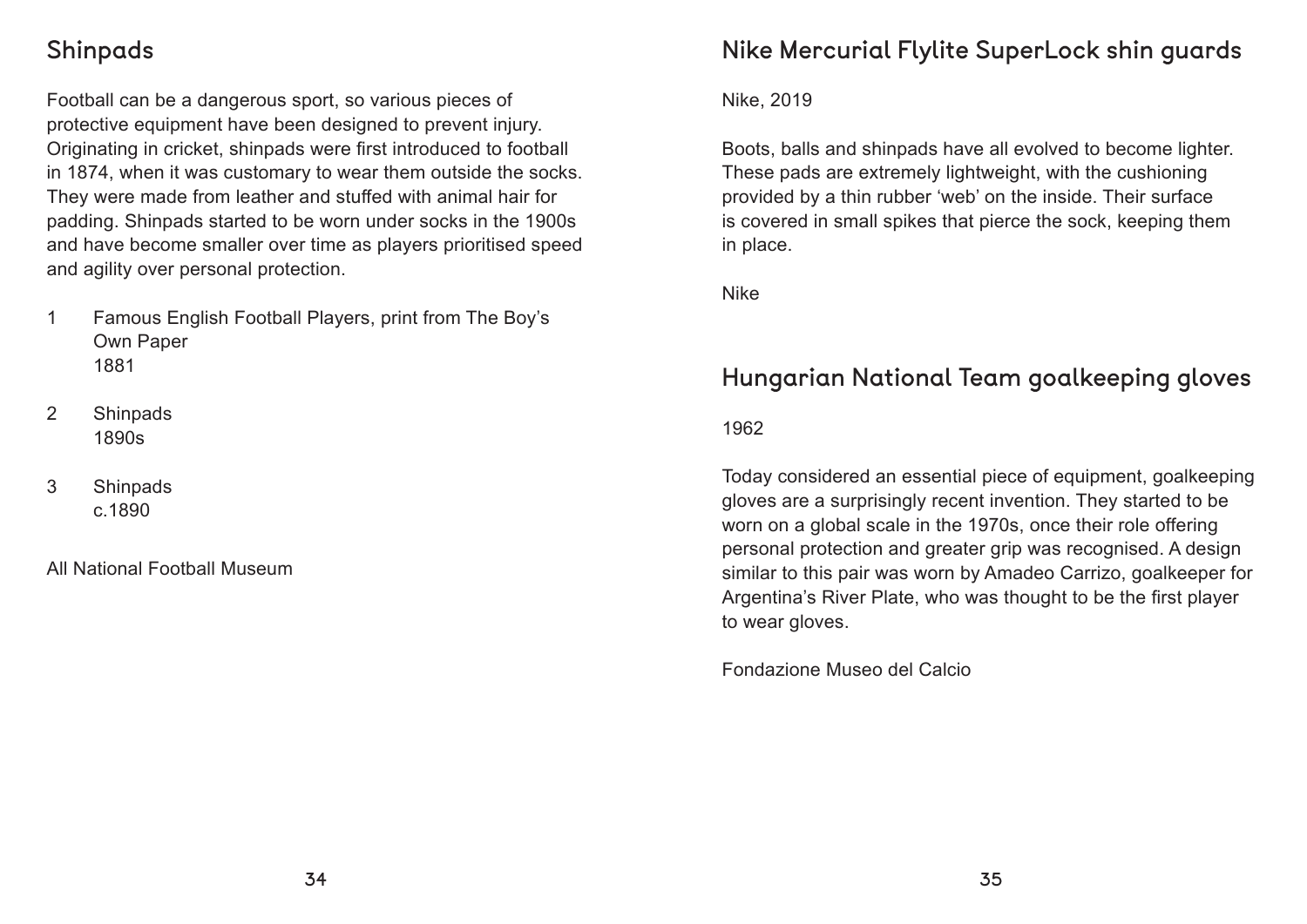#### Goalkeeper gloves

German ski-glove manufacturer Reusch has played an important part in developing goalkeeping gloves into a key piece of equipment. Their first pair was created in collaboration with Sepp Maier, goalkeeper for Germany's national team, and based on a rubber surgical glove. Over the years, the brand has experimented and developed multiple types of palm padding that increase grip and durability.

- 1 Reusch Bundesliga Reusch, 1985
- 2 Reusch material catalogue Reusch, 1978
- 3 Reusch Attrakt Fusion Guardian Reusch, 2021

All Reusch

#### Sports bras

Specially designed bras are a necessary protective garment for women to wear during sport. This is especially true for football, where athletes can be subjected to repeated blows to the chest. The first dedicated sports bra was invented for jogging in 1978 by Lisa Lindahl, Polly Smith and Hinda Schreiber. Today, sports bras are still a developing area of study, with leading sportswear brands making efforts to design comfortable yet supportive models.

From left

Jogbra patent Lisa Lindahl, Hinda Schreiber, Polly Smith, 1979

Nike FE/NOM Flyknit bra Nike, 2019 Nike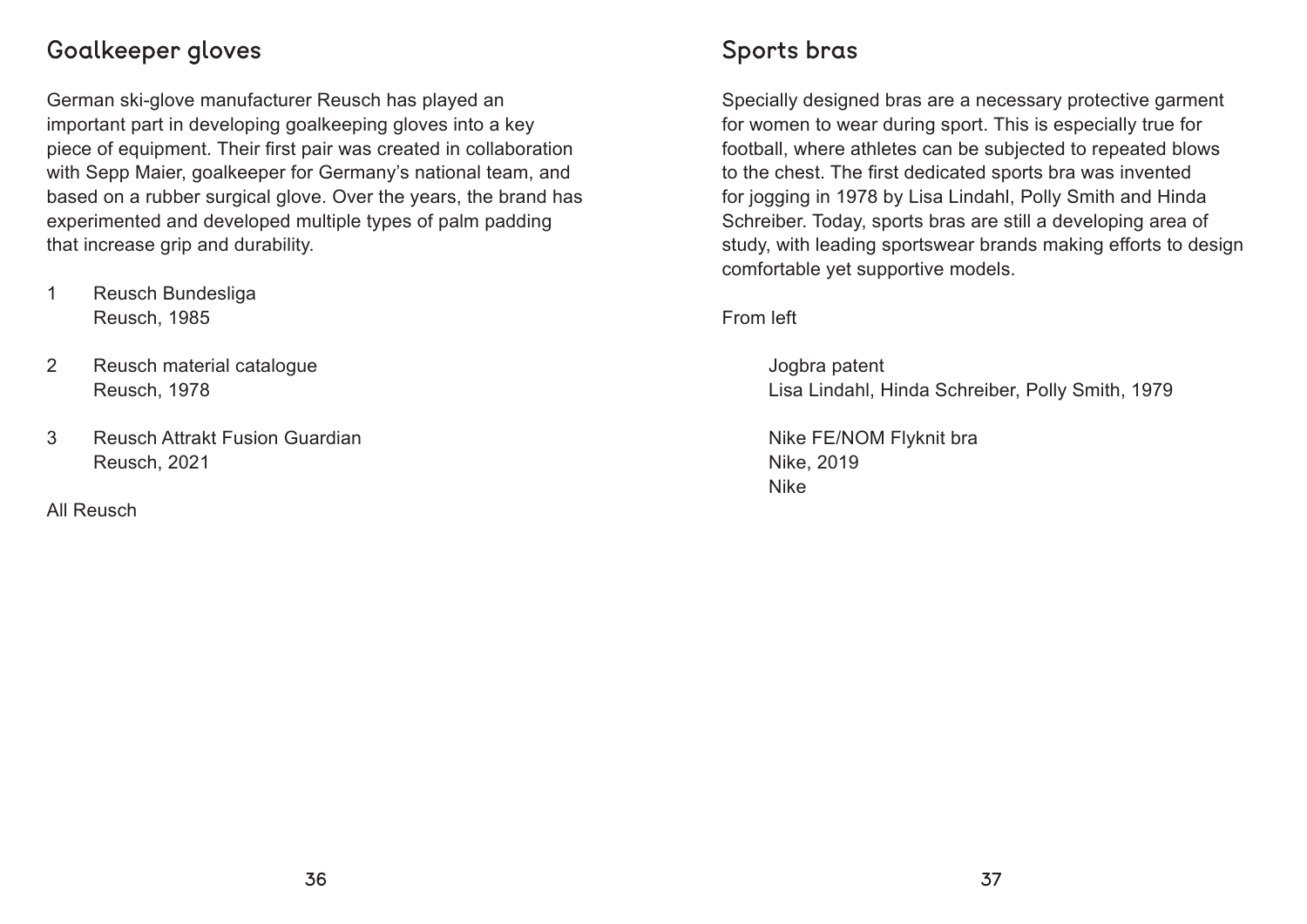#### Nike Pro hijab

Nike, 2017

In 2017, Nike developed a single-layer stretchy hijab suitable for elite athletes. It was designed to help make sport more inclusive and accessible for Muslim women. In cultures and countries where barriers exist between exercise and religion, designs such as this can help to inspire and empower more women to participate. In 2007, FIFA enforced a ban on headwear on the basis that the risk of injury was too high. After mounting pressure and campaigning, the ban was eventually lifted in 2014.

Nike

#### Edgar Davids, Holland V Juventus

Allstar Picture Library, 2000

Bespoke equipment is often developed for a player's specific needs. These goggles were designed for Dutch-Surinamese footballer Edgar Davids in 1999. Davids suffered from glaucoma, an eye disease affecting the optic nerve that restricted his vision. He wore these protective goggles while continuing to play professionally after having eye surgery.

Courtesy of Allstar Picture Library Ltd/Alamy Stock Photo

#### Trainer's Gladstone bag

Early 1900s

Sports medicine and sports science have now become highly specialised fields of research that are central to elite performance. In the early 1900s, football physiotherapists and trainers carried this type of bag, equipped with smelling salts and a wet sponge to treat a range of injuries.

National Football Museum

### Arsenal trainer Tom Whittaker in his state-of-the-art medical room

H F Davis, 1938 Courtesy of H F Davis/Topical Press Agency/Getty Images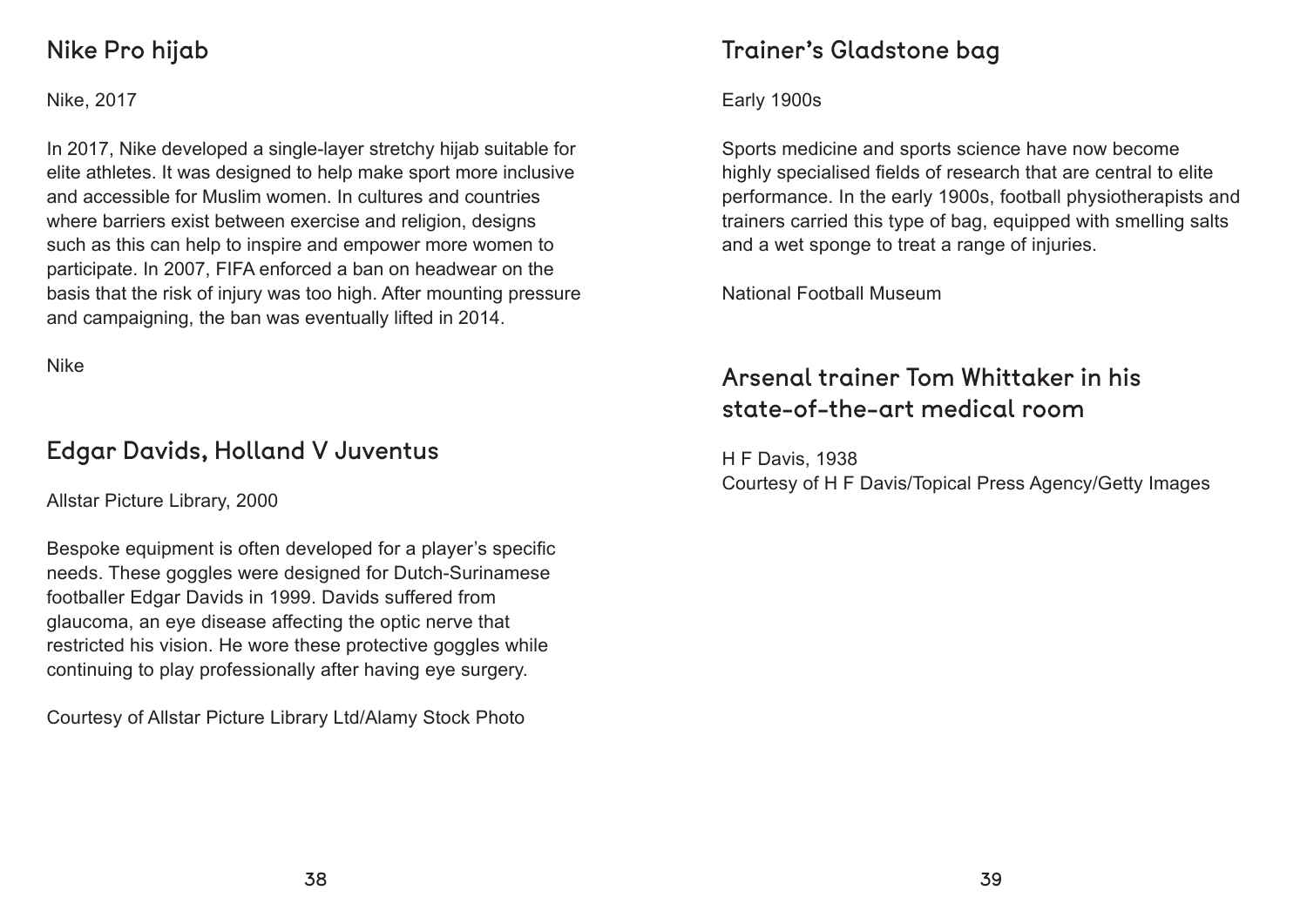#### X-rays of a footballer's knee joints

#### Late 1900s

Knee damage is among the most frequent and severe types of injury to affect professional footballers. In 1960, it took Scottish player Willie Cunningham six months to regain match fitness when he had to have pieces of knee cartilage removed after an injury. Medical and scientific developments since then mean that today's players can have keyhole surgery to repair damaged cartilage, allowing for the possibility of full recovery in as little as four weeks.

National Football Museum

#### The referee

Unique pieces of technical equipment have been designed to help the referee monitor the rules of the game. This important figure in football became a standard presence at matches in 1881. The red and yellow card system was adopted into the rules of the game in the 1970s, after English referee Ken Aston had the idea while waiting at a traffic light.

- 1 How to Referee William Pickford, 1906 National Football Museum
- 2 Linesman's flag 1906 National Football Museum
- 3 FIFA referee badge 1980s Meachin
- 4 Referee's tools for fixing and checking studs 1980s

#### National Football Museum, on loan from John Basford

National Football Museum, on loan from John Basford Meachin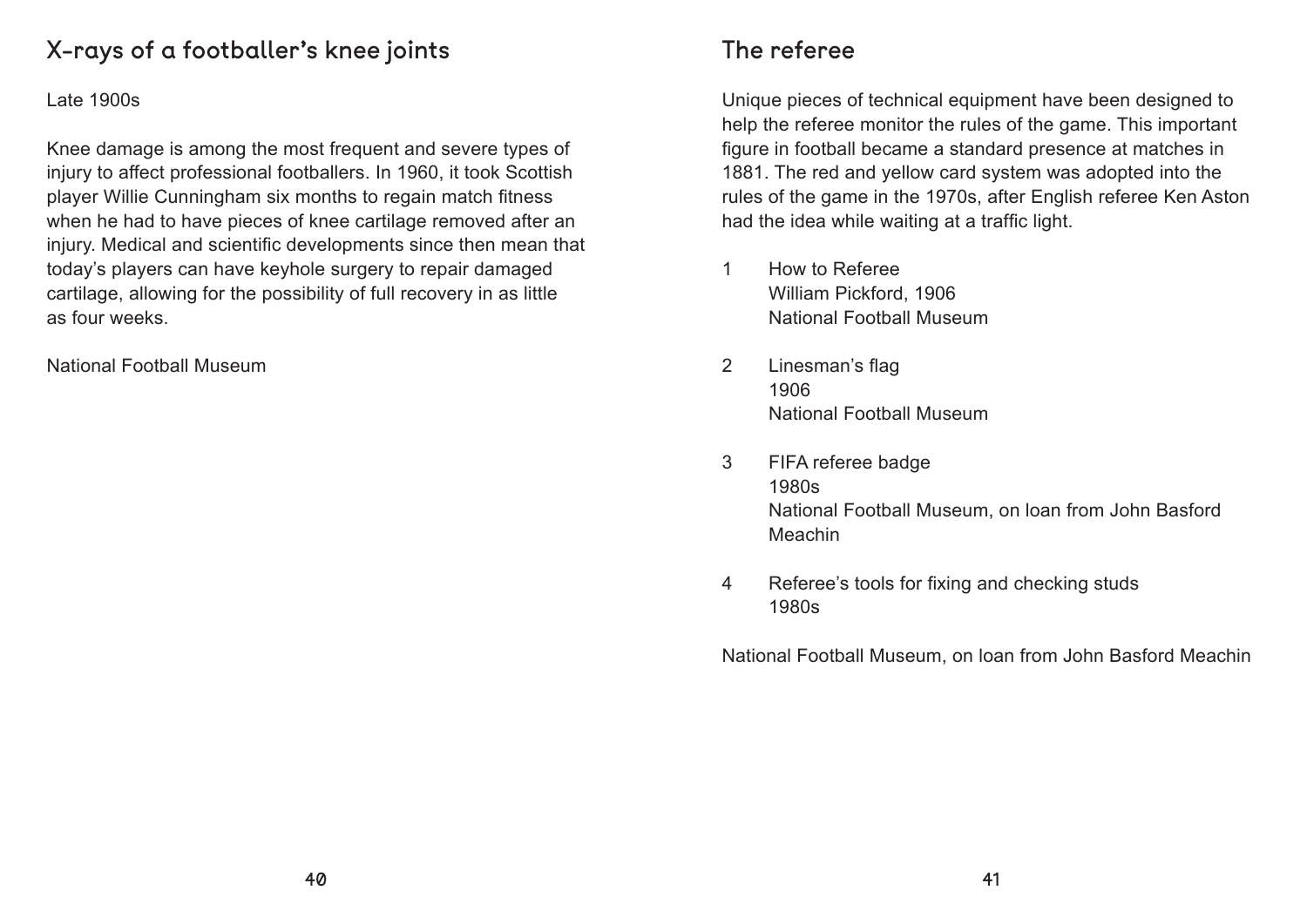#### Video Assistant Referee (VAR)

Despite some initial controversy, video technology has changed the way football games are refereed. First used in 2016, VAR is now present in all major men's domestic and international league games. A team of three referees outside the field of play use video-replay technology to review potentially matchchanging decisions made by the on-field referee.

Courtesy of Robert Hoetink and Mark Pain/Alamy Stock Photo

#### The referee whistle

The humble whistle is one of the referee's fundamental tools. In 1884, Birmingham toolmaker Joseph Hudson invented the first sports whistle, the Acme Thunderer, which is still in production today. It was the world's first 'pea' whistle, where a small piece of cork is inserted inside the whistle to make the sound more distinguishable, and its snail shape is ideal for holding in the hand. Acme's Tornado is the world's loudest whistle.

- 1 Acme Thunderer, world's first sports whistle Acme, 1886
- 2 Acme UEFA European Championship whistle Acme, 1996
- 3 Acme Tornado Acme, 2000
- 4 Brass construction component for the Acme Thunderer Acme, 2022
- 5 Advert for Acme whistles Acme, 1909
- All Acme Whistles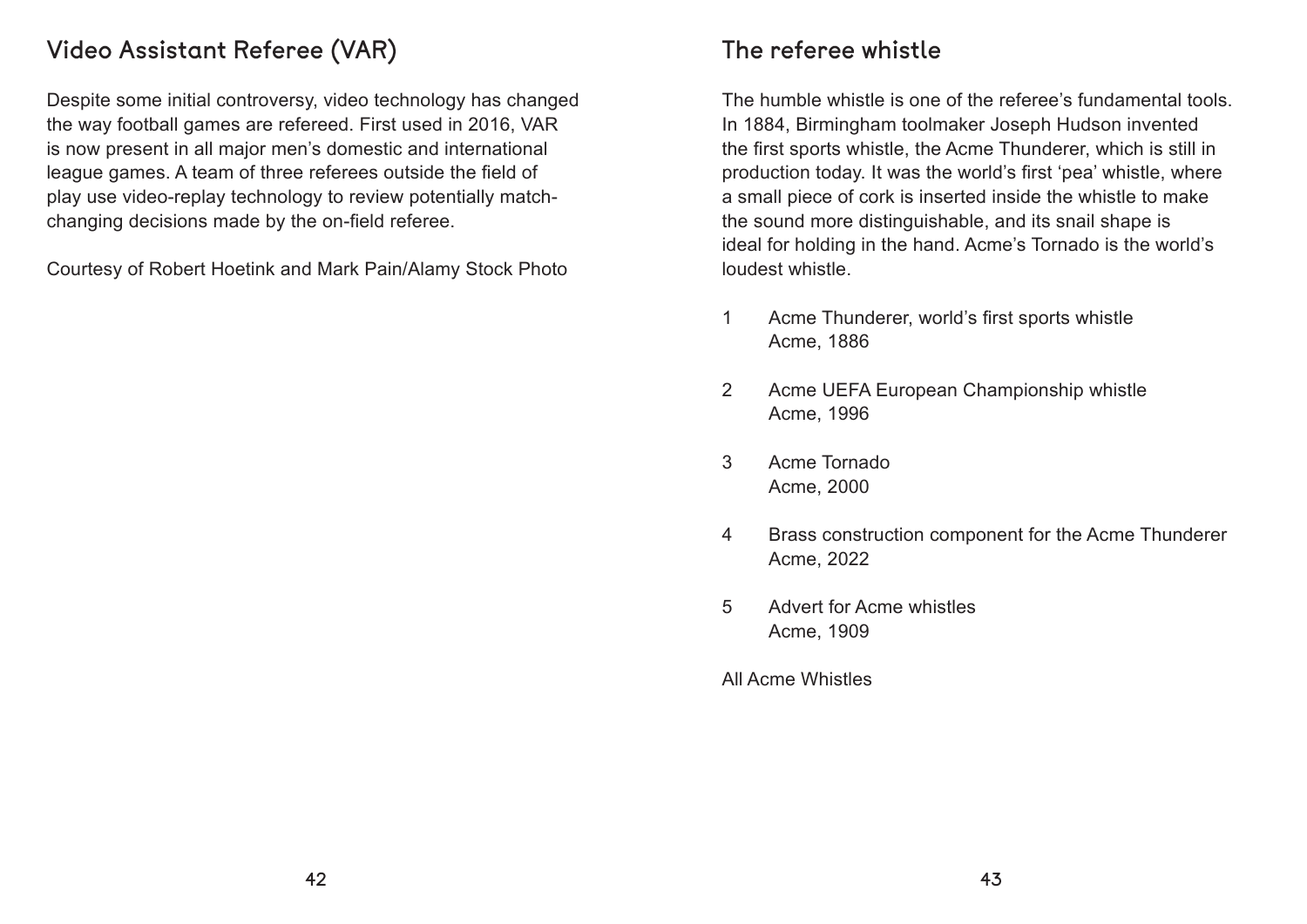#### Jack Taylor's 1974 FIFA World Cup™ whistle

Acme, 1974

This Acme Thunderer was used during the 1974 FIFA World Cup final between Holland and West Germany. It was blown to signal the award of a penalty kick after just one minute of play. This was the first penalty ever to be given in a World Cup final.

German Football Museum, Dortmund

### The body

The footballer's body is an important piece of equipment that can be adapted to enhance performance. Specialised and stringent regimes are designed for training, recovery, sleep, diet and cognitive skills, and are personalised to each player. These regimes are continually being researched and refined in an effort to design the perfect athlete's body for match success. In the technological age, when players are considered expensive assets, there is a race to gather and analyse as much data as possible. To maximise the effectiveness of each player, coaches and managers aim to fine-tune team performance with tactics and formations.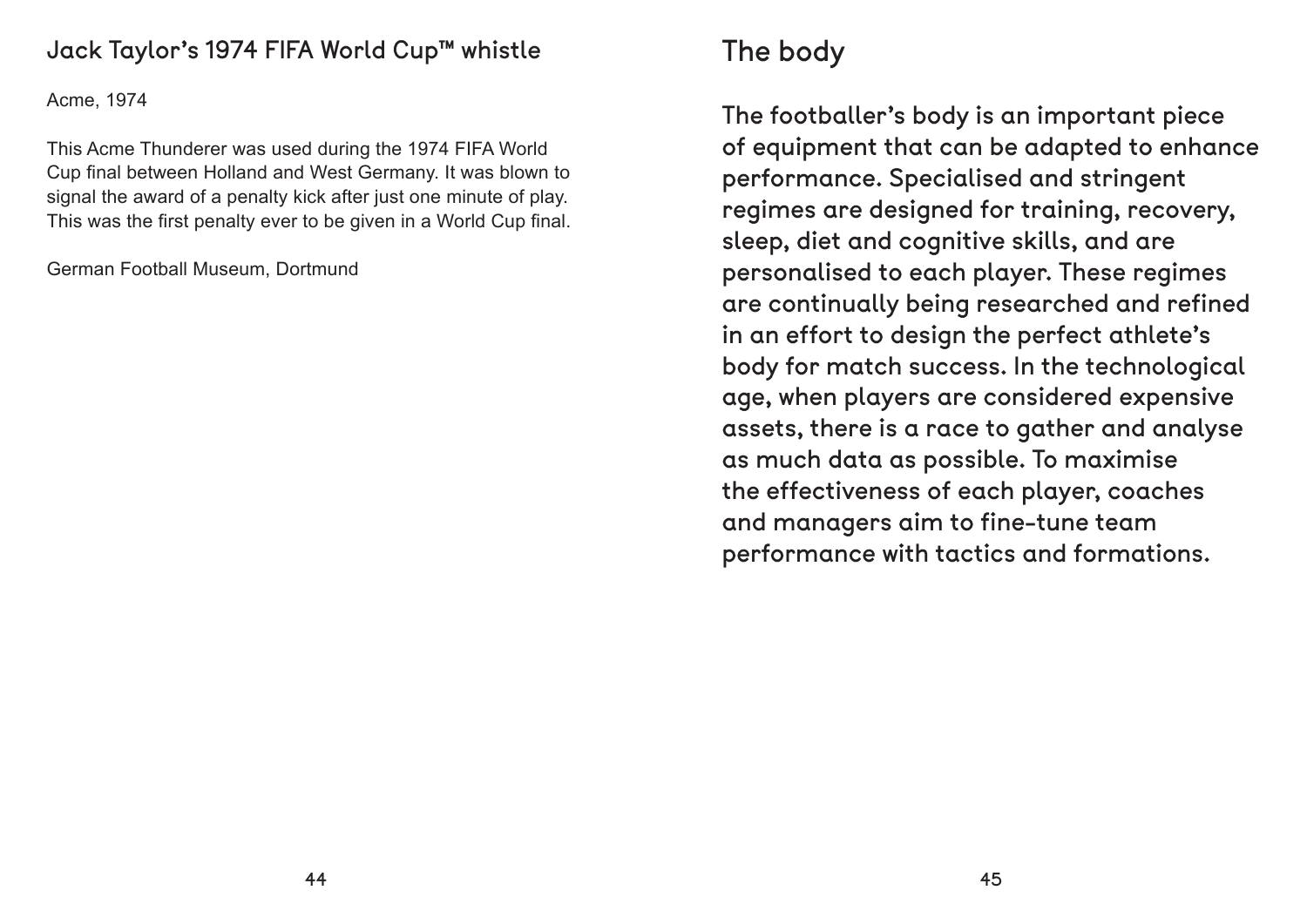#### Training equipment

These early examples of training equipment were used to build strength, agility and balance. Today, a player's training will focus more on speed and endurance, and include exercises that target specific muscles, movements and skills used on the pitch.

Medicine ball 1800s National Football Museum

Millwall FC, J Pipe and S Tyler training with skittles 1930s Courtesy of Mirrorpix

#### Visionup Athlete glasses

Visionup Co. Ltd, 2015

The quality of the connection between the eyes, brain and body has an impact on how fast a player can react to visual signals. Elite athletes train to strengthen brain functionality and improve reaction times. The flashing lenses in these glasses limit the amount of visual information perceived by the wearer, encouraging greater concentration and boosting peripheral vision.

Visionup Co. Ltd

### Apex GPS vest, used by England Men's National Team

STATsports Group, 2021

These smart vests, worn throughout training and even during games, hold a GPS tracking device that collects metrics such as total distance, speed, heat maps and pose information. This is used to better understand where individual players need to improve and how injury can be mitigated. The data collected is owned by the club rather than the player, posing questions around privacy rights.

The Football Association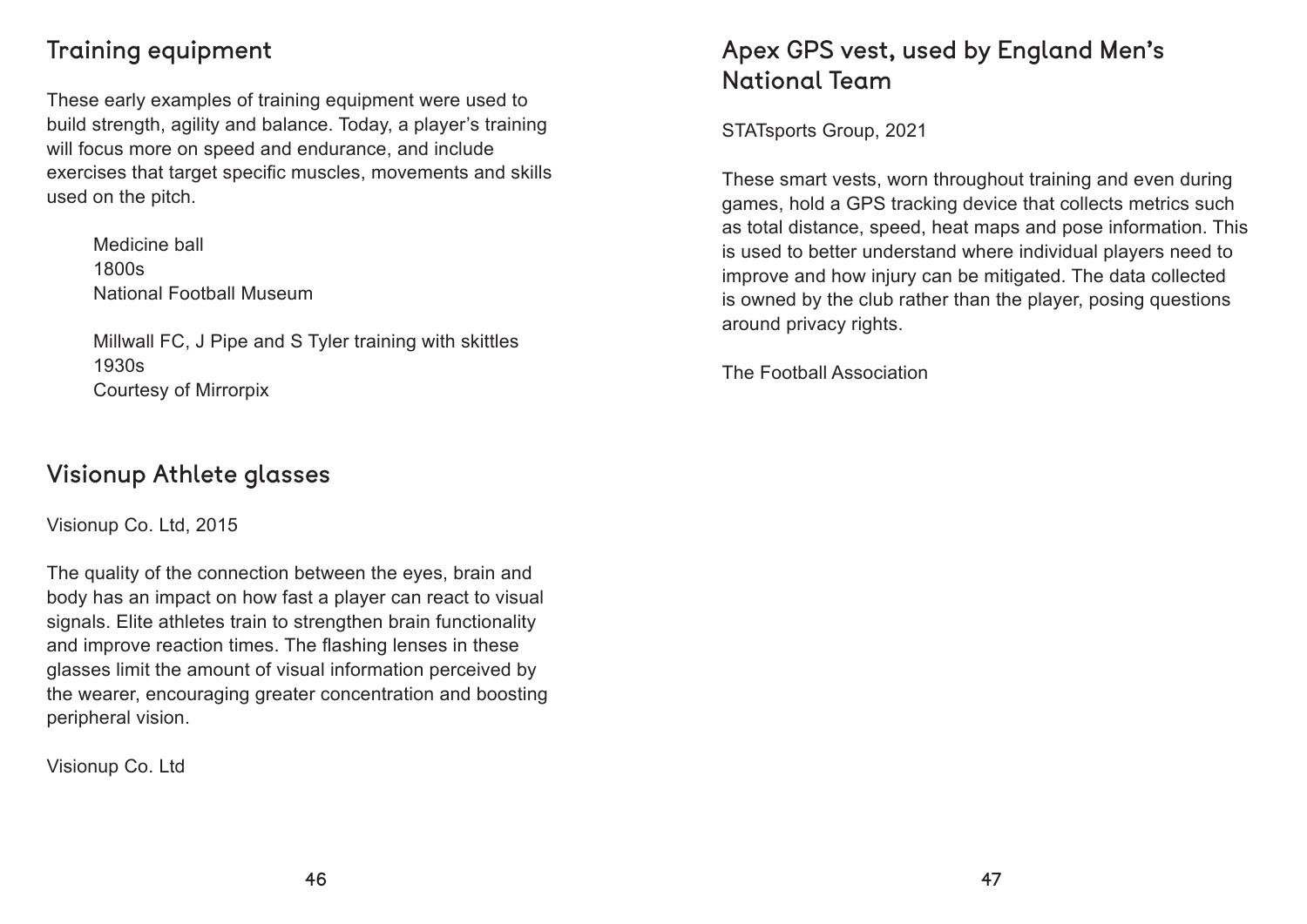#### Football Association coaching sheets

Football Association, 1940s

The principles of coaching were formalised in the late 1930s, and Walter Winterbottom, first manager of the England football team and FA Director of Coaching, was an important figure in popularising it in England. These are just some examples of coaching sheets produced by the FA that were distributed to schools. They show how players learned specific sets of moves, in contrast to today when the focus is on more personalised tactics.

Alexander Jackson

#### 2014 FIFA World Cup™ German team tactics

Hansi Flick, 2014

In 1950, Charles Reep invented football analysis. This continues to inform tactics, which range from the way a single player moves, to the pace, positioning and movement of the entire team. These sheets, used by the most expensive team in World Cup history, show the degree of detail used in preparation for matches, down to knowledge about the preferred shooting foot of opposition players.

German Football Museum, Dortmund

#### Diet

Elite footballers today are expected to play more than 70 games in a season, perform at their peak twice a week, and improve incrementally. Scientific and medical research shows that, aside from physical training, other behavioural changes are equally necessary. Diet and nutrition has become one of the most important aspects of a training regime, with ratios of carbohydrate, protein and fat consumption meticulously prescribed.

- 1 Food Formations: Eat Like the Pride FATV, 2020 Duration 2:13
- 2 Fuel profile for men's senior team 2020
- 3 Energy gel pouch Science in Sport, 2021
- All The Football Association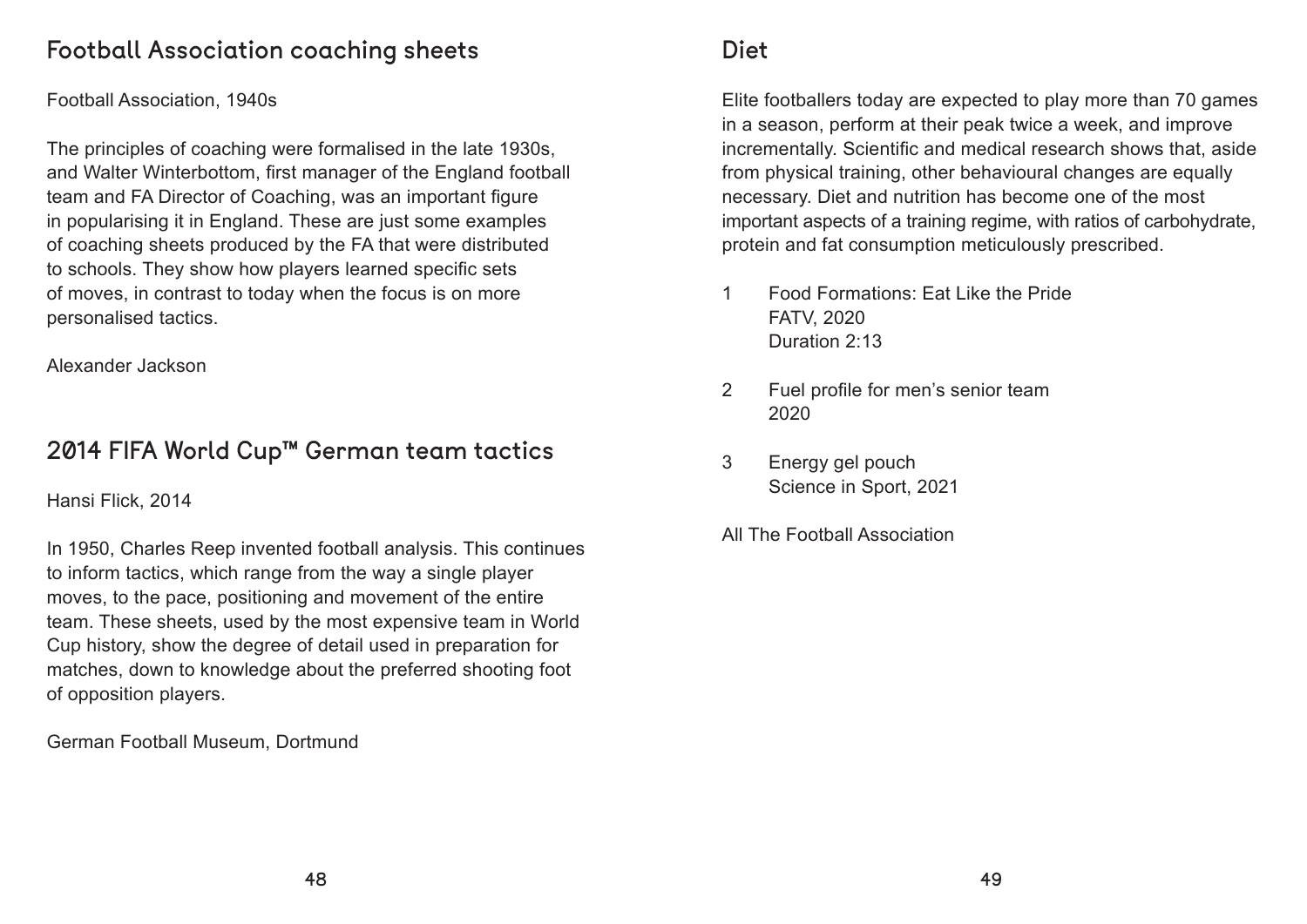#### Bukayo Saka, England training camp, Euro 2020

Eddie Keogh, 2020

Although this looks like English footballer Bukayo Saka relaxing and celebrating at a pool party, it is actually part of a professional athlete's enforced regime of post-match rehabilitation and restoration. Until recently, players would be made to walk up and down swimming pools to increase blood flow and keep their muscles moving. Incorporating inflatables like this turns a necessary routine into an enjoyable task.

Courtesy of Eddie Keogh and the FA/Getty Images

#### Recovery

AirBands Wireless Blood Flow Restriction Cuffs VALD Performance, 2020 VAI<sub>D</sub>

Scientific and medical research has revolutionised the way we think about rest, recovery and rehabilitation. They are now seen as vitally important for elite athletes, above all in order to prevent injuries. Design is playing a role in making these processes quicker, easier and more enjoyable. The intensity and frequency of play results in immediate muscle damage and inflammation. This can be countered in the first 24 hours after play by restricting blood flow, using technology and immersion in ice. Then, 36 hours after a match, increased blood flow is encouraged by activities such as swimming.

From left

Custom ice-pack shorts Nike with GlacierTek, 2021 The Football Association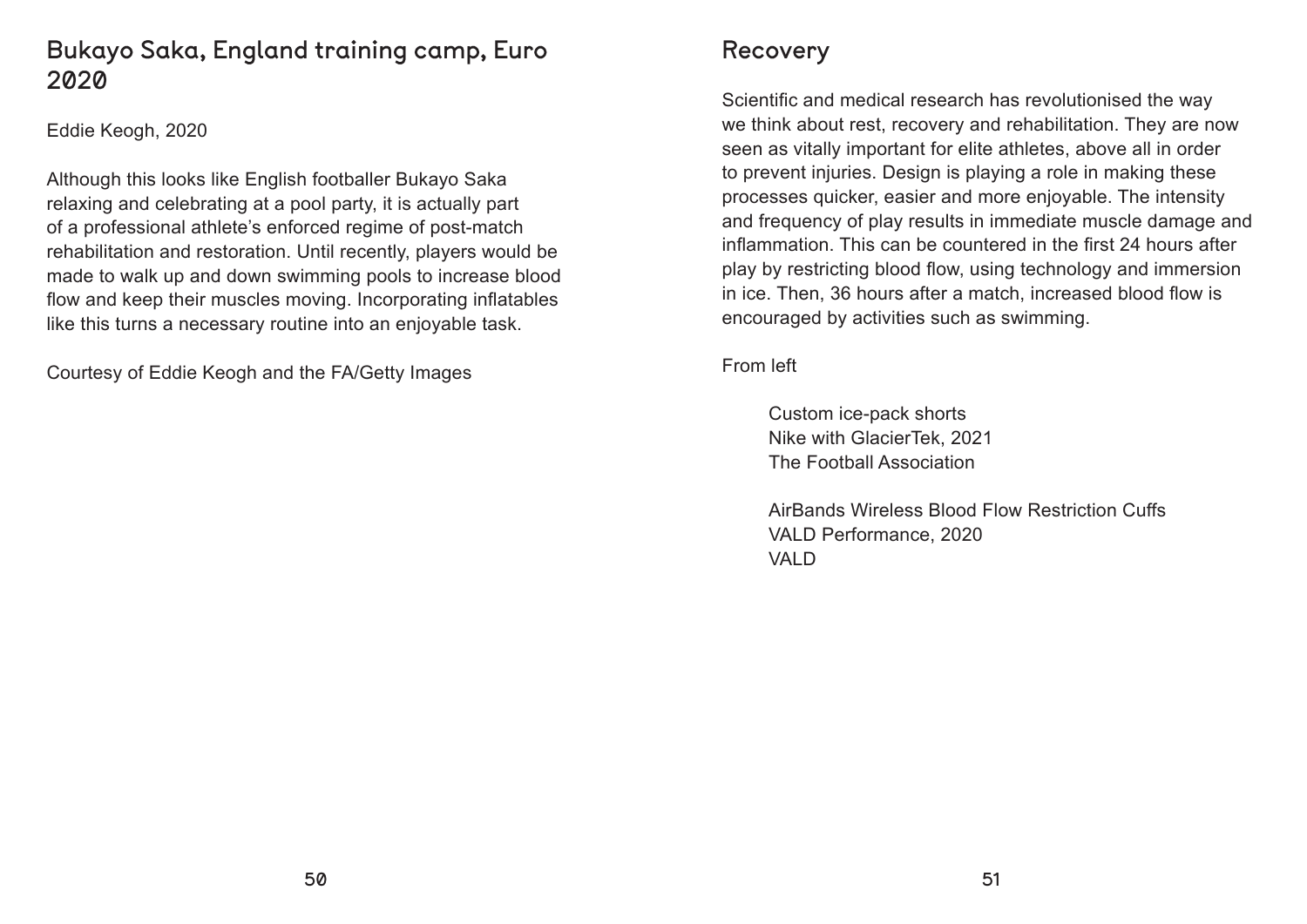#### Clip from Saturday Fever

The Rank Organisation, 1961 Duration 1:00 Courtesy of ITV Archive

#### The Brittleness of the Player's Body (Die Brüchigkeit der Spielerinnenkörper)

Julia Lazarus, 2011 HD video loop Duration 9:20

German artist Julia Lazarus observes the almost hypnotic monotony of a routine training session for top-level athletes, in this case the German women's national team. The camera captures the tension between personal motivation and team performance, as the mass of individual bodies move together in unison.

Courtesy of Julia Lazarus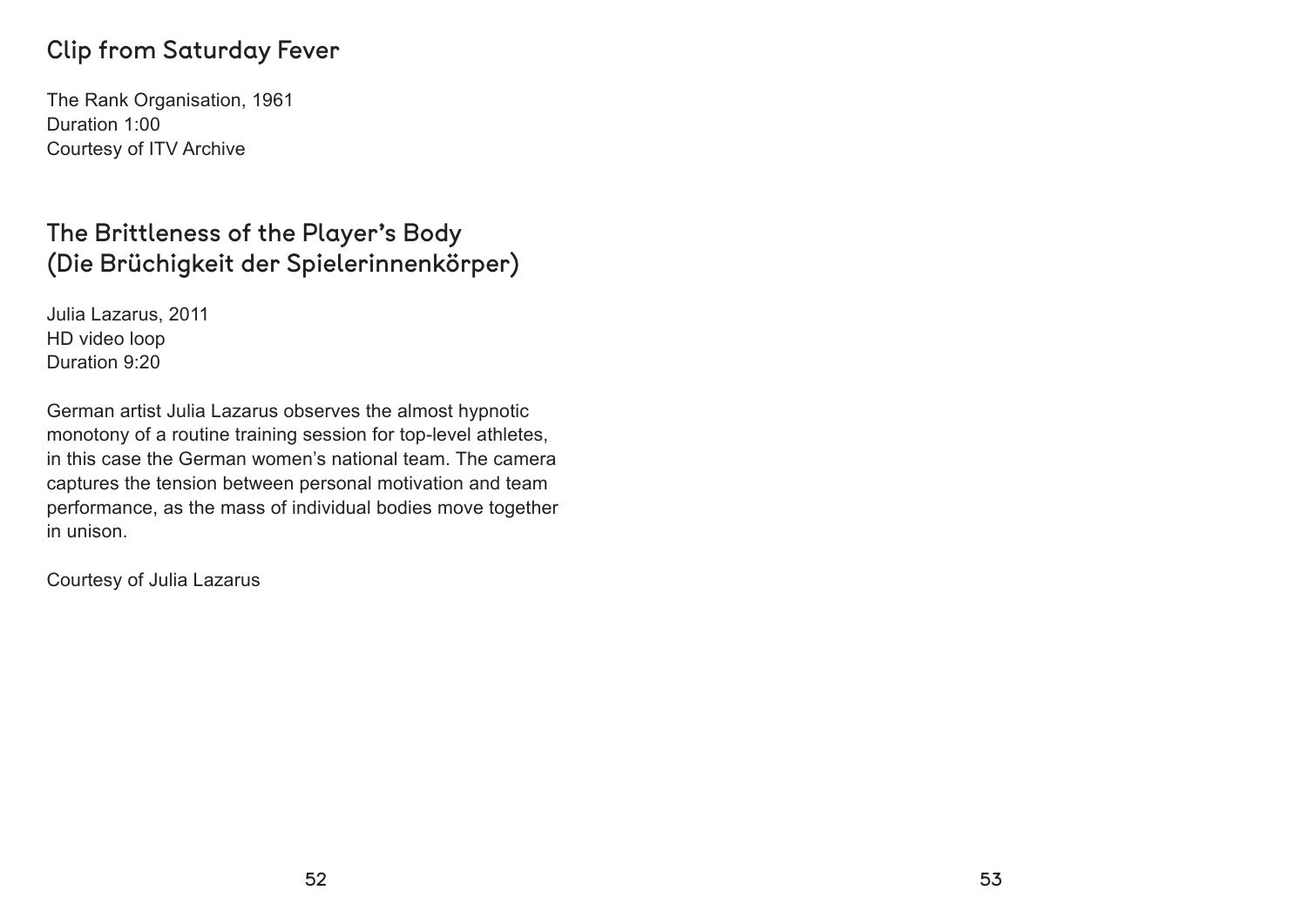# Identity

In organised games of football, it is important for each team to be easily identified. This is as vital for those on the pitch as for those watching a match from a distance. In its simplest form, one team might be dressed in blue and the other in red. But what began as a practical solution has evolved into an incredibly rich and diverse world of football graphics.

Clubs and fans have found creative ways of using visual markers to express themselves and their communities. This began with the team kit — its colours and crest. Official merchandise is an important commercial driver within the football industry and is subject to continual innovation. Many fans do not identify with these official outputs though, and prefer to create their own alternative club graphics. Varying in scale from vast banners to fanzines, their works demonstrate the active role of football fans in the visual culture of the sport, as well as expressing their knowledge, commitment and humour.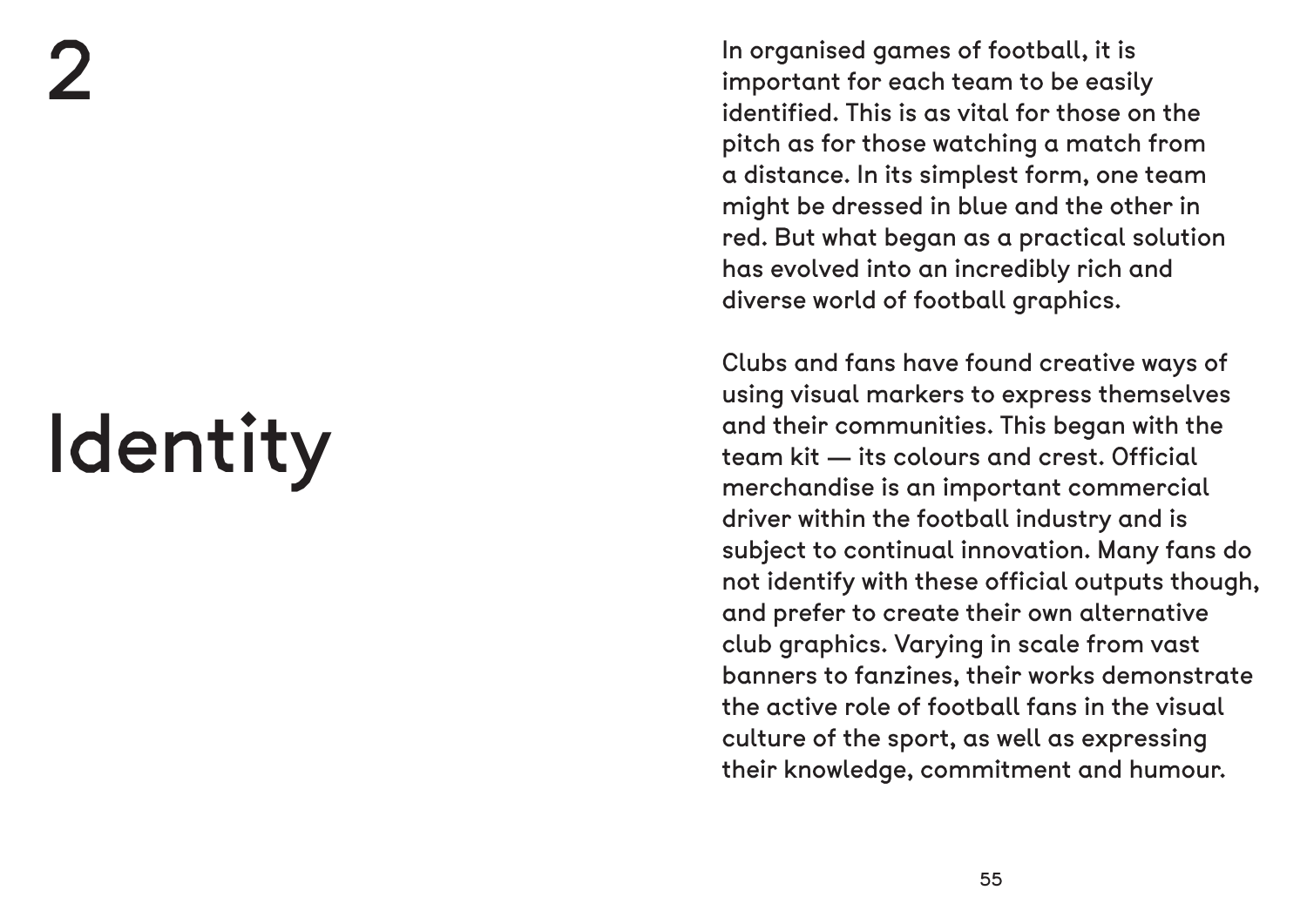#### Women's cap

1895 National Football Museum

#### The crest

The club crest — known as a badge when attached to clothing — is an emblem unique to each football club. In the early days of football, crests had a distinct practical purpose. Clubs did not provide official kits, which meant players wore their own clothes. Sewing a crest on to a shirt was a quick and inexpensive way of creating a uniform, while more elaborate crests could be used to distinguish officials or team members who also played on the national team. Today, the crest is a symbol with which players and fans alike can identify.

Football Association badges 1898–1905 National Football Museum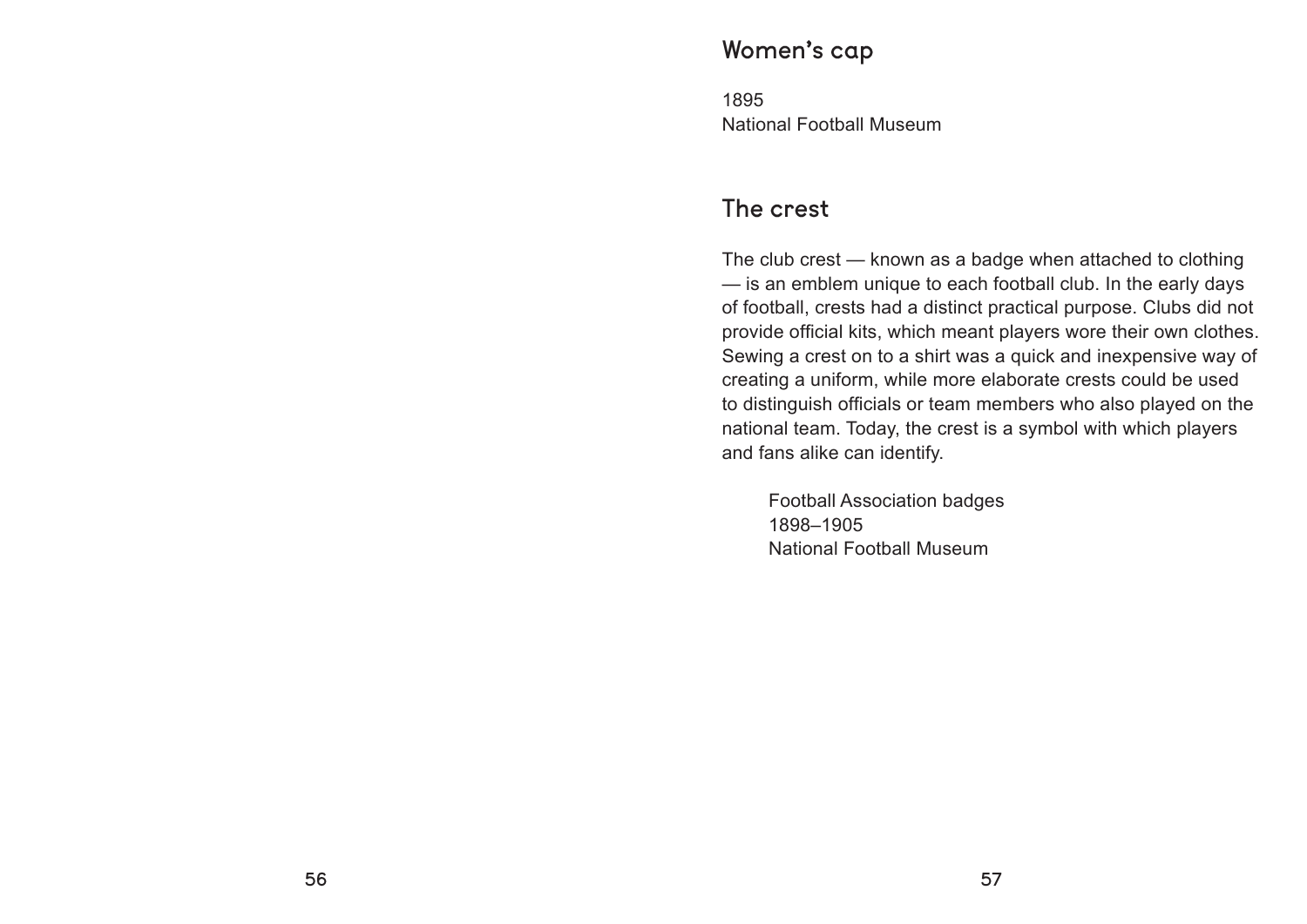#### Early badges

Football badges were first worn at the first international match in 1872, a goalless game between England and Scotland. England adopted the three lions as its crest, a symbol that dates to the reign of King Richard I, who used it for his Royal Seal of 1198. The Scottish team wore a badge showing the lion rampant, a symbol from the Royal Banner of Scotland that has symbolised the Kingdom of Scotland since 1222.

#### From top

England shirt badge, reputedly awarded to Gilbert Oswald Smith 1890s National Football Museum

Scottish international badge 1877 Scottish Football Museum, on loan from Queen's Park Football Club

### Glasgow Rangers Scottish Cup Final team of 1876/77

#### 1876

Football crests were initially very simple in design and often drawn from the house symbols of elite British public schools. Crescents, stars, arrows, crosses, hearts, and even skulls and crossbones were popular choices. They were easily recognisable from a distance and could be made and sewn on to shirts without difficulty.

Courtesty of CSG CIC Glasgow Museums and Libraries Collection: The Mitchell Library, Special Collections

### Pin badges from English football clubs

c.1980–2000

In the late 1800s, crests became more elaborate as clubs sought to establish their credibility and reputation. Many assumed their town or city coat of arms, creating a sense of history and belonging. Local industry and buildings were also common sources of inspiration, and they continue to act as symbols for clubs today, even when the landmarks no longer exist.

Colin Purdew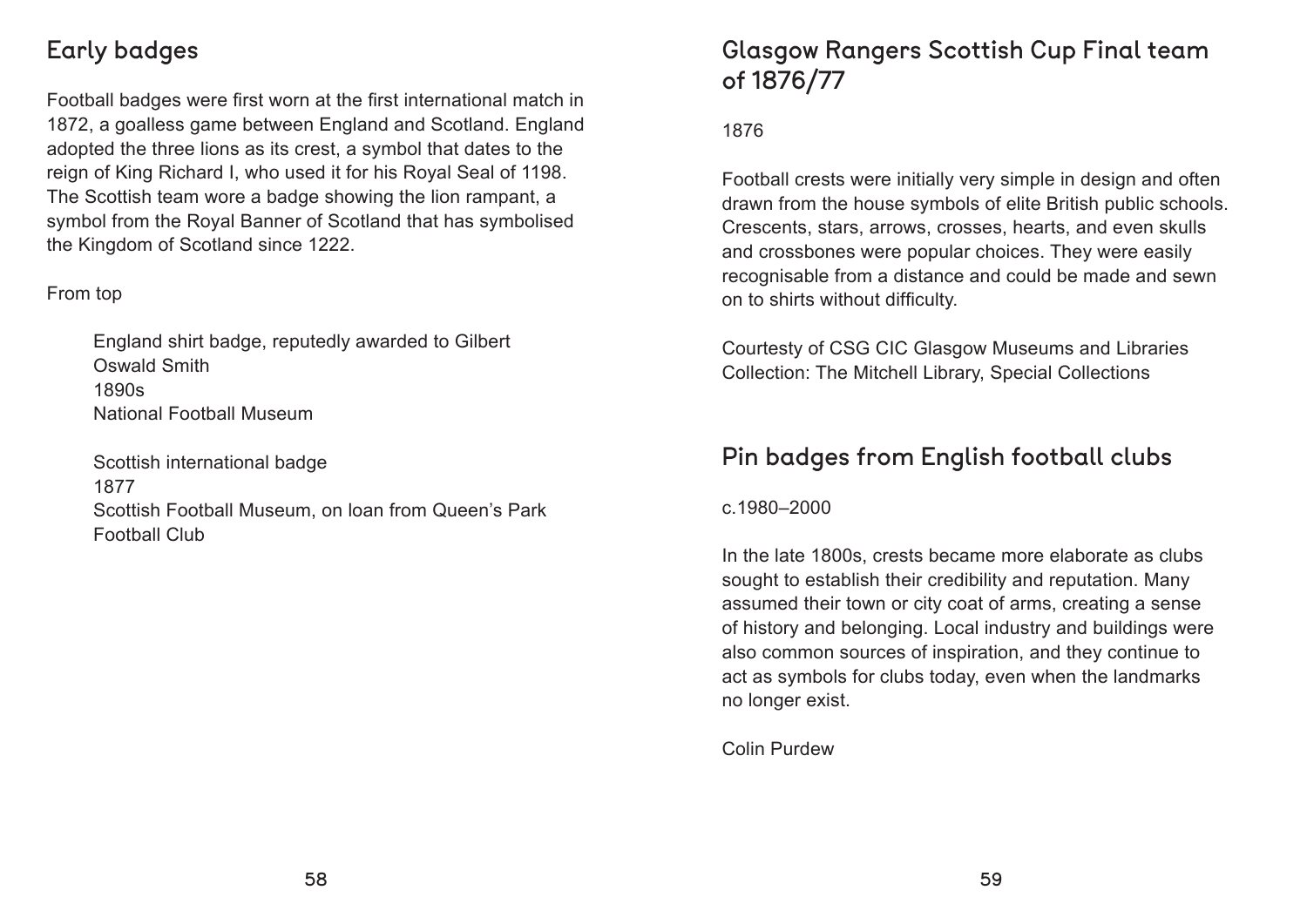#### Pin badges, women's teams

c.1970s–2000s National Football Museum

#### Development of the Newcastle United crest

1890s–present

Crests are continually being reimagined. New designs are sometimes produced to reflect a club's recent successes or to celebrate an important anniversary. More often, redesigns reflect a change in management or club ownership, reflecting changing priorities in how they want the club to be perceived, as well as the latest trends in graphic design.

Courtesy of Newcastle United

#### Development of the Juventus logo

1905–2020 Courtesy of Juventus

#### Selection of crests from members of CONIFA

Various dates

Crests can be an important means of expression for marginalised groups. CONIFA, the Confederation of Independent Football Associations, represents unofficial states that are not permitted to compete in the FIFA World Cup. It supports international football teams from unrecognised nations, regions, minority groups and isolated territories, allowing them to meet and compete against each other. CONIFA currently has 60 members, including Sápmi, Tibet and Abkhazia.

Courtesy of CONIFA and its affiliated members

#### Protests outside Hull City ground

Nigel French, 2018

The redesign of crests can cause controversy. In recent years, many clubs have been acquired by foreign investors without cultural ties to the club or its community. These investors often seek to adapt the crest to make it more appealing to international audiences. These changes can be seen as tangible evidence of money taking precedence over heritage and are often bitterly disputed.

Courtesy of PA Images/Alamy Stock Photo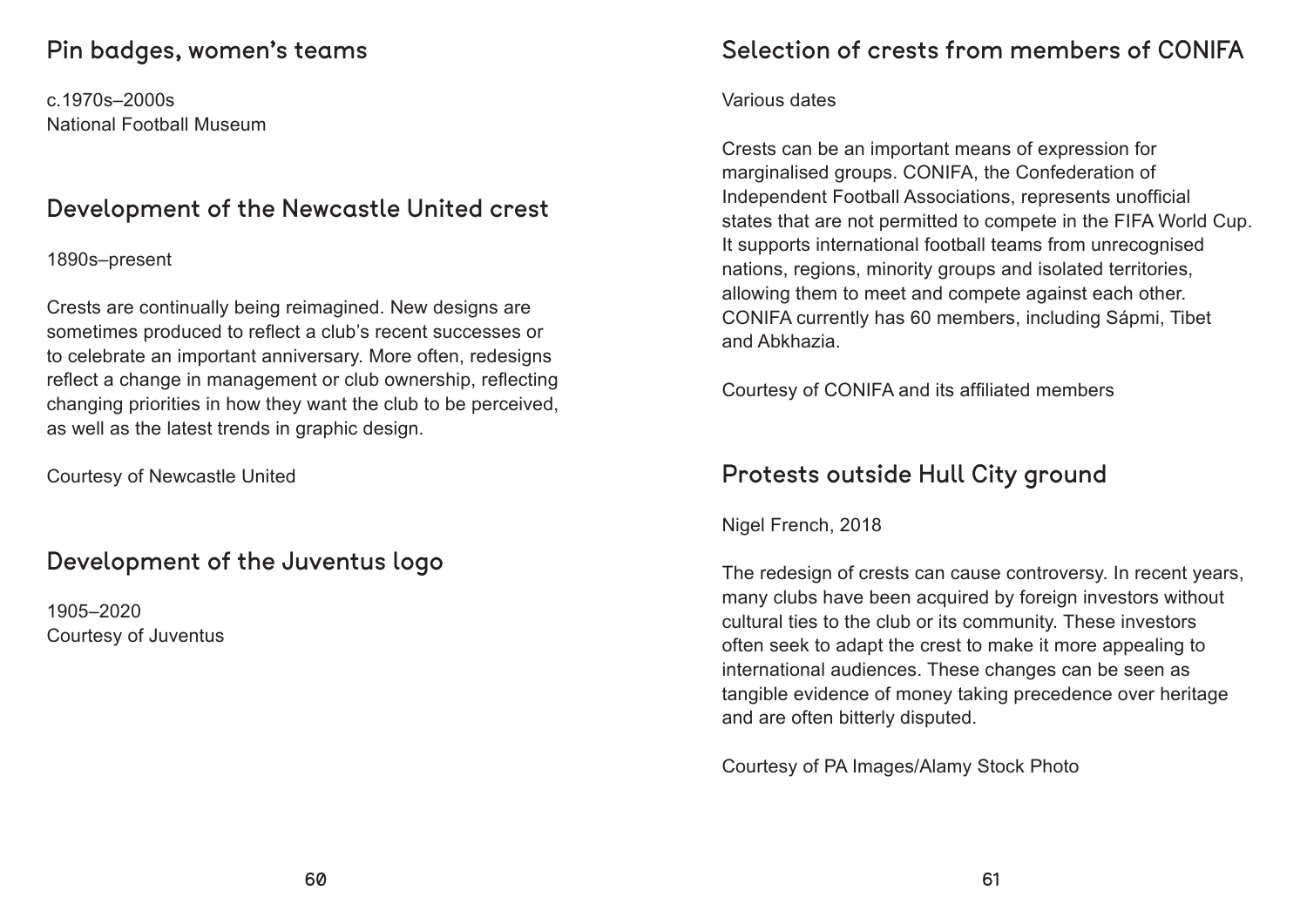#### Cardiff City crests: 2010, 2012 and 2015

#### 2010–15

In 2012, Malaysian billionaire Vincent Tan rescued Cardiff City from near bankruptcy by announcing that he would invest £100 million into the club. This was on the condition that the team changed its home kit from blue to red, a more appealing colour for Asian fans. The crest was redesigned to feature a red dragon, but this unpopular decision was revoked in 2015.

Design Museum

#### 'Wear all going to Wembley' fanzine

1994

While the crest is given almost sacred status by fans, it can also become an object of ridicule. Opposing fans find playful ways to manipulate the symbols of their rivals, while home fans may attack their own crest as a way to vent anger or frustration at a team's poor performance.

Design Museum

### GIRLFANS

GIRLFANS is an ongoing photography project that aims to capture the female fan experience and give more visibility to female football supporters. Created by Jacqui McAssey in 2013, the project includes five distinct portrait series, each capturing the fans of a different UK club. Portraits are distributed in a traditional football fanzine format.

From left

Liverpool Supporter, GIRLFANS Zine, Issue 1, Anfield Jacqui McAssey, 2013 Courtesy of Jacqui McAssey

Olive, GIRLFANS Zine, Issue 1, Anfield Alex Hurst, 2013 Courtesy of Alex Hurst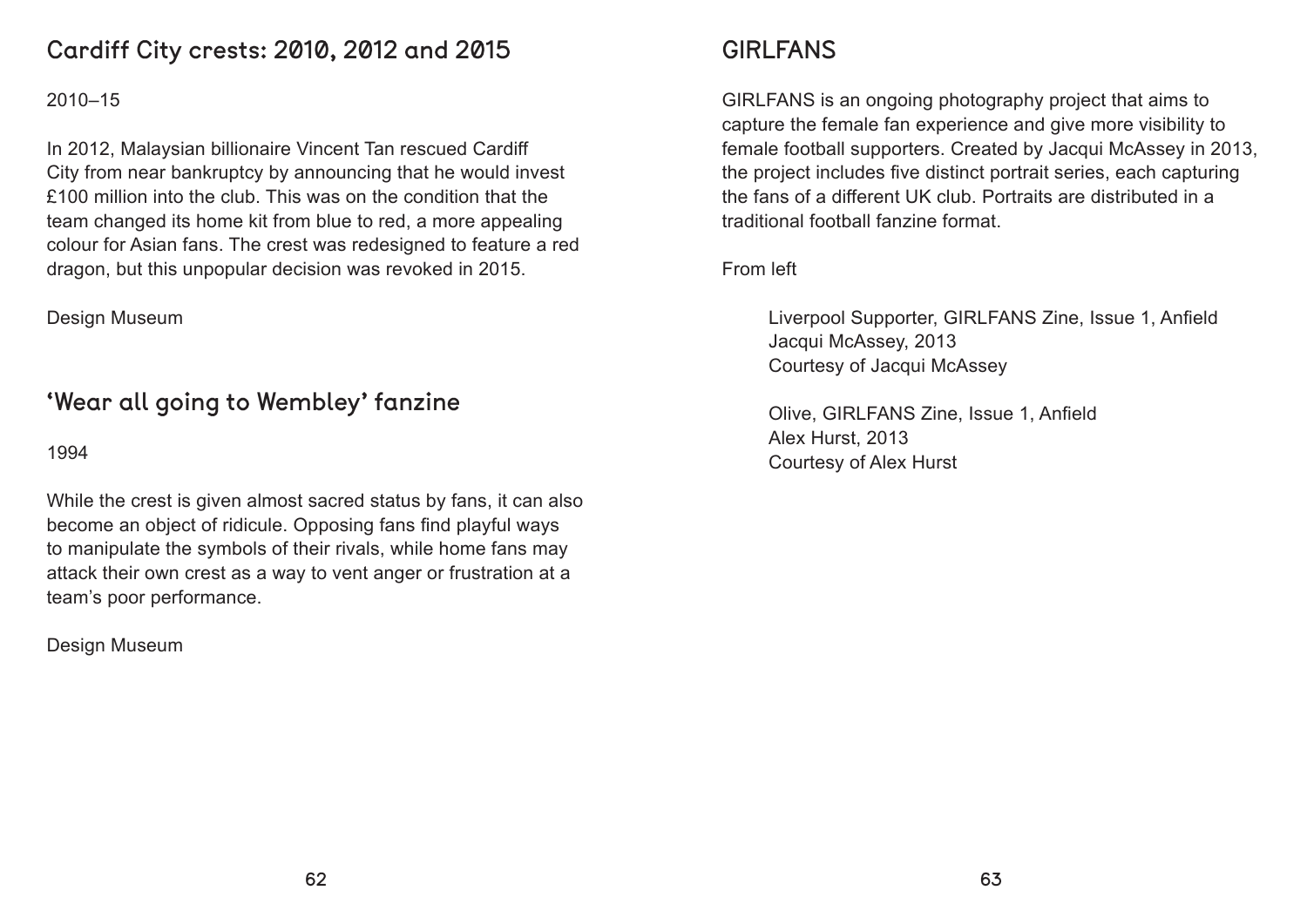#### Child's mascot shirt, Sheffield Wednesday

#### 1960s

Mascots are another important football symbol. They act as a playful representation of the team and are thought to bring good luck. Mascots are often based on a team's nickname and can take the form of an animal or a fictional local personality.

National Football Museum

Millwall captain, Len Graham, fails to hide his amusement as he leads his team out at the Den and Zampa the Lion falls over

H F Davis, 1927 Courtesy of H F Davis/Getty Images

### The kit

The kit is the most important visual element in football. Practically, it allows players to be easily recognised on the pitch. Emotionally, it symbolises the team, individual players or specific moments in footballing history.

Since the 1970s, kits have become uniforms for fans as well as for players, allowing them to show their allegiance. They also provide an important commercial opportunity. Top clubs sell millions of replica shirts every year, releasing new collectable designs each season. Kit designs are hotly debated. It is hard to say what makes a good one, yet they can be understood in terms of three basic elements: colour, pattern and lettering.

Early football kits were sourced by the players themselves. They often consisted of everyday garments in specific colours or patterns, such as striped shirts or shorts, and colourful socks and caps.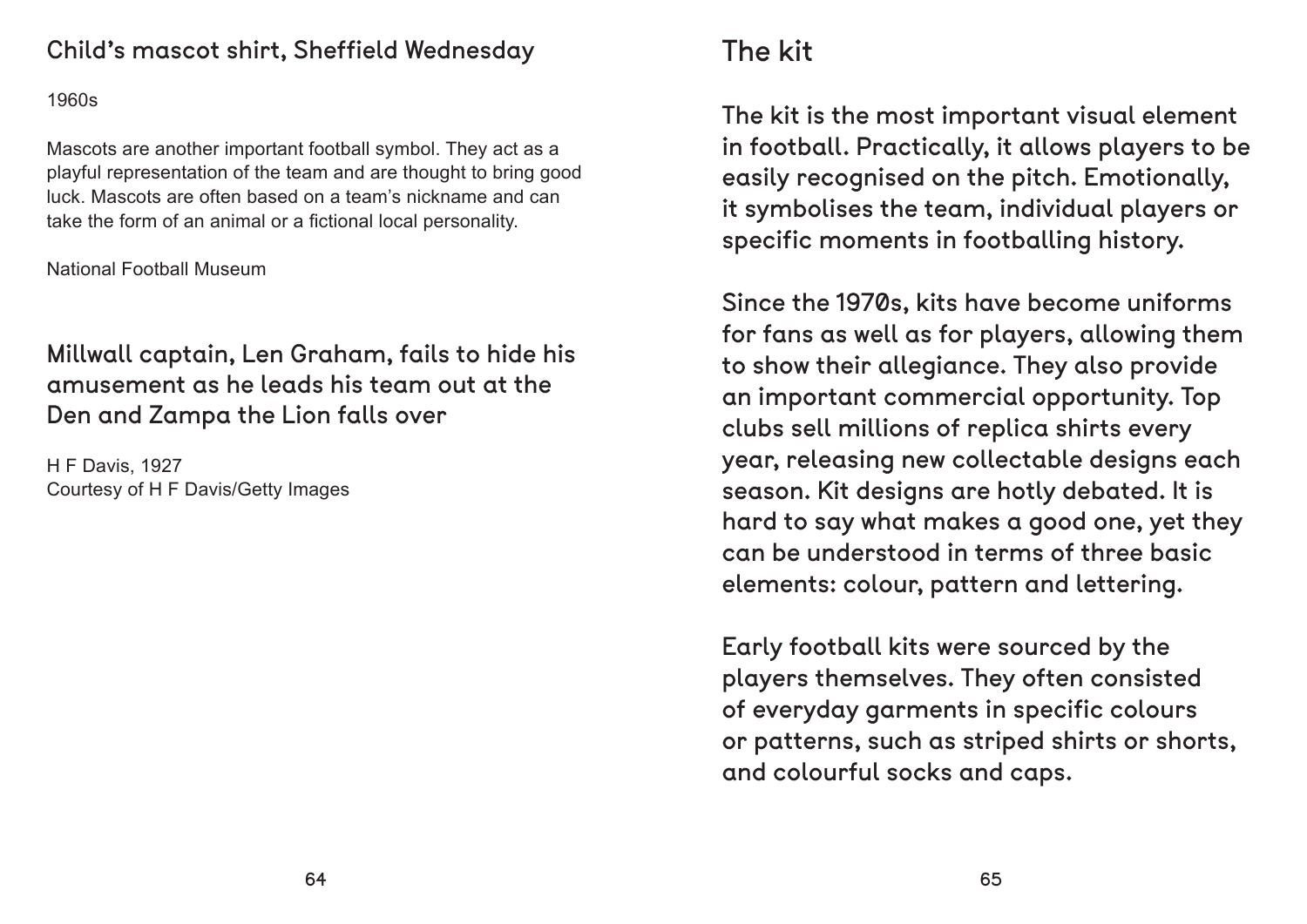#### Harrow Footers team

1871 National Football Museum

#### Pitt Street Revue V Portsmouth Ladies

1916 National Football Museum

#### Colour

Colour is the starting point for all kit design. Each club is associated with a set of colours to be used across the home, away and reserve kit. In early games, colour clashes were common. This led to all Football League clubs being made to register their colours in 1891, a practice that continues to this day. If an away team's kit is the same colour as the opposition's home kit, the visitors must wear their reserve kit. Red and blue are by far the most popular choices, as they are easily visible and have strong symbolic connotations, but white, yellow and black are also popular.

From left

Manchester United Women Home, worn by Millie Turner adidas, 2018 Manchester United Museum

Manchester City Women's Home, worn by Lucy Bronze Puma, 2020 Courtesy of Lucy Bronze and Manchester City Women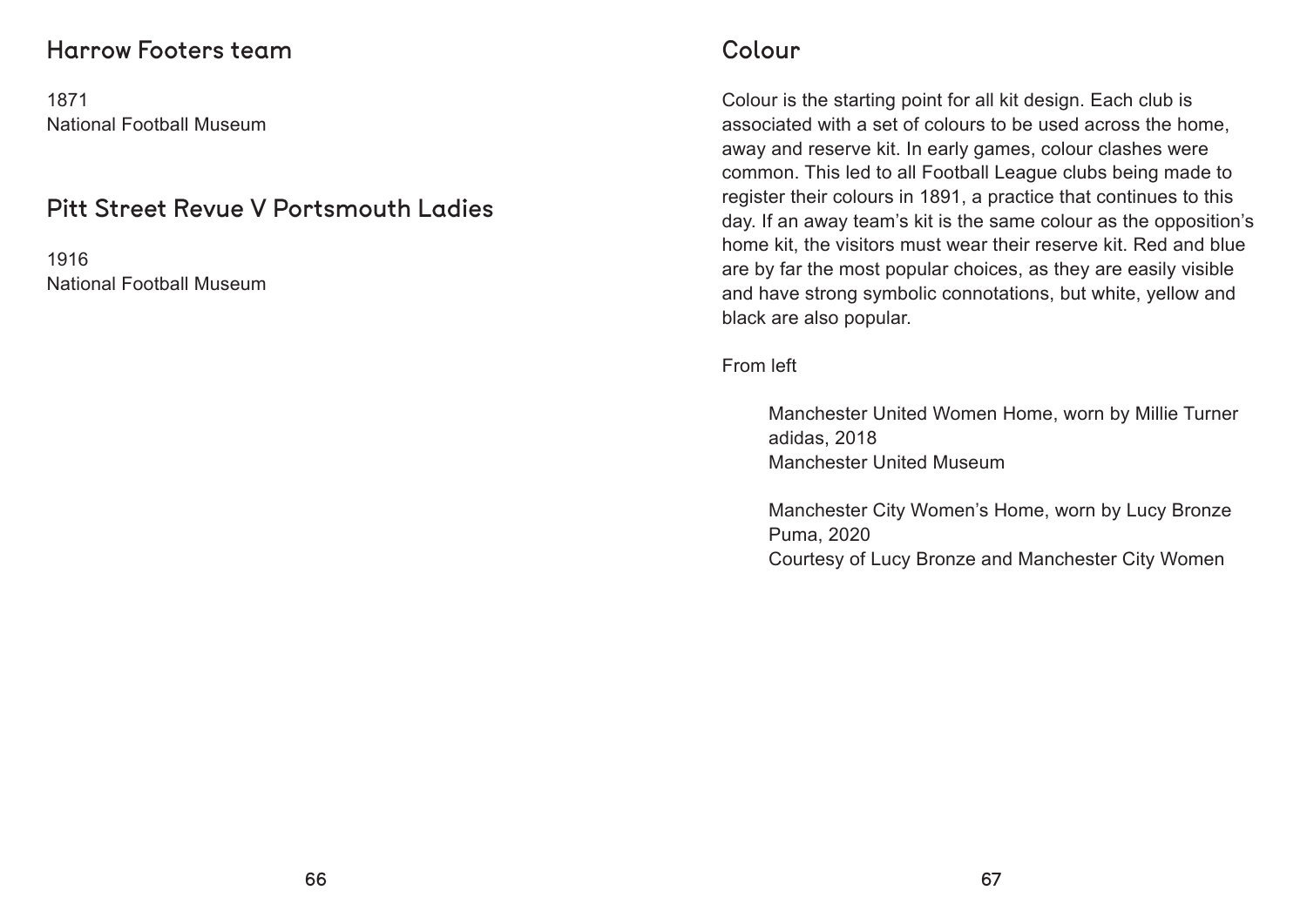#### The goalkeeper

All players in a football team wear the same kit apart from the goalkeeper. Goalies are the only players allowed to touch the ball with their hands, so they need to be easily distinguished from other players. Until the 1970s, UK goalkeepers were only allowed to play in green, blue, scarlet or white for domestic games. Green was preferred, as few teams wore this colour as their main kit.

#### From left

'Approved colours for goalkeepers', extract from Football Association rulebook The Football Association, c.1920 Courtesy of The Football Association

Goalkeeper's jumper, worn by Hugh Turner, Huddersfield Town 1930 National Football Museum, on loan from The Neville Evans Collection

#### Designs for a new Brazil national kit

Aldyr Garcia Schlee, 1953

In 1950, Brazil suffered a humiliating loss to Uruguay in the World Cup final while wearing their traditional all-white kit. It was subsequently deemed unlucky, and a national competition was launched to find a replacement colour. The winner of the competition was 18-year-old newspaper illustrator Aldyr Garcia Schlee. Living in a small community on the Uruguayan– Brazilian border, Schlee was intrigued by the competition's only stipulation: that the kit include all four colours of the Brazilian national flag. Most kits include a maximum of three colours, and he had to rise to the challenge of creating a harmonious design that met this criterion.

Courtesy of Acervo Aldyr Garcia Schlee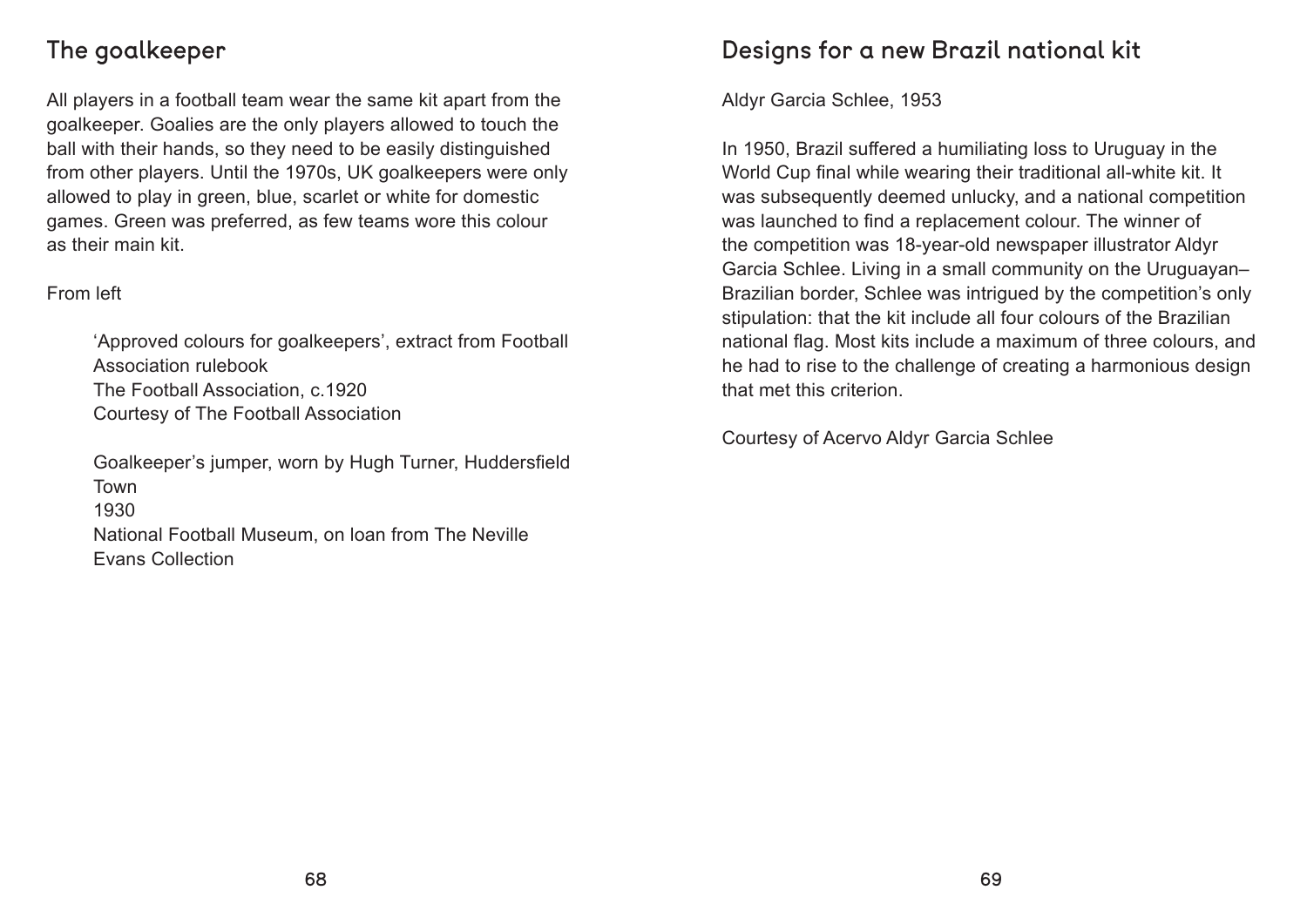#### Pelé's shirt from the 1958 FIFA World Cup™

Umbro, 1958

For international matches, kit colours are chosen to communicate a team's national identity. The most famous kit is the gold of the Brazilian national team. A symbol of flair, innate talent and creativity, the Brazilian national kit has been worn by some of football's greatest players. It was worn by Pelé during the 1958 FIFA World Cup, when he was just 17 years old. He scored two of Brazil's five goals against Sweden in the final, marking the beginning of his career as an international footballing star.

National Football Museum, on loan from The Neville Evans Collection

#### Umbrochure, 1950/51

Umbro, 1950

Many kit designs have basic templates. These range from simple stripes, sashes or quarters to more complex patterns and detailing. Clubs simply need to choose a template and add their own colours to create a bespoke design. Manchester kit manufacturer Umbro was an early champion of templates, offering a variety of designs in their Umbrochure since 1935.

Design Museum

#### Pattern

Early pattern designs were limited by the manufacturing options available, as it was not possible to weave or print complex designs. This led to several clubs wearing the same kit, as with the bold black and white stripes of Notts County and Newcastle United, now commonly associated with the Italian team Juventus. This design is worn by more than 160 league teams worldwide and was once the kit for the pioneering women's team Dick, Kerr Ladies, named after the factory for which they worked.

Dick, Kerr Ladies football team 1920s National Football Museum

Giacomo Mari's Juventus shirt 1950–51 National Football Museum, on loan from The Neville Evans Collection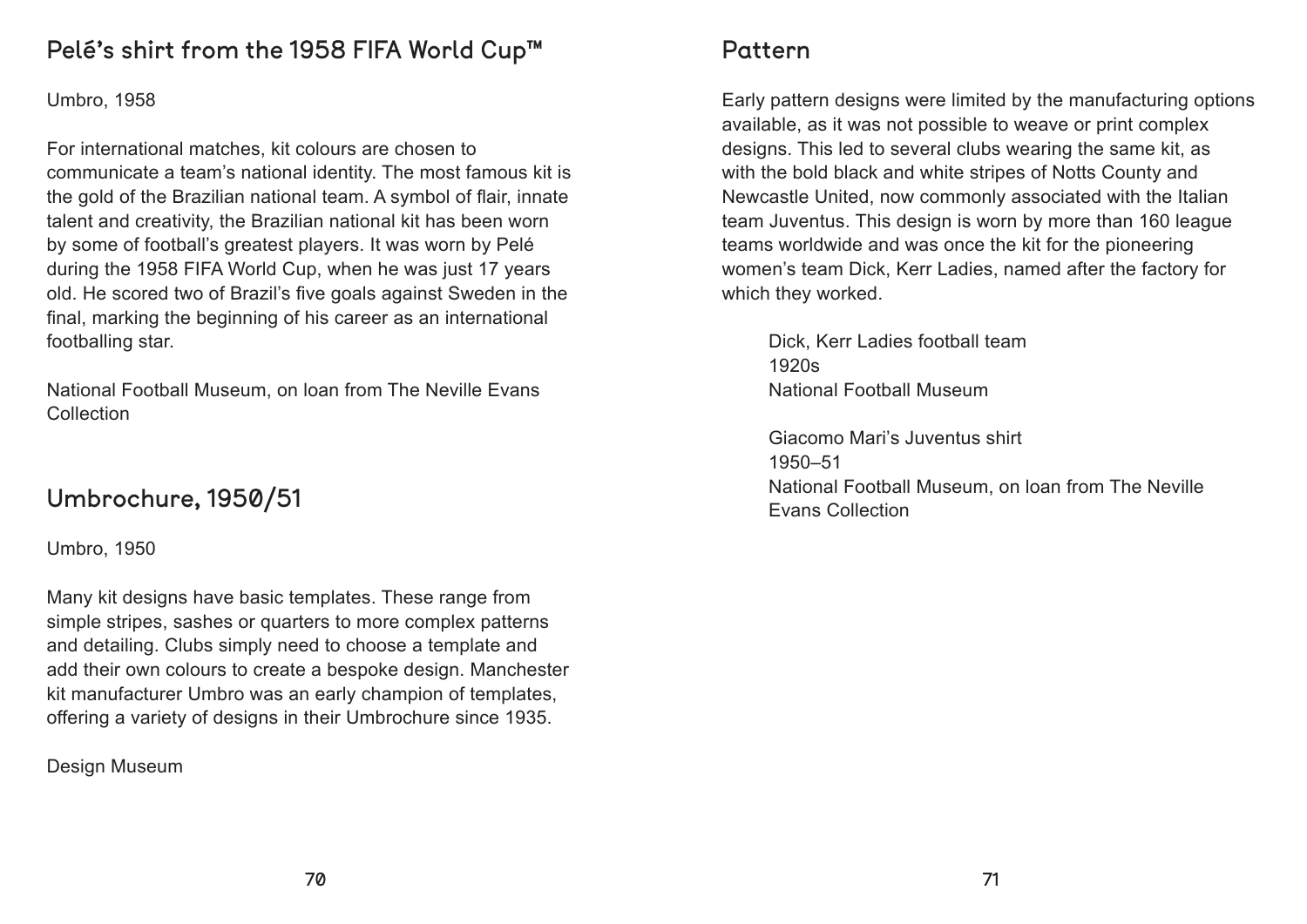#### England Women's National Team Away

#### Nike, 2019

Patterns today are increasingly complex and subtle. This kit, designed for the England Women's team for the 2019 FIFA World Cup, features a discreet pattern of roses inspired by those found on the Football Association's crest. It was designed in consultation with the players and was the first iteration of a women's kit that was not based on an existing design for the men's team.

Nike

#### Number 10

The number 10 is traditionally worn by a team's primary playmaker or an attacking midfielder. Playing between the midfield and the forward line, the number 10 makes links across the field of play and creates chances for their teammates. Some of the greatest players in the history of the game have worn the number 10, giving it a prestige that few other numbers have.

- 1 Diego Maradona, match-worn shirt from 1979 international friendly adidas, 1979 FIFA Museum
- 2 Michel Platini, match-worn shirt from 1984 UEFA European Football Championship adidas, 1984 FIFA Museum
- 3 Zico, match-worn shirt from 1986 FIFA World Cup™ Topper, 1986 FIFA Museum
- 4 Roberto Baggio, match-worn shirt from 1994 international friendly, Italy V Finland Diadora, 1994 Fondazione Museo del Calcio
- 5 Michelle Akers, match-worn shirt from 1999 international friendly, USA V China Nike, 1999 National Football Museum
- 6 Lionel Messi, shirt prepared for 2014 FIFA World Cup™ adidas, 2014 FIFA Museum
- Hummel, 2019 Chelsea Football Club

7 Pernille Harder, match-worn shirt, Denmark Women Away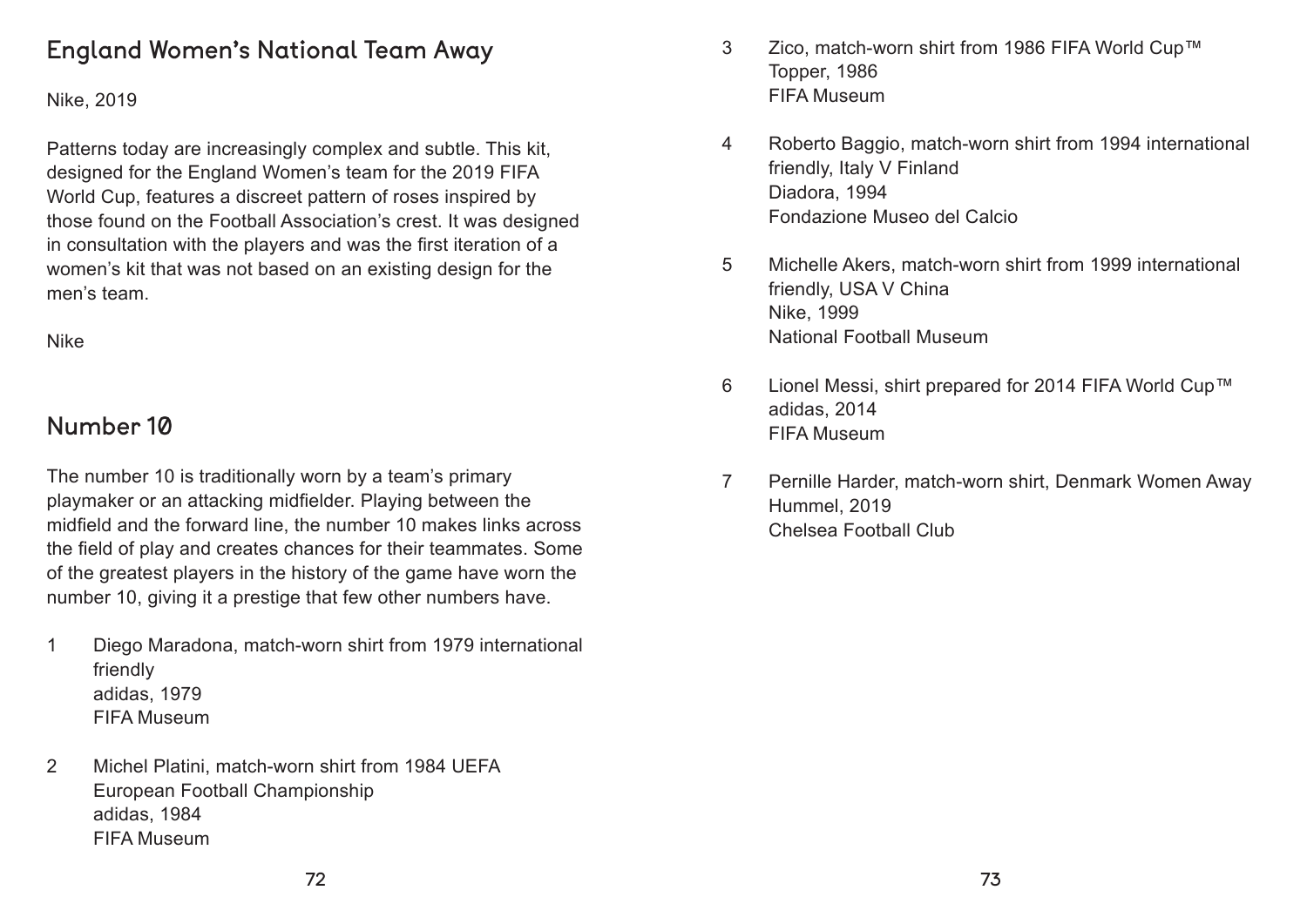#### Numbering

It is difficult to say which team was the first to wear kit numbers, but an early example came in 1928 when both Chelsea and Arsenal wore numbers for their opening Football League matches. The experiment was welcomed by the press because it allowed 'spectators to give credit for each bit of good work to the correct individual'. Despite this, the use of numbers was not adopted by the Football Association until 1939.

Arsenal take part in numbered shirts experiment H F Davis, 1933 Courtesy of H F Davis/Topical Press Agency/Getty Images

#### Gabriel Barbosa, Boavista V Flamengo

Dhavid Normando, 2020

Today, certain numbers hold symbolic value in football, giving players an opportunity to express themselves. In Brazil, the number 24 is often associated with being gay, thanks to a popular game in which the number represents a deer, an animal pejoratively associated with gay men. Consequently, few Brazilian players wear the number for fear of homophobic abuse. In 2020, Flamengo's Gabriel Barbosa wore the number 24 in a stand against homophobia in Brazilian football.

Courtesy of Dhavid Normando/AFP via Getty Images

#### Graphic guidelines from the FIFA legal handbook

FIFA, 2021

In 1979, the Scottish national team added a new dimension to football graphics by including each player's surname as well as a number on their kit. The practice has since been universally adopted, and lettering has become an important part of kit design. There are strict rules about the size and style of kit lettering to ensure visibility and a sense of uniformity across competitions.

Courtesy of FIFA ©

#### Dennis Bergkamp Testimonial, Arsenal v Ajax, Emirates Stadium

Mike Egerton, 2006

Design has not always been a priority for clubs or kit manufacturers. In the 1990s, access to free typefaces on desktop computers led to many clubs opting for standard, open-source fonts for their lettering and numbering. These were 'stretched' to better fit on to the rectangular space of the shirt, distorting the letterforms and often resulting in awkward and unattractive designs.

Courtesy of PA Images/Alamy Stock Photo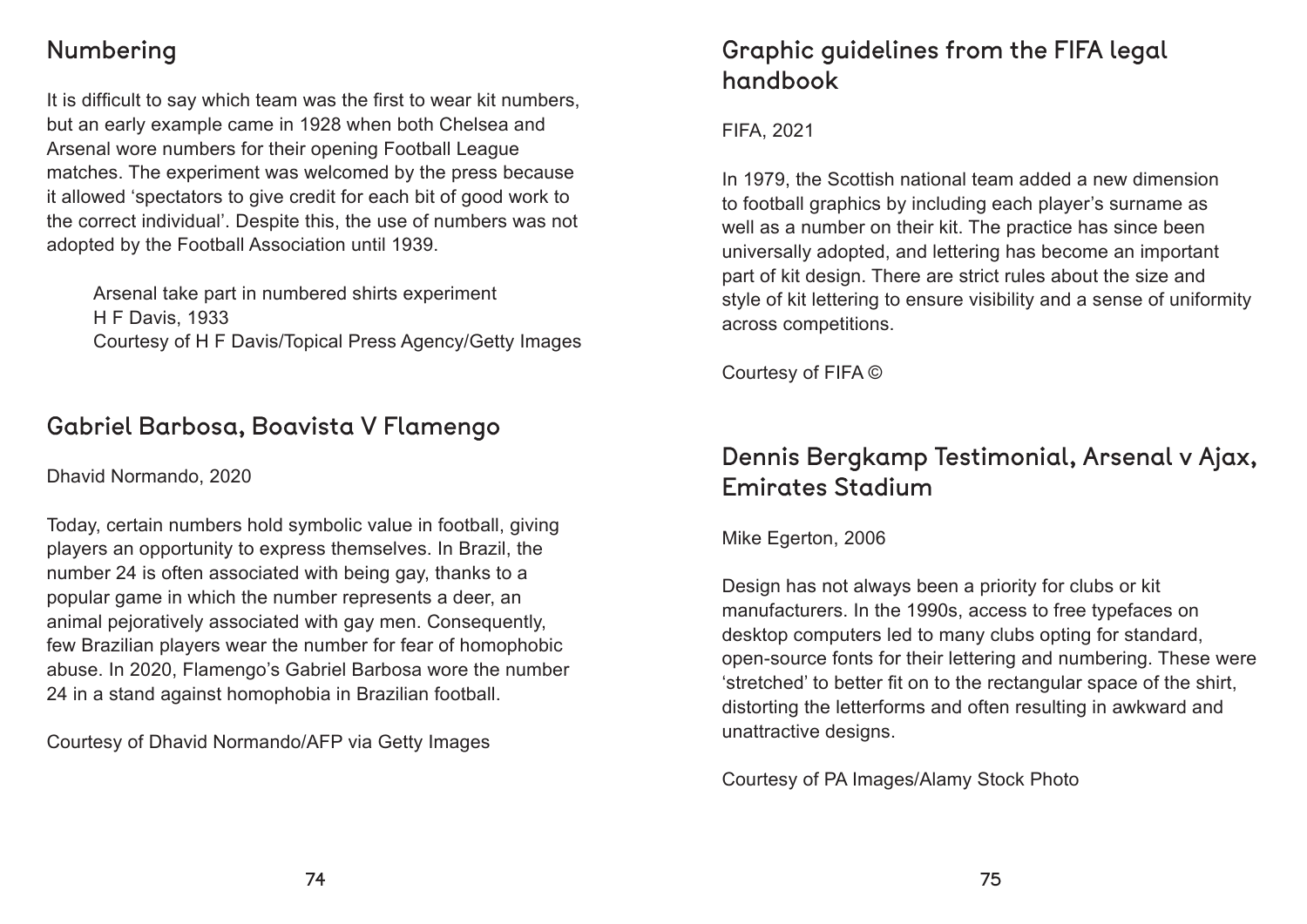#### Fenerbahce typeface, 2005–6

Anthony Barnett for Sporting iD, 2005

Many clubs today regard themselves as brands and use graphic design to establish an identity. Bespoke typefaces are commissioned to reflect the club's history or ambitions, and there is huge variety in the lettering and numbering seen on the pitch. Extensive measures are taken to prevent counterfeiting, as clubs try to prevent unofficial merchandise being sold to fans at lower prices. Numbers and letters conceal logos, ultraviolet markings and watermarks that can only be produced with specialist equipment.

Courtesy of Anthony Barnett

#### Real Madrid typeface, 2011/12

Anthony Barnett for Sporting iD, 2011

Anthony Barnett designed a huge number of typefaces during his career in football graphics, producing work for Real Madrid, Liverpool, Manchester United, Fenerbahçe and the Italian national team, among others. Though his work is immediately recognisable to many, he remains largely unknown as a designer because sportswear manufacturers do not typically credit individual designers for their work.

#### Courtesy of Anthony Barnett

# 2010 Africa Cup of Nations typeface, preparatory sketches

Paul Barnes for Puma, 2010

Paul Barnes is a British designer and typographer responsible for producing some of the most recognisable typefaces in football. Alongside work for the English and Italian national teams, Barnes was commissioned by sportswear brand Puma to produce a shirt typeface for the 2010 Africa Cup of Nations. Inspired by the irregular and characterful hand-painted signs found across the African continent, the typeface was worn on the shirts of Algeria, Cameroon, Côte d'Ivoire and Ghana.

Courtesy of Paul Barnes, Commercial Type

## Wall with hand painted product logo advertisements, Uganda, Africa

Alan Gignoux/Alamy Stock Photo

#### Nokia phone mural outside shop, The Gambia

2007 Tom Gilks/Alamy Stock Photo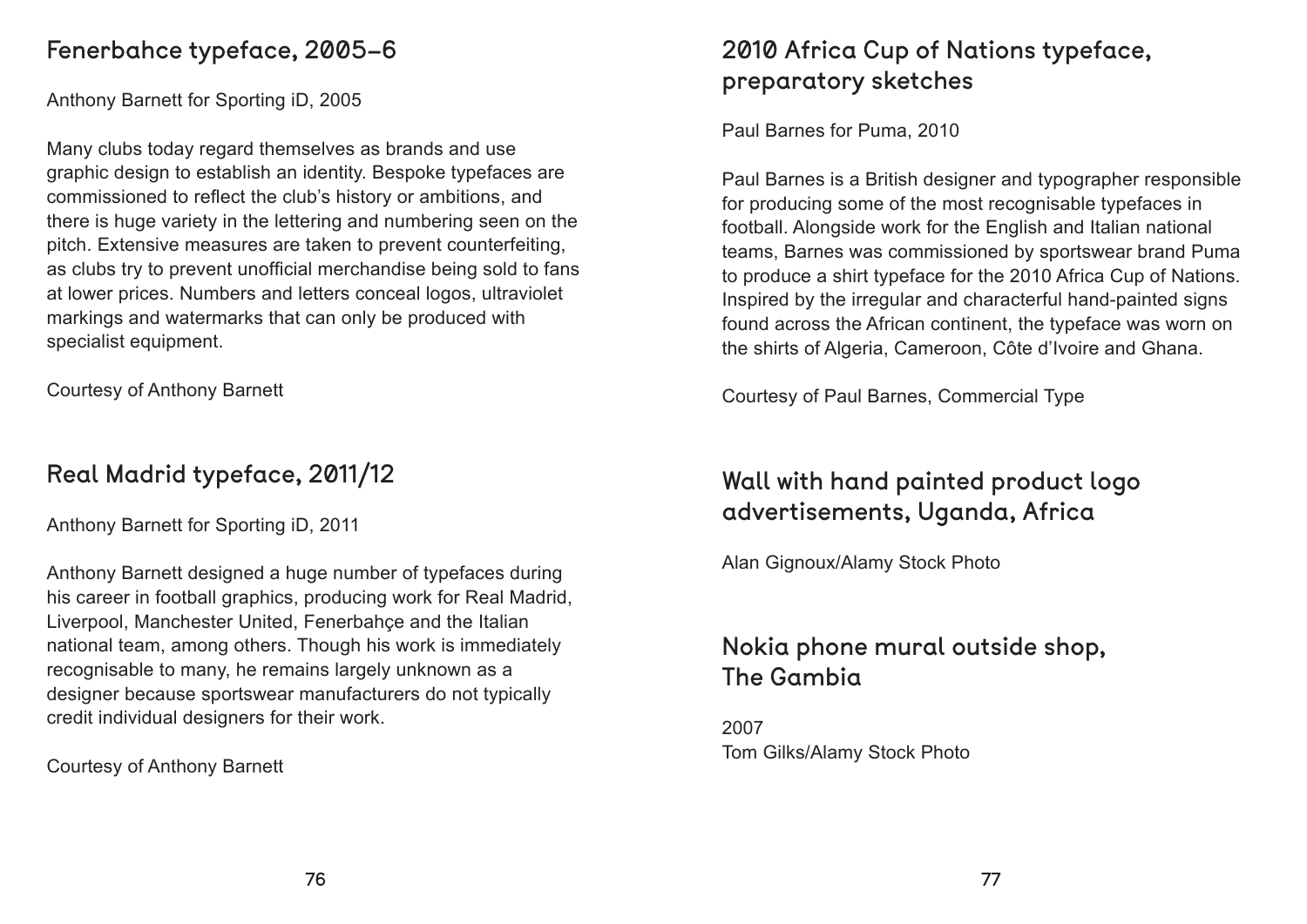#### Controversial kits

Although new kits are regularly released, designs are often conservative to please both fans and governing bodies. Two recent exceptions to this trend are the kits worn by Cameroon for the 2002 and 2004 African Cup of Nations. Designed by Puma, the kits sparked controversy and were deemed inappropriate for FIFA tournaments. The sleeveless version broke official regulations as the tournament logo could not be placed on the arm as stipulated, while the all-in-one version did not comply with the rule of having separate shirt and shorts. The one-piece kit led to a fine of 200,000 Swiss francs (around £160,000) for Cameroon, and the design was abandoned.

From top

Cameroon Home, 2002–04 Puma, 2002 Classic Football Shirts Museum

Cameroon Home, 2002 Puma, 2002 Classic Football Shirts Museum

#### Tombez la Chemise

Roderick Buchanan, 2002 Duration 3:20

This looped video compilation studies the custom of swapping shirts at the end of a game. Using footage from various FIFA World Cup matches, the work captures the strange ritual of removing a garment that has become a national symbol and handing it to a member of the opposing team.

Courtesy of Roderick Buchanan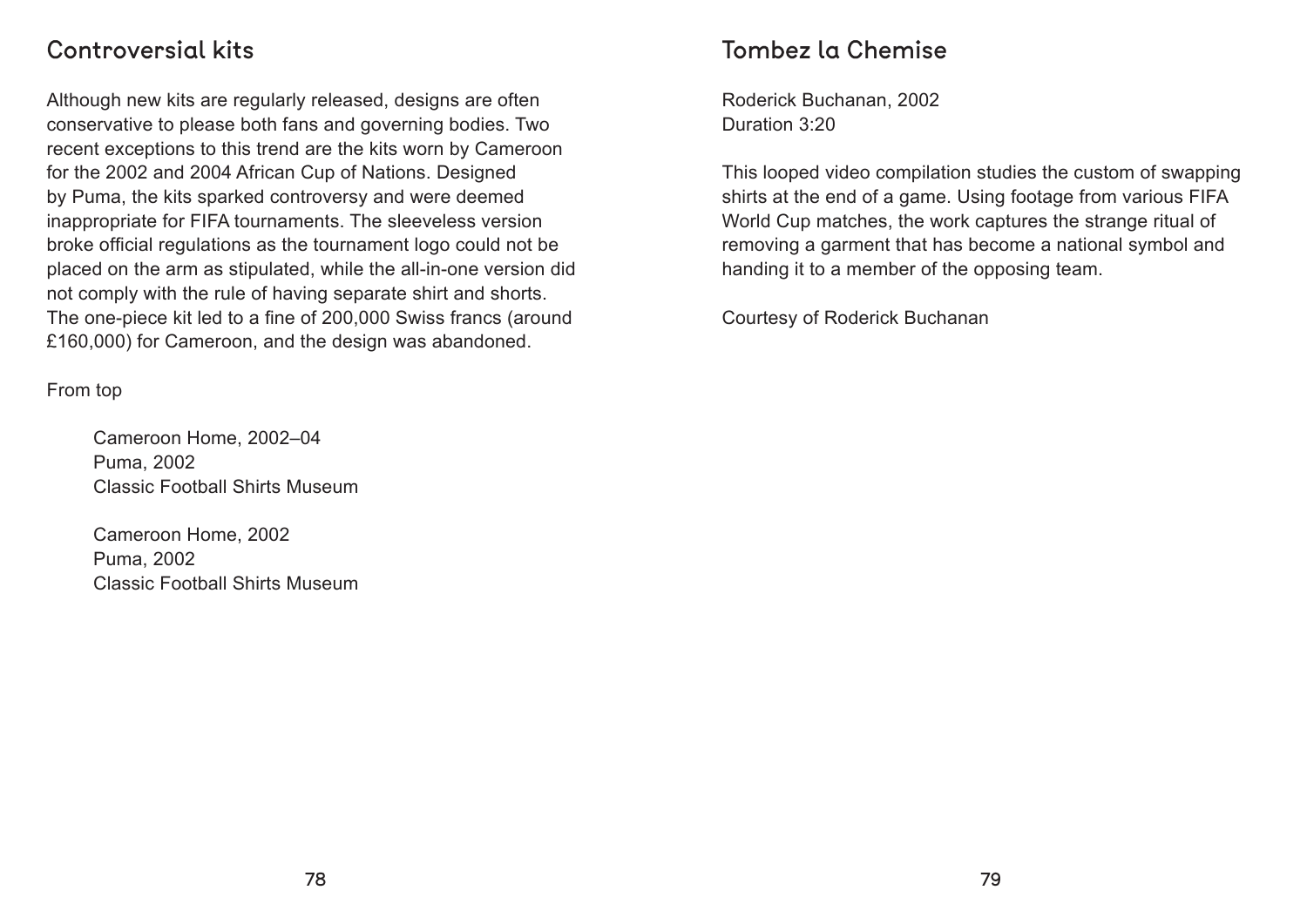#### Personal messages

Until banned by FIFA in 2014, it was customary for footballers to wear personalised shirts underneath their team kit. These were often revealed to share messages such as tributes to family, friends or supporters, or broader social and political statements. A variation on this custom came in 1999 when Brandi Chastain ripped off her shirt to reveal her sports bra after scoring the winning penalty for the US national team in the FIFA Women's World Cup final. The image became a symbol of confident, female athleticism and a rallying cry for women's participation in football.

1 Samir Nasri, Manchester City V Southampton FC Allstar Travel, 2012 Courtesy of Allstar Picture Library Ltd/Alamy Stock Photo French midfielder Samir Nasri revealed this message while playing for Manchester City. It means 'Blessed Celebration' and is a greeting traditionally shared during the Muslim festivals of Eid al-Fitr and Eid al-Adha.

- 2 Ian Wright, Arsenal V Bolton Wanderers Mark Leech, 1997 Courtesy of Mark Leech/Offside English player Ian Wright, a prolific goalscorer for Arsenal, marked the moment he broke his club's all-time record with this reveal. It plays on the strapline used in sports brand Nike's advertising.
- 3 Brandi Chastain, USA V China Roberto Schmidt, 1999 Courtesy of Roberto Schmidt/AFP via Getty Images

4 Tomoaki Makino, FC Köln V Hanover 2011

> Courtesy of IMAGO / DeFodi FC Köln's Tomoaki Makino shared this message of support with his countrymen after Japan was hit by the most powerful earthquake it had ever recorded and a resulting tsunami. It reads 'To all who are in the crisis areas, you can do it!'.

Liverpool striker Robbie Fowler expressed solidarity with Liverpool dockworkers who had lost their jobs following a dispute with the Mersey Docks and Harbour Company. The 'cK' mimics the logo of fashion brand Calvin Klein.

- 5 Robbie Fowler, Liverpool V SK Brann Laurence Griffiths, 1997 Courtesy of PA Images/Alamy Stock Photo
- 6 Didier Drogba, Galatasaray V Elazigspor 2013 Courtesy of AP Photo name was Madiba, after he passed away in 2013.

Ivorian Didier Drogba paid tribute to former South African president Nelson Mandela, whose popular Xhosa clan-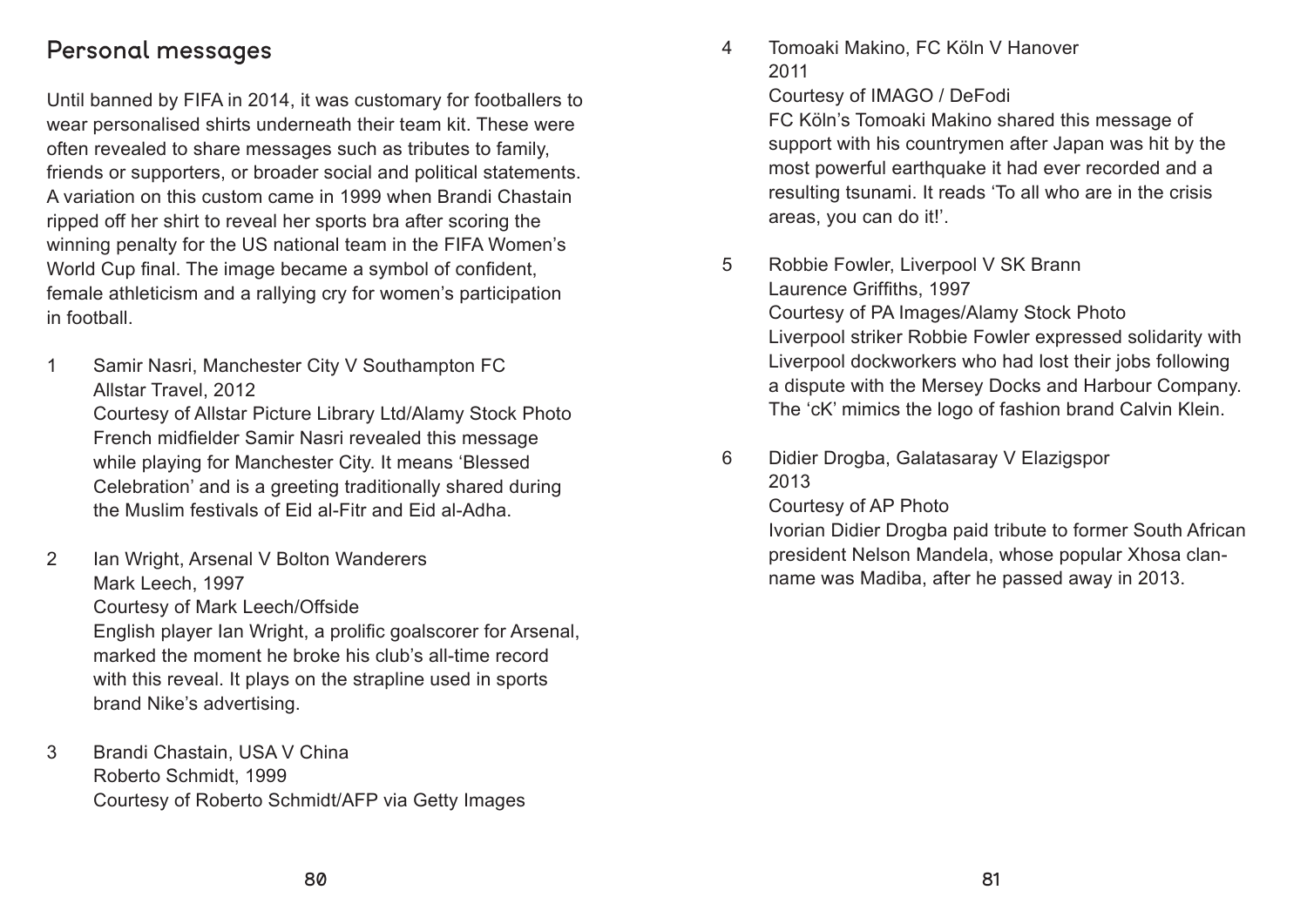#### Replica kits

Football shirts made for fans are known as replica kits. The replica-kit industry was initially targeted at children, with Umbro releasing the 'Umbroset for Boys' in 1959. It was the first time that manufacturers actively promoted kits for individuals rather than teams. Although they have become a billion-pound industry, replica kits for adults only became popular in the late 1980s. They are made from lower-grade fabrics than the kits worn by players, and sometimes have smaller numbers and typefaces to further distinguish them from the team shirts.

Advertisement for 'Umbroset for Boys' Umbro, 1970s Courtesy of Umbro Ltd

#### Leeds United

Kit designs were not initially copyrighted, making it difficult for manufacturers to market replica kits as official merchandise. This changed in 1973, when sportswear manufacturer Admiral struck a deal with Leeds United, paying the club £1,000 to be the exclusive designers and producers of their away kit. The copyrighted kit could only be sold by Admiral, creating an entirely new relationship between clubs and sports brands. By 1977, 84 of the 92 English Football League clubs wore a manufacturer's logo on their shirts.

From left

Leeds United Home, 1973/74, replica Admiral, 2022 Design Museum

Leeds United team with the Football League Championship trophy PA Images, 1974 Courtesy of PA Images/Alamy Stock Photo

In memory of Alex Hetherington 1990–2022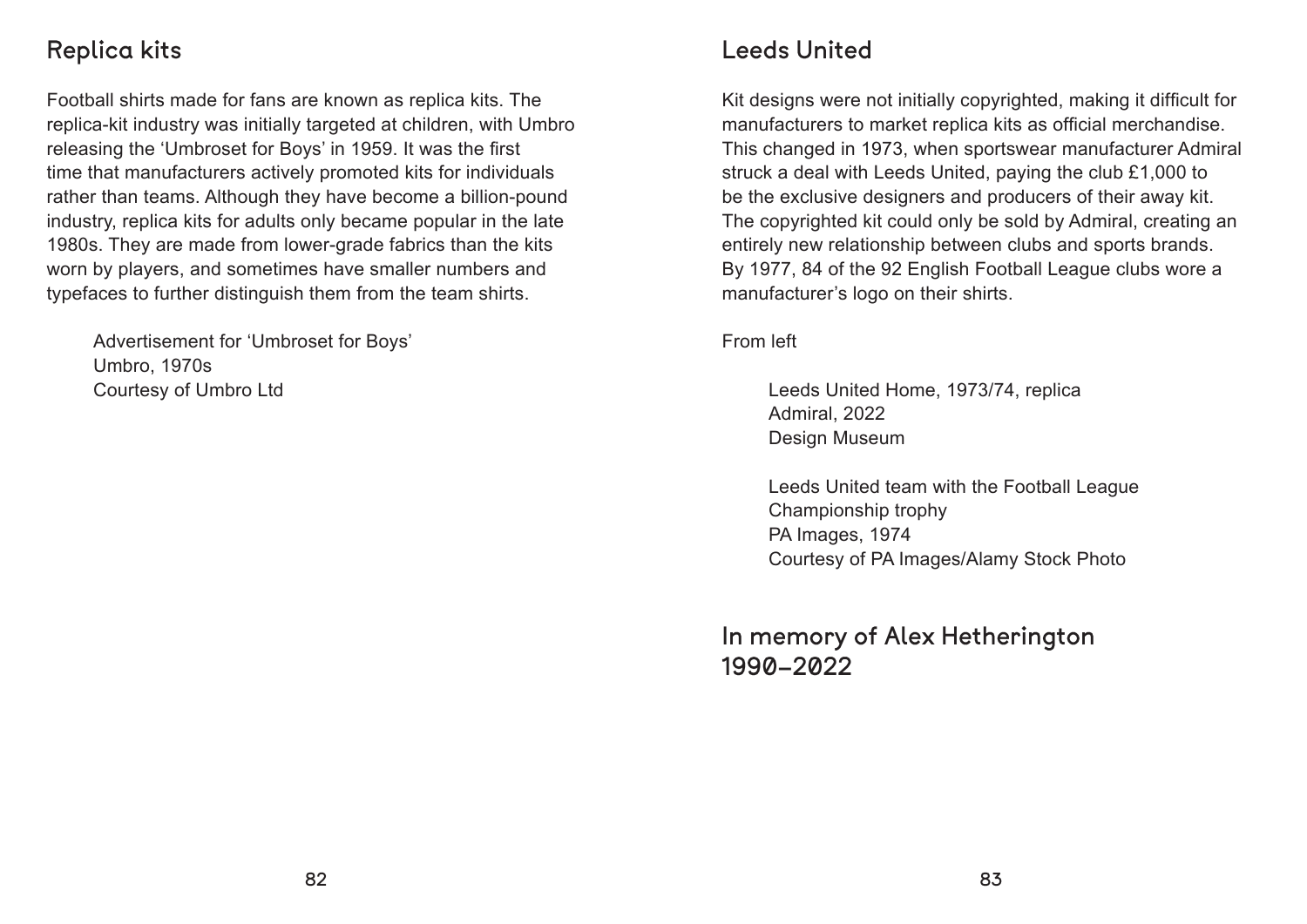#### The sponsor's logo

Following the introduction of manufacturers' logos on shirts, clubs soon began including those of other sponsors. In 1979, Liverpool was the first English team to carry a shirt sponsor, the Japanese conglomerate Hitachi, with many other clubs following suit. Today, the sponsor's logo has become a standard element of kit design, with certain logos even gaining cult status.

West Ham Home 1999/2000 FILA, 1999 Classic Football Shirts Museum

Fiorentina Home 1998/99 FILA, 1998 Classic Football Shirts Museum

#### Champions League Koulikoro

Émile-Samory Fofana, 2018–20

This series of portraits by Franco-Malian photographer Émile-Samory Fofana captures the global influence of major football leagues by documenting the worldwide prevalence of replica kits. In the photographer's words, 'When the jersey of an Argentinian midfielder, playing in the British Premier League, in a club sponsored by a United Arab Emirates airline, designed by an American kit supplier and produced in China, is worn by an 11-year-old boy in Mali, it becomes a matter of geopolitics. Football mirrors the world's patterns.'

Courtesy of Émile- Samory Fofana

#### 1980s 'casuals' outfit

Neil Primett (Diadora Borg Elite white/gold trainers, 1981) Anthony Quirke (Fila Settanta MK1 tracksuit top, 1976 and Sergio Tacchini polo shirt, 1976)

Football fans sometimes create their own uniforms beyond replica kits. An example of this is the 'casuals' of the late 1970s and 1980s, a British subcultural movement that saw young fans dress in luxury European sportswear. The look allowed fans to express and share an identity, making clothing an important part of football culture. Items were sourced while fans travelled to Europe to watch their teams play in away games, with popular brands including adidas, Sergio Tacchini, Fila and Diadora.

Design Museum (Lois jeans)

#### Group of 'casuals'

1980s Courtesy of Jake Payne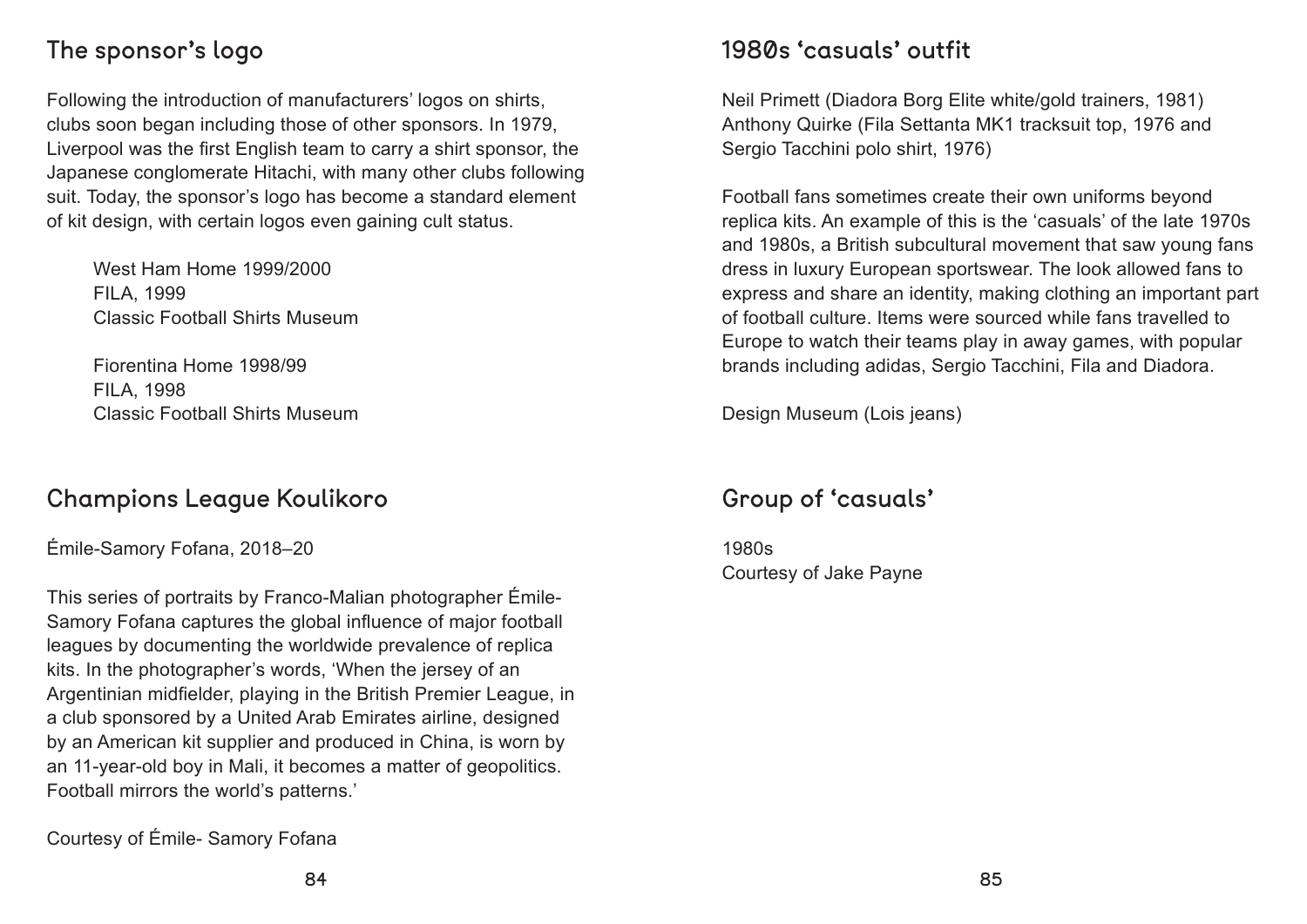#### The End

'Casuals' culture was well documented in Liverpool-based fanzine 'The End'. Co-founder Peter Hooton (lead vocalist for Liverpool band the Farm) was inspired by other satirical anarchist zines of the early 1980s. Running from 1981 to 1988, 'The End' featured political cartoons and observational humour, as well as interviews with prominent musicians such as the Clash and the Undertones.

#### From top

Joe Wag illustration from 'The End' Peter Hooton, 1982 Peter Hooton

'Ins and Outs' from 'The End' Peter Hooton, 1981 Peter Hooton

#### Martine Rose Autumn/Winter 2019

2019

'Casuals' culture remains a source of inspiration for fashion designers today. Martine Rose is a London-based fashion designer who often looks to football fandom and specifically draws on 1980s terrace aesthetics. In her AW19 collection, the movement of players on the pitch is reflected in how the garments are sewn, and the masculinity of the sport is subverted by subtle uses of colour and embellishment.

Martine Rose

# Fan graphics

The tremendous amount of official merchandise produced every year is easily matched by the unofficial output of fans. Since the early 1900s, fans have found simple yet effective ways to show their support, from wearing ribbons in team colours to making rosettes, scarves, flags and banners. Dedicated fans collate and analyse club news in unofficial magazines, while others create stickers, badges or calling cards as a way to assert their identity.

Many would not consider themselves to be designers, or even to have an interest in design. Yet they demonstrate a huge amount of skill and creativity in creating these materials, showing the fan to be an important and engaged producer rather than a passive consumer.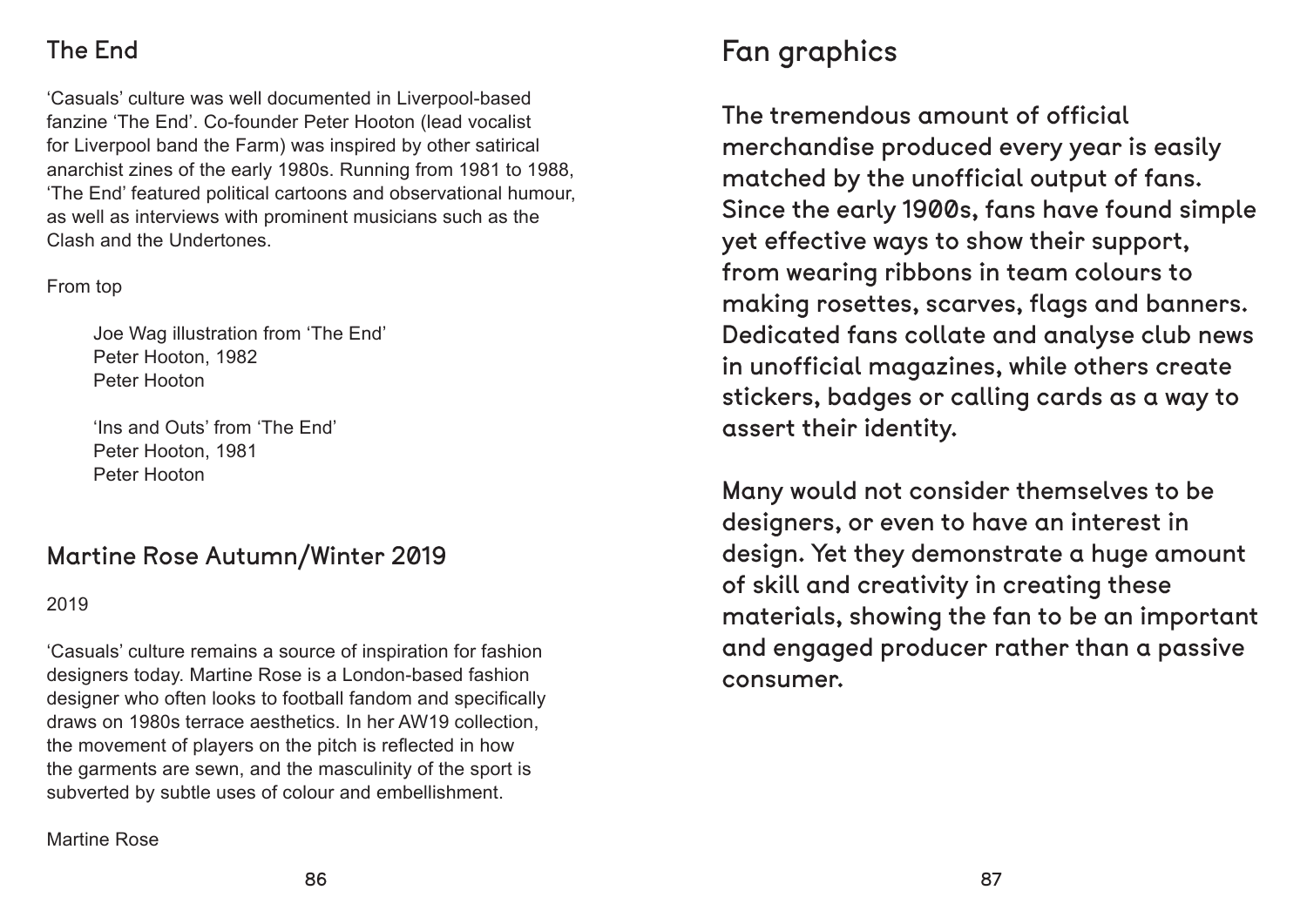#### Liverpool memorial banners

Liverpool supporter Peter Carney makes banners for the famous Kop end at Anfield, a section of the terraces reserved for home supporters. Alongside designs celebrating players, coaches and famous victories, some of Carney's most significant work commemorates the Hillsborough stadium disaster. In 1989, Liverpool visited Sheffield Wednesday's ground for an FA Cup semi-final and 97 fans were killed as a result of a human crush. Carney survived and went on to become a key campaigner in the fans' fight for justice. His two memorial banners — the first created in the week after the tragedy and the second on its 20th anniversary — stand as a lasting tribute to those whose lives were taken. Further information about Hillsborough is provided in the following section.

Hillsborough memorial banner Peter Carney and Christine Waygood, 2009, based on original from 1989 Peter Carney

(More) Destiny Delivered Peter Carney and Carmel Gittens, 2005, 2007 Peter Carney

The Hillsborough memorial banner by Peter Carney is currently in use for the Hillsborough anniversary and Memorial Service on 15 April 2022. It will be back on display soon after. Thank you for your understanding.

#### Mini Hillsborough memorial banner

Peter Carney, 2010 Peter Carney

#### Fanzines

Fanzines are unofficial publications created by a club's supporters that offer an alternative look at their team. The first football fanzine published in the UK was 'Foul', produced by University of Cambridge students between 1972 and 1976. 'Foul' inspired a glut of fanzines in the 1980s, with prominent titles such as 'When Saturday Comes' and Leeds United's 'The Square Ball' still produced today. Taking inspiration from the anarchist zine movement of the 1970s, many fanzines have a political element, taking satirical aim at club policy.

- 1 Born Kicking, Issue 1, September/October 1990
- 2 Chelsea Independent, Issue 14, September 1989
- 3 The City Gent, Issue 1, November 1984
- 4 Leyton Orientear, No. 37, March 1990
- 
- 
- 7 The Pie, Issue 18, c.1980s

5 Clap Your Hands Stamp Your Feet!, No. 8, December 1990

6 The Arsenal Echo Echo, Issue 12, October/November 1989

All National Football Museum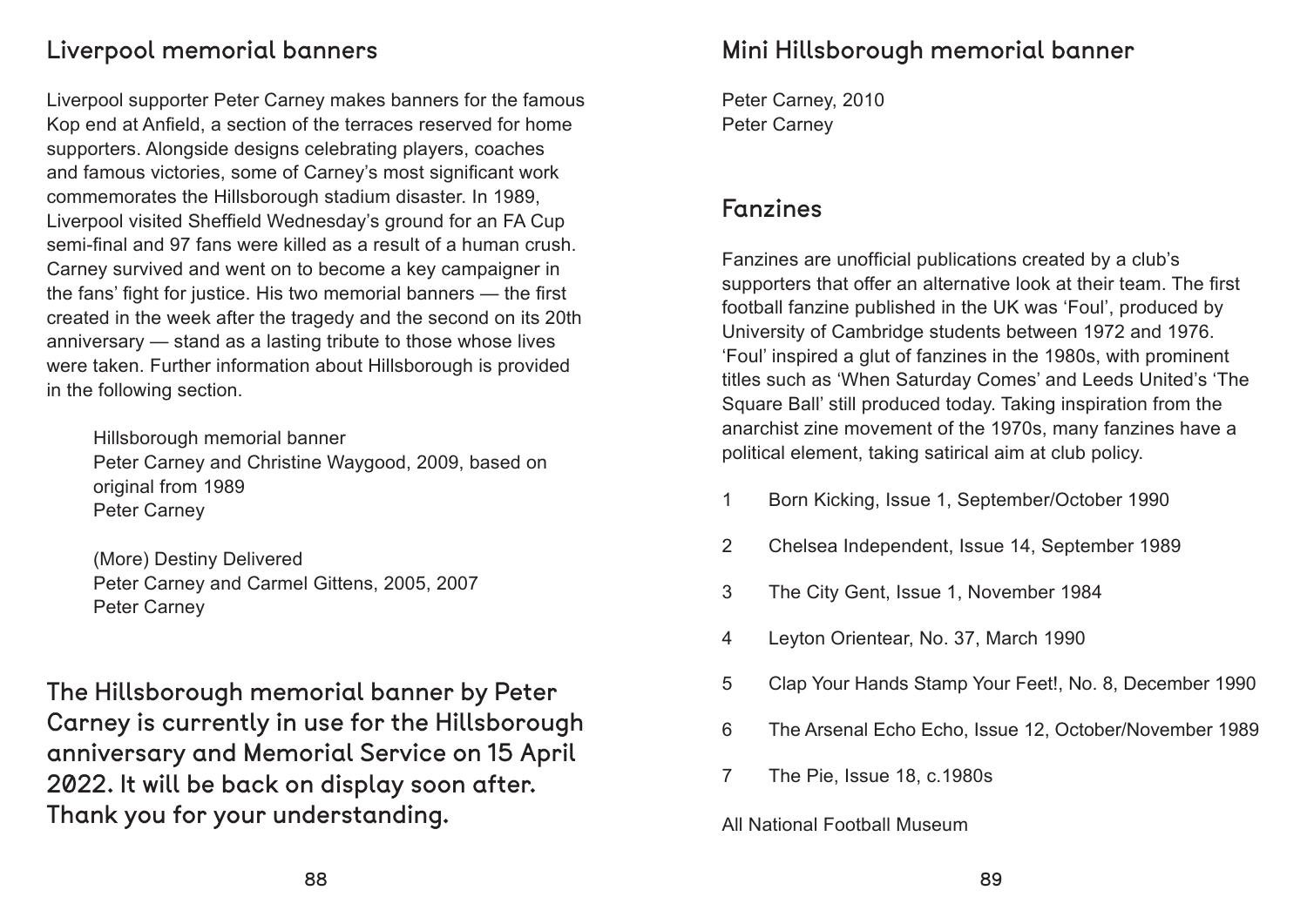#### Hooligan calling cards

Henry Griffin, Hoolicards

At the height of the football hooligan era of the 1970s and 1980s, rival gangs of supporters or 'firms' would meet to fight on the day of a match. These calling cards, originally pioneered by West Ham's Inter City Firm, were dropped at the scene of a brawl to signify the victors' success. The cards were designed by members of the firm and often parodied the visual language of British establishments.

#### Eastbourne Town FC Ultras stickers

Alex Brown, 2020

Although small, stickers are an important part of the activities of Ultras. They are easily pasted around rival grounds, allowing supporters to express their identity in playful ways. These stickers were produced by a member of Pier Pressure, a leftwing Ultras group attached to Eastbourne Town, a club in the ninth league of the English football pyramid.

Alex Brown

## Soften Up Hard Lad

Corbin Shaw, 2019

Corbin Shaw is a multidisciplinary artist who uses the medium of football banners to question traditional ideas of masculinity and identity. Originally from Sheffield, Shaw was impelled by the suicide of a family friend. By manipulating the familiar visual language of football banners, Shaw effectively comments on the importance of mental health to football fans.

Corbin Shaw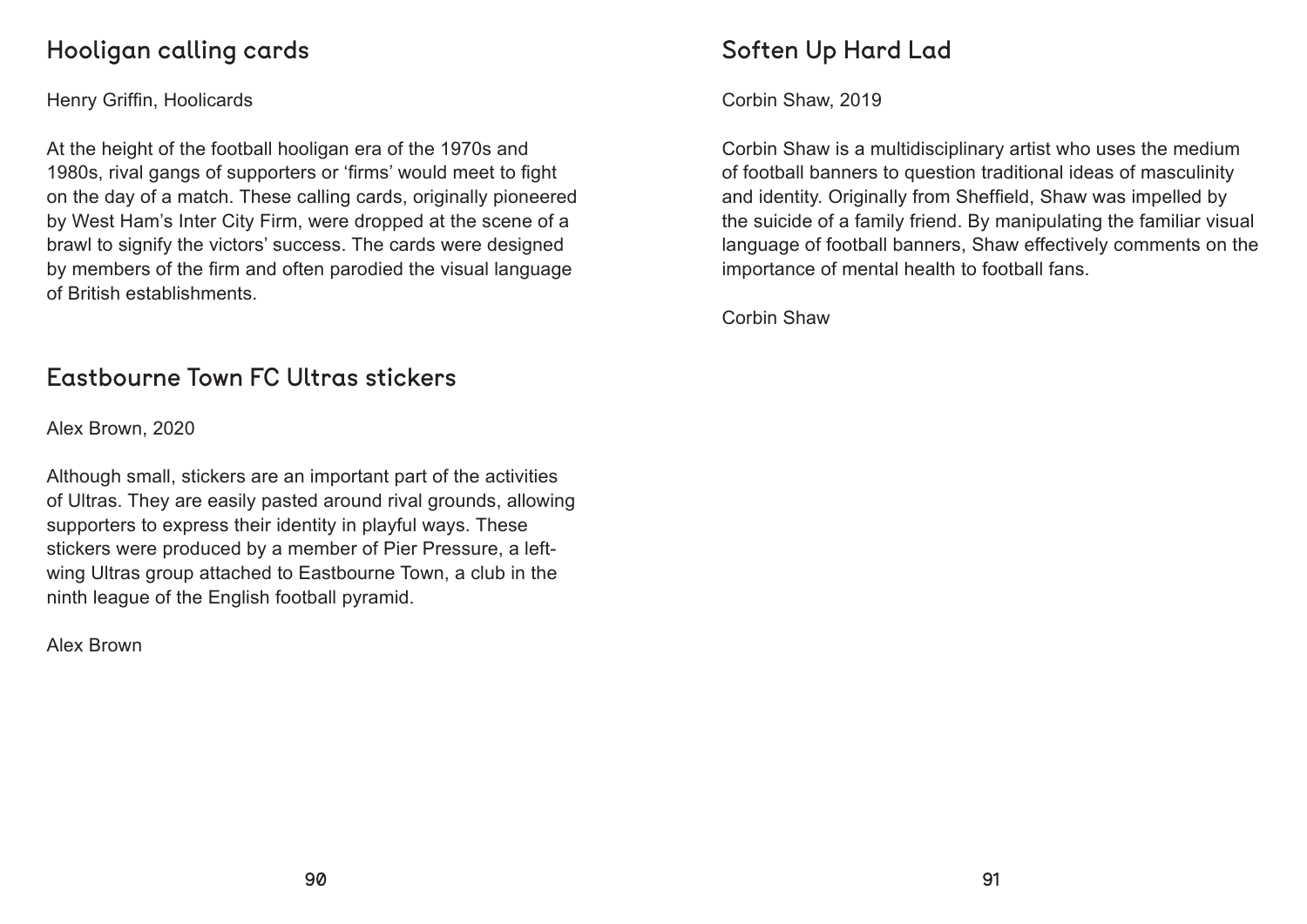#### Match-day programmes

The programme is a small booklet sold at a match that contains details about the game. Early versions were disposable, containing purely practical information, such as the names and positions of the players. Today they are bought as souvenirs, and vintage programmes are highly collectable. From the 1880s until the 1900s, programmes were often single sheets. In the 1910s, the modern booklet with attractive covers emerged, with some of the finest designs coming from Chelsea, Arsenal and Aston Villa. Paper shortages during the First and Second World Wars signalled a return to simpler designs, until the late 1950s when programmes became more substantial and varied.

- 1 The Villa News and Record, November 1906, facsimile National Football Museum
- 2 Arsenal Football Club official programme, 1939/40 National Football Museum
- 3 The Chelsea FC Chronicle, 30 September 1939 National Football Museum
- 4 Ladies' Football Match team sheet, Westlands V Bincleaves, 14 April 1945 National Football Museum
- 5 Sheffield United, 1945 National Football Museum
- 6 Leeds United AFC, season 1959/60 National Football Museum
- 7 The Villa News and Record, 29 March 1969 Matthew Caldwell, One Shilling
- 8 Blackpool FC, 24 August 1963 National Football Museum
- 9 Millwall, 9 September 1964 National Football Museum
- 10 Sheffield Wednesday, 2 September 1964 National Football Museum
- 11 Wolverhampton Wanderers official programme, 6 January 1968 Matthew Caldwell, One Shilling
- 12 The Villa News and Record, 29 March 1969 Matthew Caldwell, One Shilling
- 13 Barnsley FC, 28 August 1971 National Football Museum
- 14 Leicester City FC, 1972/73 Alan Dein
- 15 West Ham United, 30 August 1978 National Football Museum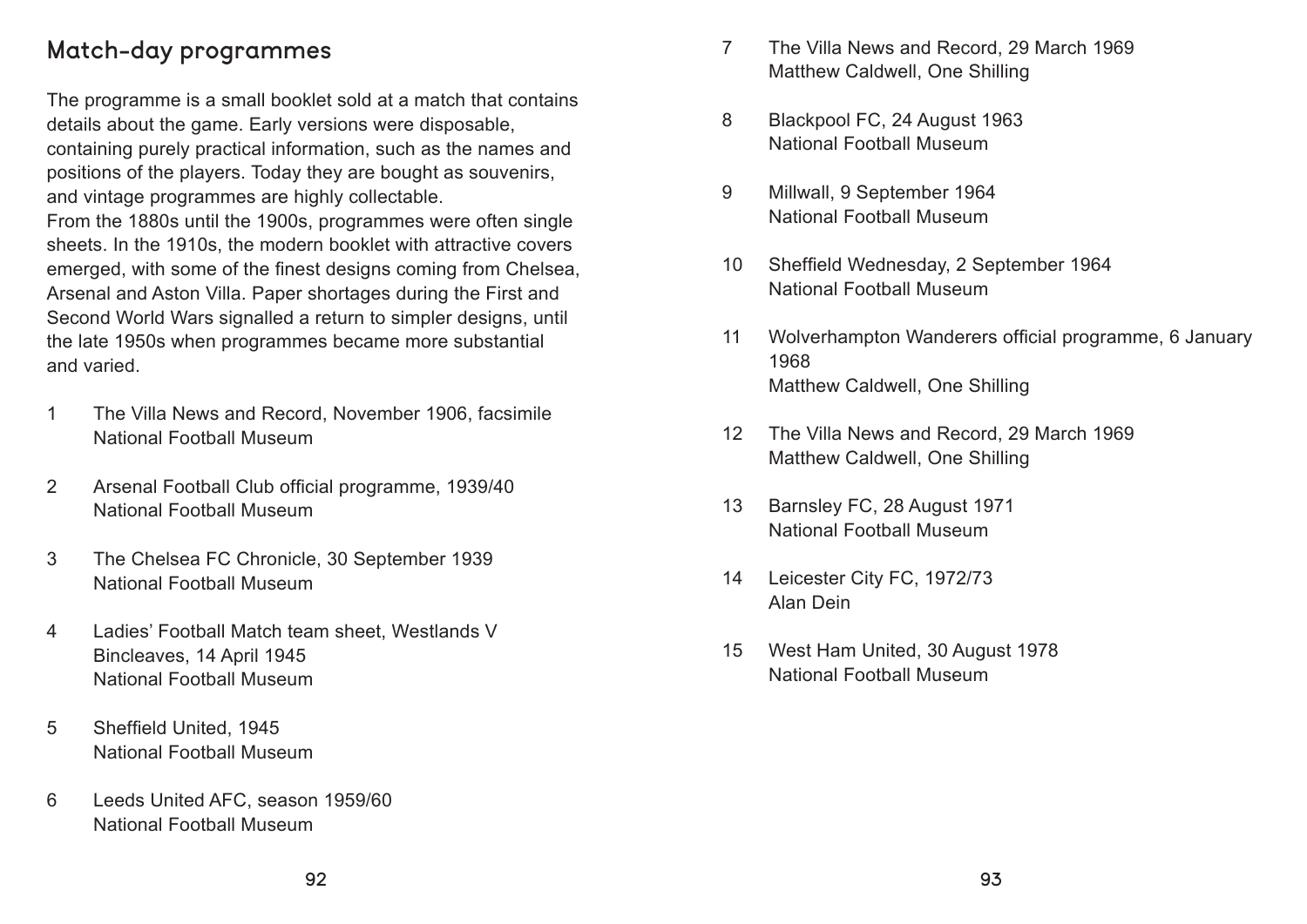#### Sky Blue match-day programmes 1970/71

John Elvin, 1970–71

The 1970s are often considered to be a golden era for match-day programme design. Programmes became more substantial and featured playful layouts and bold experiments in typography. British designer John Elvin's work for Coventry City's Sky Blue match-day programme is emblematic of this shift in approach. Elvin turned Sky Blue into a fully fledged magazine that fans kept as a memento. His unique style of bold typography and high-contrast imagery earned a prize at the inaugural Design & Art Direction Awards in 1972.

Mark Elvin, Paul Elvin, Samantha Elvin

#### Sky Blue, process material

John Elvin, 1970–71 Mark Elvin, Paul Elvin, Samantha Elvin Top row

- 1 Netherlands Home 1988 adidas Classic Football Shirts Museum
- 2 France Women Away 2019 Nike National Football Museum
- 3 Argentina Away 1994 adidas Classic Football Shirts Museum
- 4 Hull City Home 1992/93 Matchwinner Classic Football Shirts Museum
- 5 Wales Home 1976 Admiral Classic Football Shirts Museum
- 6 Newcastle United Home 1995/96 adidas Classic Football Shirts Museum
- 7 Saint-Etienne Home 1980/81 Le Coq Sportif Classic Football Shirts Museum
- 8 Juventus Away 1997 Kappa Classic Football Shirts Museum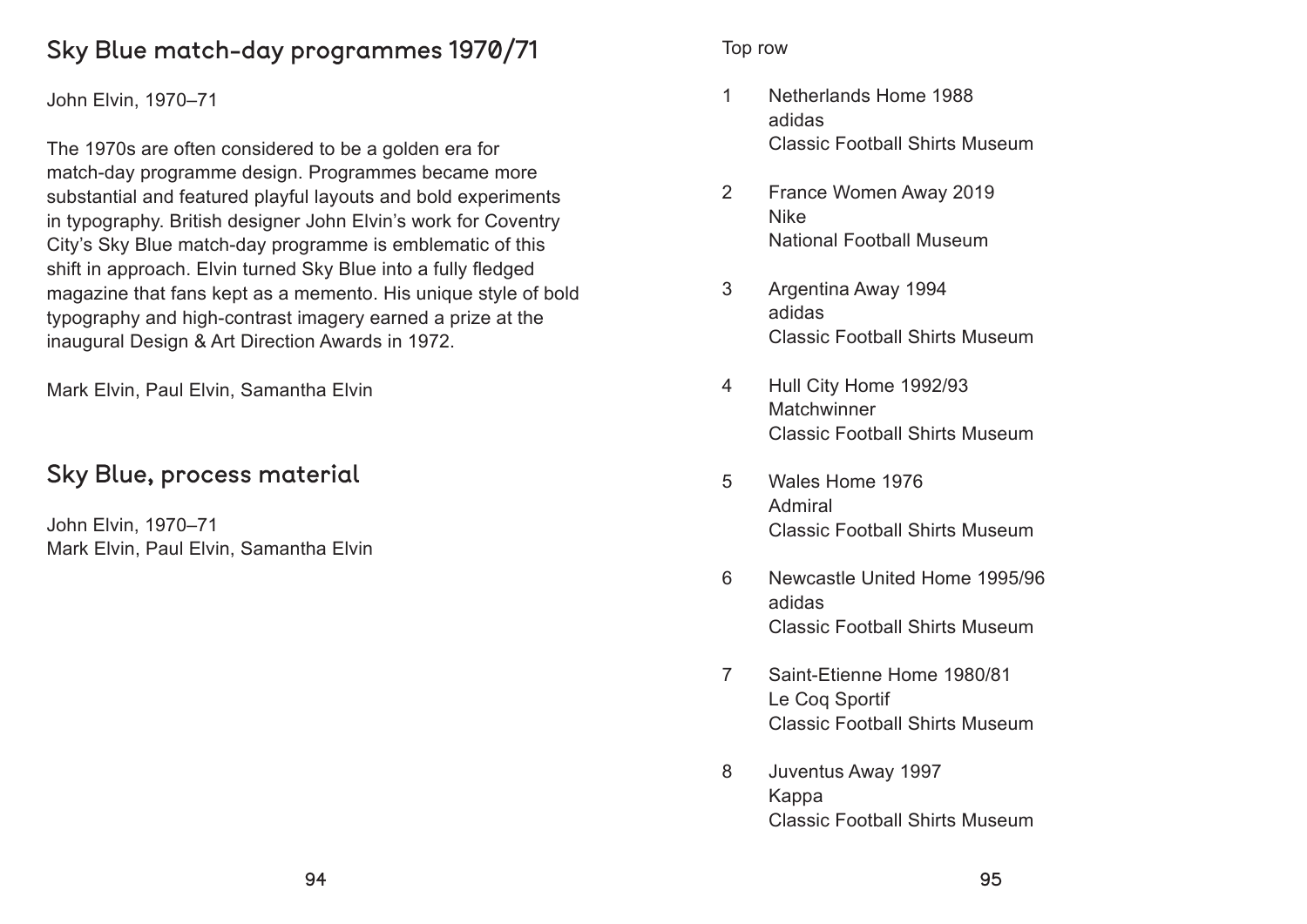- 9 Derby County Away 1984/85 Admiral National Football Museum
- 10 West Germany Home 1990 adidas Classic Football Shirts Museum
- 11 AC Milan Home 1989/90 Kappa Classic Football Shirts Museum
- 12 England Third 1990 Umbro Classic Football Shirts Museum
- 13 Australia Home 1990 Kingroo Classic Football Shirts Museum
- 14 Denmark Home 1986 Hummel Classic Football Shirts Museum
- 15 England Women Home 2009 Worn by Katie Chapman during 2009 Euros match against Russia Umbro National Football Museum

#### Second row

- 1 Arsenal Away 1991/93 adidas Classic Football Shirts Museum
- 2 Napoli Home 1989/90 Ennerre Classic Football Shirts Museum
- 3 England Goalkeeper 1995/96 Umbro Classic Football Shirts Museum
- 4 Mexico Home 1998 ABA Sport Classic Football Shirts Museum
- 5 Barcelona Home 1989 Meyba Classic Football Shirts Museum
- 6 Colombia Away 1990 adidas Classic Football Shirts Museum
- 7 Manchester United Away 1990 adidas Classic Football Shirts
- 8 Liverpool Home 1982 Umbro Classic Football Shirts Museum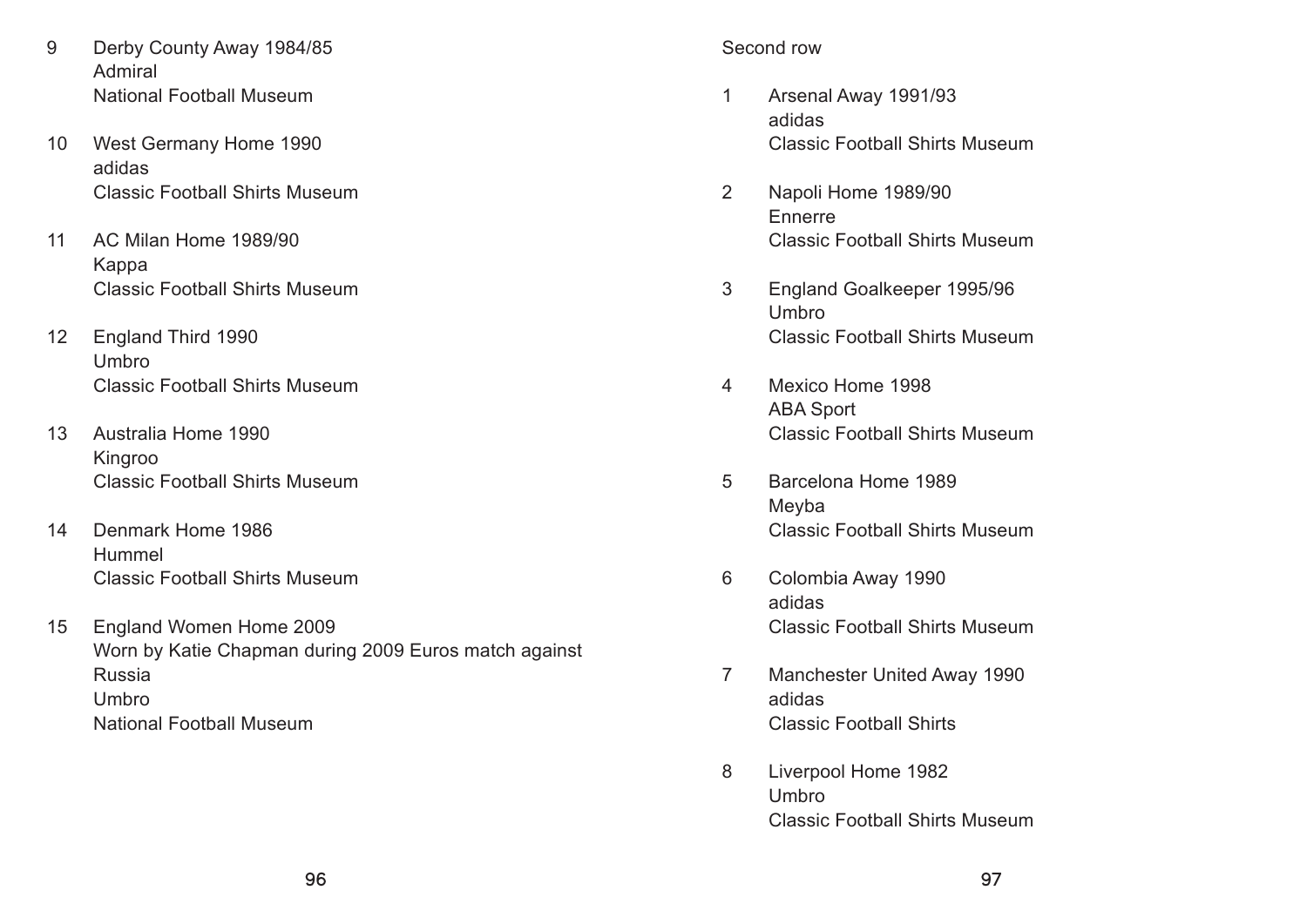- 9 Greenbank U10s 2006 Gary Weight and Motorhead with Nike Charlie Weight
- 10 Netherlands Women Home 2009/10 Nike National Football Museum
- 11 Celtic Home 1988 Umbro Classic Football Shirts Museum
- 12 France Women Home 2011 Worn by Corine Franco in 2011 Women's World Cup match against England Nike National Football Museum
- 13 Liverpool Goalkeeper 1995 adidas Classic Football Shirts Museum
- 14 Real Madrid Home 2001 adidas Classic Football Shirts Museum
- 15 Boca Juniors Home 1981 adidas Classic Football Shirts Museum

#### Third row

- 1 Flamengo Home 1990 adidas Classic Football Shirts Museum
- 2 Nigeria Home 1994 adidas Classic Football Shirts Museum
- 3 Scotland Home 1978 Umbro Classic Football Shirts Museum
- 4 Nottingham Forest Away 1995 Umbro Classic Football Shirts Museum
- 5 Leeds United Home 1973 Umbro Classic Football Shirts Museum
- 6 Palmeiras Home 1990 adidas Classic Football Shirts Museum
- 7 Italy Home 2000 Kappa Classic Football Shirts Museum
- 8 Portugal Home 2004 Nike Classic Football Shirts Museum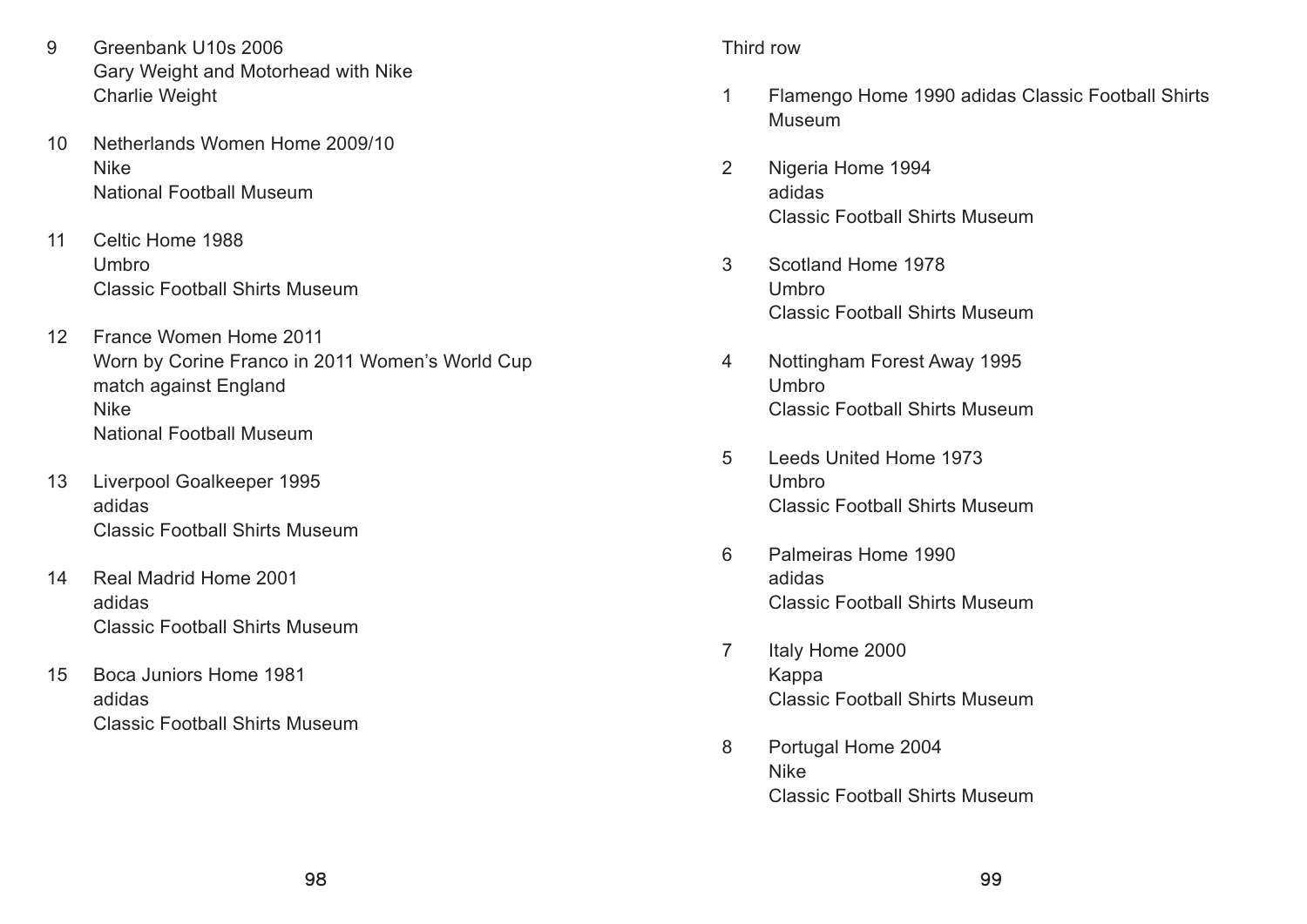- 9 USA Away 1994 adidas Classic Football Shirts Museum
- 10 Romance FC Human Race 2020 Mark Sturgess for adidas x Pharrell Wiliams Romance FC

#### Fourth Row

- 1 Chelsea Away 1994 Umbro Classic Football Shirts Museum
- 2 Dortmund Home 1995 Nike Classic Football Shirts Museum
- 3 Croatia Home 1998 Lotto Classic Football Shirts Museum
- 4 Schalke Home 1993/94 adidas Classic Football Shirts Museum
- 5 Northern Ireland Home 1990 Umbro Classic Football Shirts Museum
- 6 Paris Saint-Germain Home 1993 Nike Classic Football Shirts Museum
- 7 China Away 2018 Nike Classic Football Shirts Museum
- 8 Parma Home 1999 Lotto Classic Football Shirts Museum
- 9 Japan Home 1998 Asics Classic Football Shirts Museum
- 10 Jamaica Home 1998 Kappa Classic Football Shirts Museum
- 11 Tottenham Home 1985/87 Hummel Classic Football Shirts Museum

#### Bottom Row

- 1 Netherlands Away 2014/15 Nike Floor Wesseling
- 2 Kobenhav Home 2007 Kappa Classic Football Shirts Museum
- 3 Forward Madison Third 2020 Umbro Classic Football Shirts Museum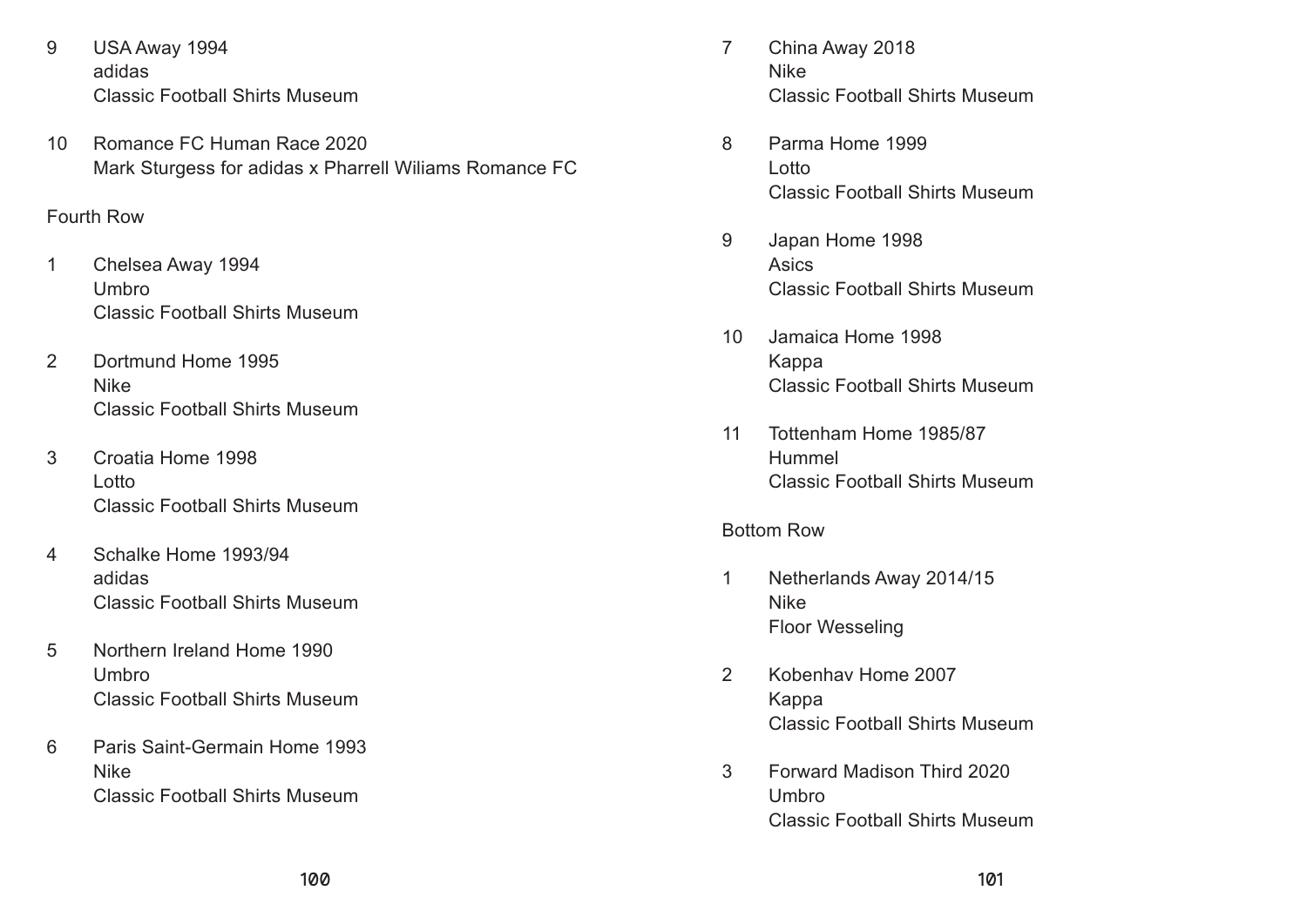- 4 Pumas Home 2009 Puma Classic Football Shirts Museum
- 5 Hackney Laces 2020 Nomad/Nike Hackney Laces
- 6 Brazil Home 2002 Nike Classic Football Shirts Museum
- 7 River Plate Home 1996 adidas Classic Football Shirts Museum
- 8 RB Leipzig Home 2009/10 adidas German Football Museum, Dortmund
- 9 Ajax Away 1989 Umbro Classic Football Shirts Museum
- 10 AEK Athens Home 1995/97 Kappa Classic Football Shirts Museum

## Vera Hutchinson, from the series 'In Soccer Wonderland'

Julian Germain, C-type print, 1992 Martin Parr Foundation Collection

#### Handmade supporter's scarf, Preston North End

1964

Before replica kits became available, fans showed their support by wearing hand-knitted scarves in their team colours. The practice originated in the UK, where these handmade items served the dual purpose of allowing fans to show their support while also keeping them warm. Today, scarves are worn by fans across the world and are an important element in crowd displays.

National Football Museum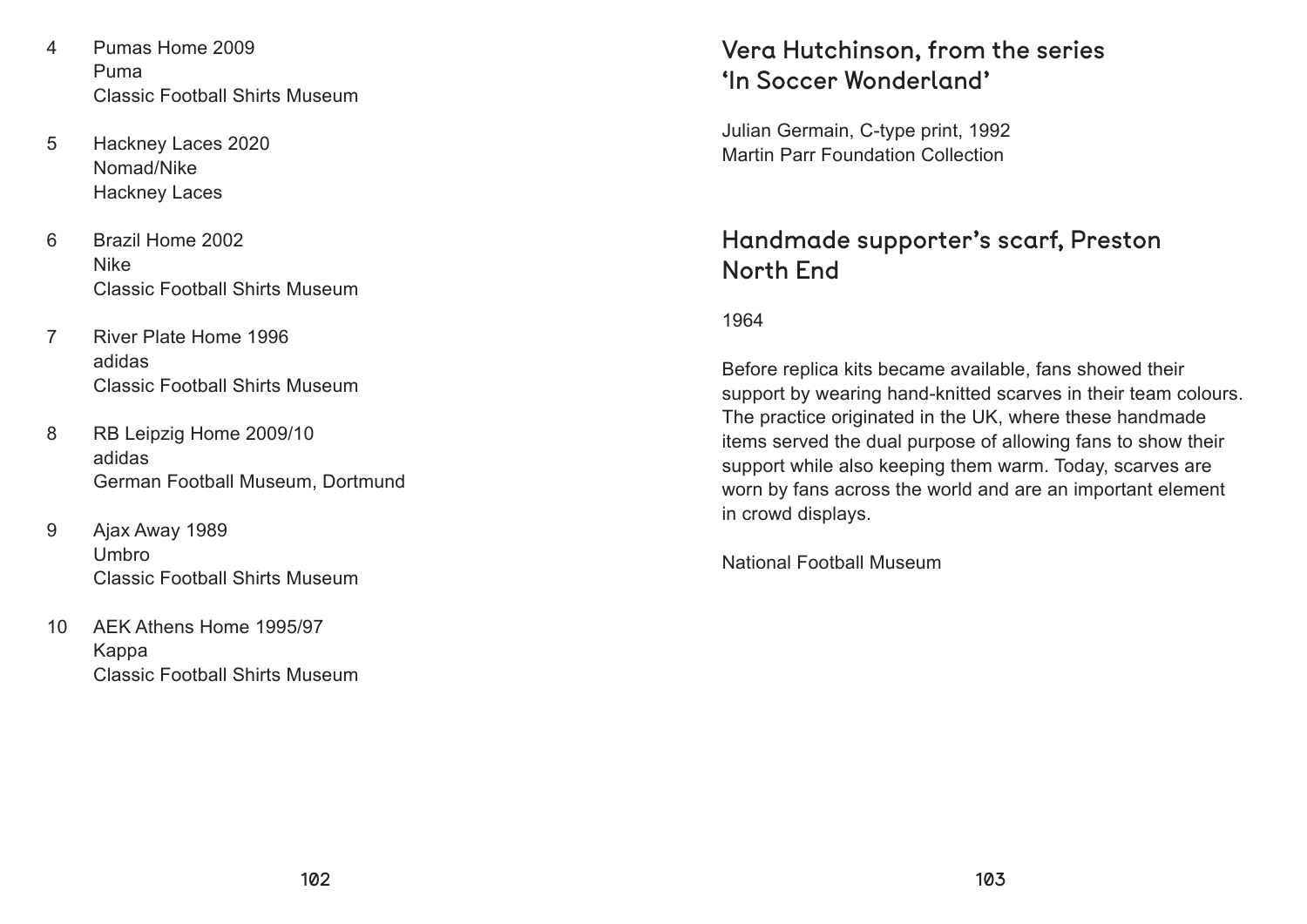#### Half & Barf scarves

Dave Newbold, 2017

Half & Barf scarves are a range of protest scarves designed by advertising creative Dave Newbold. The scarves are a parody of 'half and half scarves', a recent form of football memorabilia in which the names of both teams are printed on a scarf to commemorate a specific match. These consumer items are thought to appeal mainly to tourists and are often mocked by dedicated football supporters.

Dave Newbold

#### VOLTA

Stephen Dean, 2002–03 Image: Stephen Dean , Anne Deleporte, sound: Vincent Tarriere, Vince Theard, editing: Stephen Dean, Gloria films production, Paris, special thanks: Capacete Entertainments, Rio de Janeiro Duration 9:00

Focusing on the crowds at Maracanã Stadium in Rio de Janeiro, Brazil, French-American artist Stephen Dean captures the beauty and chaos emanating from the stands. Fields of colour fill the screen, providing an alternative spectacle to the one taking place on the pitch.

Courtesy of Stephen Dean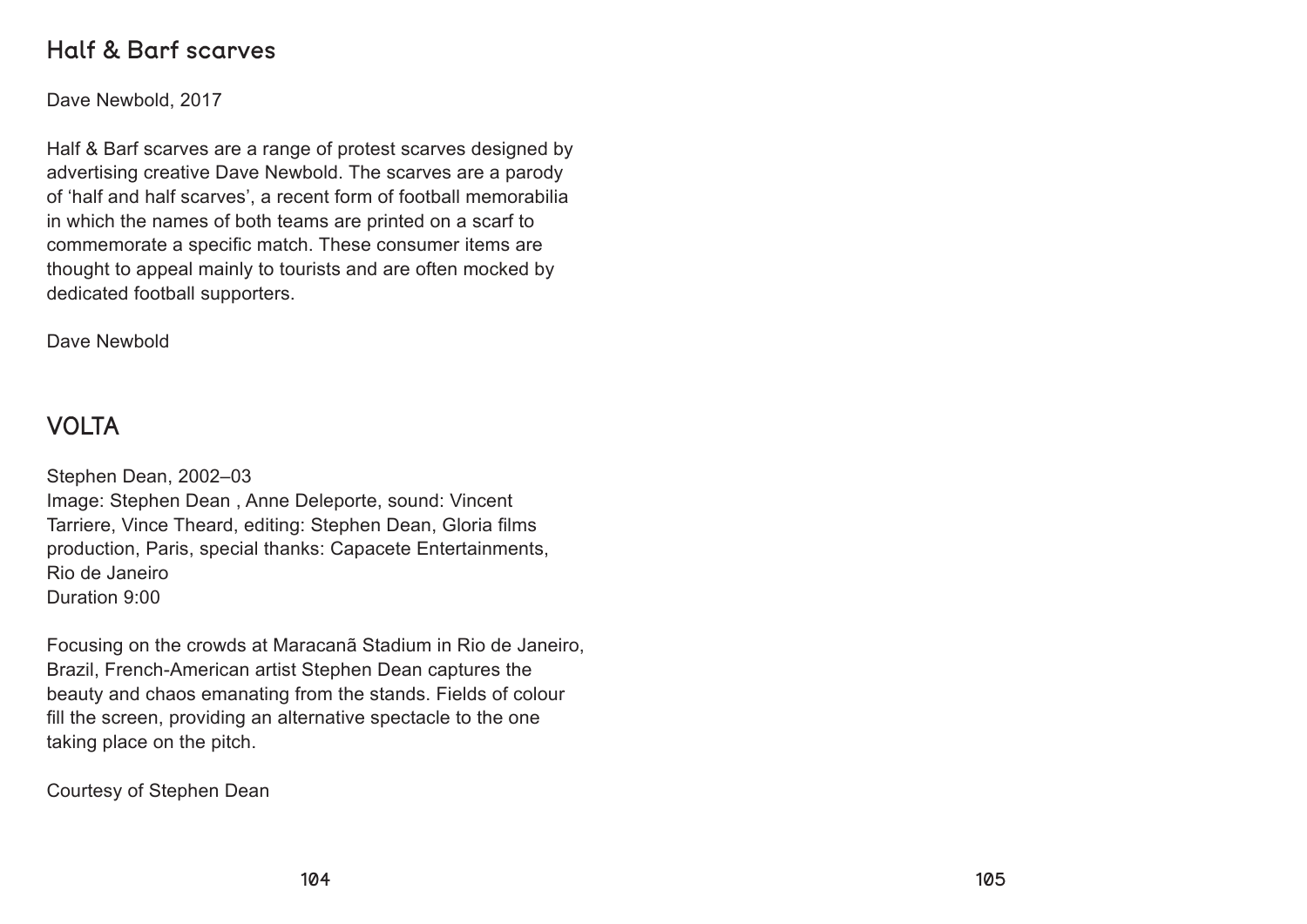# Crowds

Football has always been a popular spectator sport. Since the late 1800s, large crowds have gathered to watch matches. This led to the development of a very particular piece of public architecture: the football stadium. The primary purpose of the stadium is to manage crowds. These highly engineered buildings are designed to allow huge numbers of people to flow in and out efficiently, safely and quickly. They anticipate, manage and accommodate crowd behaviour, and their failure to do so safely has had tragic consequences in the past.

The demands on a stadium are not only practical. Many fans compare attending a football match to a religious experience, with stadiums routinely likened to cathedrals or temples. Both experiences rely heavily on a sense of procession, ritual and communion. Through enormous graphic displays, choreographies, rhythmic clapping and singing, fans appropriate and subsume the stadium. In this way, they turn a starkly functional space into an all-consuming shared experience.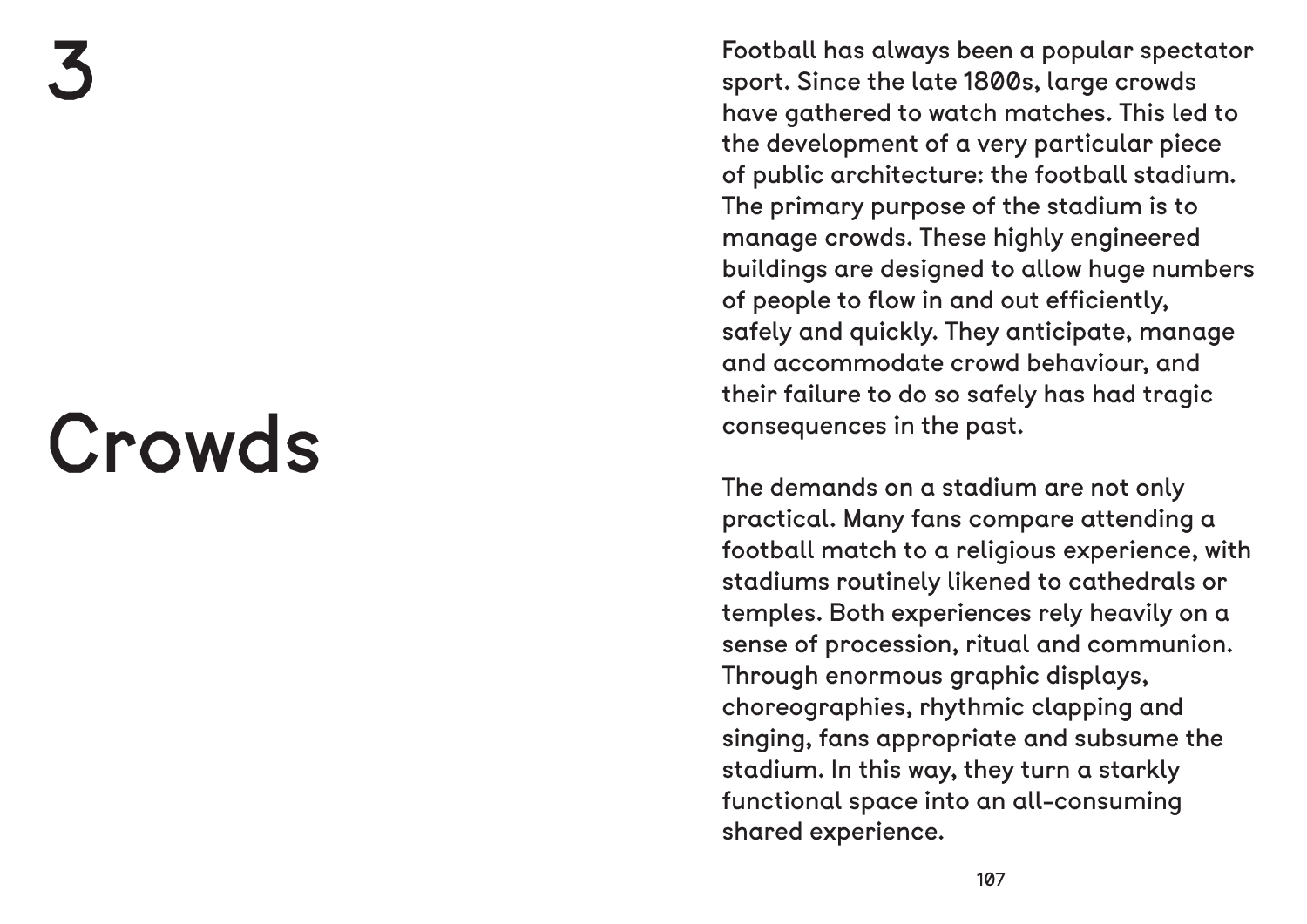#### Turnstile from Wembley Stadium, London

W T Ellison, Salford, 1923 National Football Museum

#### Original lawn from Wembley Stadium, London

Cast in acrylic by Dave Davies, 2003 German Football Museum, Dortmund

# Sound

The sound of the crowd is an integral part of football. Whether experienced in person or on-screen, it reflects and amplifies the spectator's emotions, connecting them with the drama of the game. Many of the sounds made are spontaneous and reserved exclusively for match days: groans, screams, jeers or ecstatic cheering. During the COVID-19 pandemic, eerie silence made the absence of crowds even more conspicuous during professional football matches.

Certain crowd sounds are highly organised. These include the singing of club anthems often invented by fans — rhythmic clapping and call-and-response routines. The last can either be between supporters of the same club, or between two opposing sets of fans. They are all powerful ways of encouraging players and serve to establish a club's strength and solidarity. These are also potent unifying experiences, as every member of the crowd subconsciously breathes and moves in unison.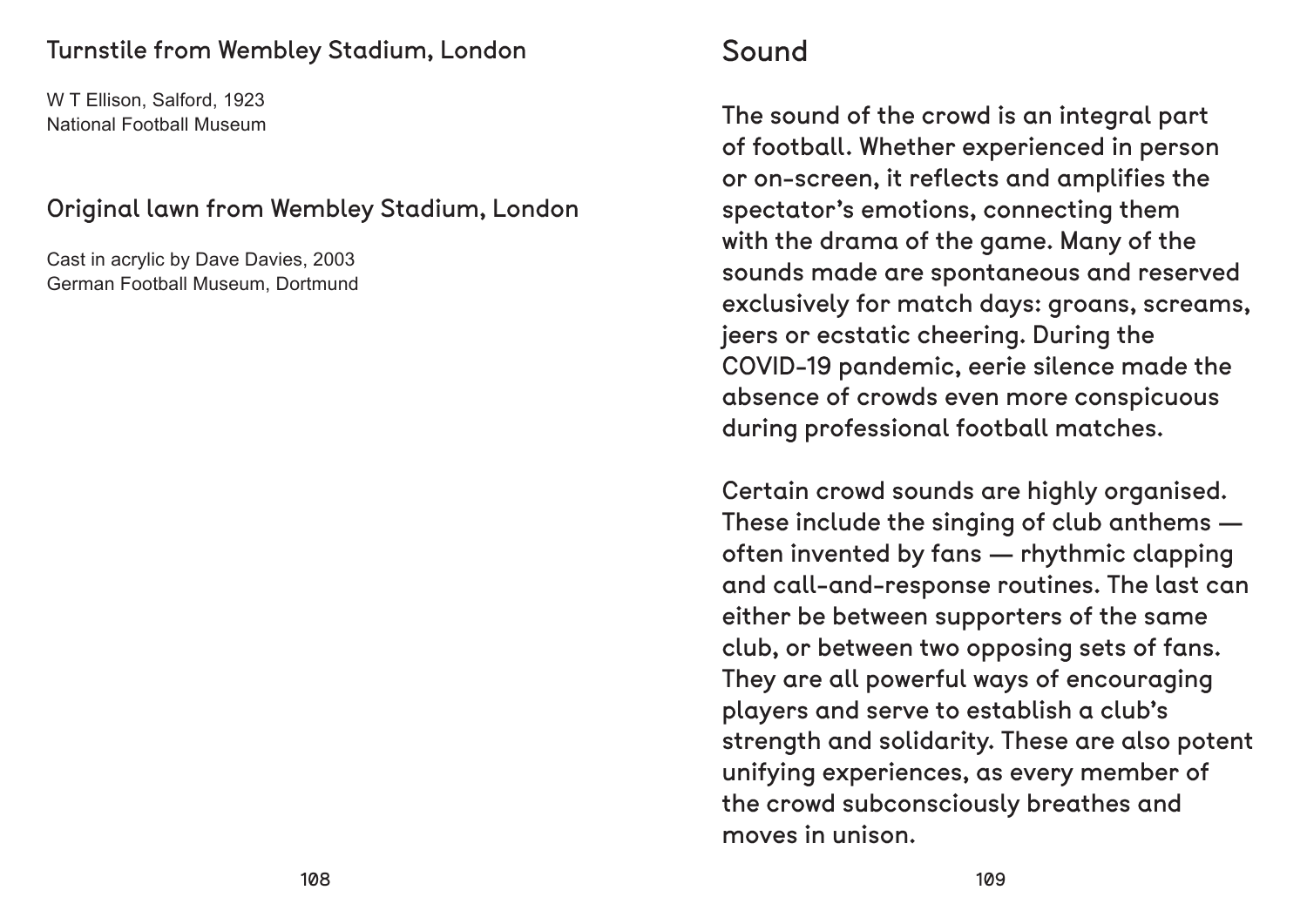#### 'Just Can't Get Enough', Celtic FC V Inter Milan

2015 Duration 0:55

Chanting has formed a part of football culture since the 1880s. It was not until the 1960s, however, that chants became integral to the fan experience in the UK. Pop music had become an important form of self-expression, and those songs were quickly appropriated and adapted by different clubs, a practice that continues to this day. Many examples of club chants can be heard in the soundscape created for this exhibition.

#### Colchester United fan rattle, used during Colchester V Arsenal, FA Cup fourth round, 24 January 1959

Roly Smith, 1959

Football rattles are ratchet devices used to make a loud noise. Comprising a gearwheel and stiff board mounted to a handle, the board clicks against the teeth of the gearwheel when the handle is swung around. Ratchets were a common fixture on UK football terraces up until the 1970s, when increased violence among fans led to the rattles being banned for fear of them being used as weapons.

National Football Museum

#### 2010 FIFA World Cup Vuvuzela

#### 2010

A vuvuzela is a plastic horn that produces a loud monotone note. Originating in South Africa, it is based on the traditional kudu horn used to summon villagers to community gatherings. It gained international notoriety during the 2010 FIFA World Cup, hosted by South Africa, as the intense sound reportedly distracted players, commentators and spectators. The instrument can cause permanent ear damage and has since been banned by a number of sporting organisations.

Design Museum

#### Dortmund

Andreas Gursky, 2009 C-Print, Diasec Sammlung Pohl

# Nordkurve Gelsenkirchen, banners and choreography

Ultras Gelsenkirchen, 2015 Duration 1:37 Courtesy of Ultras Gelsenkirchen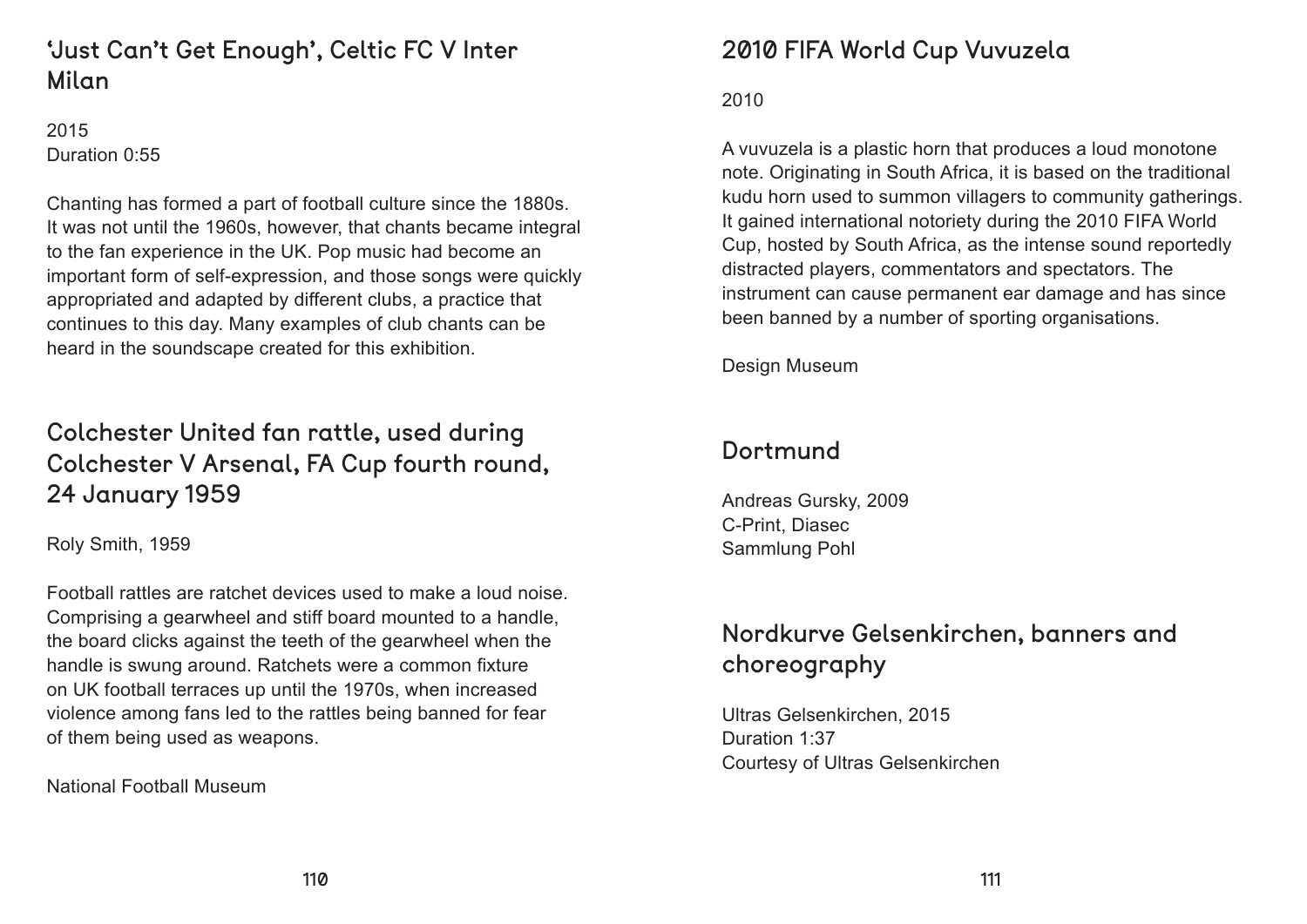# Ultras

Organised fan groups are a powerful presence in most football stadiums. Taking different forms across the globe, the most widely adopted model is that of the Ultras. Named after the Ultra-royalists, a small group of dedicated monarchists active in France during the Bourbon Restoration of 1815–30, they are known for their extreme dedication to their club and impressive choreographies. Ultras usually have a core team of founders who coordinate the group's activities.

Ultras are often confused with hooligans, a type of football fandom originating in the UK where members actively seek out violent confrontation with opposing supporters. While various Ultras groups have engaged in violent behaviour, their primary purpose is to provide conspicuous shows of support for their team. This can extend to include particular social or political ideologies and, in recent years, has come to include large-scale protests against football's increasing commercialisation.

Manfred Vollmer, 1968

The origins of the Ultras movement are contested. Torcida Split in Croatia are widely acknowledged as the longest-running supporters' group of this type. However, the movement is more closely associated with Italian fans, in particular AC Milan's 'Fossa dei Leoni' and 'The Boys' at Inter Milan, both formed in 1968. This was a time of political turmoil in Italy, marked by student demonstrations and mass protests. Banners, flags and chants made their way on to the terraces and became a new language for organised football supporters.

Courtesy of Sueddeutsche Zeitung Photo/Alamy Stock Photo

#### Supertifo, January 1990

Benedicta SRL, 1990

The Italian style of football fandom gained immense popularity after Italy hosted the FIFA World Cup in 1990. The formation of Ultras groups spread rapidly across southern and eastern Europe, finding particular resonance in countries of the former Eastern Bloc, such as Poland. Ideas for choreography were drawn either from first-hand experience or from specialist publications such as Supertifo. Formed in 1985 and still in print, this bimonthly magazine provides worldwide coverage of Ultras activities, including photographs of the most impressive displays.

Design Museum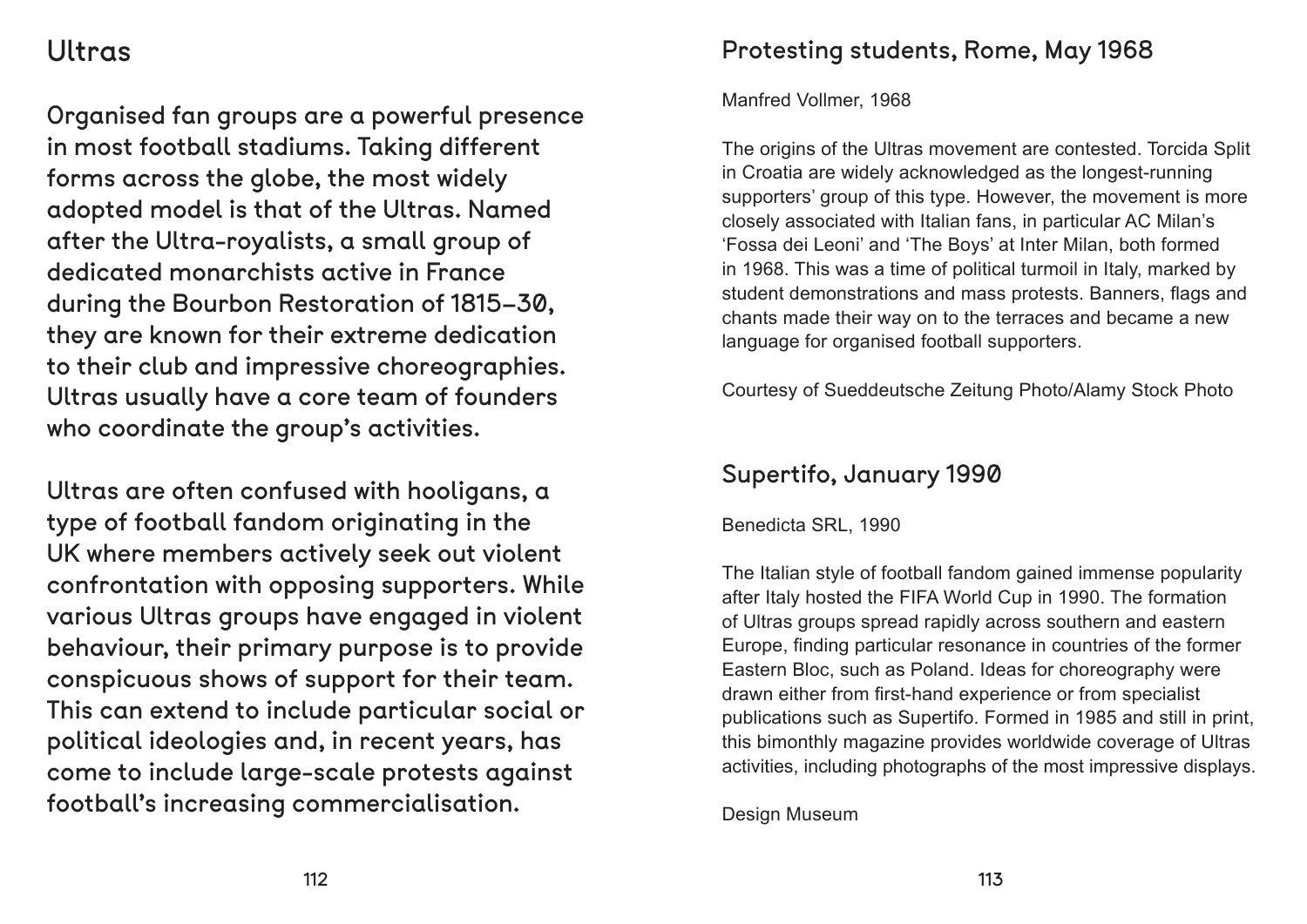## **Coligay**

Organised football fandom has traditionally been an almost exclusively male, heterosexual arena. This has been challenged in recent years as more diverse groups of fans have fought to create and legitimise their own spaces within the stadium. This movement has been greatly helped by the rise in popularity of professional women's football, as the women's game carries a long history of accessibility and inclusion, particularly for LGBTQ+ supporters.

Historical examples of diverse organised fan groups also exist within the men's game. Coligay was a Brazilian fan group formed in 1977, predominantly by men who identified as homosexual. They supported Grêmio Foot-Ball Porto Alegrense and, for five years, were a respected part of the club's fanbase, producing loud, colourful and original displays.

Coligay fan display Ricardo Chaves, 1979 Courtesy of Ricardo Chaves

#### Early stadiums

Stadium design has its roots in antiquity. The ancient Greeks and Romans devised oval or circular arenas for watching competitive games and theatrical performances. The precise geometry of these spaces and their tiered seating gave each spectator a good view and amplified the sound. The basic principles of stadium design remain the same today.

Early football stadiums in the UK consisted of little more than a pitch surrounded by temporary wooden seating or artificial mounds of dirt for spectators to stand on. As football became more formalised and profitable, areas for spectators were improved.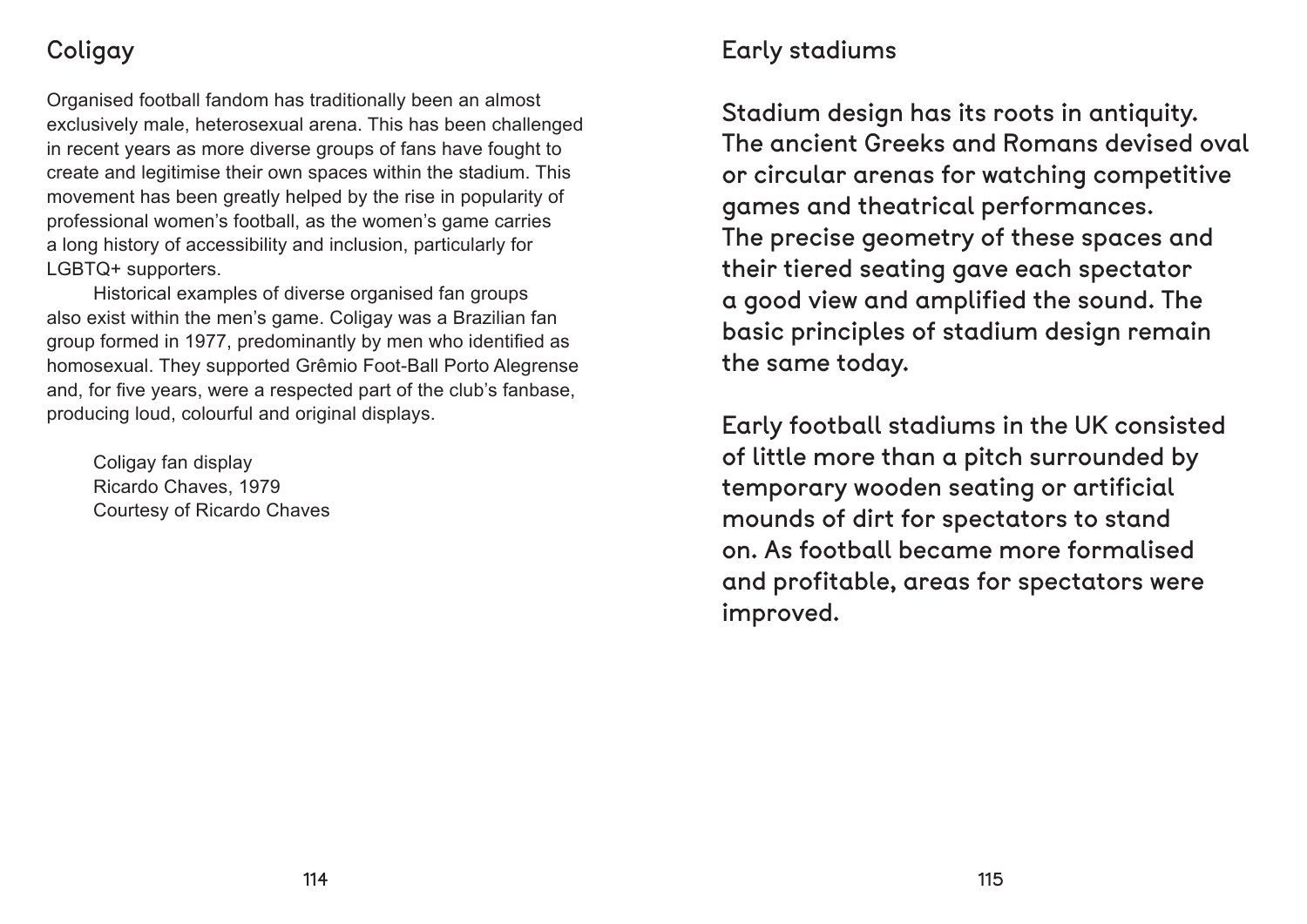#### Advertisement for W T Ellison & Co Rush Preventive Turnstile

1904

The design of football stadiums — and indeed the experience of attending a match — was transformed by the invention of reliable turnstiles. These simple mechanisms allowed clubs to control the sale of tickets and entry to football games, forming the backbone for all future stadium developments. Salford engineers W.T. Ellison & Co. invented the Rush Preventive Turnstile in 1895. These were soon installed in many of the UK's largest football stadiums. The company claimed that each turnstile could process up to 4,000 entrants per hour, or 3,000 if, upon purchase of a ticket, change needed to be given.

Design Museum

## Archibald Leitch

#### 1924

Scottish architect and engineer Archibald Leitch was often hailed as the grandfather of football stadium design. Between 1899 and 1939, he partly or wholly designed 20 stadiums across the UK and Ireland, including those for Arsenal, Aston Villa, Chelsea, Liverpool, Manchester United, Preston North End, Glasgow Rangers, Sunderland, Tottenham Hotspur and Wolverhampton Wanderers.

Leitch's early work focused on the design of factory buildings, both in Ceylon (now Sri Lanka) and his home city of Glasgow. His first football commission was the new grounds for his boyhood team, Rangers. His design for Ibrox Park was completed in 1899. It consisted of a detached pavilion with 1,715 seats and steel-and-timber terracing for up to 66,018 people standing. The overall capacity of the new stadium was 75,000, making it the largest in the world at the time, but tragedy following its opening meant the capacity was quickly reduced.

Courtesy of Played in Britain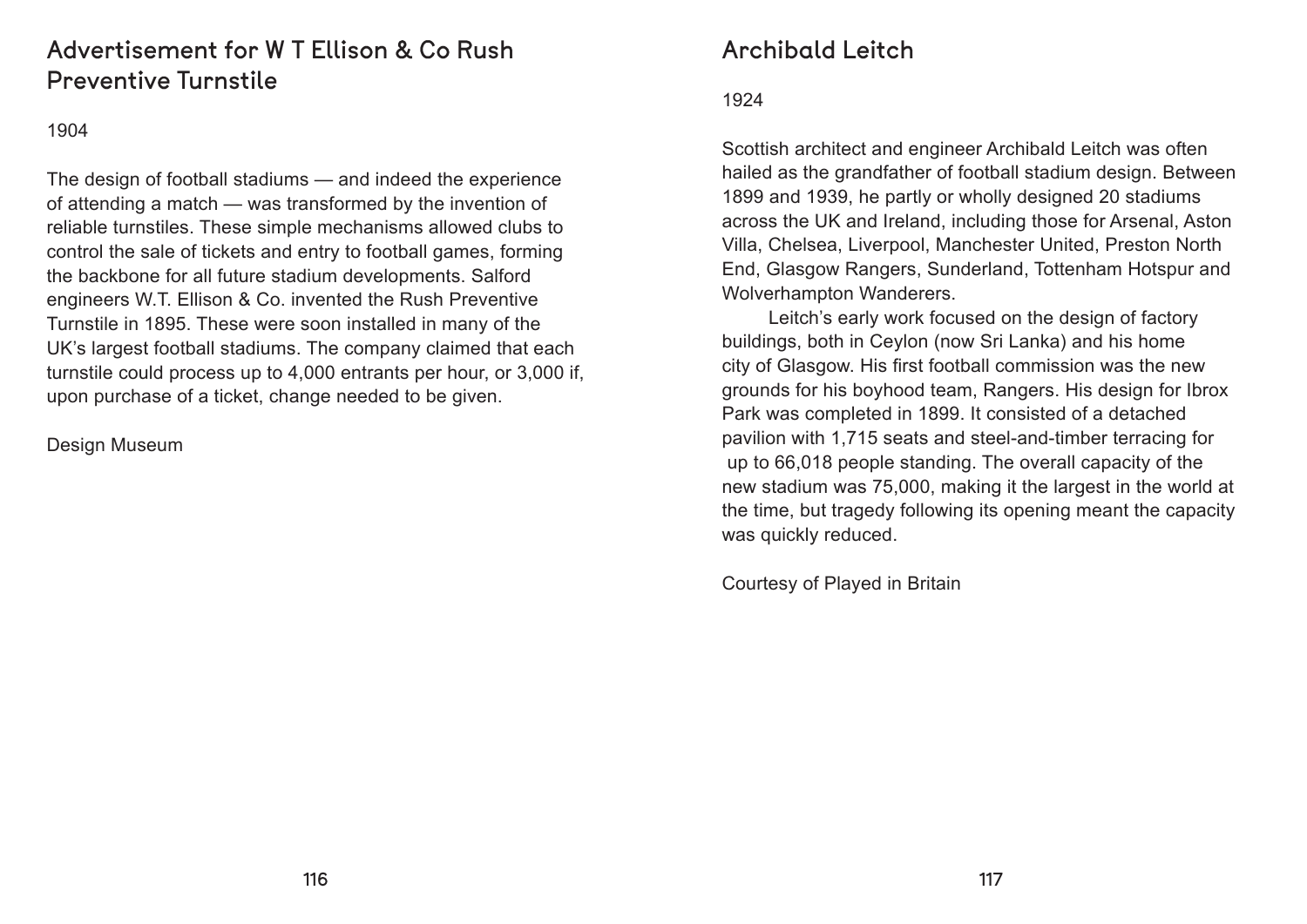#### Photographs taken in the wake of the Ibrox disaster, 5 April 1902

1902

The first time that the new stadium was tested by a capacity crowd was on 5 April 1902, when Ibrox Park hosted a Scotland V England game. Shortly after kick-off, a top section of the wooden terracing gave way, causing 125 people to fall more than 15 metres to the ground below. 25 people were killed and a further 517 were injured in the ensuing rush to escape. Although no individual was held legally responsible, it was agreed that at least double the number of joists were needed in order to be able to hold the stated capacity.

Scottish Football Museum

#### Patent No.GB190604453A 'An Improved Method of Constructing the Terracing and Accessories thereof in Football and other Sports Grounds'

Archibald Leitch, 1906

After the Ibrox disaster, Leitch persuaded Rangers to let him build the replacement stand. He created slopes of earth to support the tiered structure, a method used for many other stadium designs. Subsequent designs included a greater number of aisles to make it easier to enter and exit the stands, and these were sunken to dissuade fans from standing in them to watch the game. The disaster inspired Leitch to design and patent a tubular-steel crush barrier, which he believed would help prevent future stampedes.

British Library (Patents Department)

## East Stand at Tottenham Hotspur's ground, White Hart Lane, London

1934 Courtesy of H F Davis/Topical Press Agency/Getty Images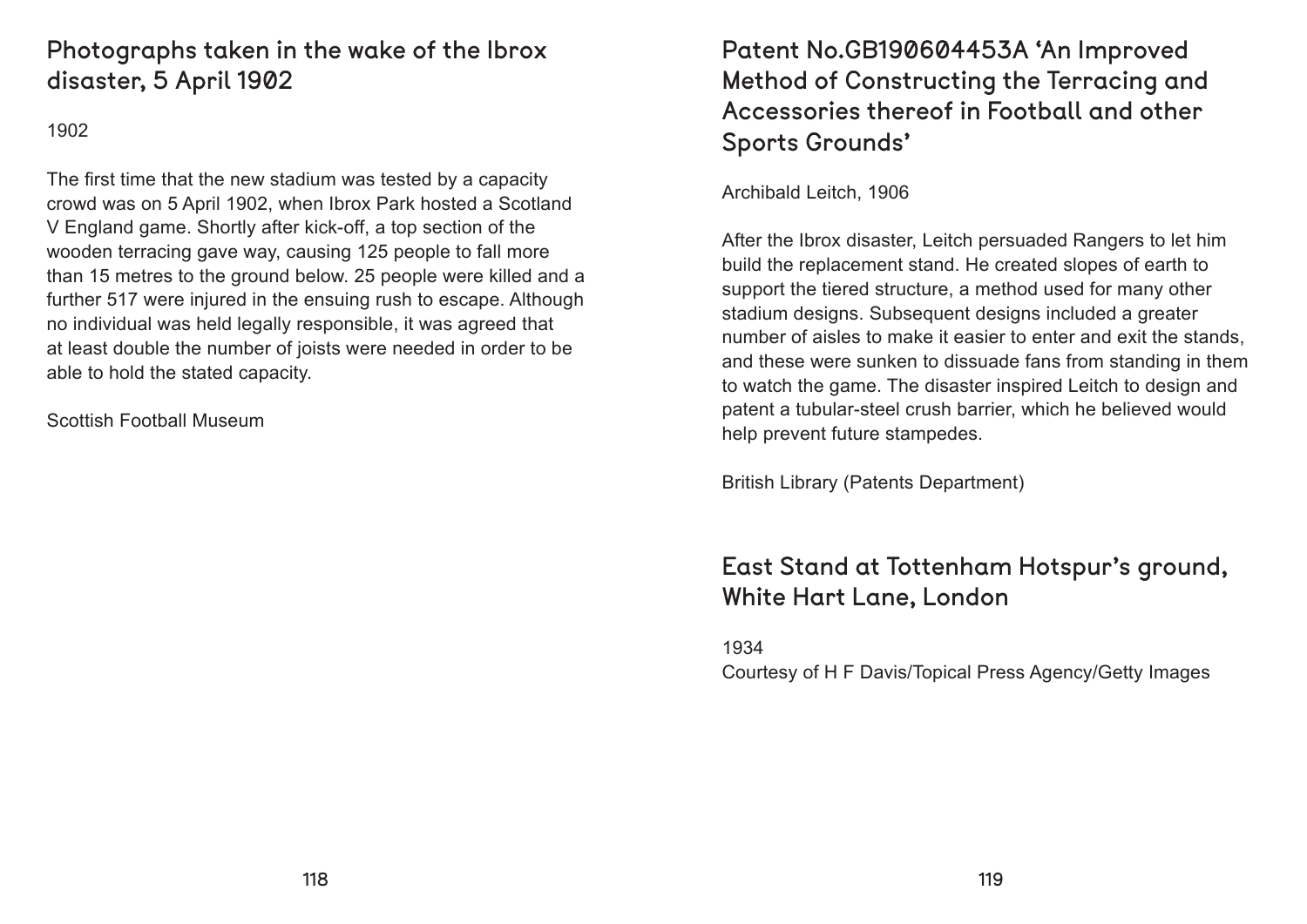#### Football factories

Despite the Ibrox disaster, Archibald Leitch went on to design 20 stadiums across the UK and Ireland. His experience as a factory architect allowed him to build large structures quickly and cheaply. He developed his own distinctive style, using a limited range of industrial materials.

A typical feature of his design was the two-tiered stand with criss-crossed steel balustrades on the upper tier, covered by a series of pitched roofs and occasionally a central gable. Another recurrent feature was a cottage-style pavilion to house dressing rooms, a boardroom, a manager's room and a gym. Craven Cottage, the pavilion after which Fulham's ground is named, is the only surviving example of this style.

Top row

New grandstand for Liverpool FC Archibald Leitch, 1906

Details of doors, windows and pay boxes, Anfield Stadium, Liverpool Archibald Leitch, 1906

Block plan showing arrangement of drainage, Anfield Stadium, Liverpool Archibald Leitch, 1906

All Liverpool Football Club Museum

#### Bottom row

Plans for the grandstand at Ayresome Park, Middlesbrough Archibald Leitch, 1903, reproduced 1978

Plans for pitch and drainage, Middlesbrough Football Club Archibald Leitch, 1907

Details for new grandstand, Middlesbrough Football Club Archibald Leitch, 1903, reproduced 1978

All Teesside Archives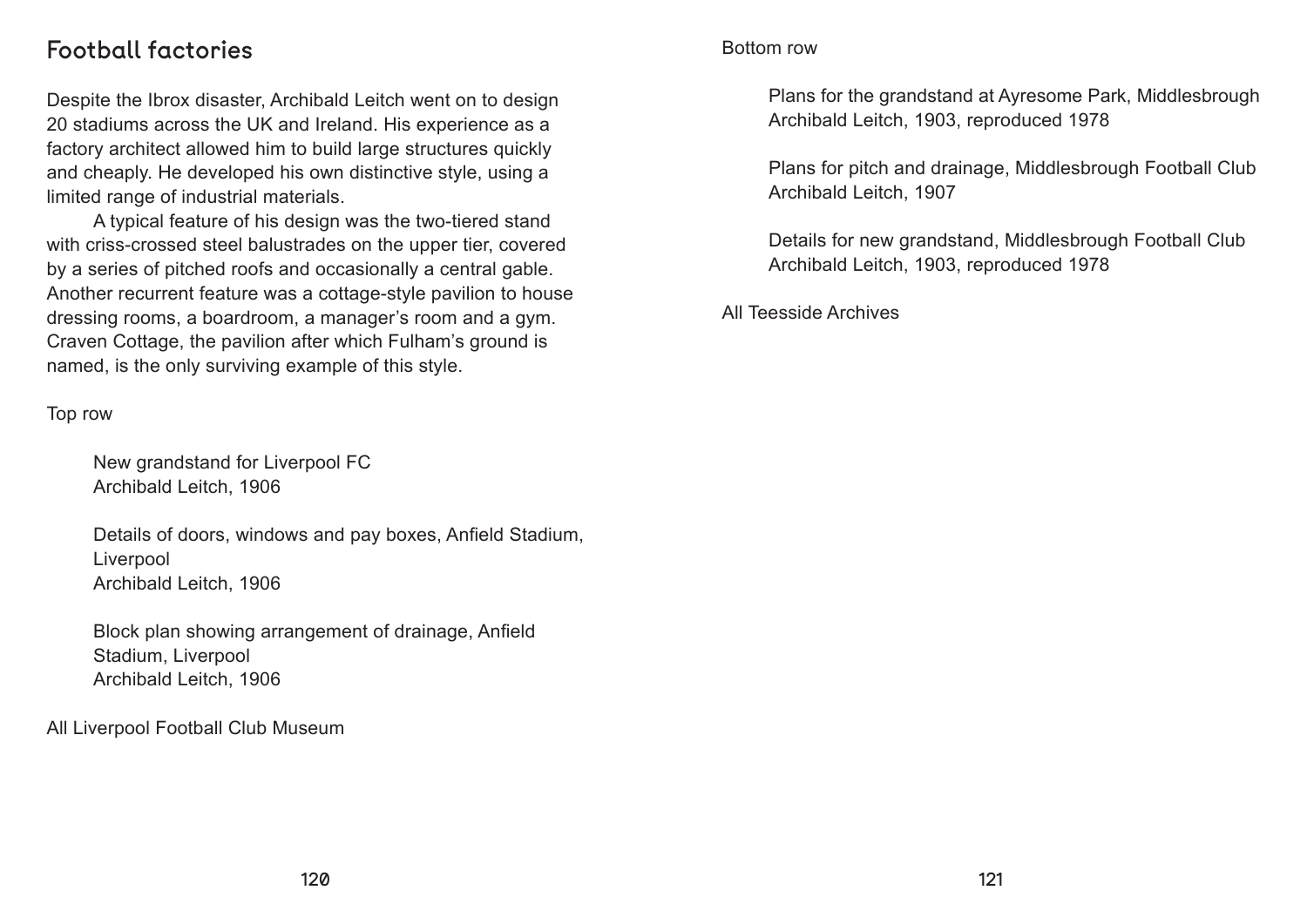1 Proposed new ground for Arsenal FC at Highbury, London

Archibald Leitch 1913

2 New grandstand for Arsenal FC, London

> Archibald Leitch 1913

3 Details of roof gables for the new grandstand, Arsenal FC, London

> Archibald Leitch 1913

All London Metropolitan Archives, City of London Corporation

Back row

# Original seating from Centenario Stadium, Montevideo, Uruguay

1930 Scottish Football Museum

Front row

# Seating from Hampden Park, Glasgow

c.1969 Scottish Football Museum

# Original seating from Wembley Stadium, London

1923 National Football Museum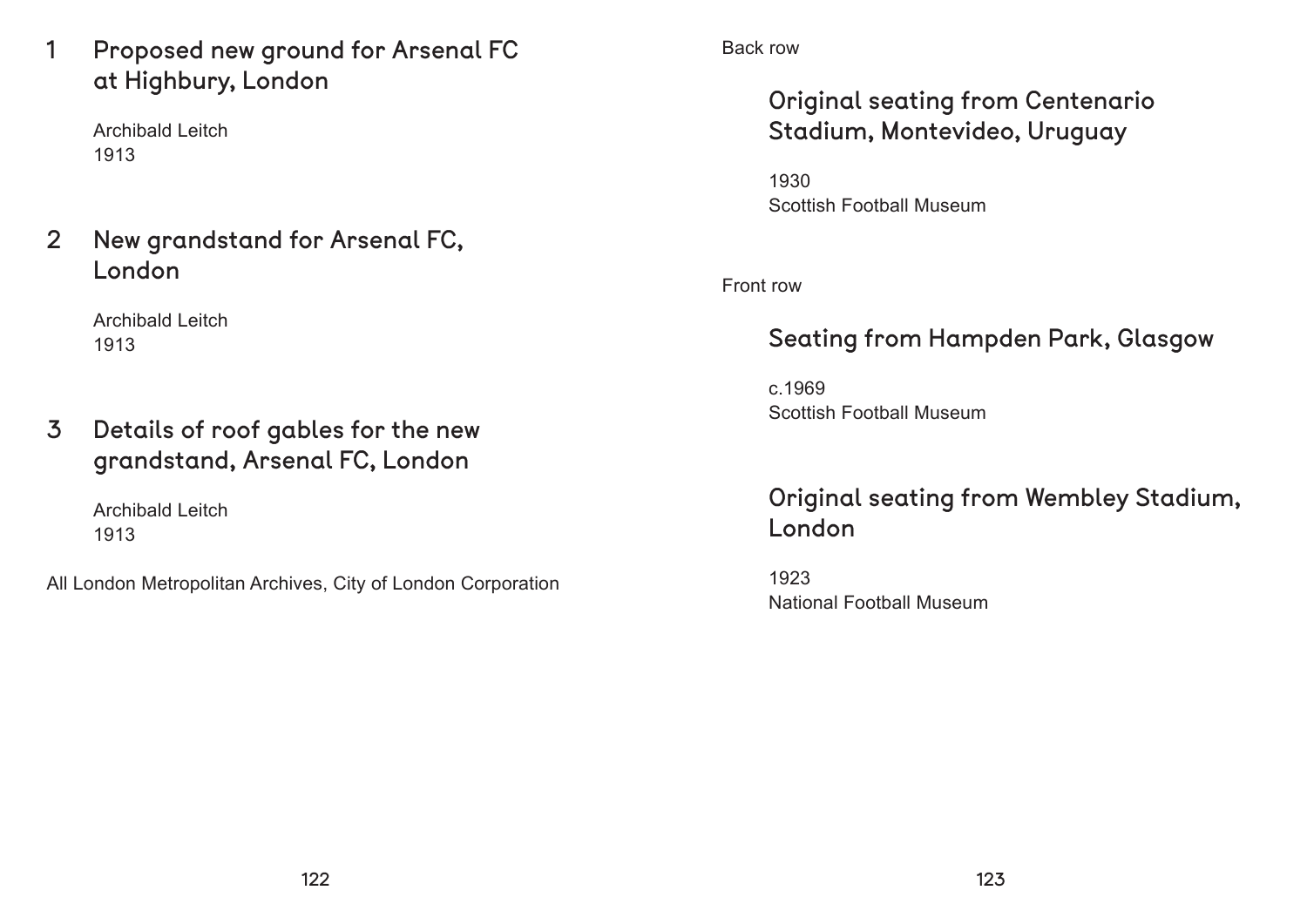# Stadium disasters

Football has a long history of stadium disasters. There have been eight tragic instances, since the Ibrox tragedy of 1902, in which 50 or more people have lost their lives. The highest death toll to date occurred during a match in 1964 between Argentina and Peru at Lima's Estadio Nacional, where 328 people were killed and 500 injured as a result of crowd crushes.

Stadium disasters have been caused by a combination of factors, including staffing issues, unexpected or dramatic events on the pitch, and even adverse weather conditions. The common denominator, however, is the architecture of the stadium itself. A welldesigned stadium should take account of the risk factors that might contribute towards unexpected crowd surges, preventing crushes or other dangerous situations.

# Wembley pitch invasion, FA Cup Final, London, 28 April 1923

Campbell Gray, 1923 National Football Museum

#### 'Guide to Safety at Sports Grounds', UK Government booklet

Crown copyright, 1960s National Football Museum

#### 'A slum sport'

The 1980s saw a spike in stadium disasters, with six separate events across the globe tragically claiming the lives of about 335 people. While each event was caused by its own unique set of circumstances, the common factor was a lack of investment in stadium infrastructure. This was particularly true in the UK, where stadium design had remained relatively unchanged since the lifetime of Archibald Leitch (1865–1939). Along with the rise in hooliganism, this saw football wrongly vilified as an unattractive, crude and violent remnant of British workingclass culture. In 1985, the Sunday Times newspaper described the game as 'a slum sport played in slum stadiums, and increasingly watched by slum people'.

Stamford Bridge, London, Arsenal V Chelsea Homer Sykes, c.1985 Courtesy of Homer Sykes/Alamy Stock Photo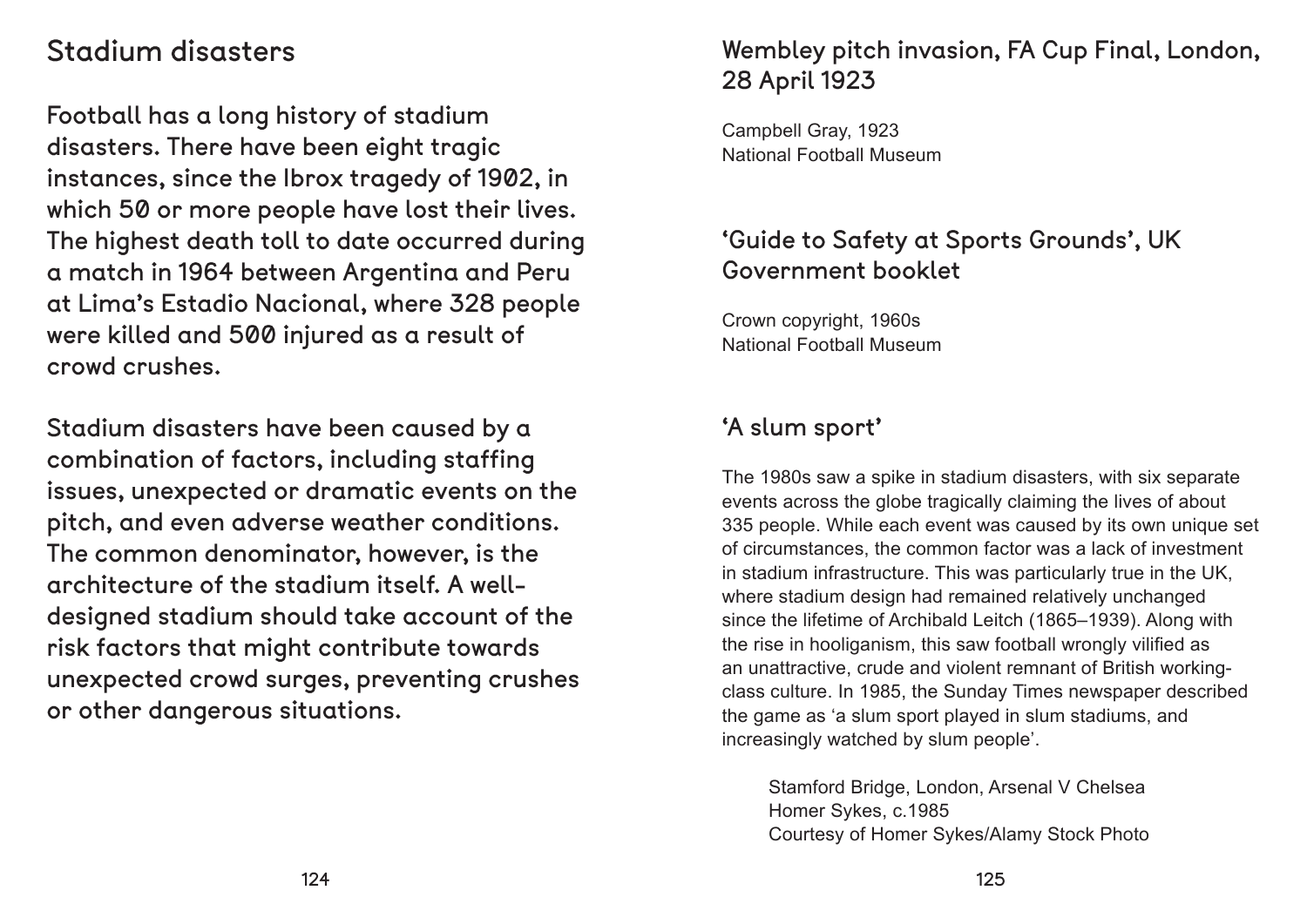#### 'A slum sport'

The 1980s saw a spike in stadium disasters, with six separate events across the globe tragically claiming the lives of about 335 people. While each event was caused by its own unique set of circumstances, the common factor was a lack of investment in stadium infrastructure. This was particularly true in the UK, where stadium design had remained relatively unchanged since the lifetime of Archibald Leitch (1865–1939). Along with the rise in hooliganism, this saw football wrongly vilified as an unattractive, crude and violent remnant of British workingclass culture. In 1985, the Sunday Times newspaper described the game as 'a slum sport played in slum stadiums, and increasingly watched by slum people'.

Stamford Bridge, London, Arsenal V Chelsea Homer Sykes, c.1985 Courtesy of Homer Sykes/Alamy Stock Photo

#### Transcript

'Well, I think the biggest irony is that the sun is shining now, and Hillsborough's quiet, and over there, to the left, the green Yorkshire hills… and who would've known that people would die here in the stadium this afternoon.

'I don't necessarily want to reflect on Heysel, but I was there that night, broadcasting with Emlyn Hughes, and he was sitting behind me this afternoon — and after half an hour of watching stretchers going out and oxygen cylinders being brought in, and ambulance sirens screaming, he touched me on the shoulder and he says, "I can't take any more", and Emlyn Hughes left.

'The gymnasium here, at Hillsborough, is being used as a mortuary for the dead, and at this moment stewards have got little paper bags, and they're gathering up the personal belongings of the spectators… and there are red and white scarves of Liverpool, and red and white bobble hats of Liverpool, and red and white rosettes of Liverpool, and nothing else.

'And the sun shines now.'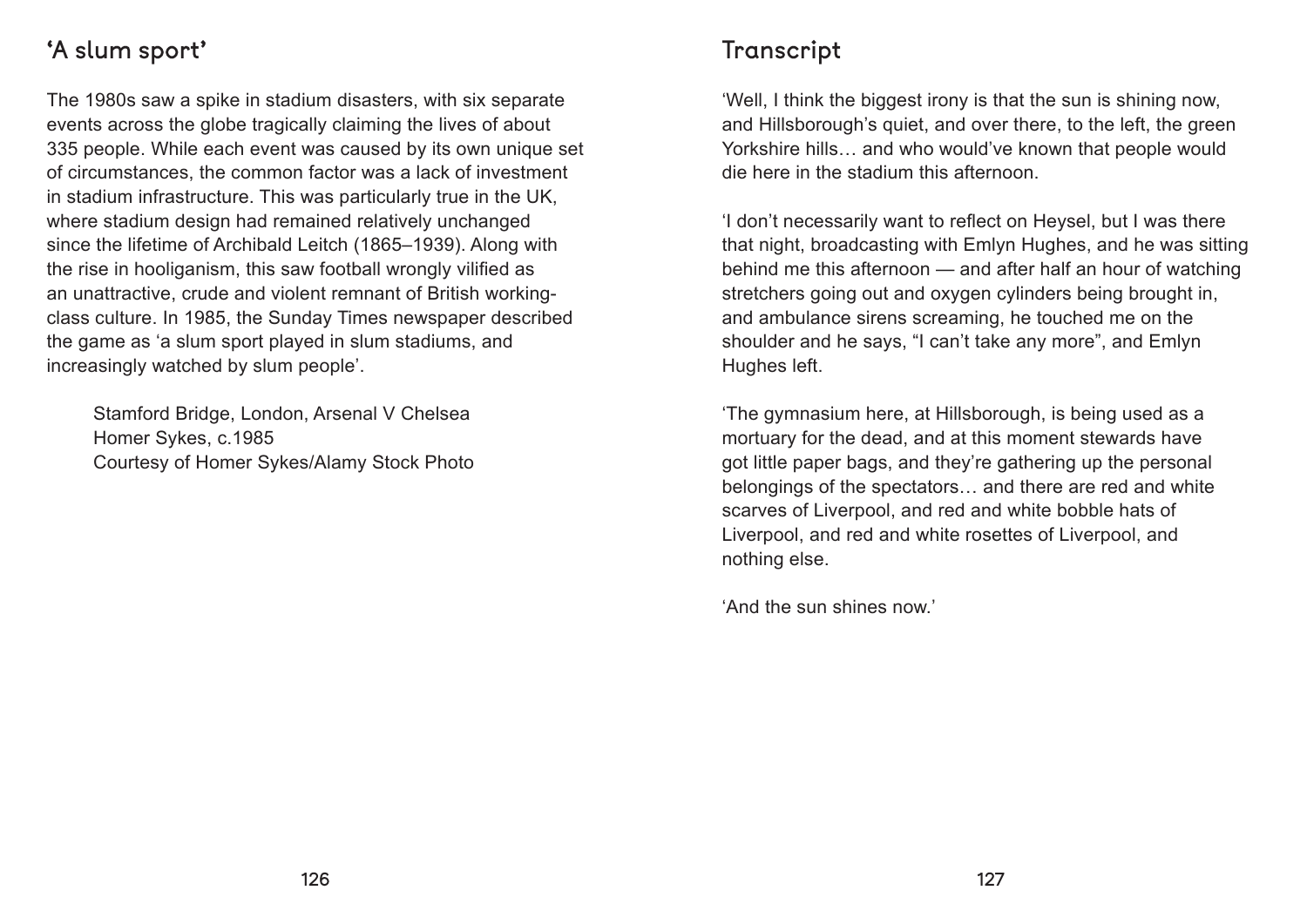Selection from a collection of 6,000 colour photographic slides taken by photographer Jim Froggatt, Inspector with the Football Licensing Authority, from 1991 until his retirement in 2007

Jim Froggatt, 1991–2007

A judicial inquiry was held immediately after the Hillsborough disaster. It recommended a move to all-seated stadiums, a change that was implemented at all clubs in the UK's top two divisions by 1994. The report led to the landscape of football being transformed through closer regulation and better safety in stadiums.

National Football Museum

# Next-generation stadiums

Since the Hillsborough disaster, all-seated football stadiums have become standard in many other parts of the world. The cost of updating and maintaining grounds has led to increased ticket prices. Architects of new football stadiums must tread a fine line between reflecting the emotional significance of each ground and the financial reality of running a safe and efficient site.

Architects devising new forms for football stadiums seek to reflect the different values and priorities of each club. With crowd safety and circulation being a priority, new digital technologies map crowd movements, while acoustics and sightlines are modelled to an incredible degree. The ritual aspects of the match-day experience are met in surprising ways, while the relationship between the stadium and its surrounding landscape offers further avenues for experimentation and architectural expression.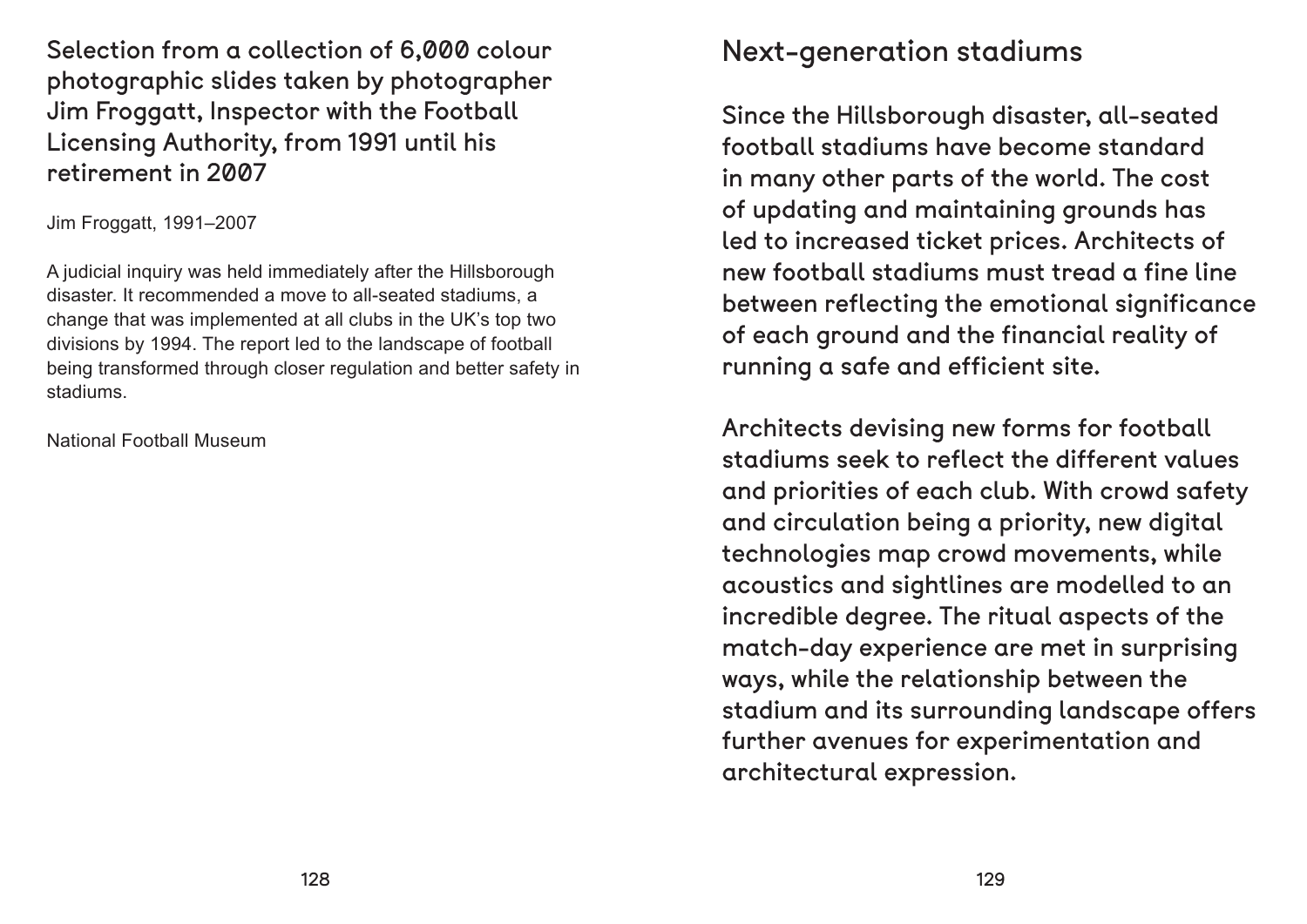#### Stadio San Siro, Milan, Italy

Ragazzi and Partners, 1990

Stadio Giuseppe Meazza, commonly known as San Siro, is the home of both AC Milan and Internazionale. It is the largest stadium in Italy and one of the largest in Europe, with a seating capacity of 80,018. It was constructed in three stages, each increasing the capacity through the layering of stands and circulation spaces.

Courtesy of Ragazzi and Partners archive

#### Spiral staircases, San Siro Stadium, Milan, Italy

Ragazzi and Partners, 1990

The original stadium was commissioned by Piero Pirelli and built in 1925 with a capacity of 50,000. An extension was completed in 1955, doubling the capacity by adding three vertically arranged rings of spectator rows. These were accessed by 19 spiral ramps, each 200 metres long, that formed a distinctive outer shell to the stadium. The capacity was later reduced for safety reasons, until a second renovation commissioned in 1985 transformed the landmark building into an all-seated venue.

Courtesy of Ragazzi and Partners archive

## Preparatory sketches for Stadio San Siro, Milan, Italy

Giancarlo Ragazzi, 1990

The third stage of San Siro's development coincided with Italy hosting the 1990 FIFA World Cup. Although it was initially intended that the old stadium would be demolished and rebuilt, the existing structure was updated due to time and financial constraints. Architects Ragazzi and Partners designed a third ring of seats along three sides of the stadium, supported by 11 concrete towers. Each tower was wrapped in a spiral walkway, echoing the long ramps of the existing outer shell and creating a hypnotic sense of procession around the building. This showcased a new, creative approach to stadium design.

Courtesy of Ragazzi and Partners

#### 1:100 scale model, Tottenham Hotspur Stadium, London

Populous, 2014

Opened in 2019, Tottenham Hotspur Stadium was built on the site of White Hart Lane, Tottenham's home ground from 1899 to 2017. The move to all-seated stands had dramatically reduced the capacity of the original stadium, so it was demolished. The new ground is now the largest club stadium in London, with a capacity of 62,850. It features a tight oval-shaped bowl with steeply angled stands, allowing spectators to be closer to the pitch and creating a more intense atmosphere.

Populous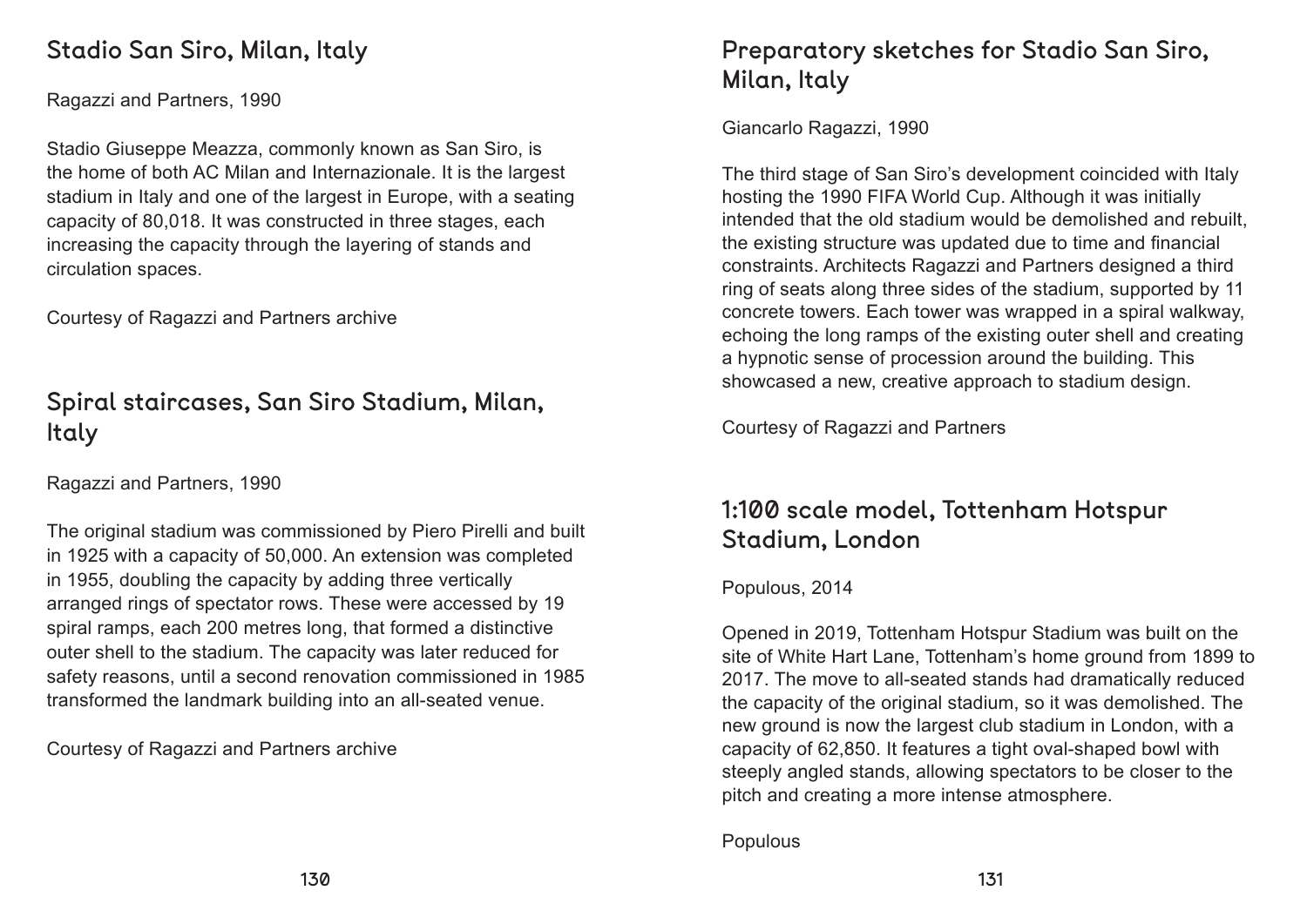## View from the South Stand, Tottenham Hotspur Stadium, London

Designed by Populous, 2014–18, photograph by Edward Hill, 2019 Courtesy of Edward Hill

#### Retractable pitch, Tottenham Hotspur Stadium, London

Populous, 2019

Tottenham Hotspur's new stadium includes a fully retractable pitch, which can be used for both football and NFL (National Football League) American football games. The stadium is the first venue in Europe purpose-built for the NFL and enables the club to generate additional revenue. The pitch is maintained by a head groundsperson and 15 full-time assistants.

Courtesy of Tottenham Hotspur

# Acoustic modelling, Tottenham Hotspur Stadium, London

Populous, 2019

A specialist team was hired to develop the acoustics of the building. Acoustic panels were fixed to the underside of the roof and angled to reflect sound back into the stadium bowl. Some were perforated to absorb sound, preventing the noise from becoming too loud. This approach allowed sound to reverberate quickly around the stadium with little echo, preventing competing chants from fans in different parts of the crowd from becoming muddled.

Courtesy of Populous

#### Acoustic treatment and viewing platform, Tottenham Hotspur Stadium, London

Designed by Populous 2014–18, photography by Hufton + Crow, 2019 Courtesy of Hufton + Crow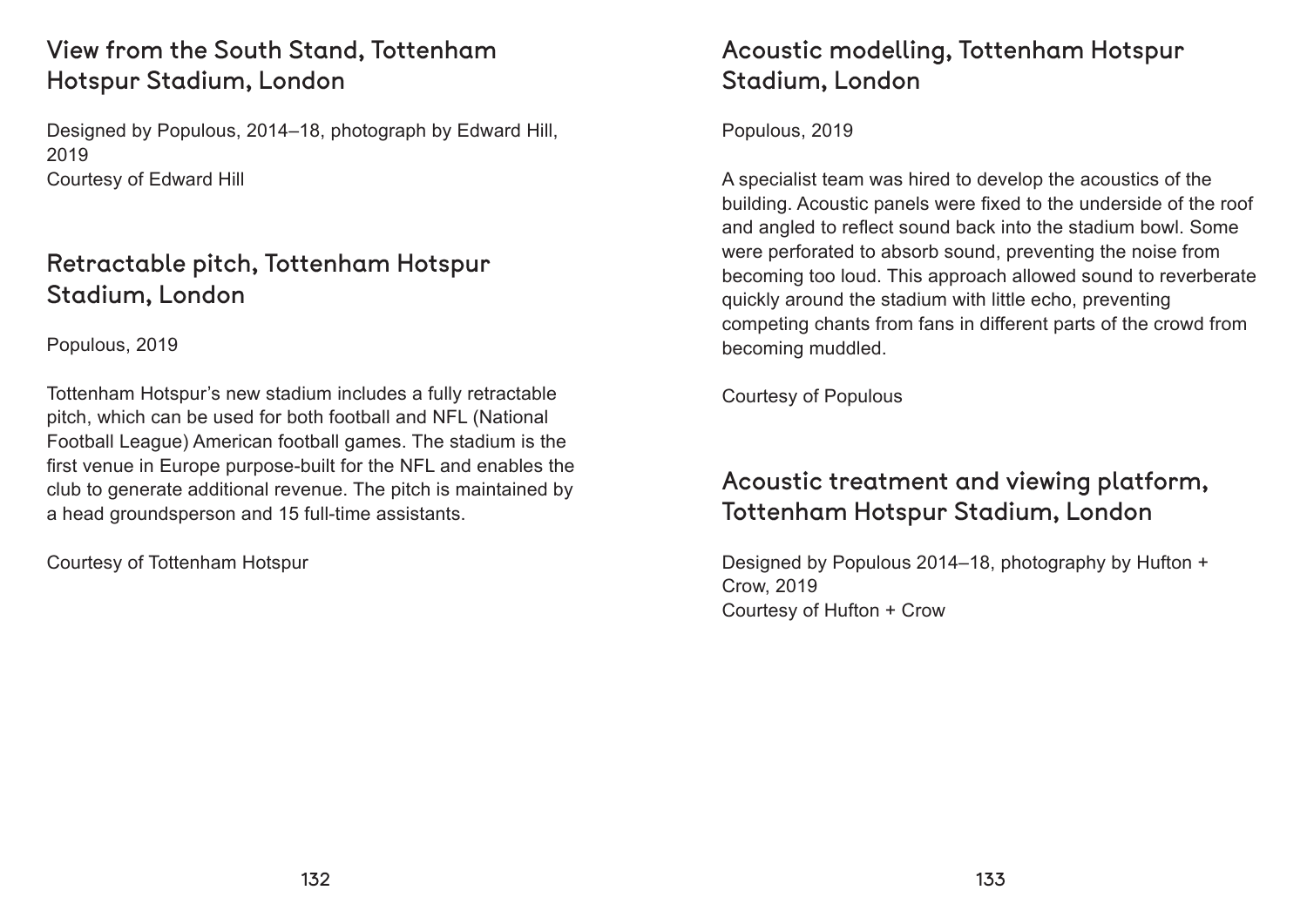#### Allianz Arena, Munich, Germany

Designed by Herzog & de Meuron 2002–05, photographs by Robert Hösl

Allianz Arena is a football stadium outside Munich, Germany, with a capacity of around 70,000. It was initially designed to be the home of two local teams, Bayern Munich and TSV 1860 Munich, but since 2017 it has been solely occupied by Bayern Munich. The stadium has three defining characteristics: an inflatable plastic outer shell that can be illuminated at night; long, processional walkways built into the surrounding landscape; and a crater-like interior.

Courtesy of Herzog & de Meuron

#### 1:20 scale facade model, Allianz Arena, Munich, Germany

Herzog & de Meuron Competition 2001–02, project 2002–04, realisation 2002–05 Jacques Herzog und Pierre de Meuron Kabinett, Basel

## Allianz Arena documentation: luminous façade, manufacturing process, construction and completion, Munich, Germany

Herzog & de Meuron, 2005 Duration 0:56

The illuminated outer skin of the stadium is composed of large, diamond-shaped ethylene tetrafluoroethylene (ETFE) cushions. ETFE is a fluorine-based plastic that resists deterioration and keeps its strength in a range of temperatures. The colour of each individual cushion can be controlled digitally, changing the appearance of the stadium. This initially allowed the building to communicate which of its two resident teams was playing, but it continues to act as an architectural beacon across the open landscape.

Courtesy of Herzog & de Meuron and Allianz Arena München Stadion GmbH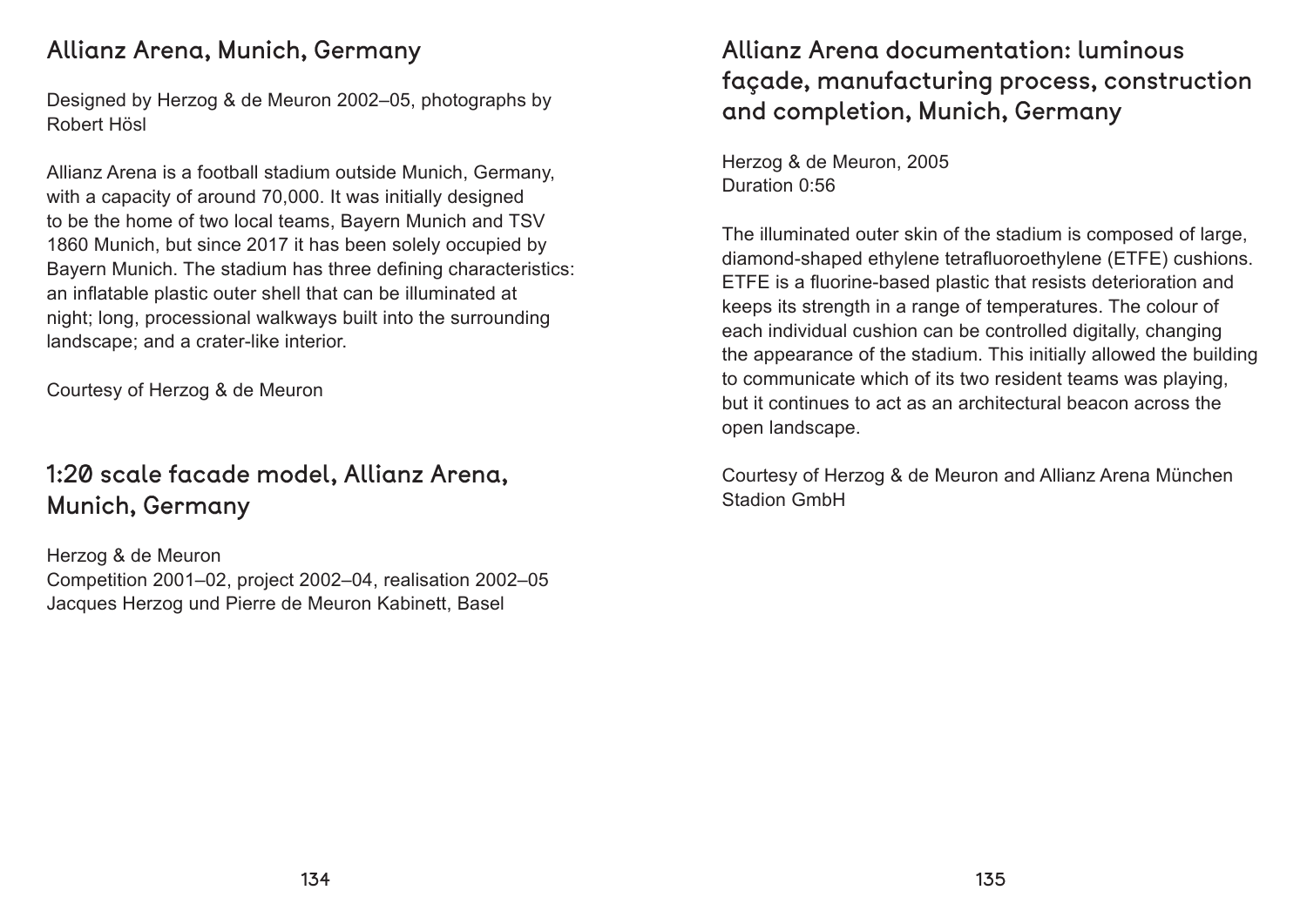## 1:50 scale presentation model, Stamford Bridge, London

Herzog & de Meuron, Concept 2013 –

In 2017, planning permission was granted for the construction of a new 60,000-seat stadium to replace Stamford Bridge, the home of Chelsea. The new stadium is inspired by Westminster Abbey, with 264 brick piers set to enclose the existing structure and create a covered walkway around its perimeter. The brickwork, referencing local architecture, supports a steel ring above the pitch to cover the increased number of seats. The project was abandoned in 2018 due to financial and legal issues.

Jacques Herzog und Pierre de Meuron Kabinett, Basel

From top

## South-west view of Stamford Bridge, London

Concept by Herzog & de Meuron, 2013

#### Aerial view of Stamford Bridge, London

Concept by Herzog & de Meuron, 2013

## Section of Stamford Bridge, London

Concept by Herzog & de Meuron, 2013

All courtesy of Herzog & de Meuron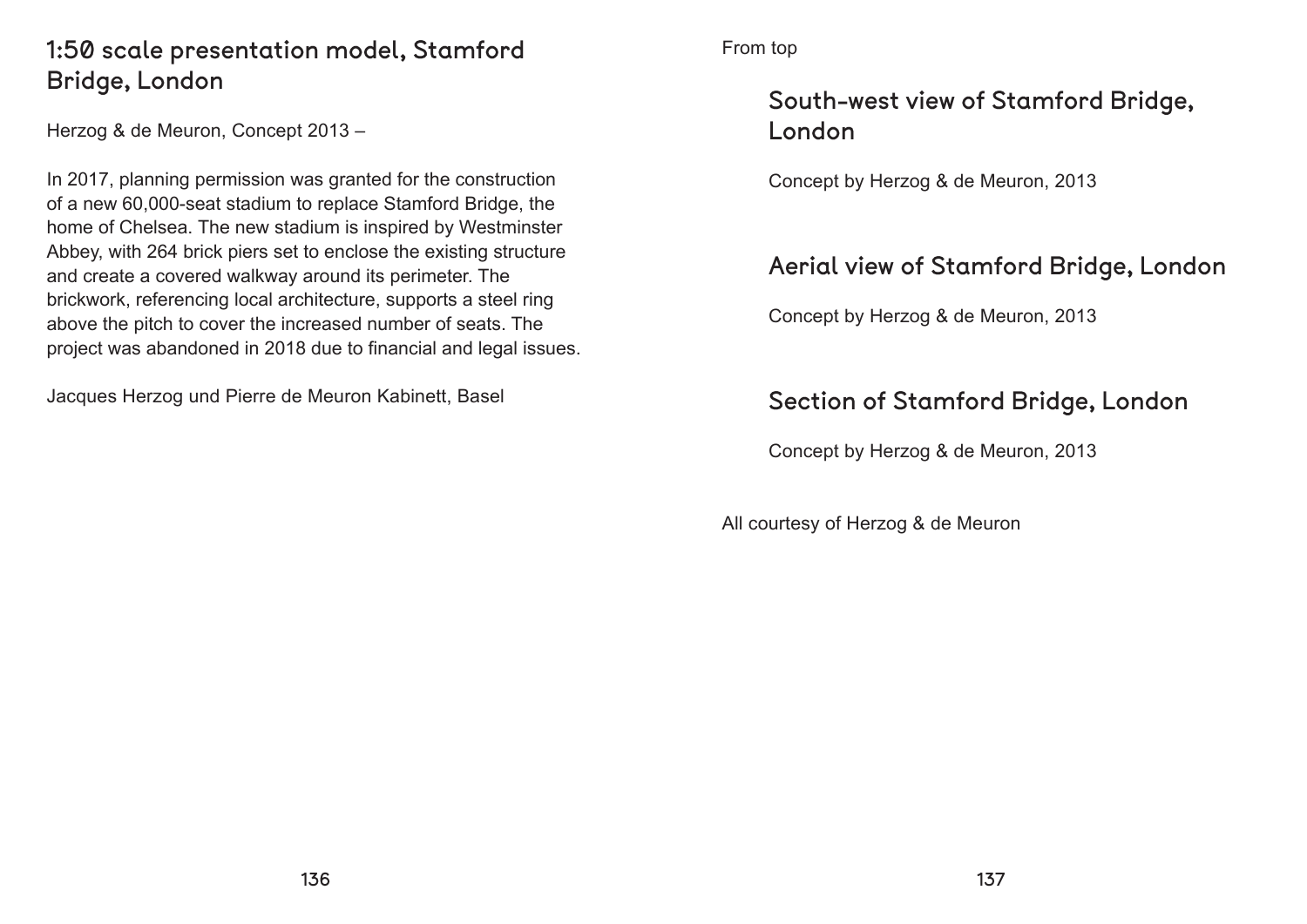#### Forest Green Rovers Eco Park stadium, Gloucestershire

Zaha Hadid Architects, 2016—

In 2019, Zaha Hadid Architects were granted planning permission to build the world's first all-timber stadium. Home to Forest Green Rovers, the stadium embodies the club's environmentally conscious ethos by using low-carbon construction methods and operational processes. Almost every element is made of sustainably sourced timber and the entire complex is powered by sustainable energy. The design retains and enhances the existing meadow landscape of the site, creating a striking landmark that is respectful of its pastoral setting.

Render by MIR, courtesy of Zaha Hadid Architects

## Interior lobby, Forest Green Rovers Eco Park stadium, Gloucestershire

Zaha Hadid Architects, 2016—

Forest Green Rovers were named the world's 'greenest' football club after they reached carbon-neutral status in 2017. Players have adopted a vegan diet, while kits are made of sustainably sourced materials such as bamboo, recycled plastic and recycled coffee grounds. The organic grass pitch is watered with recycled rainwater, while solar panels are used to power floodlights. The club is chaired by Dale Vince, founder of green electricity company Ecotricity, and the new stadium will form the centrepiece of a new green-technology business park.

Render by negativ.com, courtesy of Zaha Hadid Architects

#### Reference images, Forest Green Rovers Eco Park stadium, Gloucestershire

Structural diagram, Al Janoub Stadium, Al-Wakrah, Qatar Zaha Hadid Architects Design 2014, Completed 2019 Courtesy of Zaha Hadid Architects

Crystal Bridges Museum of American Art, United States, Café Space Timothy Hursley, 2012 Courtesy of Safdie Architects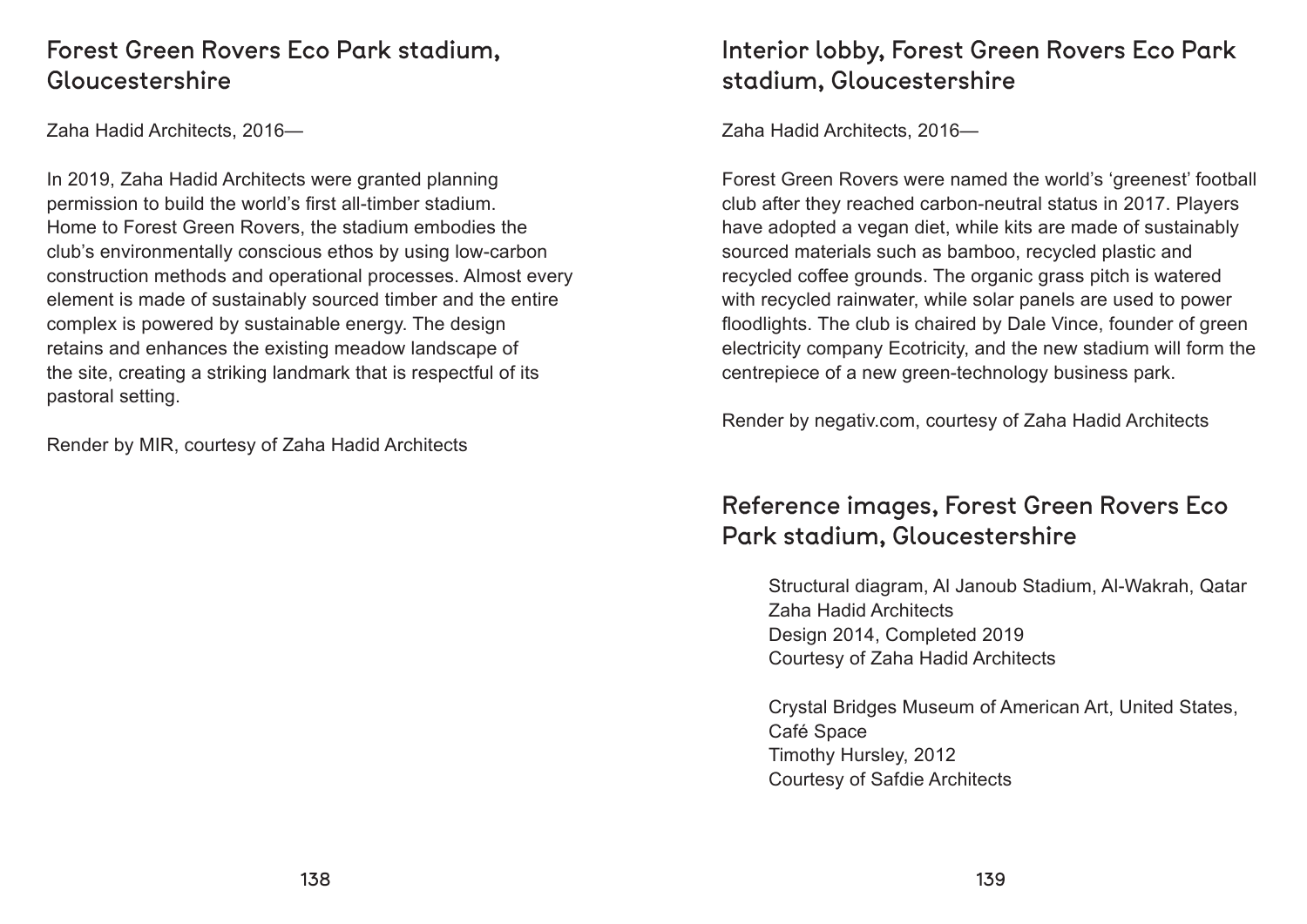#### Estádio Municipal de Braga, Portugal

Designed by Eduardo Souto de Moura, 2000–03, photograph by Dacian Groza, 2003 Courtesy of Dacian Groza

## 1:500 scale model, Estádio Municipal de Braga, Portugal

Maker Manuel Gaspar, designer Eduardo Souto de Moura, 2000–03

Braga Municipal Stadium is the 30,286-capacity home to Sporting Clube de Braga. Also known as 'A Pedreira' (The Quarry), the stadium is carved into the face of the adjacent Monte de Castro and offers spectacular views of the city below. Two concrete stands stretch along the length of the pitch, their cantilevered roofs connected by a series of steel cables. The design was inspired by ancient South American bridges built by the Incas.

Estádio Municipal de Braga/Arquitecto Eduardo Souto Moura/ Arquivo da Casa da Arquitectura

# Preparatory sketches, Estádio Municipal de Braga, Portugal

Eduardo Souto de Moura, 2003

When Souto de Moura won the Pritzker Prize, architecture's highest accolade, for his stadium design in 2011, former US President Barack Obama congratulated him for the fact that its design was both beautiful and egalitarian. The building is positioned so that those who can't afford a ticket can watch from the surrounding hillside, extending the sightlines beyond the stadium itself.

Courtesy of Souto Moura – Arquitectos, S.A.

## Stadio Luigi Ferraris, Genoa, Italy

Designed by Vittorio Gregotti, 1987–89, photographs by Matteo de Mayda, 2020

The Luigi Ferraris Stadium is a 36,600-capacity stadium in Genoa, Italy, that is home to rival teams Genoa CFC and UC Sampdoria. Originally opened in 1911, the stadium was dismantled and rebuilt before the 1990 FIFA World Cup according to a new design by Vittorio Gregotti. Drawing inspiration from the surrounding neighbourhood, Gregotti created a stadium that echoed the form and colour of nearby housing. This series of photographs was taken the day after the architect's death from COVID-19, at the age of 92.

Courtesy of Matteo de Mayda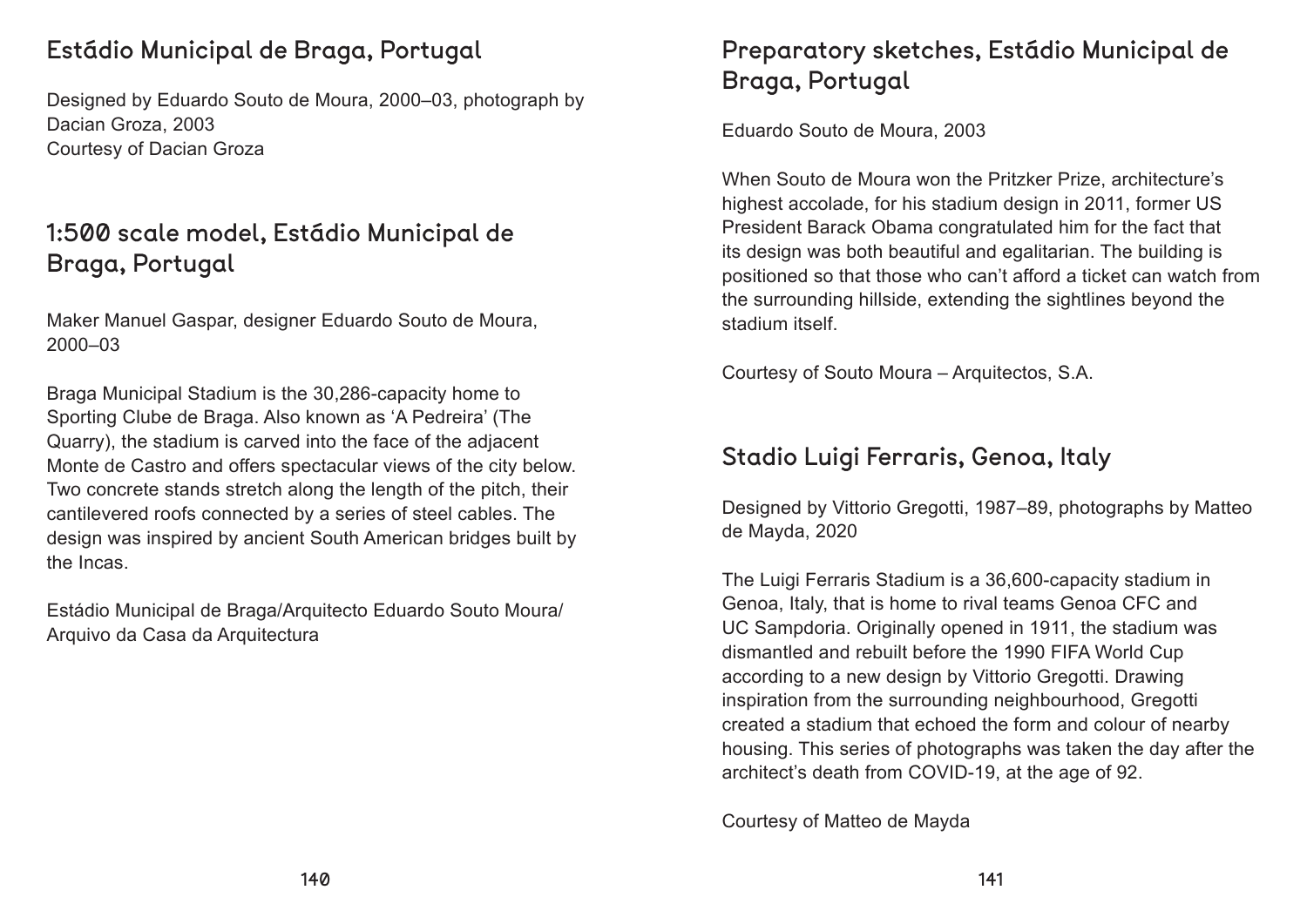the is impossible to separate the fun,<br>exhilaration and virtuosity of footboth<br>its role as a spectacle. Vastly more<br>watch football than play it, and the<br>for this is competition. An expansive<br>intricate cycle of matches has exhilaration and virtuosity of football from its role as a spectacle. Vastly more people watch football than play it, and the basis for this is competition. An expansive and intricate cycle of matches has been built up over time, evolving from small local games to major national events and international cup tournaments. These fixtures form the backbone of the football industry and are the source of its wealth, impact and reach. Without tournaments, football as we know it would not exist.

As the most popular show on Earth, football viewership generates enormous amounts of money. In 2016, European football alone was estimated to be worth £22 billion, a figure that is set to rise. High financial stakes combined with opaque governing practices have led to widespread corruption. Money laundering, bribery, extreme commodification of players and the overwhelming influence of betting companies are undeniably aspects of the game today. Whether or not they continue to be remains to be seen.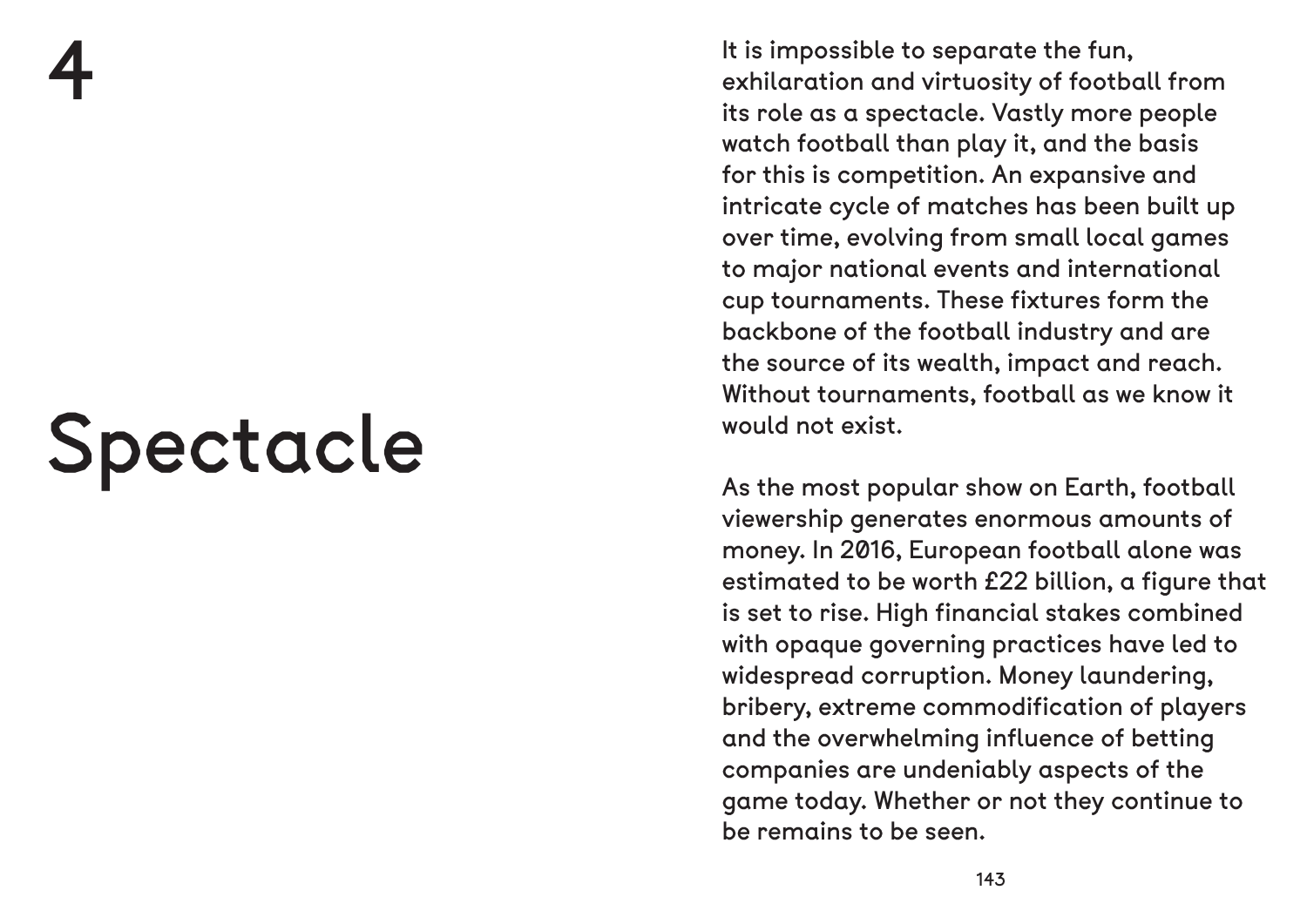#### Advertisement for a women's football match

1895 Courtesy of National Football Museum

# Tournaments

The world's longest-running football tournament, the Football Association Cup, was created in 1871 as a way to build excitement and support for the newly developing sport. The first FA Cup final took place at the Oval cricket ground in London, drawing a crowd of 2,000 people. The winners' trophy is one of the most coveted in English football.

As well as drawing audiences, another function of tournaments is nation-building. The FIFA World Cup — the largest football tournament on Earth, running every four years since 1930 — is seen as a valuable opportunity by host countries to assert their national identity to the rest of the world.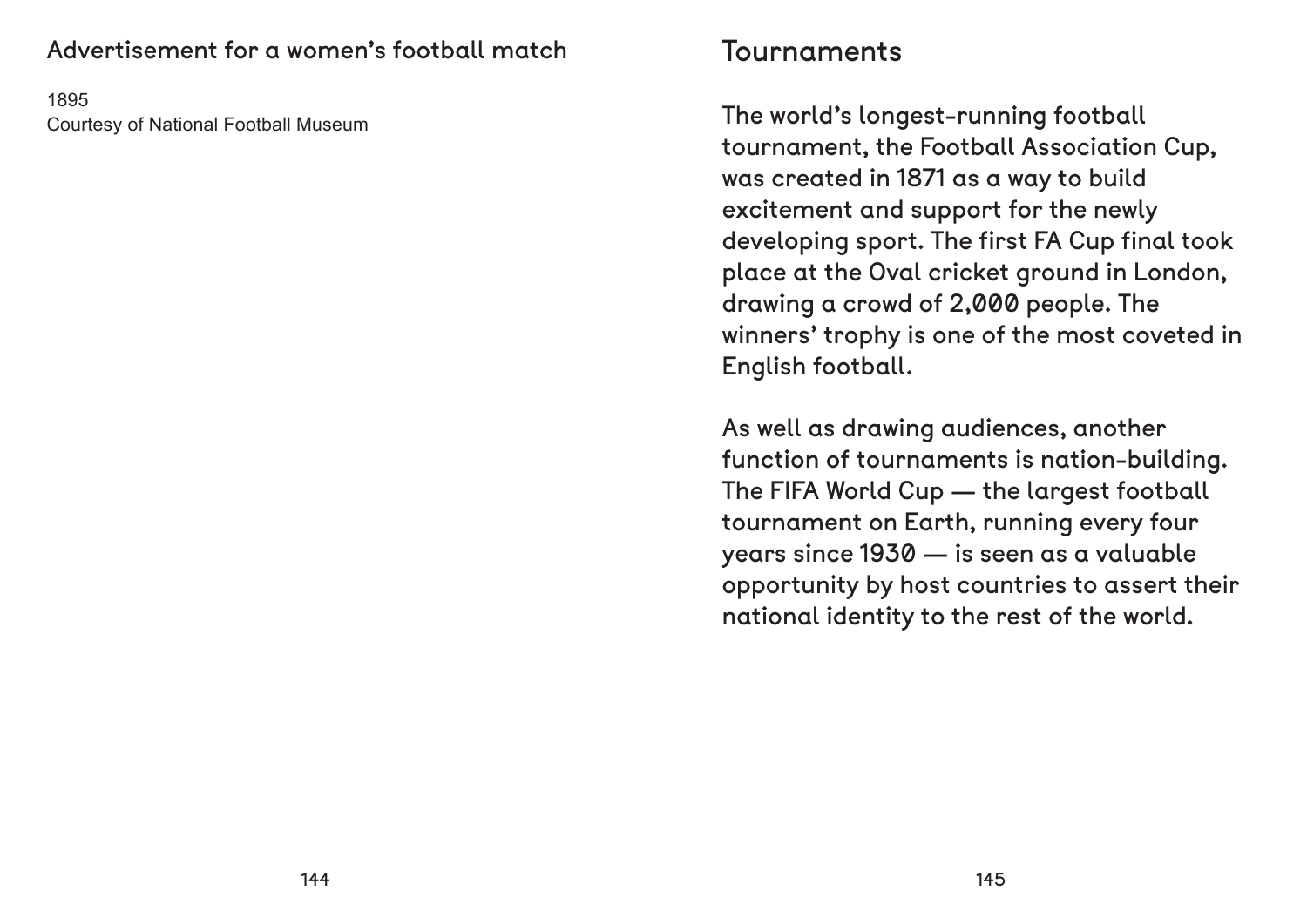#### Peter Harvey, aged 9, with the FA Cup, from the series 'In Soccer Wonderland'

Julian Germain, 1991, original photograph 1939 Martin Parr Foundation Collection

#### Football Association Cup, replica

Designed 1896, reproduced 2021

There have only ever been two designs and five physical trophies for the Football Association Challenge Cup, as it was first known. The original, made in 1871 and nicknamed the 'little tin idol', was stolen from a Birmingham shop window in 1895, never to be recovered. A new trophy was cast from the mould of the original and used until 1910.

Manchester City Football Club

### Football Association New Challenge Cup, replica

Original design Fattorini & Sons, 1911, updated design Thomas Lyte 2014

In 1911, a new and more grandiose FA Cup trophy was designed and manufactured by Fattorini & Sons of Bradford. It was retired in 1992 and an exact replica was made, which was itself replaced in 2014 due to extensive wear. To withstand being handled by players, fans and school groups, the Queen's silversmiths, Thomas Lyte, made this perfect replica 50% heavier. Crafted from 6.3kg of sterling silver, it is still in use today.

Arsenal Football Club

#### Women's Football Association Cup, replica

Thomas Lyte, Designed 1997, reproduced 2020

An independent Women's Football Association was formed in 1969, shortly before the FA's ban on women playing was finally lifted in England. A year later, it introduced its own cup tournament, in which 71 teams from across England, Scotland and Wales participated. The current trophy, commissioned in 1997, incorporates three lionesses, two of which form the handles of the cup.

Chelsea Football Club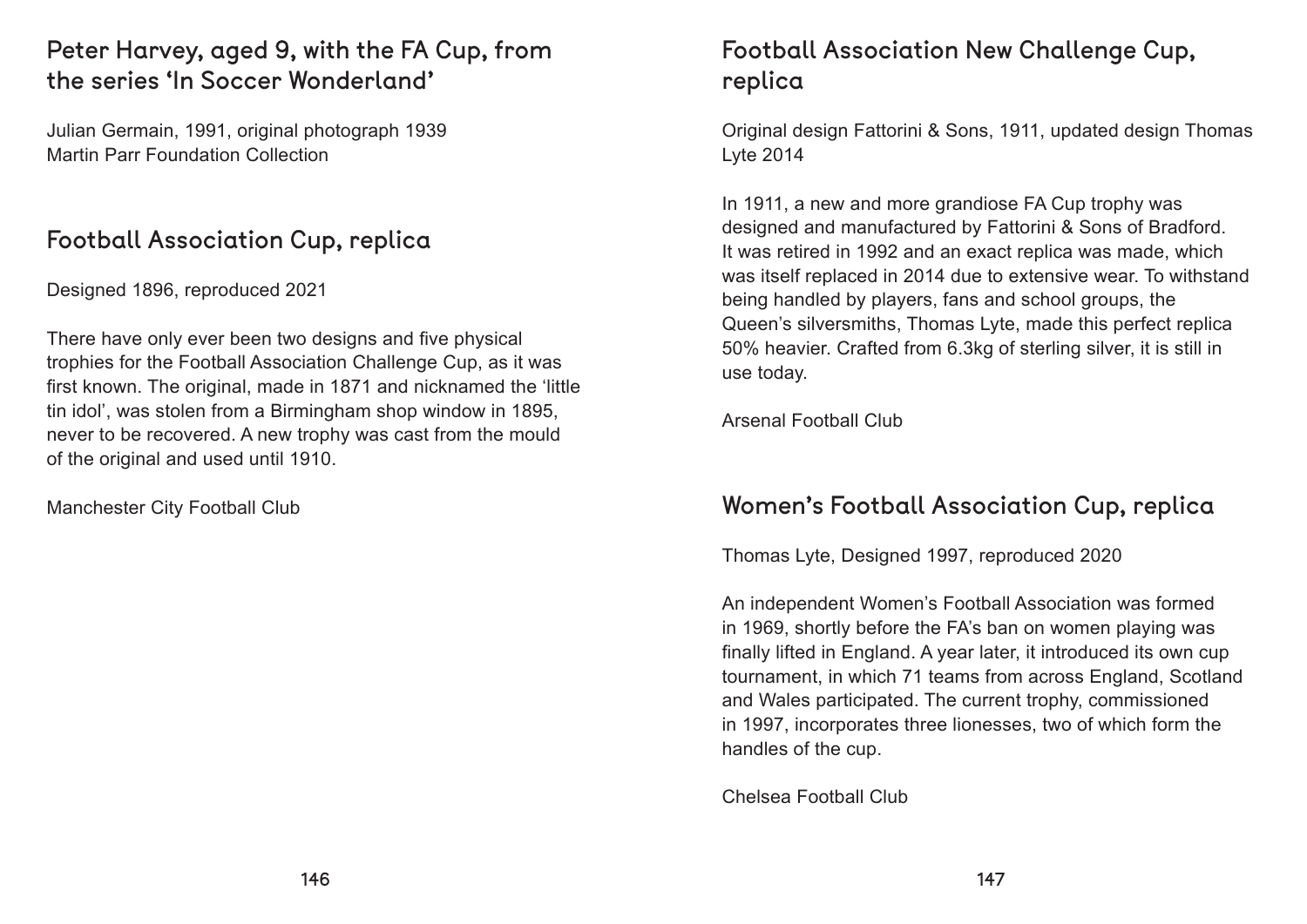#### Nine house caps, Rugby School

#### c.1850s

The humble cap is a prized symbol used to honour players who represent their country at international level. The British tradition of awarding caps to players originated at Rugby School, an elite English boys' school where pupils played Rugby football. Velvet caps were awarded to leading players and worn for official photographs. Differences in colour and design of these caps distinguished which House the players belonged to.

Awarding caps was introduced into football in 1886 as a means of incentivising players and providing a sense of reward. Initially, tournaments were played only between the Home Nations of Great Britain, with the colour of the cap changing depending on England's opponents: purple for Scotland, red for Wales and white for Ireland (a united country at that time).

Rugby School

### SFC school boy's cap

1901 National Football Museum

### Caps

- 1 England V Scotland cap, 1930–31
- 2 England V Wales cap, 1895
- 3 England V Ireland cap, 1911

All National Football Museum

# Sheila Parker's Women's Football Association cap against France

1970s

In what was an act of gender discrimination, the FA initially refused to supply caps to female players, so theirs had to be handmade, often by the players themselves. Sheila Parker was appointed as first captain of the England women's team in 1972 and remained so until 1976.

National Football Museum, on loan from Sheila Parker, MBE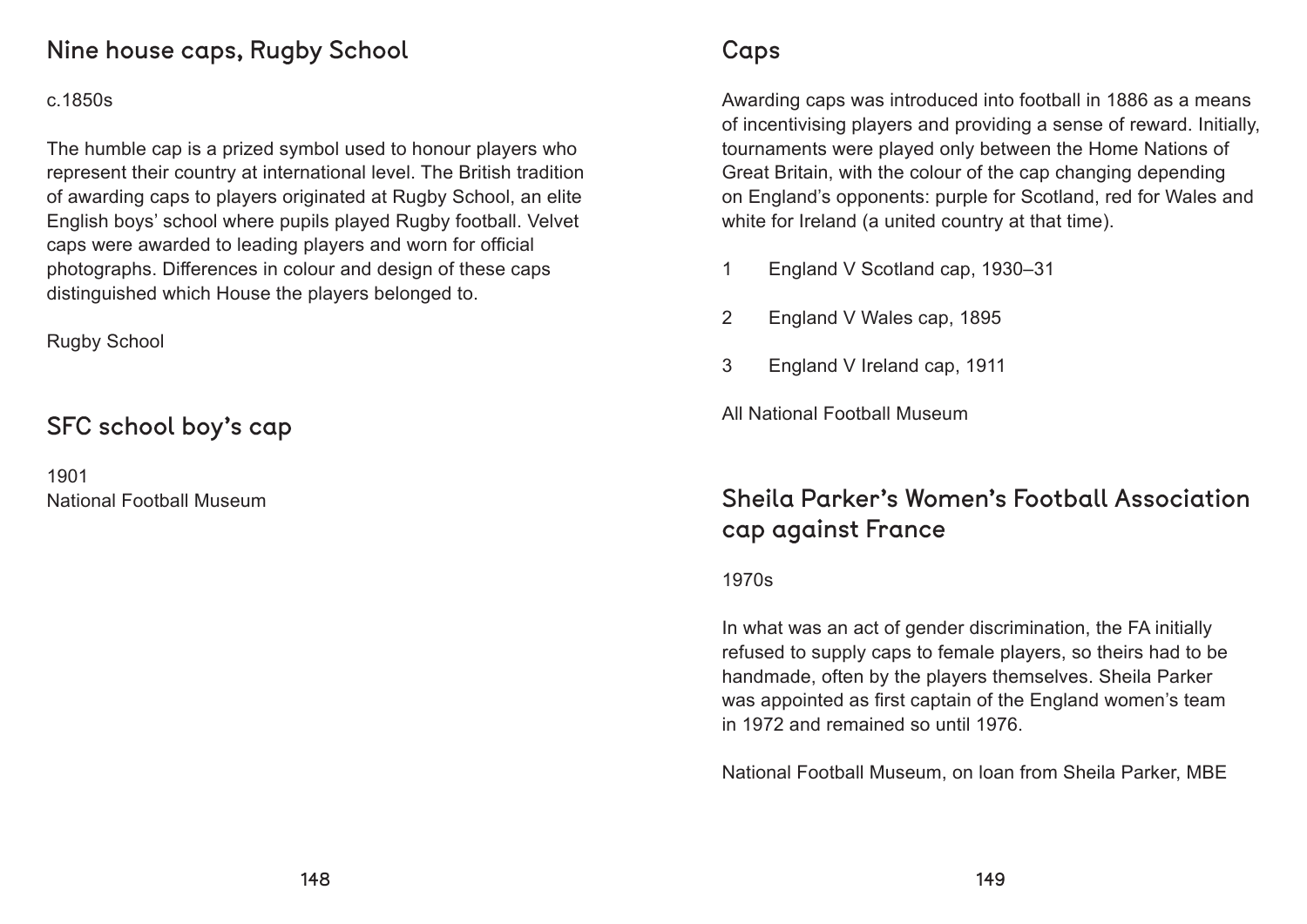# Sheila Parker and her son holding two of her England caps

1970s Courtesy of National Football Museum, on loan from Sheila Parker, MBE

#### Jules Rimet Trophy

The idea of a global competition for professional footballers came from former FIFA President Jules Rimet. The original FIFA World Cup trophy, used between 1930 and 1970, was renamed in Rimet's honour in 1946. The gold-plated sterling silver and lapis lazuli cup depicted a winged figure, representing Nike, the Greek goddess of victory. It was awarded permanently in 1970 to Brazil, the first nation to win three times, so a second trophy was commissioned which has been used from 1974 to the present.

Courtesy of National Football Museum

#### 'Ciao' mascot from the 1990 FIFA World Cup™

Lucio Boscardin, 1990 National Football Museum

#### FIFA World Cup™ posters

1938 FIFA World Cup™ poster Henri Desmé National Football Museum, on loan from The Priory **Collection** 

1950 FIFA World Cup™ poster, signed by the artist J Ney Damasceno National Football Museum, on loan from The Priory **Collection** 

A major design element of the World Cup tournament is the poster, whose style and motifs capture and communicate something of the host nation's identity and aspirations. The first FIFA World Cup took place in 1930 in Uruguay, with 13 participating countries. In 2022, it will be held in Qatar with 32 competing countries. An official FIFA Women's World Cup has been running since 1991, although unofficial world championships date back to 1970. In the words of Uruguayan journalist and novelist Eduardo Galeano, the tournament has the power to 'pull tiny countries out of the shadows of universal anonymity'. Often taking on an iconic status, many World Cup posters have been designed by renowned artists and graphic designers.

1930 FIFA World Cup™ poster Guillermo Laborde David Pearson

1934 FIFA World Cup™ poster, reproduction Gino Boccasile Fondazione Museo del Calcio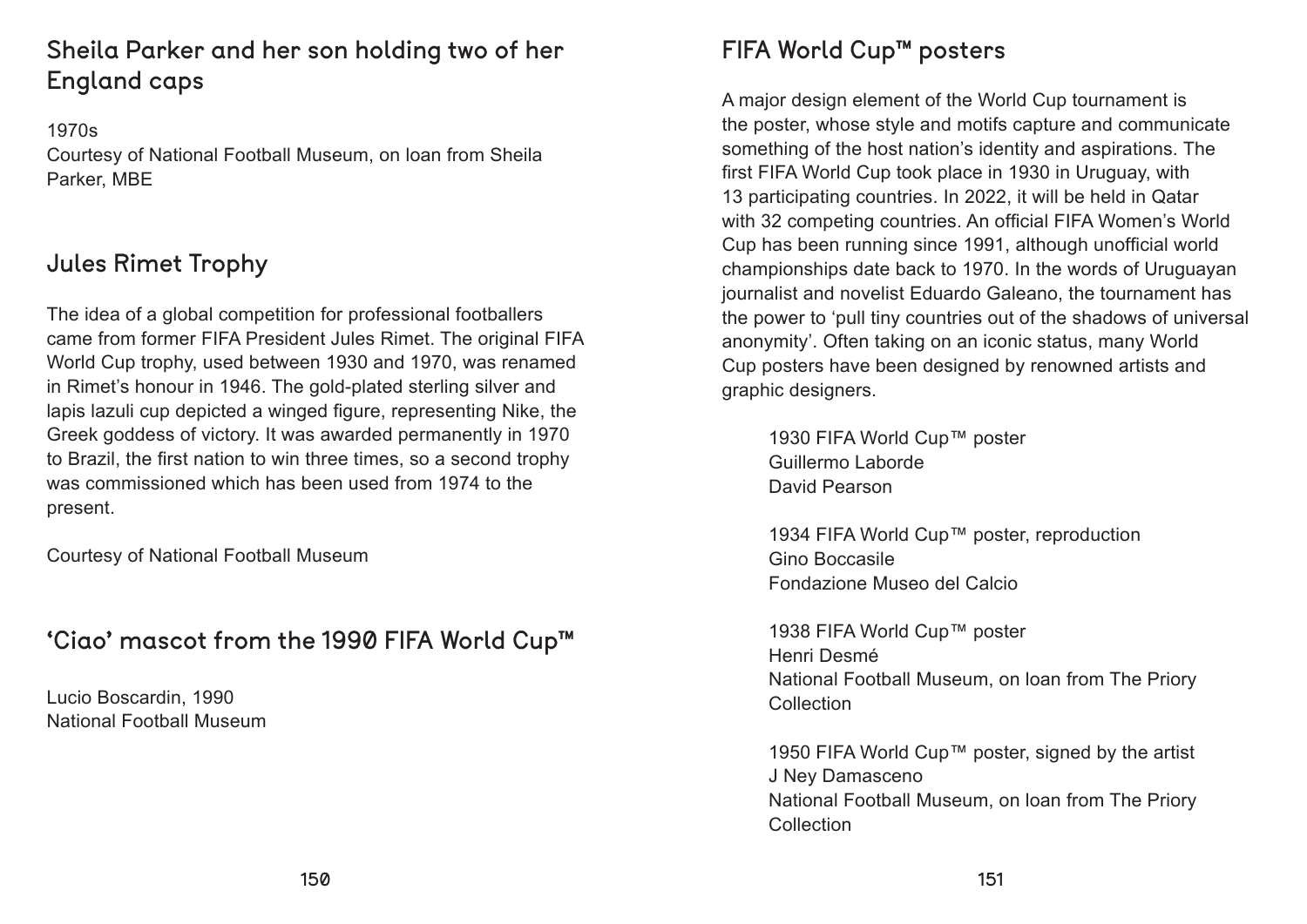1954 FIFA World Cup™ poster, reproduction Paul Werner Weiskönig Fondazione Museo del Calcio

1958 FIFA World Cup™ poster, reproduction Bengt Karlsson National Football Museum

1962 FIFA World Cup™ poster, reproduction Galvarino Ponce National Football Museum

1970 FIFA World Cup™ poster, reproduction National Football Museum

1966 FIFA World Cup™ poster National Football Museum

1974 FIFA World Cup™ poster, reproduction National Football Museum

1978 FIFA World Cup™ poster, reproduction Eduardo Lopez National Football Museum

1982 FIFA World Cup™ poster, reproduction Joan Miró National Football Museum

1986 FIFA World Cup™ poster, reproduction Annie Leibovitz Courtesy of FIFA ©

1970 FIEFF World Cup poster, reproduction National Football Museum

1971 FIEFF World Cup poster National Football Museum, on loan from Gill Sayell 1991 FIFA Women's World Cup™ poster, signed by **DiCicco** National Football Museum

1994 FIFA World Cup™ poster, reproduction SME Branding National Football Museum

1995 FIFA Women's World Cup™ poster National Football Museum

1999 FIFA Women's World Cup™ poster Aldo Luongo National Football Museum

1990 FIFA World Cup™ poster Alberto Burri National Football Museum

# players from the US Women's team and their coach, Tony

1998 FIFA World Cup™ poster Nathalie le Gall National Football Museum

2002 FIFA World Cup™ poster, reproduction Byun Choo Suk and Hirano Sogen for Interbrand Newell and Sorrell Courtesy of FIFA ©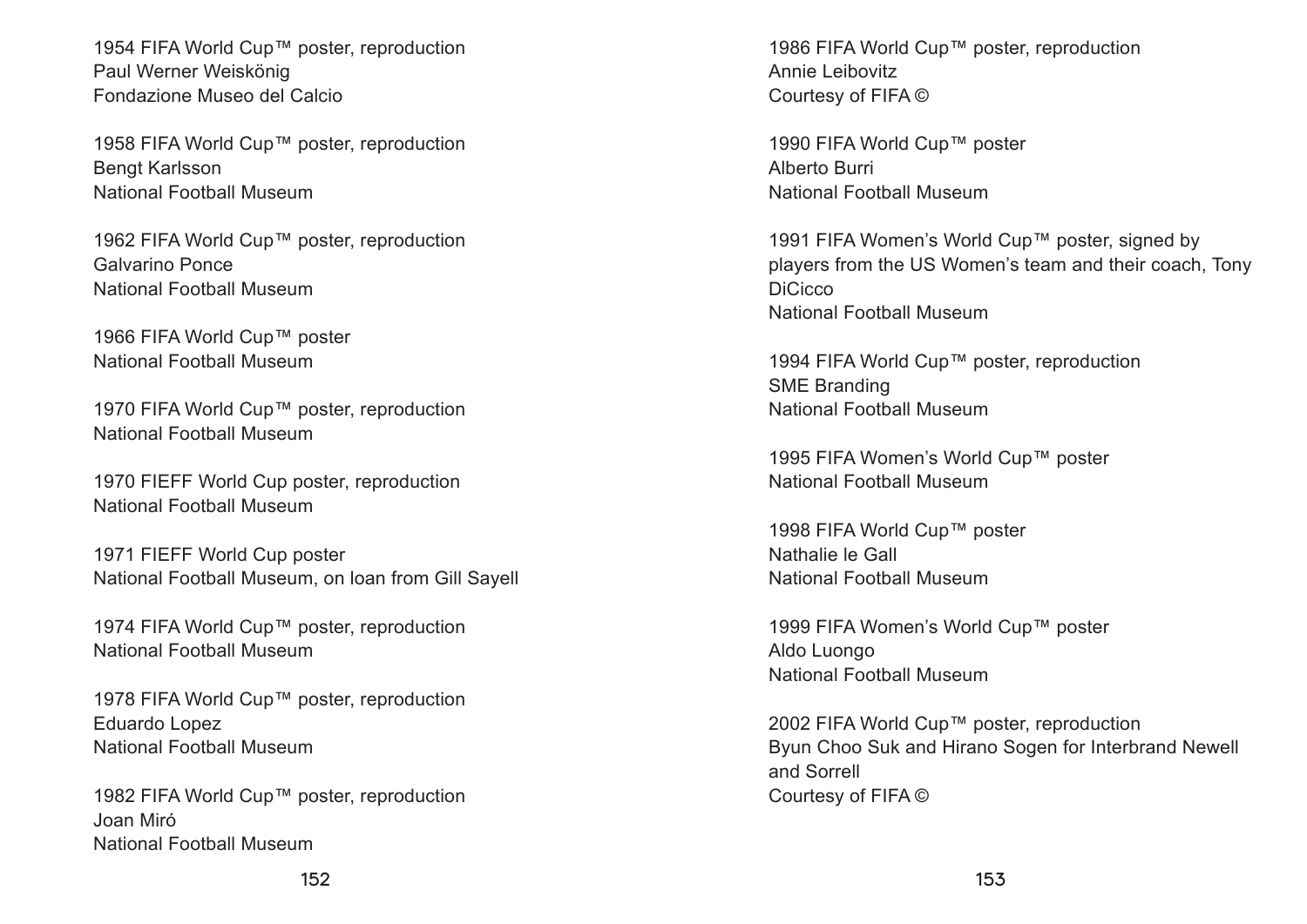2003 FIFA Women's World Cup™ poster National Football Museum

2006 FIFA World Cup™ poster, reproduction WE DO Communication National Football Museum

2010 FIFA World Cup™ poster, reproduction Gaby De Abreu and Paul Dale for Switch National Football Museum

Unofficial 2007 FIFA Women's World Cup™ poster, reproduction Andrew Lewis Courtesy of Andrew Lewis

2018 FIFA World Cup™ poster, reproduction Igor Gurovich Courtesy of FIFA ©

2011 FIFA Women's World Cup™ poster Opak Werbeagentur National Football Museum

2014 FIFA World Cup™ poster Karen Haidinger for Crama Design Estratégico National Football Museum

2015 FIFA Women's World Cup™ poster, reproduction Esme Sharples for Works National Football Museum

# Media technologies

The ways in which people engage with the spectacle of football have changed dramatically over the past 150 years. The advent of new technologies, from radio and television to the internet and social media, has transformed and shaped how the sport is consumed and discussed. For a long time, the only way to follow your team was in person at a match or in newspapers that carried local results. Now, global audiences can follow their favourite teams or players around the world, 24 hours a day. The more people who watch, the greater the commercial value of football. In this sense, the saturation of media in the sport has accelerated its commercialisation.

A dramatic increase in football coverage on television occurred in the 1990s, when broadcasters began acquiring exclusive rights for certain leagues. Mass demand even has the power to influence the game itself. For example, matches are played at certain times of day according to the best viewing time for European television.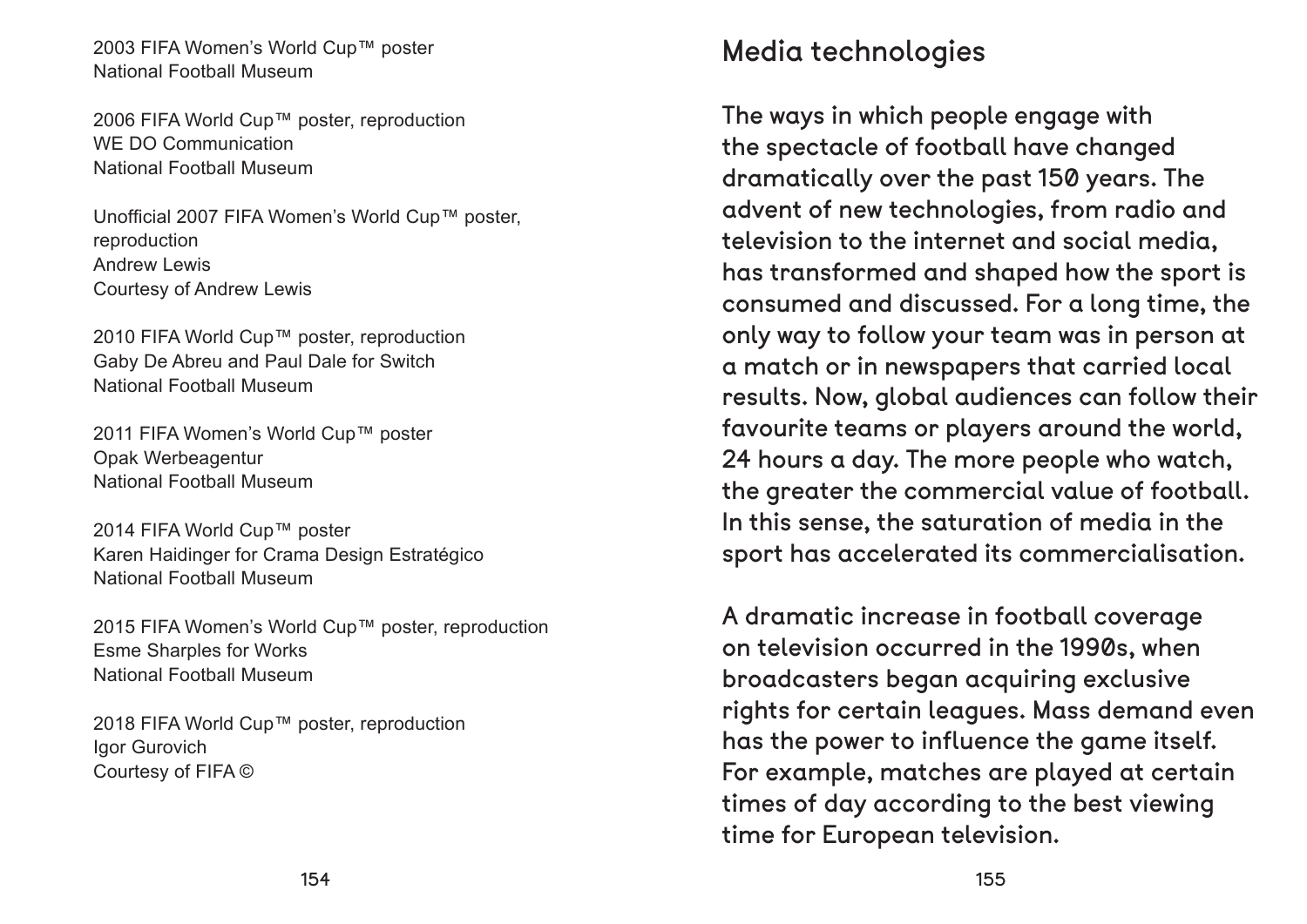### Sports Pink, Eastern Football News, 24 January 1959

Norfolk News Company Limited, 1959 National Football Museum

#### Radio

'Radio Times', April 1934 1934 National Football Museum, on loan from The Priory **Collection** 

The first live radio broadcast of a professional football match was aired in the UK in 1927. To aid listeners, commentators would describe where the ball was on the pitch using a numbered diagram, reproduced in 'Radio Times' magazine. Certain radio commentators' voices have come to define different eras of football, and the medium is still popular today. As the expectations of modern-day listeners have developed, commentators must prepare in ever greater detail.

Excerpt from live radio broadcast, FA Cup final, Blackburn V Huddersfield BBC, 1928 Audio supplied by BBC Studios

### Nick Barnes' Sunderland AFC match-day books, BBC Radio Newcastle

Nick Barnes, 2000s—

Football commentator Nick Barnes covers Sunderland's matches for BBC Radio Newcastle. For each match, he creates a detailed, colour-coded two-page spread, covering background information on the opposition team, and updates of the action in real-time.

Nick Barnes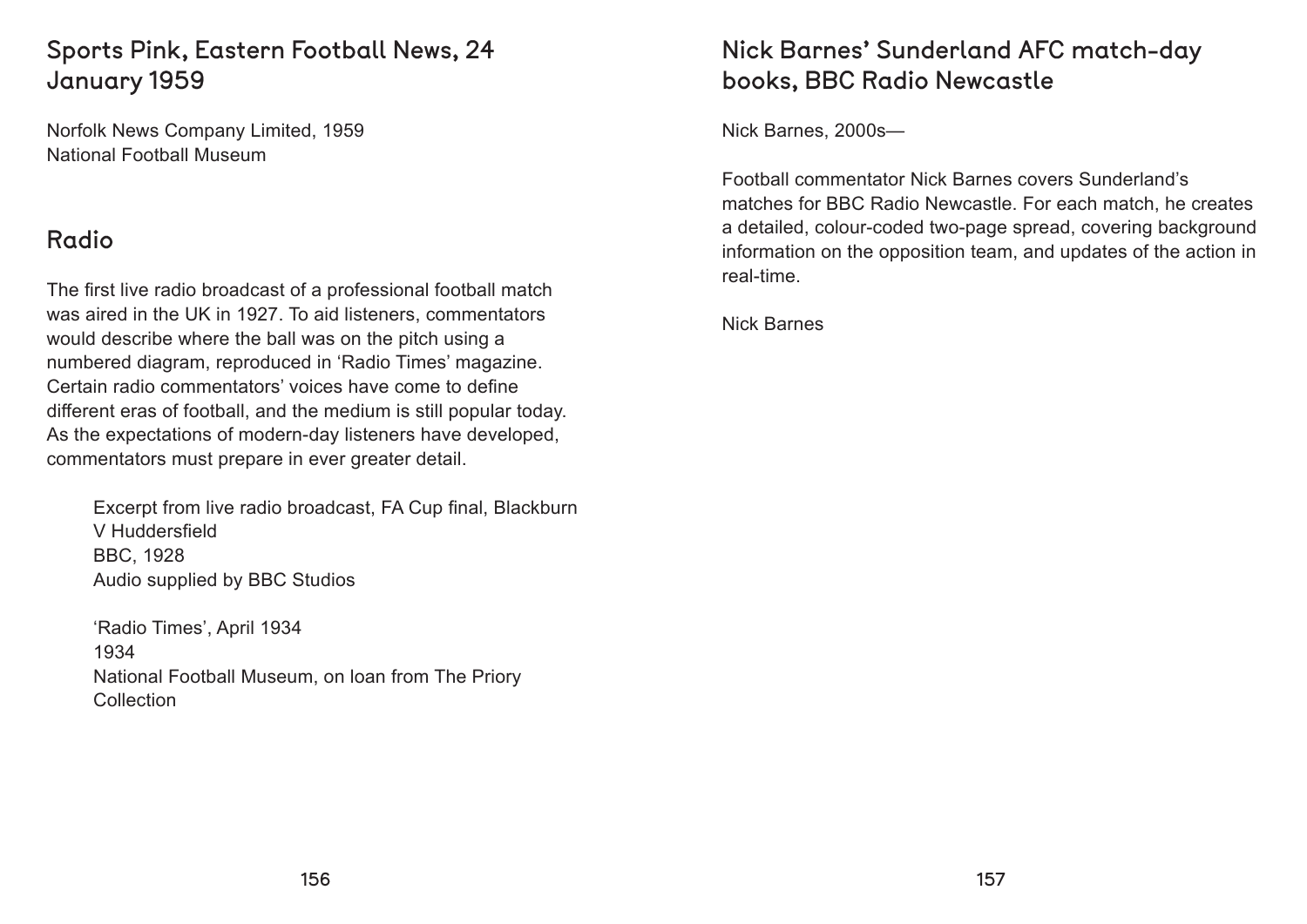#### Television

Television has created moments of collective experience never felt before. The 1966 FIFA World Cup was a major landmark, the first to be televised in full to a global audience. 1.12 billion people watched the 2018 FIFA World Cup final. Coverage of the women's sport is only slowly catching up, in part due to financial barriers. Women's games were first broadcast by the BBC in 2002, and the 2019 FIFA Women's World Cup final was watched by an average live audience of 82 million people.

- 1 BBC ITV Television Broadcasters Handbook for the 1966 FIFA World Cup™ 1966 National Football Museum, on loan from Graham Lofting
- 2 BBC Radio Broadcasters Handbook for the 1966 FIFA World Cup™ 1966 National Football Museum, on loan from Graham Lofting
- 3 Clip of television coverage from the 1966 FIFA World Cup™ final 1966 Duration 1:00 Courtesy of FIFA

#### Turnaround

Roderick Buchanan, 1999 Duration 1:30:00

In this work, Scottish artist Roderick Buchanan screens two national broadcasts of an England V Italy match, but with their audio tracks switched. Buchanan's film reveals the power of national media to construct narratives and inflate rivalries, loyalties and prejudices. Although the commentators are describing the same event, their innate bias is exposed, revealing how it can shape our response to a match.

Courtesy of Roderick Buchanan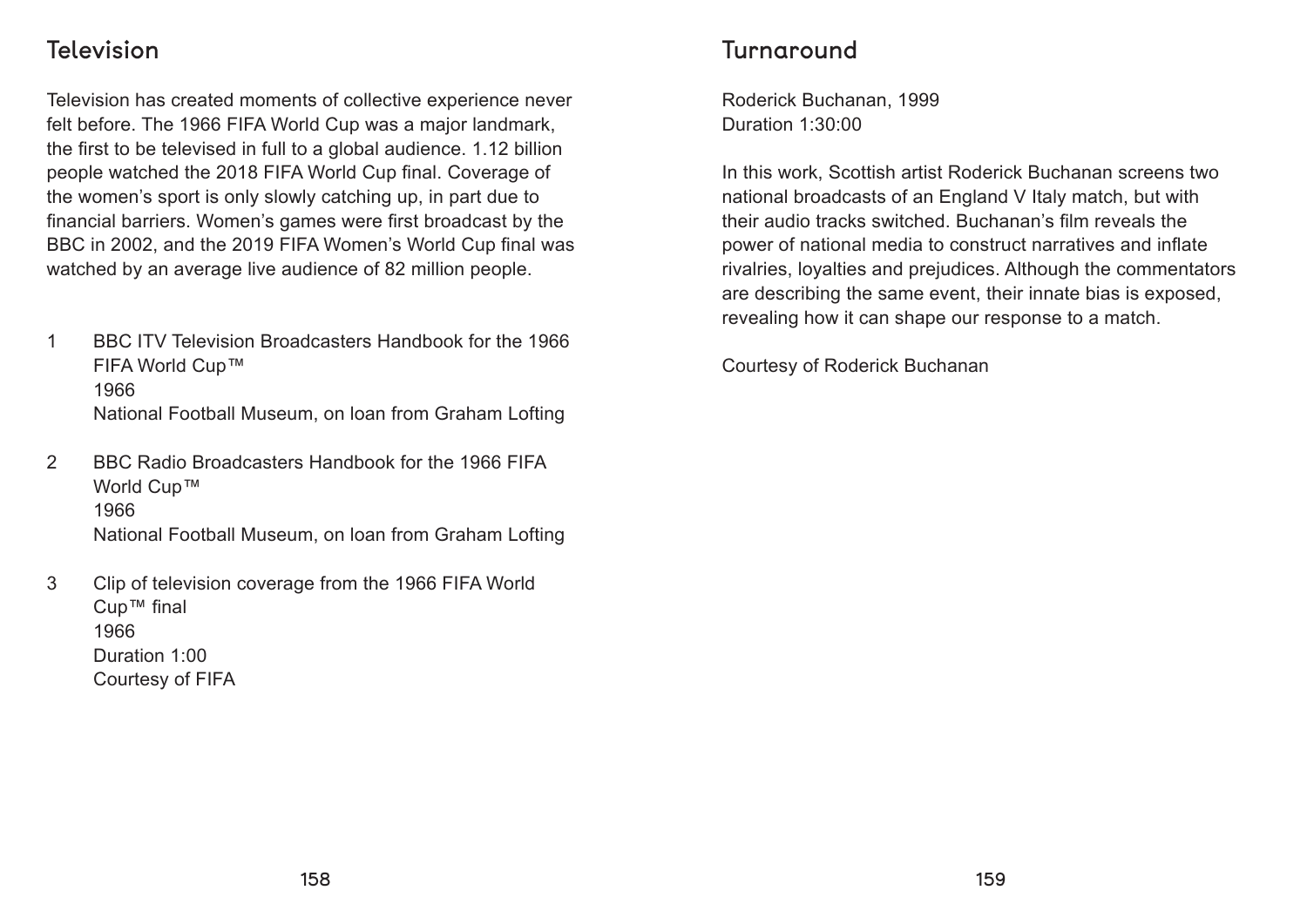#### Motion graphics

In the age of advanced technology and non-stop news feeds, fans expect a sophisticated and highly designed experience of spectacle. Where post- and pre-match analysis and on-screen graphics were once simple and optional, they are now a central journalistic tool. Brand and design agency DixonBaxi created a cohesive and dynamic motion-graphics system for the Premier League on-air, allowing information to be communicated in a clear and engaging way. Their 'field of play' motion system was inspired by the visual language of action on the pitch. Print journalism is striving to deliver a similar experience in a visually striking way.

Premier League TV Experience DixonBaxi, 2016–21 Duration 3:34 Courtesy of DixonBaxi

Kick off, 'The Guardian', March 2018 2018 Design Museum

#### Littlewoods Pools

Football betting has occurred ever since the game's early days. One of the most popular forms was the Football Pools, which emerged in 1923 with the Liverpool-based company Littlewoods. For more than 70 years, 'playing the Pools' was a football ritual for many families. At its peak, there were 15 million regular players, and major winners were covered by the press. The popularity of the Pools was reflected in the media coverage of matches.

- 1 Collection of photographs of Littlewoods Pools winners, Miss Goodwin, Mrs Piggott and Mr Tyvie 1938
- 2 Counting floor at the Littlewoods Pools headquarters Undated
- 3 Littlewoods Pools coupon 1966
- 4 Littlewoods Pools Ltd advert 1968
- All National Football Museum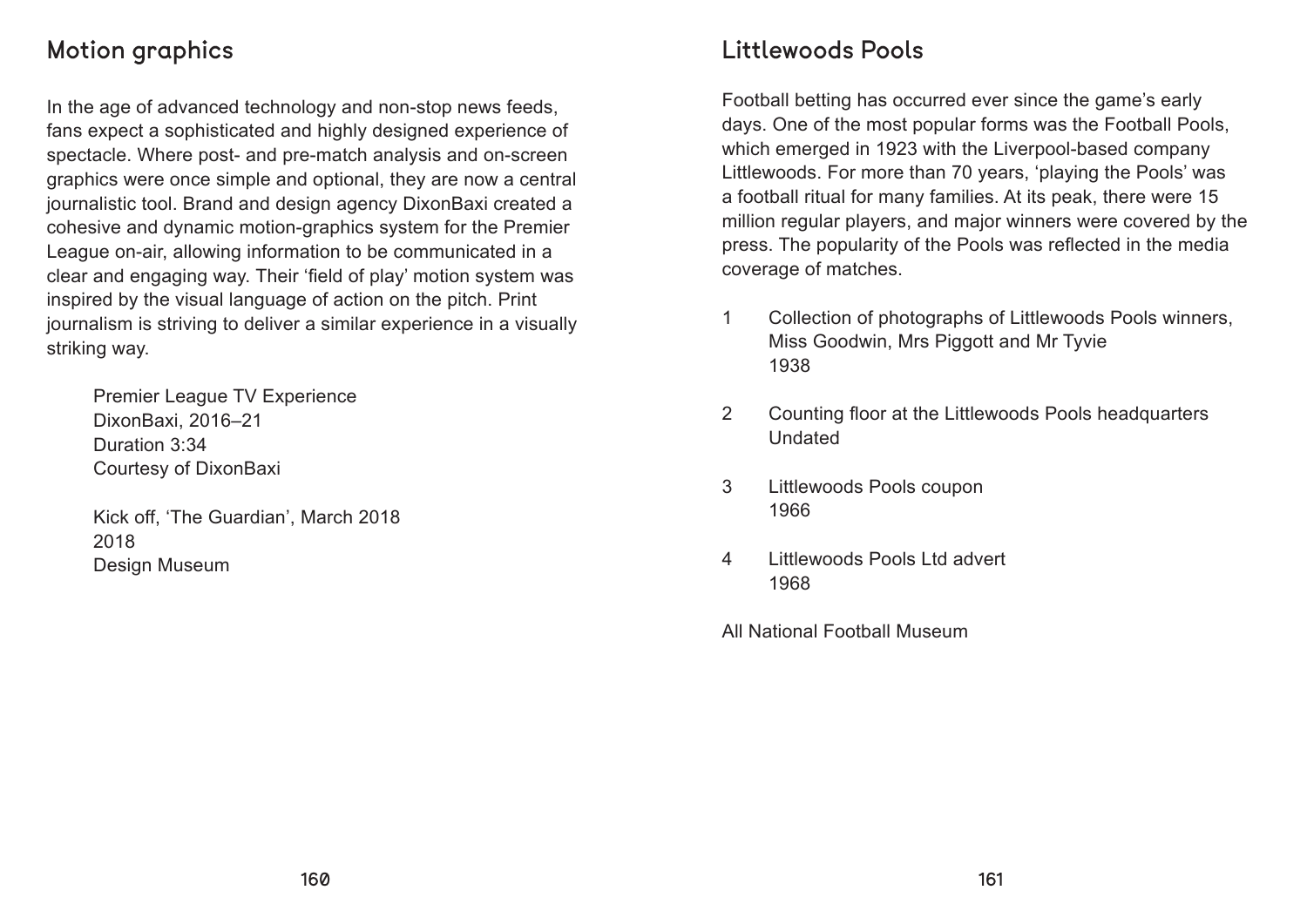#### Kick It Out app

Kick It Out, Duration 2:44

Spectators can provide moments of celebration and lift an atmosphere, but in some cases, they can also be critical of their team and players. Discrimination in football, and wider society, is still an ongoing problem. Footballers continue to face abuse on and off the pitch, and are targeted for reasons such as their race, sexual orientation or gender. Awareness campaigns and organisations such as Kick It Out, exist to tackle discrimination and provide positive change, so that football can be an inclusive game for all.

#### Zidane: A 21st Century Portrait

Douglas Gordon and Philippe Parreno, 2006 Multi-channel projection, Duration 1:31:00

Capturing French-Algerian football star Zinedine Zidane in real time over the course of a single match, this feature film was shot on 17 synchronised cameras that follow the player's movements. Centring on the spectacle of sport rather than the game itself, the film captures the unsteady position of the footballer as hero. Zidane's memories and clips of concurrent news items from around the world are overlaid, adding to the psychological complexity of this cinematic portrait.

Courtesy of Studio lost but found, Berlin; Studio Philippe Parreno, Paris; Anna Lena Films, Paris. From the National Galleries of Scotland collection. Purchased 2006.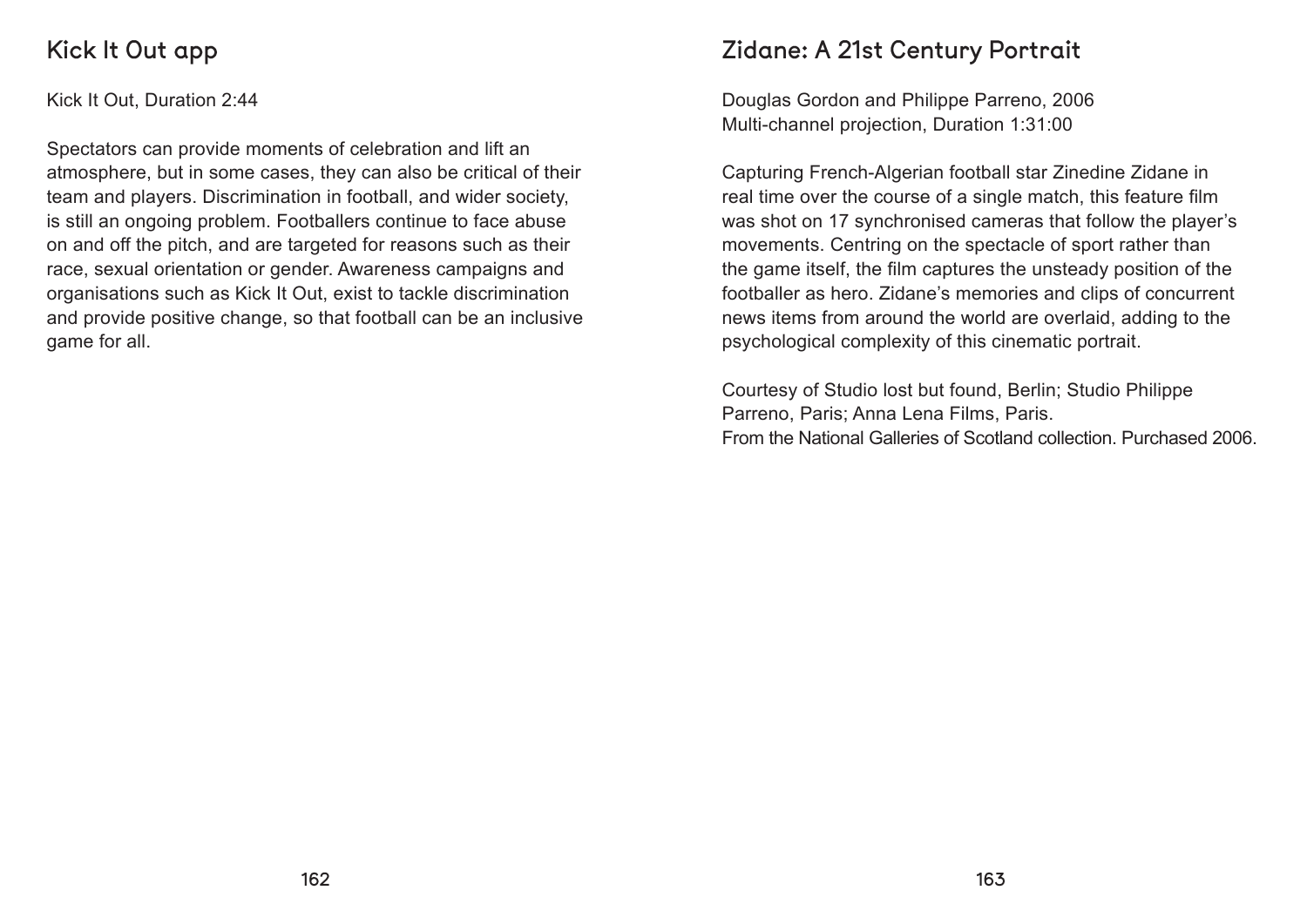#### Siegerflieger

Juergen Teller, 2014 Giclee prints

One of several projects dedicated to football by German photographer and football fan Juergen Teller, this series documents the photographer, his family and students through 2014, a year when Germany won the FIFA World Cup. 'Siegerflieger' literally translates as 'the victor's plane', the affectionate name given to the German team's customised aircraft. The images capture the deep and intense emotional investment unique to football fandom. The anguish, euphoria and even humour of watching a match on television is universal. It has become a way to connect loved ones and strangers, and to reinforce national identity.

From left

Siegerflieger Nos. 166, 179, 106, 143, 144, 124, 110

Courtesy of Juergen Teller

# A minute-by-minute illustrated guide to the 2019 FIFA Women's World Cup™

Minute Books, commissioned by It's Nice That Illustrations by Charlotte Ager, Laylah Amarchih, Laurie Avon, Hannah Buckman, Sebastian Curi, Jiye Kim, Rebeka Lukošus, Luis Mazón, Sean O'Brien, Haley Tippman, Amber Vittoria, and Gracey Zhang, 2019

Minute Books is a performative press that uses illustration and design to present real-time responses to live events. The illustrations created during the event are scanned, processed and compiled into a book. Here, 14 illustrators captured every game from the 2019 FIFA Women's World Cup. The semifinal, in which England played the United States, attracted a television audience of 11.7 million, making it the most-watched programme in the UK at that time.

Courtesy of Minute Books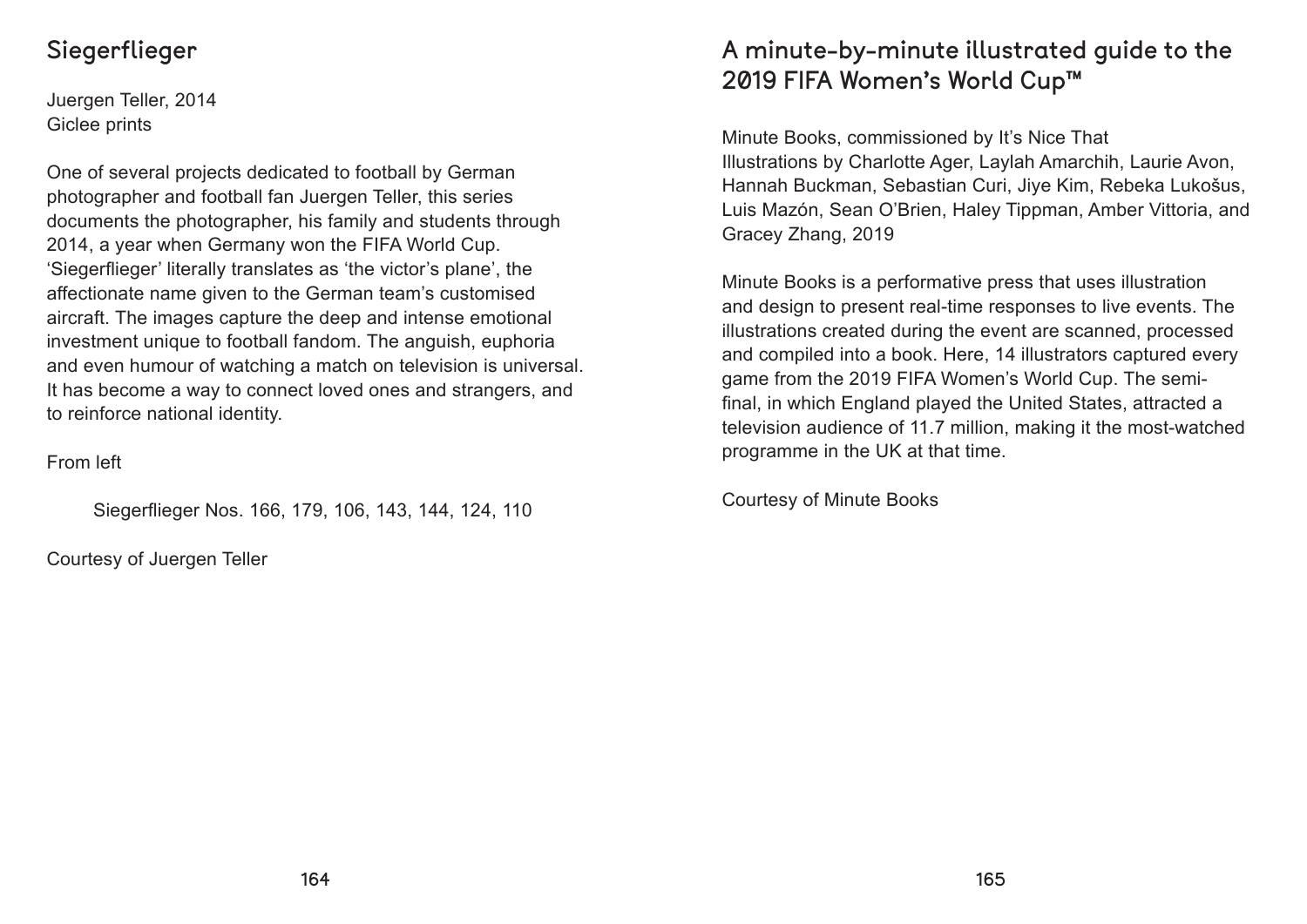When stripped back, football is a simple<br>game. When we engage with it, we are at<br>Football allows for freedom, creativity an<br>imagination, all luxuries we are afforded<br>during childhood. When we play, these se<br>are renewed in game. When we engage with it, we are at play. Football allows for freedom, creativity and imagination, all luxuries we are afforded during childhood. When we play, these senses are renewed in us. Football possesses an extraordinary power to connect and bring people together. It allows fans to dream, inserting themselves into the field of play.

Design has created numerous opportunities for this beyond the game itself, through sticker collecting, tabletop games and e-sports. Some of these games are incredibly sophisticated, even allowing every movement of a star player to be replicated on-screen. Others are simple and require nothing more than coins on a table. Each of them allows people to be transported into another world. The transformative aspect of football is what gives it a unique role in society.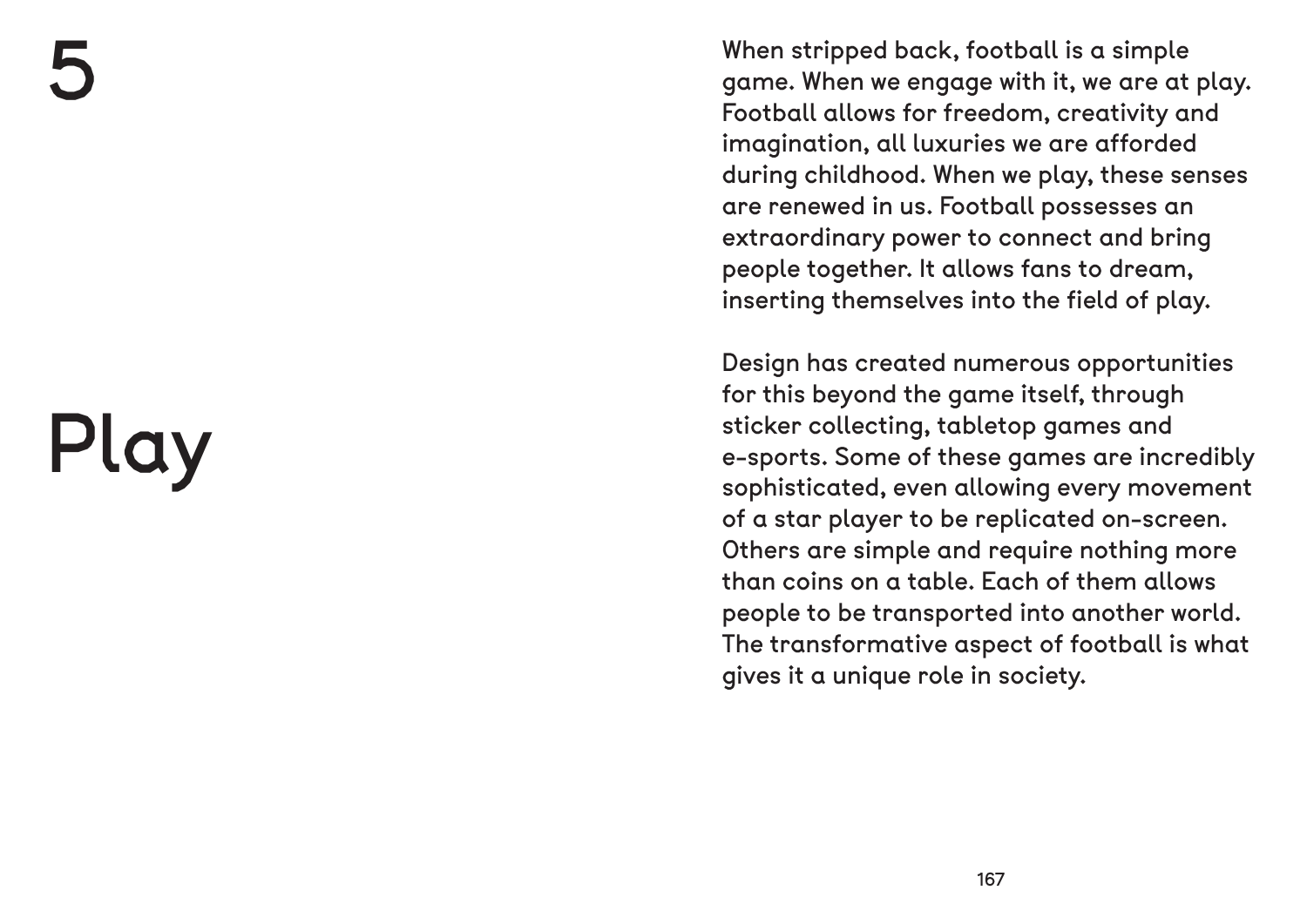#### Posts

Neville Gabie, 1996-present Dibond prints

Posts is an ongoing body of work developed by South African artist Neville Gabie over the last 25 years. A series of football photographs devoid of action, it is intended as a reflection on the universality of our desire to play, no matter where. Gabie has said of the project, 'with minimal means these goalposts… encapsulate our dreams and fantasies, and the uniqueness of "place", in the language which is universally understood.'

#### Top row

Dunkirk, France; Villa Hayes, Paraguay; Skopje, North Macedonia

Bottom row

Magel Bel Abbès, Tunisia; Busan, South Korea; Khorixas, Namibia

Neville Gabie

#### Baines cards

John Baines, 1885–1920

Collectable sports cards, known as Baines cards, became popular in the 1890s in northern England, contributing to the flourishing of a collecting and trading culture that continues today. Bradford toy retailer John Baines was one of the earliest producers of these cards, which were printed in their thousands. Notable sportsmen were depicted on the front and adverts on the back, with cards covering both professional and amateur sports clubs.

National Football Museum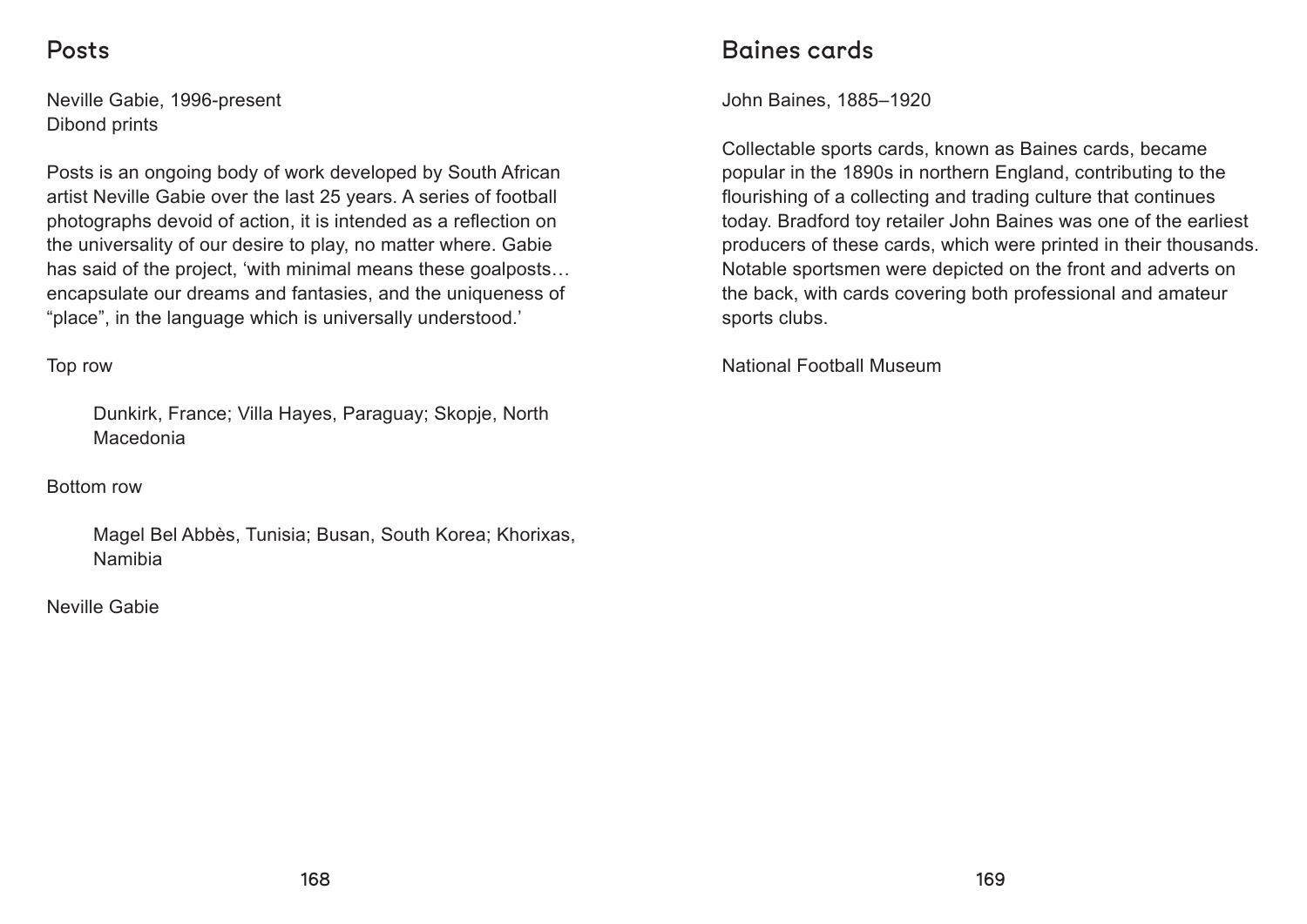#### Panini stickers

Italian company Panini began producing football stickers in 1961 with the release of a collection based on the top domestic league, Serie A. They published their first FIFA World Cup trading cards and sticker album for the 1970 FIFA World Cup in Mexico. The stickers were an instant hit with children, initiating a craze for collecting and trading them.

- 1 Panini sticker album, Mexico 1970 Panini, 1970 Alan Dein
- 2 Panini sticker album, Mexico 1986 Panini, 1986 Greg Landsdowne
- 3 Panini sticker album, FIFA Women's World Cup™, Germany 2011 Panini, 2011 National Football Museum
- 4 The Panini sticker factory in São Paulo during the FIFA World Cup™, Brazil 2014 Tom Jenkins for 'The Guardian', 2014 Courtesy of Tom Jenkins and 'The Guardian'

#### Voetbalsterren sticker album, Netherlands

Vanderhout, 1969/70 Alan Dein

#### Bubble Gum cards, National Team Colours

Anglo Confectionery Ltd, 1969

These trading cards could be found in packets of bubblegum produced in the late 1960s by Anglo Confectionery in Halifax, Yorkshire. Several confectionery manufacturers released similar cards on a range of subjects, including football. Whole sets could be collected in categories such as 'famous international teams', 'world famous football clubs' and 'national team colours'.

Alan Dein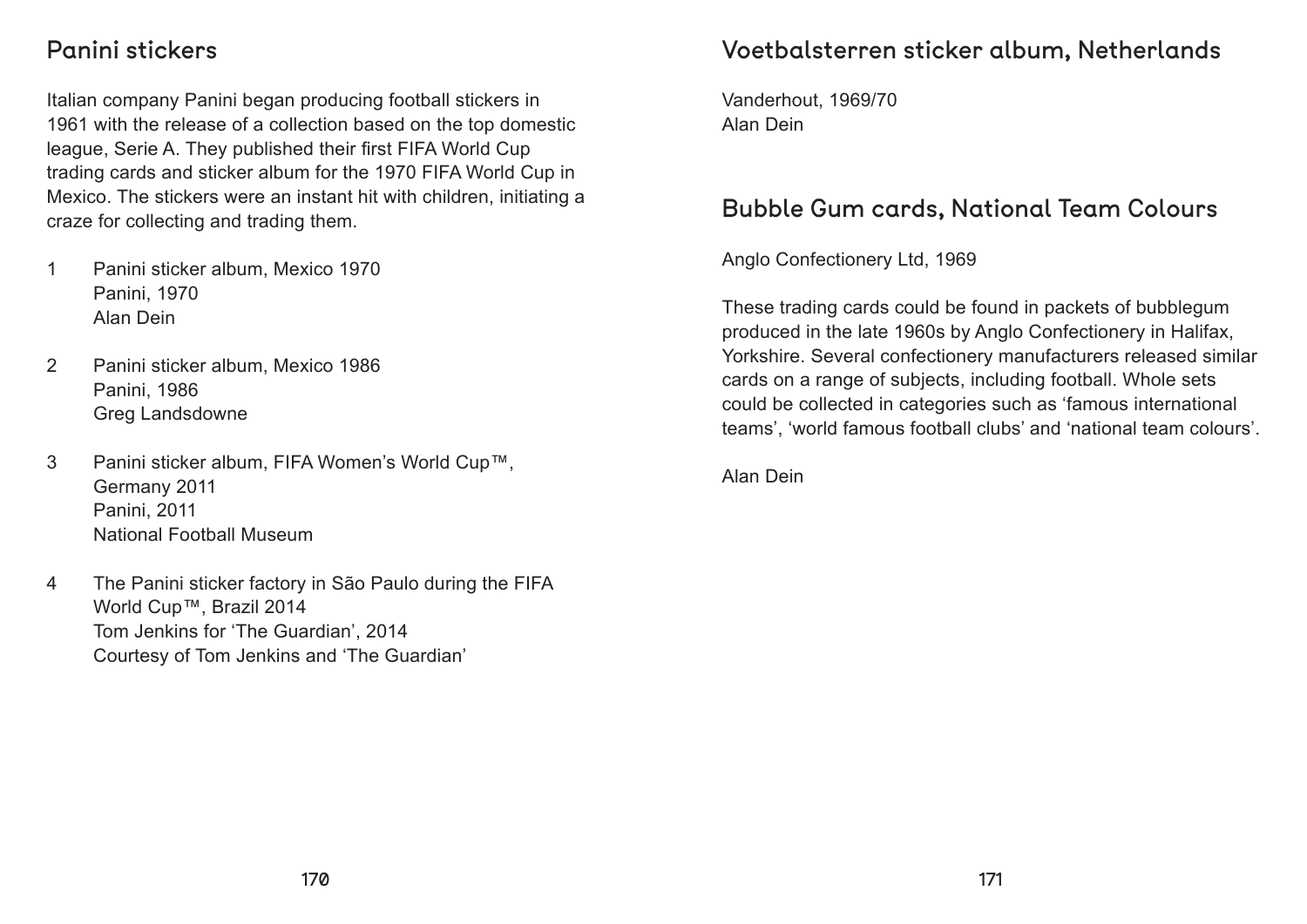#### Scrapbooks

These fan-made scrapbooks feature photographs and press cuttings relating to the maker's favourite club. In contrast to official publications, such as football annuals, they are highly personal compilations that illustrate the particular interests of individual fans.

- 1 Fan scrapbook, Preston North End 1950s National Football Museum
- 2 Fan scrapbook, Arsenal 1971 Alan Dein
- 3 Fan scrapbook, Manchester United c.1958 Alan Dein

#### Oldest table football game, made in Preston

1884 National Football Museum

#### 'The Valiant' Football League Ladders

1962 National Football Museum

#### Matchbox football game, Japan

1930s National Football Museum

#### Blow Football

Blow Football is a tabletop game where the objective is to blow a small, lightweight ball into the opponent's goal. The game is often played with whatever materials are at hand, such as drinking straws and ping pong balls. Boxed versions of the game, available since the 1900s, typically contained a ball, two plastic goals and enough pipes for teams of up to three players.

From left

Blow Football c.1925 National Football Museum

Men playing Blow Football c.1950s Courtesy of TopFoto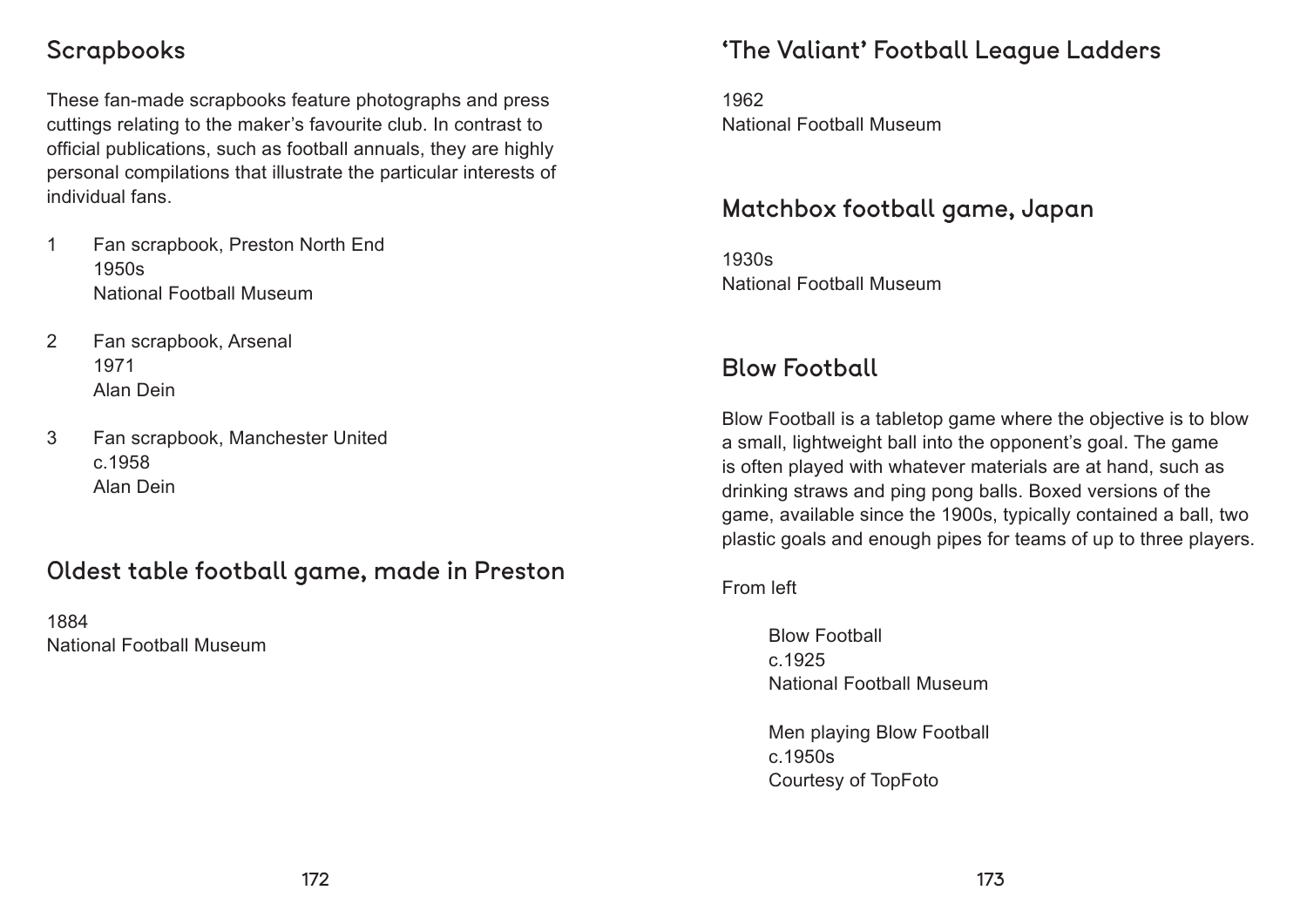#### Finga-Foota

Broda Jenkins, Brentford, c.1919 National Football Museum

#### Wembley boardgame

Ariel Games, 1950s

Launched in the 1950s, Wembley is a game that replicates the journey of football clubs to the FA Cup final. The game includes a series of cards, dealt out at the beginning, that represent each of the competing clubs. Star players can be bought to give extra goal advantage, and profits can be earned from gate receipts. Match winners are determined by the roll of a die to represent goals scored. Weighted dice with various number combinations are used to increase the chance of a team from the top division beating a lower-division team.

National Football Museum

### Penalty!

1950s-60s National Football Museum

#### Kick

c.1910 National Football Museum

#### Subbuteo

Created in 1946 by Peter Adolph, Subbuteo is a tabletop game in which players simulate playing football by flicking miniature players with their fingers. Early Subbuteo sets contained wire goal frames, a ball and cardboard playing figures on bases made from buttons. In 1961, Adolph introduced the classic three-dimensional hand-painted 'heavyweight' plastic figures. Subbuteo offered hundreds of team kit designs and accessories, such as special figures for free kicks and throw-ins, TV cameras, and even a miniature model of Her Majesty the Queen to present the FA Cup to the winners as part of the game.

Tunbridge Wells Borough Council trading as The Amelia

- 1 Tin of early Subbuteo figures Peter A Adolph/Subbuteo, 1949–50
- 2 Andrea Piccaluga, Subbuteo World Junior Champion 1979 Courtesy of Keystone Press/Alamy Stock Photo
- 3 England Lionesses Subbuteo Maingame Subbuteo, 2021 Design Museum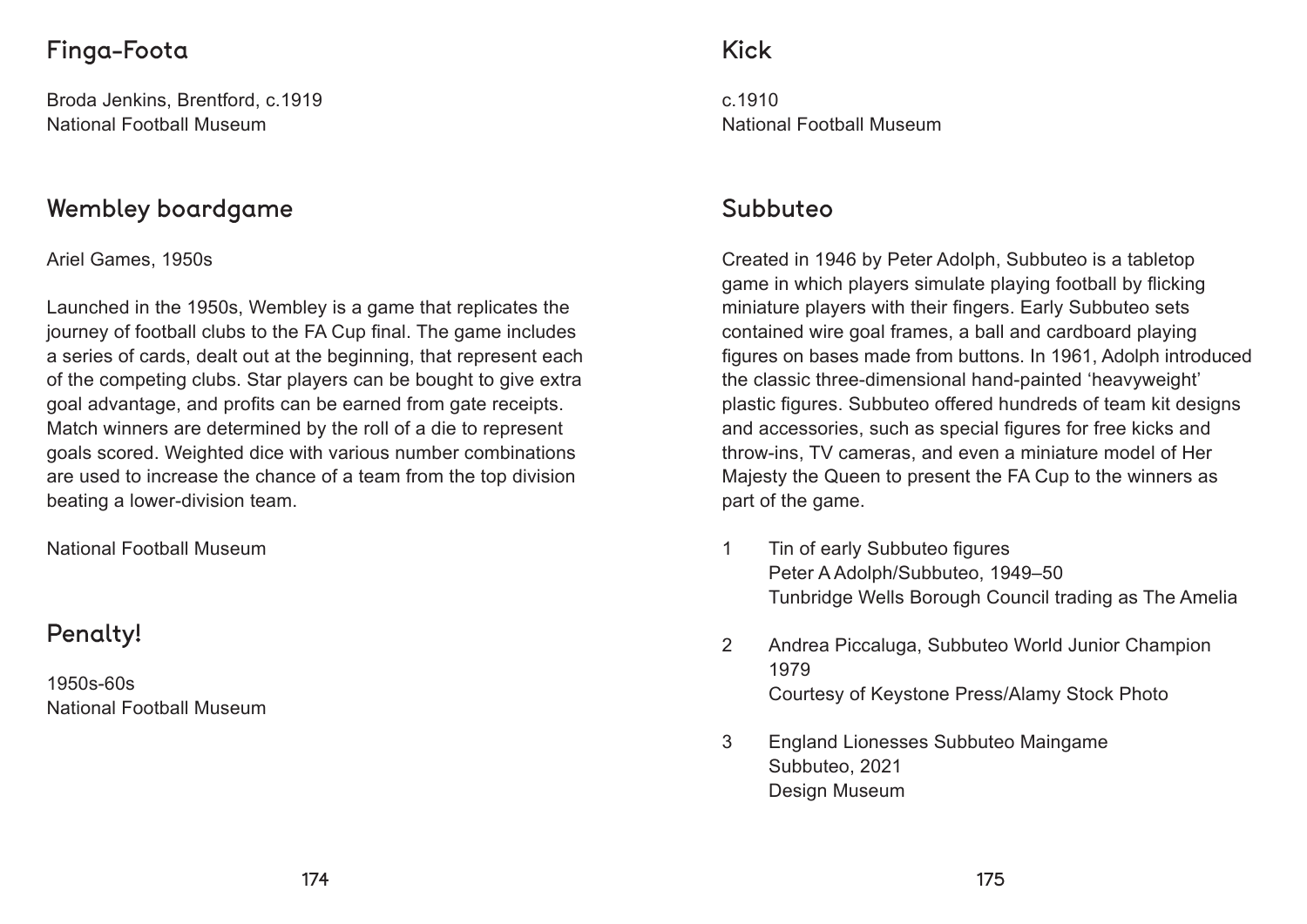#### Button football set

Button football is a tabletop game popular in Brazil that uses concave buttons or discs to represent players on a field, with board dimensions and markings simulating a real football pitch. The first known rulebook for button football was published in 1930, and it remains a popular competitive game today.

Design Museum

#### Advert for Subbuteo table football

1977 Duration 0:30 Courtesy of Subbuteo, used with permission of Hasbro

#### Coin soccer

2012 Duration 0:43

#### New Use for a Billiards Table

British Movietone, 1950 Duration 0:55 Courtesy of AP Archive/British Movietone

#### Subbuteo Superheroes

Subbuteo Superheroes is a photographic series by artist Julian Germain that captures a team of personalised Subbuteo players painted by Nick Kidney. As a shy 13-year-old, Kidney transformed the figures into his favourite comic book superheroes, sharing them with Germain as an adult. Germain's images are reminiscent of the football cards and stickers of his and Kidney's youth, while the scale of the prints reflects the size of the heroes in the boy's imagination.

From left

No.2 Full Back. Steve Rogers aka Captain America Julian Germain (with Nick Kidney), 1997 C-type print Courtesy of The British Council Collection

No.7 Left Wing. Peter Parker aka The Amazing Spiderman Julian Germain (with Nick Kidney), 1997 C-type print Courtesy of The British Council Collection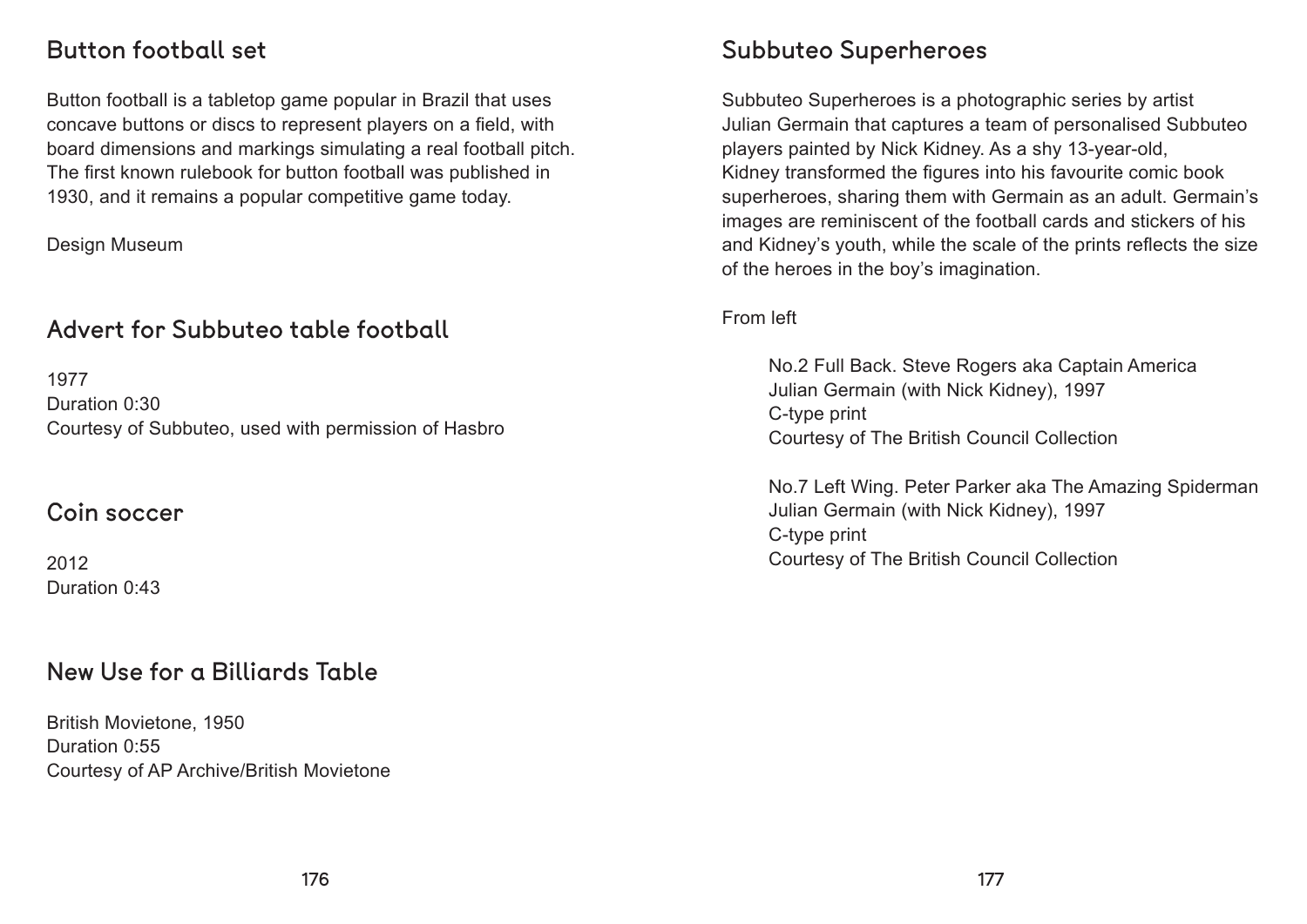# E-sports

E-sports (or electronic sports) refers to competitive video gaming. Football video games have existed since digital gaming entered the mainstream in the 1970s and have taken the form of arcade, console and computer games. They have developed from simple, pixelated figures with limited gameplay to sophisticated imagery with customised players whose environments closely simulate the real-life match experience. These games have enduring popularity for players in bedrooms, living rooms and even tournament venues around the world.

#### Sensible Soccer

Created by Jon Hare and Sensible Software in 1992, Sensible Soccer was designed to be played at a frenetic pace, and fast became a favourite with gamers. It was the first football game that allowed the player to take a bird's-eye perspective on the pitch, and offered editable national, club and custom teams. The graphics now have iconic status among nostalgic games fans. Clip of Sensible Soccer gameplay for original Amiga version

Sensible Software 1992 Duration 1:00 Courtesy of Jon Hare/Creative Commons 2022

Sensible Soccer, process material Jon Hare, 1992 Courtesy of Jon Hare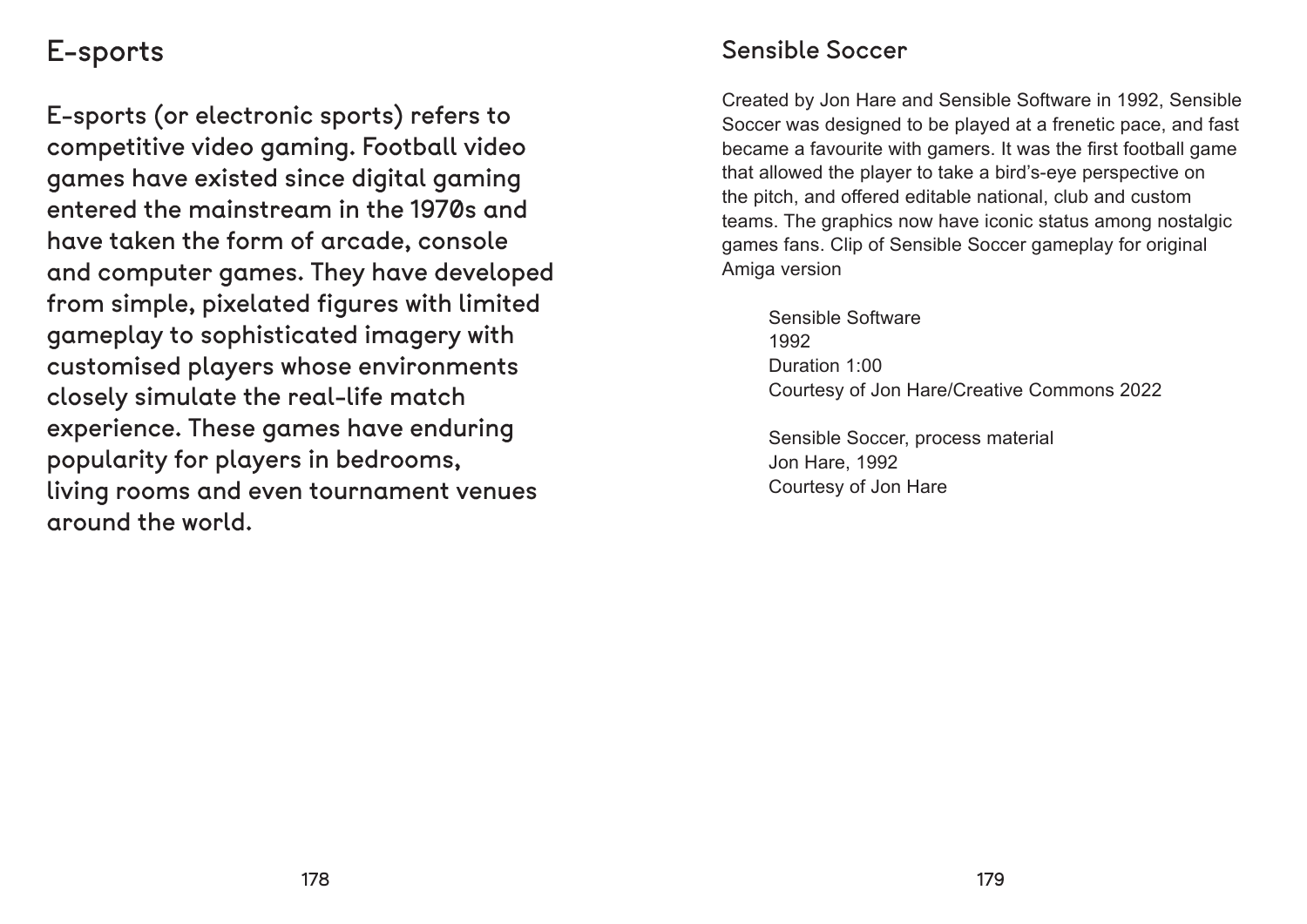# Clip of Football Champ (arcade version) gameplay

TAITO, 1990 Duration 0:18

Football Champ is an arcade game where the player can take the role of one of eight international teams. The game is completed when all seven opponents have been beaten. The game's makers introduced a 'super shot' feature in the final 30 seconds of a match, allowing a player to score an unstoppable goal. Football Champ was also notable for allowing players to use violence: punching, kicking, and pulling the shirts of their opponents.

Coourtesy of TAITO

#### Championship Manager

Championship Manager is an early example of the genre of football-management simulation games. It was first released in 1992, then rebranded as Football Manager in 2005, with new editions released annually. Players take on the persona of a club manager, controlling a team, developing tactics and signing new players. The database for the series has become one of the most sophisticated in the gaming world. The vast amount of data captured by the game is now a valuable resource for real clubs, which use it to scout players and opposition teams.

- 1 Championship Manager for Atari ST Paul and Oliver Collyer for Sports Interactive, 1992 Design Museum
- 2 Player view of Championship Manager Paul and Oliver Collyer for Sports Interactive, 1992 Courtesy of Square Enix
- 3 Football Manager 2022 SEGA/Sports Interactive, 2021 Duration 1:04 Courtesy of Sports Interactive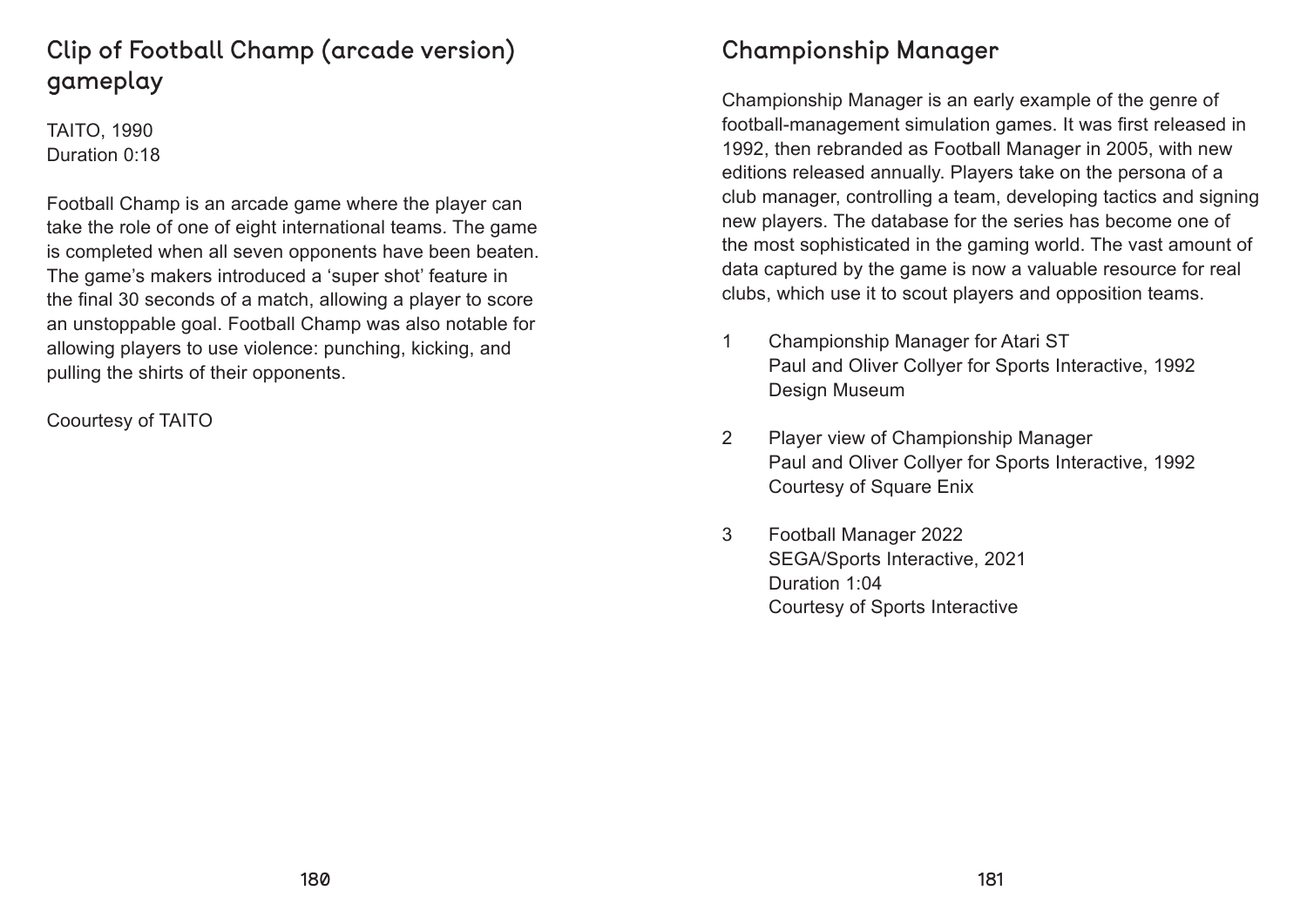# FIFA 22 Hypermotion overview video, gameplay

EA Sports, 2021 Duration 0:42

First released in 1993 as FIFA International Soccer, FIFA is one of the most popular video games of all time. It differentiated itself from other digital games by providing a three-dimensional representation of the pitch. Updated editions, released every year, strive to simulate a real football game with increasing accuracy. Real player data is used, including rankings of skills such as passing and dribbling, with a network of more than 6,000 data reviewers deployed to ensure this information remains accurate. Female players were introduced to the FIFA series in 2015.

Location: Gilgit-Baltistan, Pakistan Photographer: Sumaira Inayat Instagram: @\_sumairainayat @play.gbgfl

Courtesy of EA Sports

#### XSENS Motion Capture Suit

XSENS EA Sports

#### Goal Click

Goal Click is a global football storytelling project that sends disposable cameras around the world, encouraging people to tell stories about their lives and communities from their own viewpoint relating to football. Since 2014, the project has given a multifaceted view of humanity using a diverse range of storytellers. A core principle is self-creation: Goal Click gives everyone the same tool to put their vantage point at the centre of the world.

Instagram: @goalclick Twitter: @Goal\_Click Website: Goal-click.com

First column

Sumaira Inayat is the co-Founder of the Gilgit-Baltistan Girls Football League (GBGFL), the first ever league for girls in the north of Pakistan. GBGFL has a mission to provide sports opportunities for girls alongside their education. The league covers all costs for the players, giving girls a platform to play without any financial barriers.

Second column

Location: Las Vegas, USA Photographer: Judi Works (in association with San Diego Soccer Women) Instagram: @sandiegosoccerwomen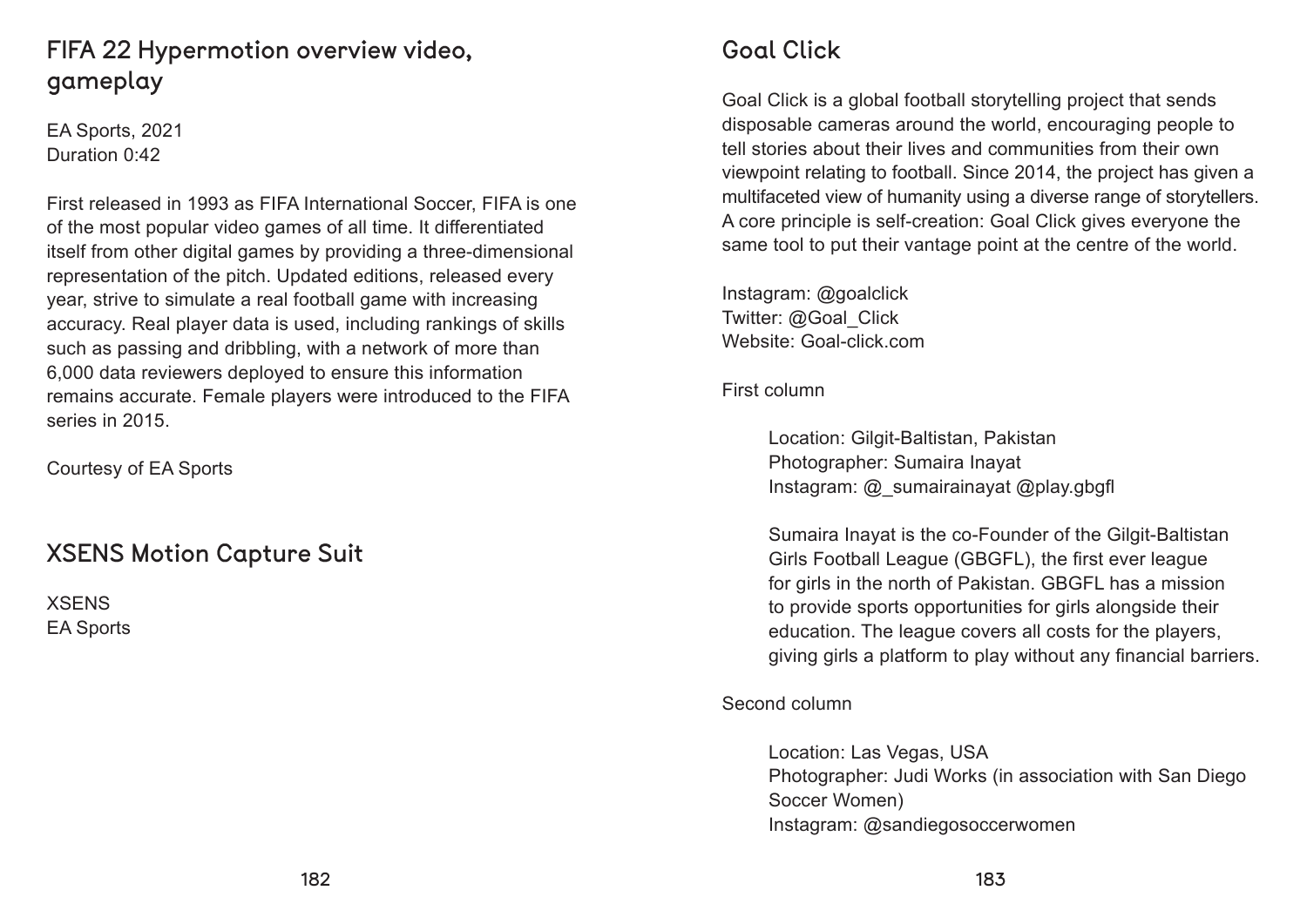Judi Works, 73, plays with The Sockers, an over-70s team from San Diego. The team was competing at The Las Vegas Friendship Cup, a tournament which brings together diverse teams from across the USA.

#### Third column

Location: Farum, Denmark Photographer: Ásla Johannesen Instagram: @aslajohannesen7 @fcnordsjaelland

Ásla Johannesen is a Faroe Islands international who was playing in the Danish top division for FC Nordsjælland (FCN). The club is part of the global Right To Dream Group, with academies in Ghana, Denmark, and Egypt focused on ensuring social and personal development of its academy players.

Fourth column

Location: Freetown, Sierra Leone Photographer: Pastor Abraham Bangura

Pastor Abraham Bangura is manager of the Single Leg Amputee Sports Association (SLASA). Founded in 2001 at the end of the decade-long civil war in Sierra Leone, SLASA runs a football based programme for amputees. Pastor Bangura took photos of SLASA training on Lumley Beach in Freetown and also of teams from across Freetown taking part in an annual community cup.

#### Last column

Goal Click Refugees is a series launched by Goal Click and UNHCR, The UN Refugee Agency. The series is collaborating with refugees, asylum seekers, and internally displaced people around the world to document their stories through football in refugee camps and new host communities.

From top

Location: Amman, Jordan Photographer: Abdelrahaman Hasan al Attar Abdelrahman lives in the neighbourhood of Hashem Shemali, Amman, historically a Palestinian refugee area.

Location: Sydney, Australia Photographer: Shegofa Hassani Instagram: @shegofaaa @sydneygirlsunited @football\_united Shegofa Hassani left Afghanistan aged 9. She is a coach with Football United and manages an Afghan girls team called Sydney United Girls. Football United supports young people through football, leadership and coaching in Australia and Myanmar.

Location: New York, USA Photographer: Samuel Gedeon Instagram: @rooklynfootball Samuel Gedeon is originally from Haiti. He plays with Rooklyn International Football Association, a Brooklynbased organisation using soccer to help refugee, asylee, and immigrant youth connect and integrate into New York City life.